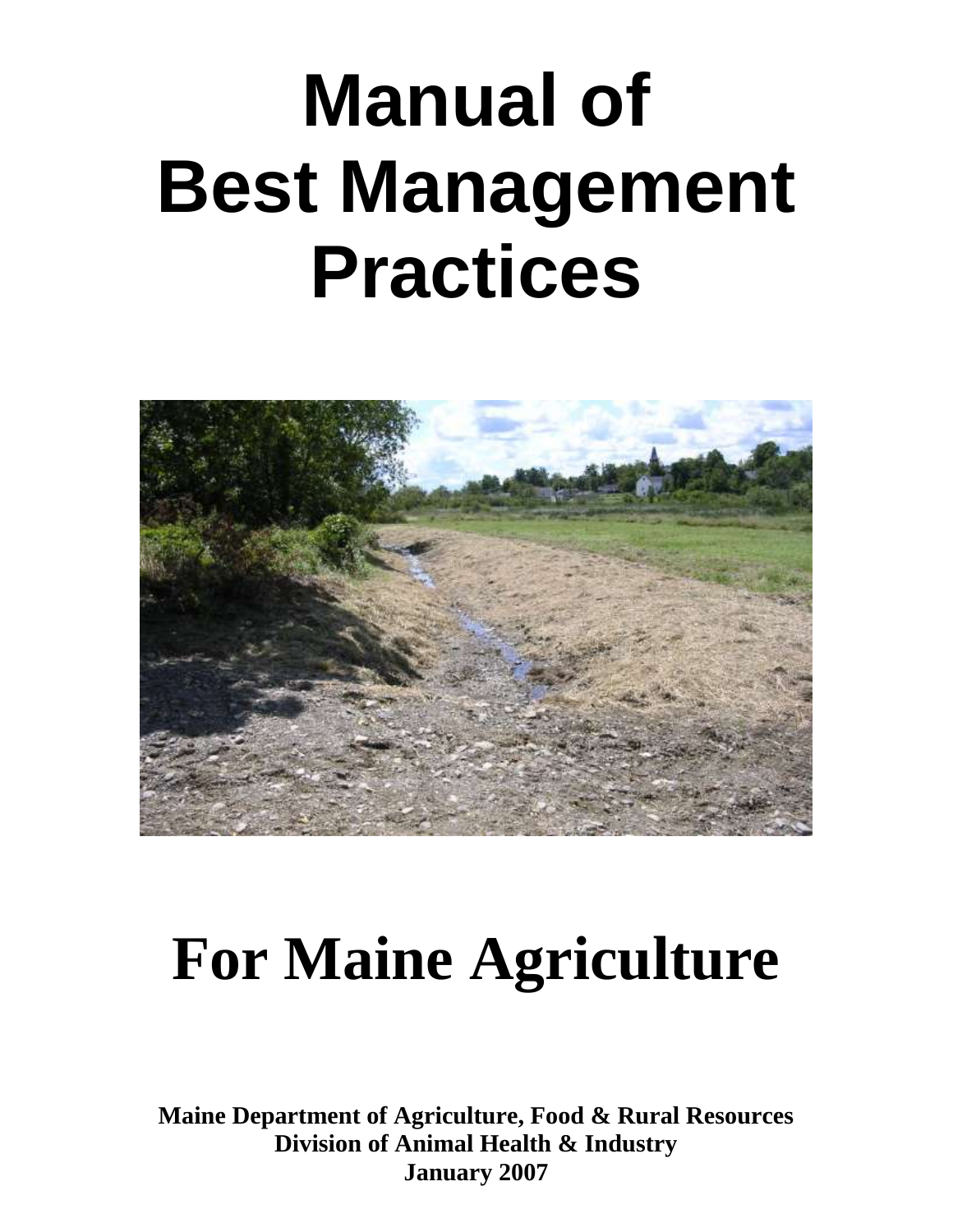## **Acknowledgements**

This *Manual of Best Management Practices for Maine Agriculture*, published in January 2007, is the first comprehensive compilation of agriculture-related best management practices ever published in the State of Maine. It is a work that has been in progress for many years, and has reached completion through the efforts of many individuals. These individuals either have written text for the *Manual* and/or contributed lists of potential best management practices for the *Manual*, or have reviewed its contents for clarity and technical accuracy. We acknowledge their contributions below:

#### **Principal Authors**

| Hugh M. Coxe    | New England Planning Concepts, Yarmouth, Maine          |
|-----------------|---------------------------------------------------------|
| Mark F. Hedrich | Nutrient Management Coordinator                         |
|                 | Maine Department of Agriculture, Food & Rural Resources |

#### **Maine Department of Agriculture, Food & Rural Resources**

| Acting Director, Division of Plant Industry                 |
|-------------------------------------------------------------|
| <b>Agricultural Compliance Supervisor</b>                   |
| Director, Division of Animal Health & Industry              |
| <b>Environmental Specialist</b>                             |
| <b>Livestock Industry Specialist</b>                        |
| <b>Agricultural Resource Management Specialist</b>          |
| State Veterinarian                                          |
| <b>Agricultural Compliance Supervisor</b>                   |
| Director, Office of Agricultural, Natural & Rural Resources |
| <b>State Soil Scientist</b>                                 |
| <b>Agricultural Resource Management Coordinator</b>         |
|                                                             |

#### **USDA Natural Resources Conservation Service**

Randy Doak District Conservationist Paul Hughes State Resource Conservationist Mary Thompson District Conservationist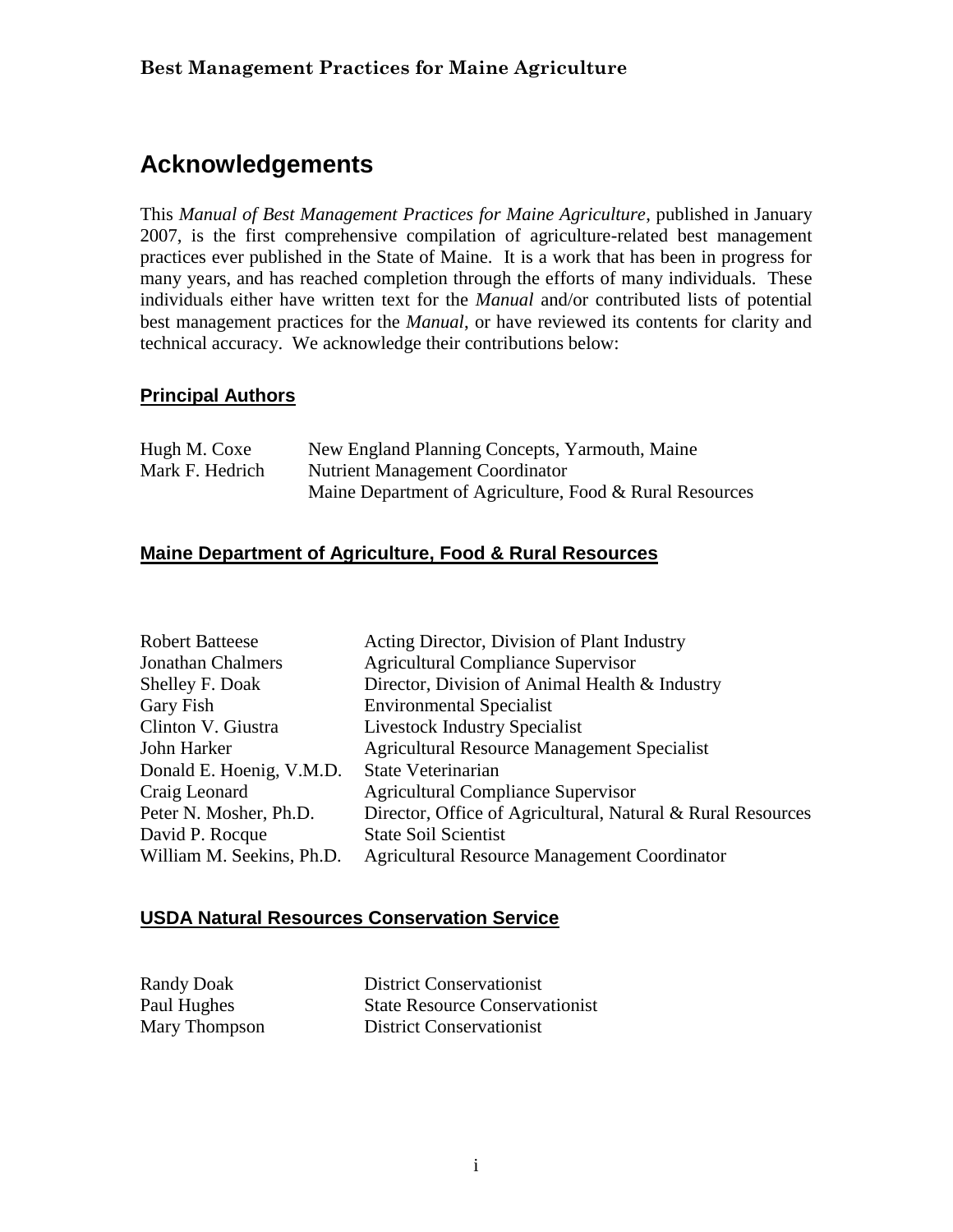### **Maine Department of Environmental Protection**

| Mark A. King        | <b>Environmental Specialist</b>            |
|---------------------|--------------------------------------------|
| Norm G. Marcotte    | <b>Environmental Specialist</b>            |
| Donald T. Witherill | Director, Division of Watershed Management |

### **Agricultural Industry Specialist**

Lauchlin W. Titus Certified Professional Agronomist

### **University of Maine Cooperative Extension**

| Mark Hutchinson | Extension Educator & Professor |
|-----------------|--------------------------------|
| Rick Kersbergen | Extension Educator & Professor |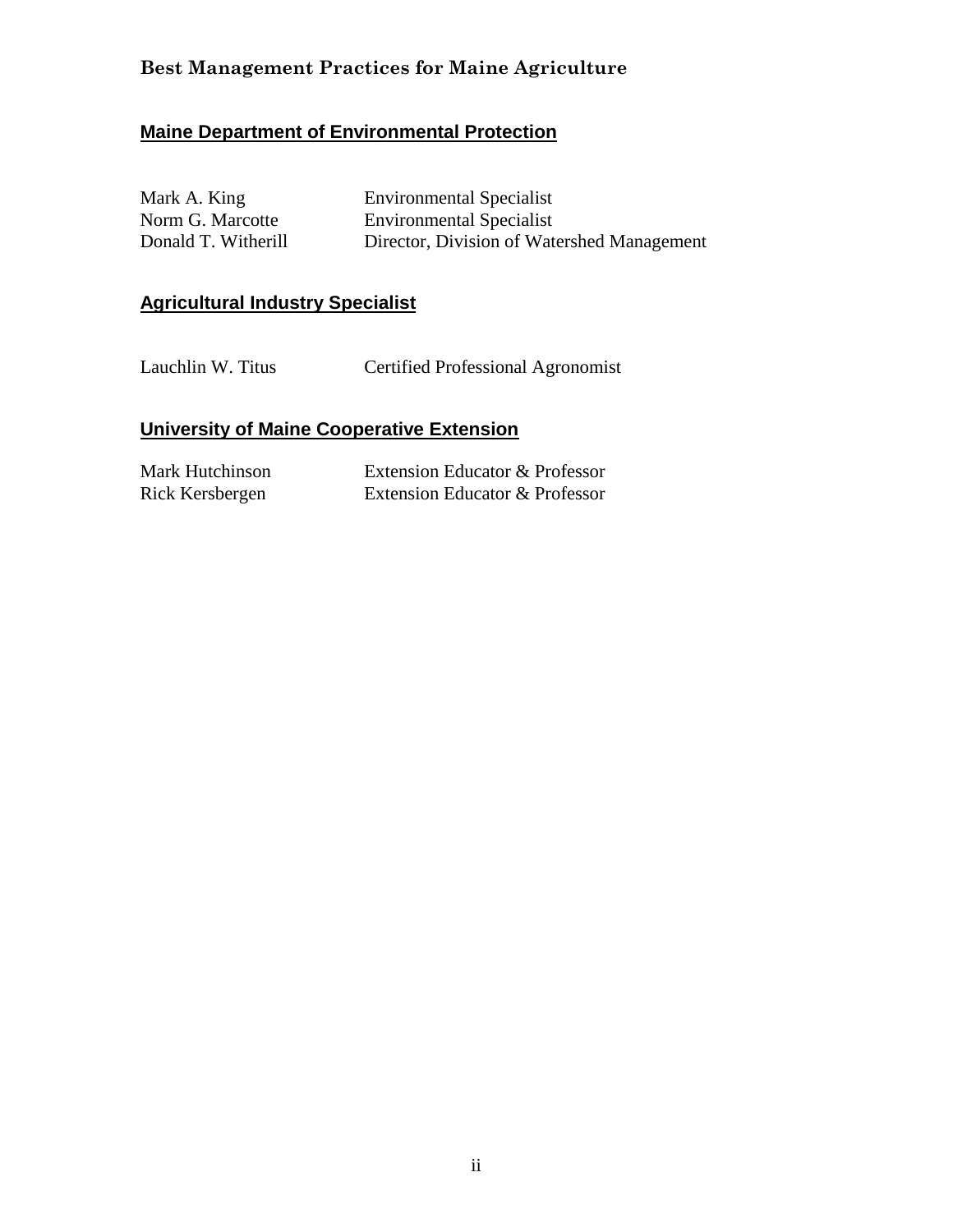## **Summary Table of Contents**

| I.                    |                                                            |  |
|-----------------------|------------------------------------------------------------|--|
| A.                    |                                                            |  |
| $B$ .                 |                                                            |  |
| $\mathcal{C}$ .       |                                                            |  |
| II.                   |                                                            |  |
| A.                    |                                                            |  |
| <i>B.</i>             |                                                            |  |
| $\mathcal{C}$ .       |                                                            |  |
| III.                  |                                                            |  |
|                       |                                                            |  |
|                       |                                                            |  |
|                       |                                                            |  |
|                       |                                                            |  |
|                       |                                                            |  |
|                       |                                                            |  |
|                       |                                                            |  |
|                       |                                                            |  |
|                       |                                                            |  |
|                       |                                                            |  |
|                       |                                                            |  |
| $\mathcal{A}_{\cdot}$ |                                                            |  |
| $B$ .                 | Reference Documents - By Category in Alphabetical Order 67 |  |
| V.                    |                                                            |  |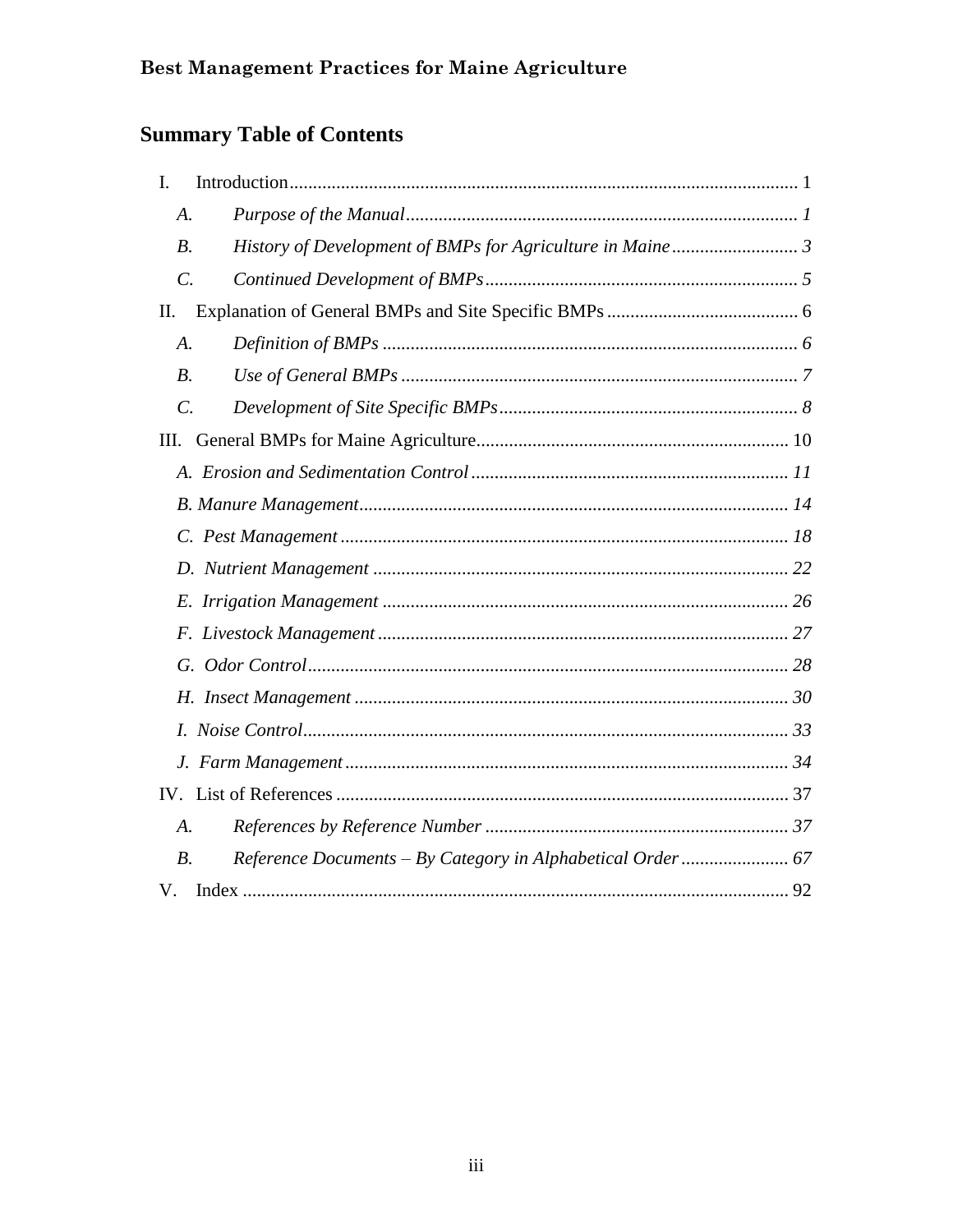## **Detailed Table of Contents**

| I.              |                    |                                                                  |
|-----------------|--------------------|------------------------------------------------------------------|
| A.              |                    |                                                                  |
| <b>B.</b>       |                    |                                                                  |
| $\mathcal{C}$ . |                    |                                                                  |
| П.              |                    |                                                                  |
| A.              |                    |                                                                  |
| <b>B.</b>       |                    |                                                                  |
|                 | $\mathcal{I}$ .    |                                                                  |
|                 | 2.                 |                                                                  |
|                 | $\mathfrak{Z}$ .   |                                                                  |
|                 | $\overline{4}$ .   |                                                                  |
|                 | 5.                 |                                                                  |
|                 | 6.                 |                                                                  |
|                 | 7.                 |                                                                  |
|                 | 8.                 |                                                                  |
|                 | 9.                 |                                                                  |
|                 | 10.                |                                                                  |
|                 | 11.                |                                                                  |
|                 | 12.                |                                                                  |
|                 | 13.                |                                                                  |
|                 | 14.                | Locate or Develop a Stable Stream Crossing For Farm Equipment 13 |
|                 |                    |                                                                  |
|                 | $\mathfrak{1}.$    |                                                                  |
|                 | 2.                 |                                                                  |
|                 | $\mathfrak{Z}$ .   |                                                                  |
|                 | $\boldsymbol{4}$ . |                                                                  |
|                 | 5.                 |                                                                  |
|                 | 6.                 |                                                                  |
|                 | 7.                 |                                                                  |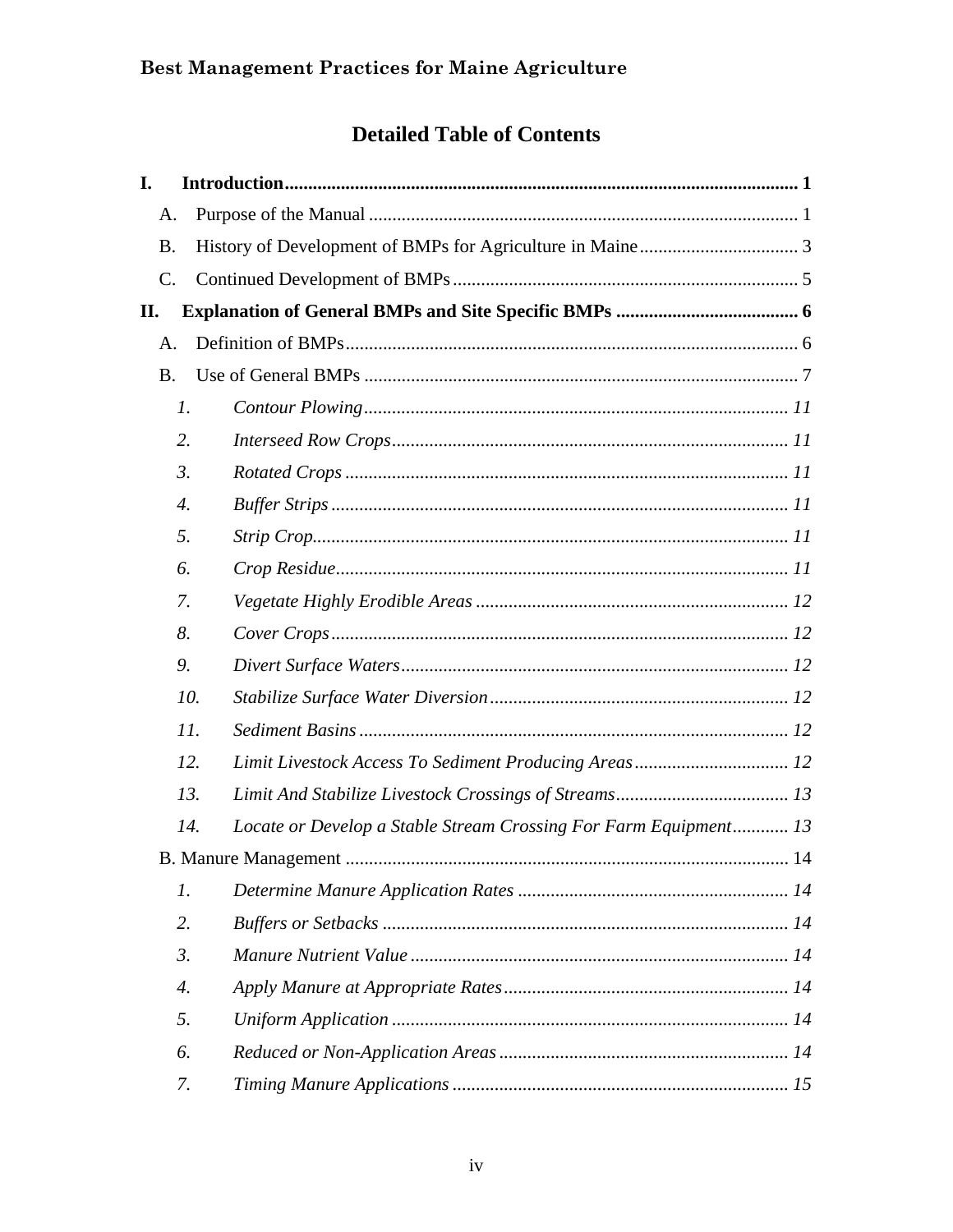| 8.               |                                                                          |  |
|------------------|--------------------------------------------------------------------------|--|
| 9.               |                                                                          |  |
| 10.              | Do not Apply Manure on Saturated Soils, Frozen or Snow-covered Fields or |  |
|                  |                                                                          |  |
| 11.              |                                                                          |  |
| 12.              |                                                                          |  |
| 13.              |                                                                          |  |
| 14.              |                                                                          |  |
| 15.              |                                                                          |  |
| 16.              |                                                                          |  |
| 17.              |                                                                          |  |
| 18.              |                                                                          |  |
| 19.              |                                                                          |  |
| 20.              |                                                                          |  |
| 21.              |                                                                          |  |
| 22.              |                                                                          |  |
| 23.              |                                                                          |  |
| 24.              |                                                                          |  |
|                  |                                                                          |  |
| 1.               |                                                                          |  |
| 2.               |                                                                          |  |
| $\mathfrak{Z}$ . |                                                                          |  |
| 4.               |                                                                          |  |
| 5.               |                                                                          |  |
| 6.               |                                                                          |  |
| 7.               |                                                                          |  |
| 8.               |                                                                          |  |
| 9.               |                                                                          |  |
| 10.              |                                                                          |  |
| 11.              | Read and Follow all Pesticide Label Directions & Material Safety Data    |  |
| <b>Sheets</b>    |                                                                          |  |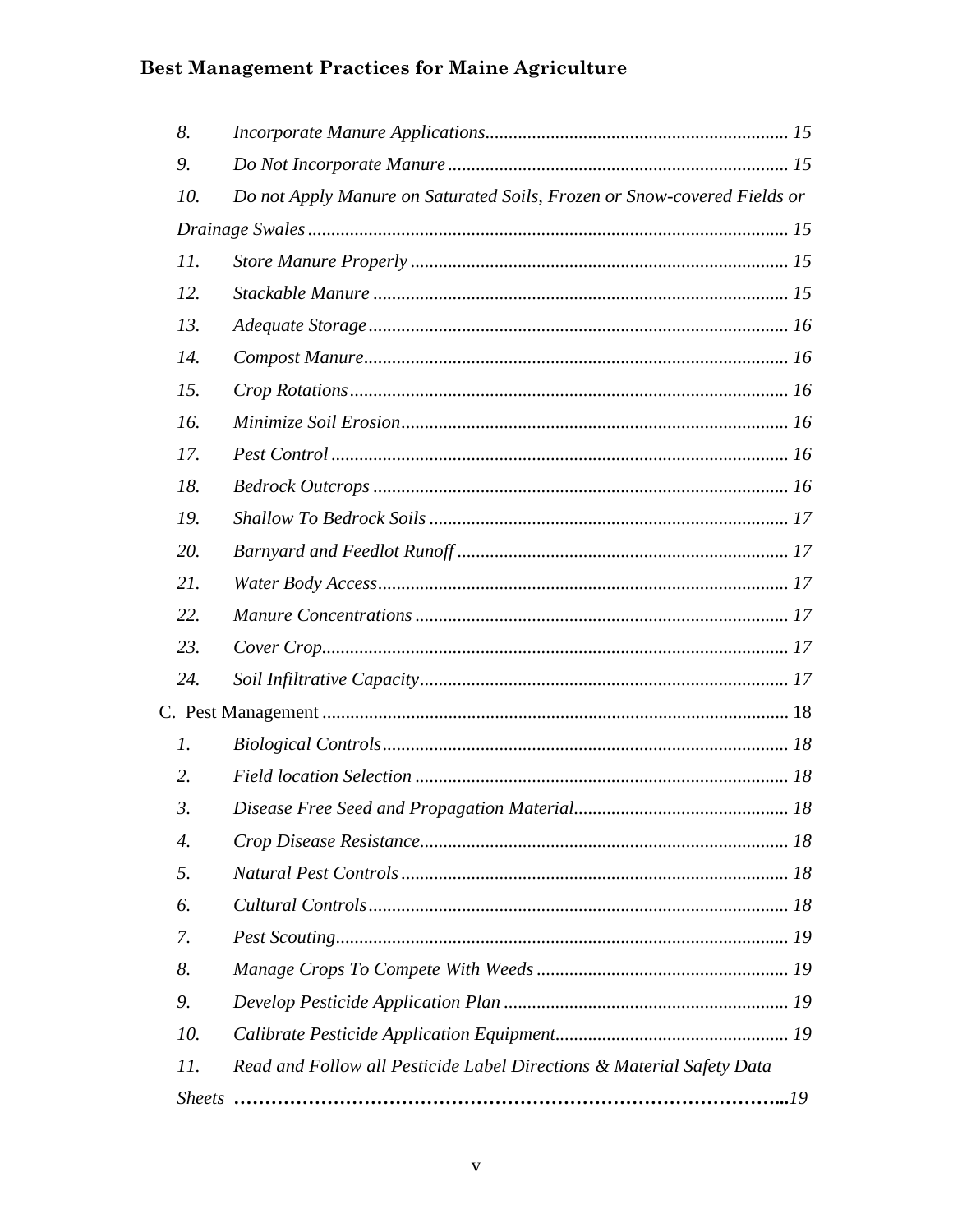| 12.                   | Comply With All Federal and State Laws Regarding Pesticide Use 19 |  |
|-----------------------|-------------------------------------------------------------------|--|
| 13.                   |                                                                   |  |
| 14.                   |                                                                   |  |
| 15.                   |                                                                   |  |
| 16.                   |                                                                   |  |
| 17.                   |                                                                   |  |
| 18.                   |                                                                   |  |
| 19.                   |                                                                   |  |
| 20.                   |                                                                   |  |
| 21.                   |                                                                   |  |
| 22.                   | Consider Field Characteristics To Determine Application Levels 21 |  |
| 23.                   |                                                                   |  |
| 24.                   |                                                                   |  |
| 25.                   |                                                                   |  |
|                       |                                                                   |  |
| $\mathfrak{1}.$       |                                                                   |  |
| 2.                    |                                                                   |  |
| $\mathfrak{Z}$ .      |                                                                   |  |
| $\mathcal{A}_{\cdot}$ |                                                                   |  |
| 5.                    |                                                                   |  |
| 6.                    |                                                                   |  |
| 7.                    |                                                                   |  |
| 8.                    |                                                                   |  |
| 9.                    |                                                                   |  |
| 10.                   |                                                                   |  |
| 11.                   |                                                                   |  |
| 12.                   |                                                                   |  |
| 13.                   |                                                                   |  |
| 14.                   |                                                                   |  |
| 15.                   |                                                                   |  |
| 16.                   |                                                                   |  |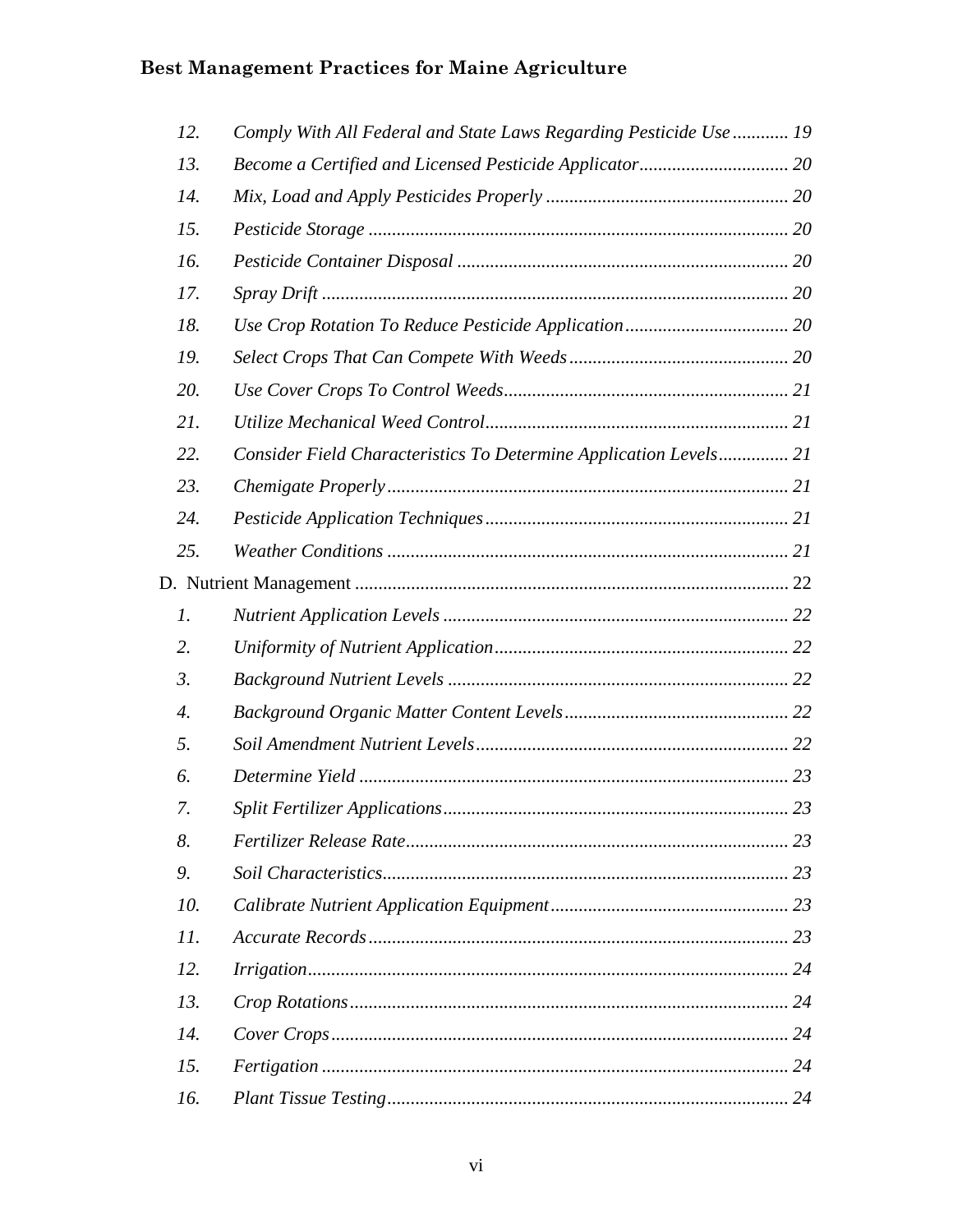| 17.              |                                                                 |    |
|------------------|-----------------------------------------------------------------|----|
| 18.              | Avoid Applications On Frozen, Saturated or Snow Covered Soil 25 |    |
| 19.              |                                                                 |    |
| 20.              |                                                                 |    |
| 21.              |                                                                 |    |
| 22.              |                                                                 |    |
|                  |                                                                 |    |
| 1.               |                                                                 |    |
|                  |                                                                 |    |
| 1.               |                                                                 |    |
| 2.               |                                                                 |    |
| $\mathfrak{Z}$ . |                                                                 |    |
| $\overline{4}$ . |                                                                 |    |
| 5.               |                                                                 |    |
|                  |                                                                 |    |
| $\mathfrak{1}.$  |                                                                 |    |
| 2.               |                                                                 |    |
| $\mathfrak{Z}$ . |                                                                 |    |
| $\overline{4}$ . |                                                                 |    |
| 5.               |                                                                 |    |
| 6.               |                                                                 |    |
| 7.               |                                                                 |    |
| 8.               |                                                                 | 29 |
| 9.               |                                                                 |    |
| 10.              |                                                                 |    |
| 11.              |                                                                 |    |
| 12.              |                                                                 | 29 |
| 13.              |                                                                 |    |
|                  |                                                                 |    |
| 1.               |                                                                 |    |
| 2.               |                                                                 |    |
|                  |                                                                 |    |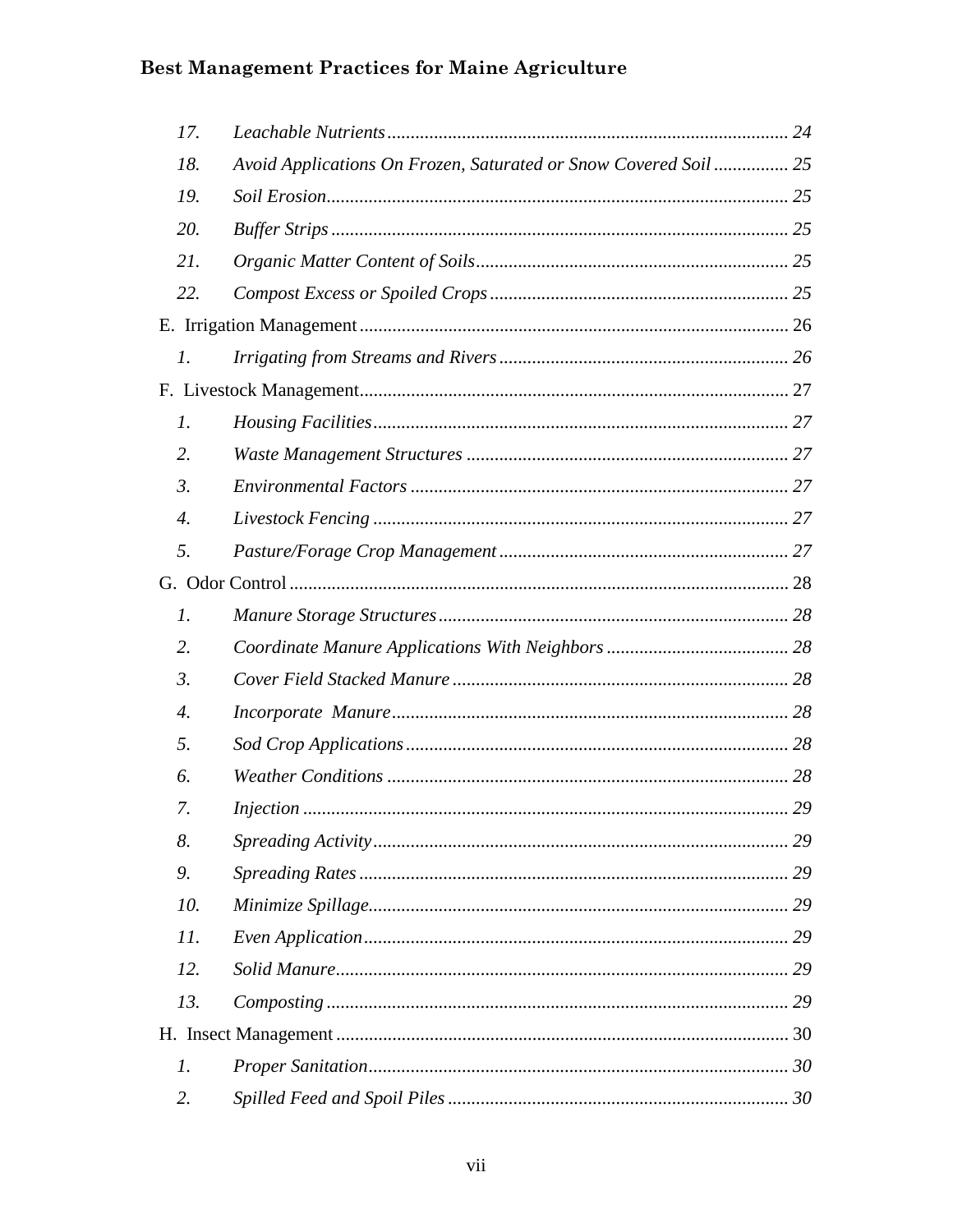| $\mathfrak{Z}$ .      |  |
|-----------------------|--|
| $\overline{4}$ .      |  |
| 5.                    |  |
| 6.                    |  |
| 7.                    |  |
| 8.                    |  |
| 9.                    |  |
| 10.                   |  |
| 11.                   |  |
| 12.                   |  |
| 13.                   |  |
| 14.                   |  |
| 15.                   |  |
| 16.                   |  |
| 17.                   |  |
| 18.                   |  |
| 19.                   |  |
| 20.                   |  |
|                       |  |
| $\mathcal{I}$ .       |  |
| 2.                    |  |
|                       |  |
| $\mathfrak{1}.$       |  |
| 2.                    |  |
| $\mathfrak{Z}$ .      |  |
| $\mathcal{A}_{\cdot}$ |  |
| 5.                    |  |
| 6.                    |  |
| 7.                    |  |
| 8.                    |  |
| 9.                    |  |
|                       |  |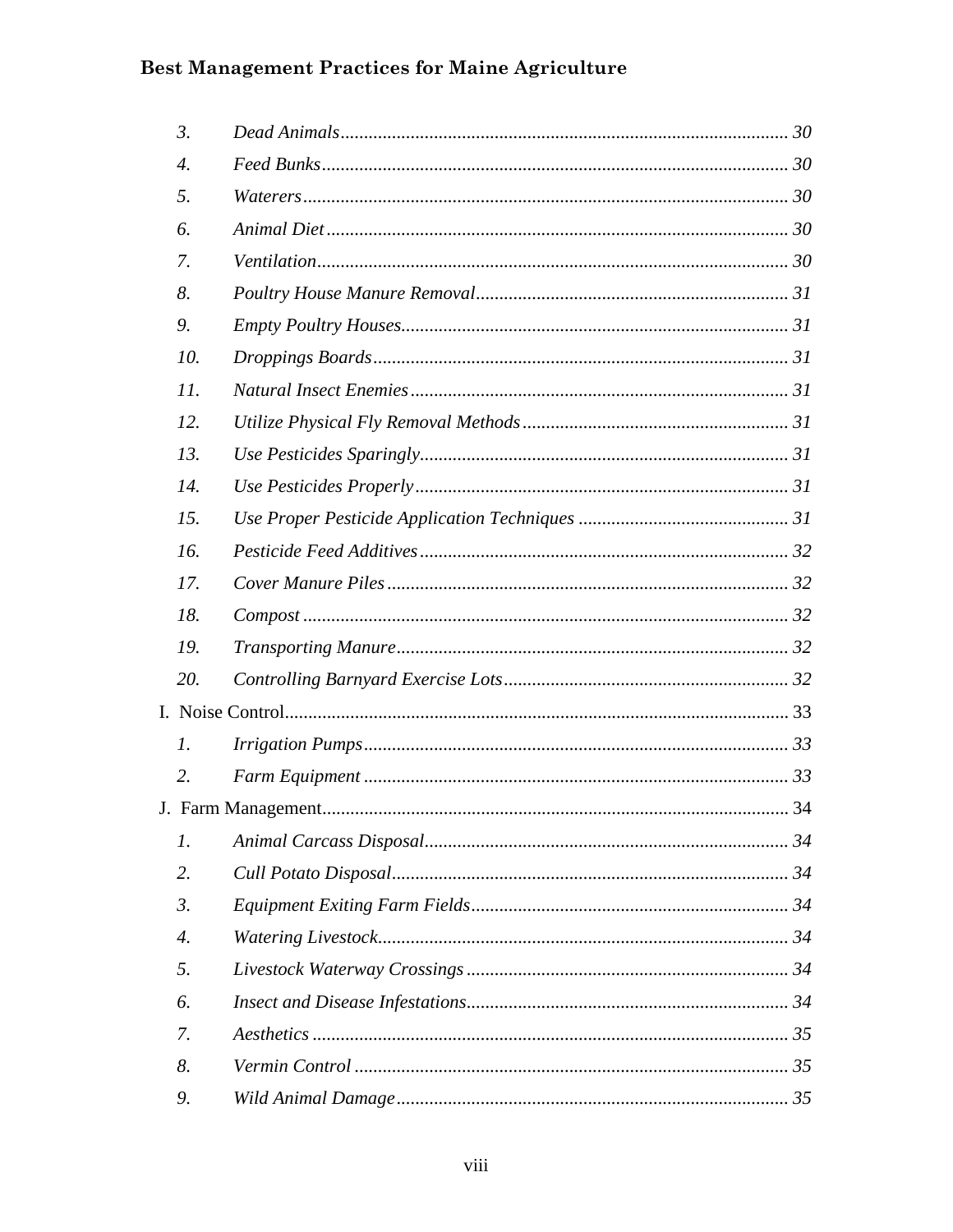|           | 10. |  |
|-----------|-----|--|
|           | 11. |  |
|           | 12. |  |
|           | 13. |  |
|           | 14. |  |
|           | 15. |  |
|           | 16. |  |
|           | 17. |  |
|           | 18. |  |
|           |     |  |
| A.        |     |  |
| <b>B.</b> |     |  |
|           |     |  |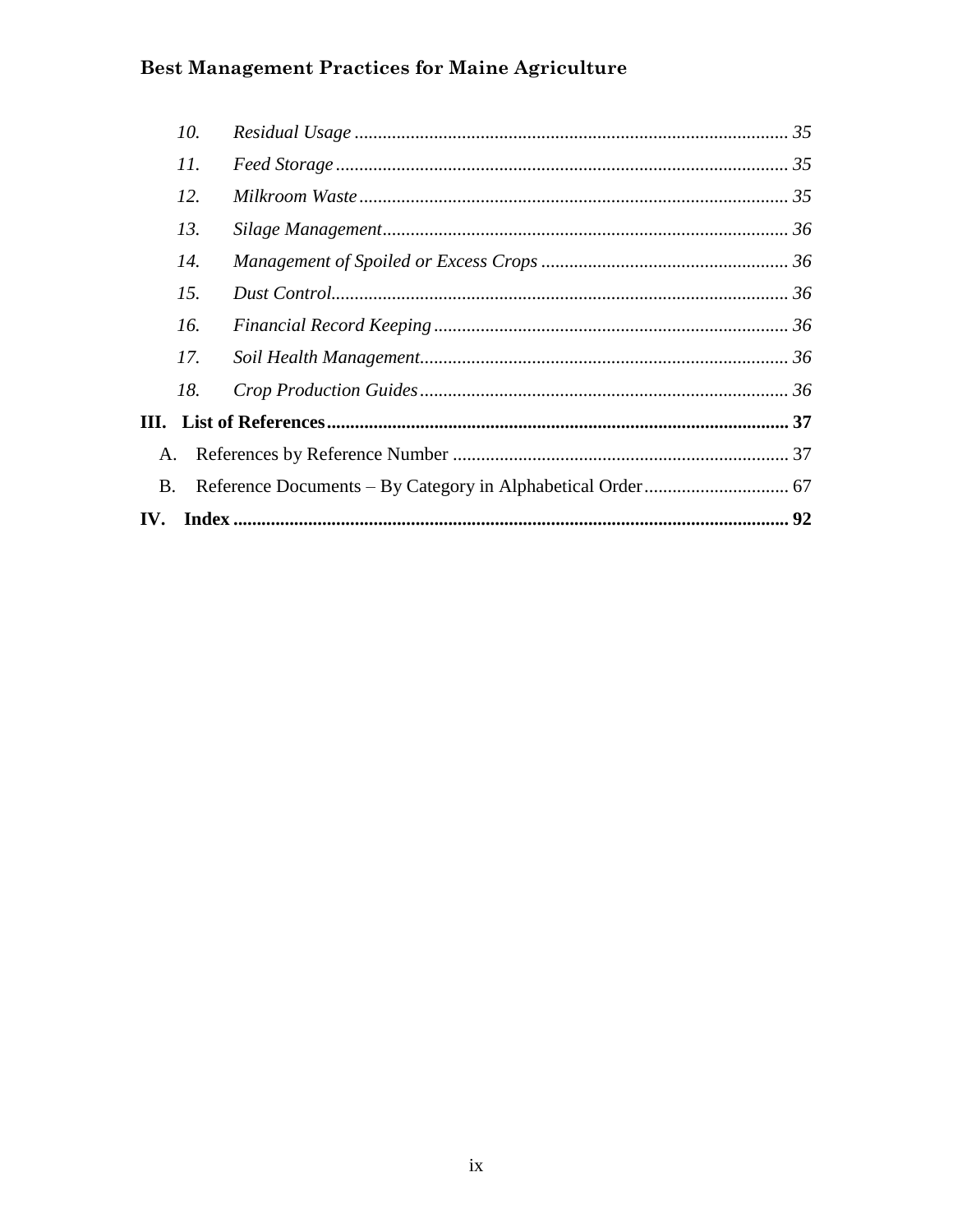#### <span id="page-10-0"></span>I. *Introduction*

<span id="page-10-1"></span>1. Purpose of the Manual

The *Manual of Best Management Practices for Maine Agriculture* has been developed as a resource for the Agriculture Compliance Program of the Maine Department of Agriculture, Food & Rural Resources (hereinafter "Department of Agriculture"). Maine statutes, 17 MRSA §2805, commonly known as Maine's "Right-To-Farm" Law, 17 MRSA §2701-B, known as the "Manure Handling Law", and Title 7 Chapter 747, the Nutrient Management Law, establish and give authority to the Agriculture Compliance Program, and require a farm or farm operation to conform to and adopt "best management practices". These statutes give the commissioner of the Department of Agriculture the authority to determine whether a farm or farm operation is in conformance with best management practices, and require the Department of Agriculture to promulgate rules to interpret and implement these laws. Although investigations under these laws are initiated by complaints from the public, another statute, 7 MRSA §17, gives the Commissioner of Agriculture authority to investigate water quality concerns related to manure involving any farm operation, without having received a complaint. Such investigations, and any subsequent development of best management practices, are conducted under the Agriculture Compliance Program Rules referred to above using the same procedures.

This manual provides a guide for making a determination whether a farm or farm operation is conforming to or has adopted best management practices. It may be used by the department, in conjunction with other sources of information, for making such a determination. It also is available to farms or farm operations, or anyone consulting or advising a farm or farm operation, as a guide for getting a farm to conform to and/or adopt best management practices. Likewise it may serve as a guide to anyone else involved in addressing complaints that arise under the statutes listed above.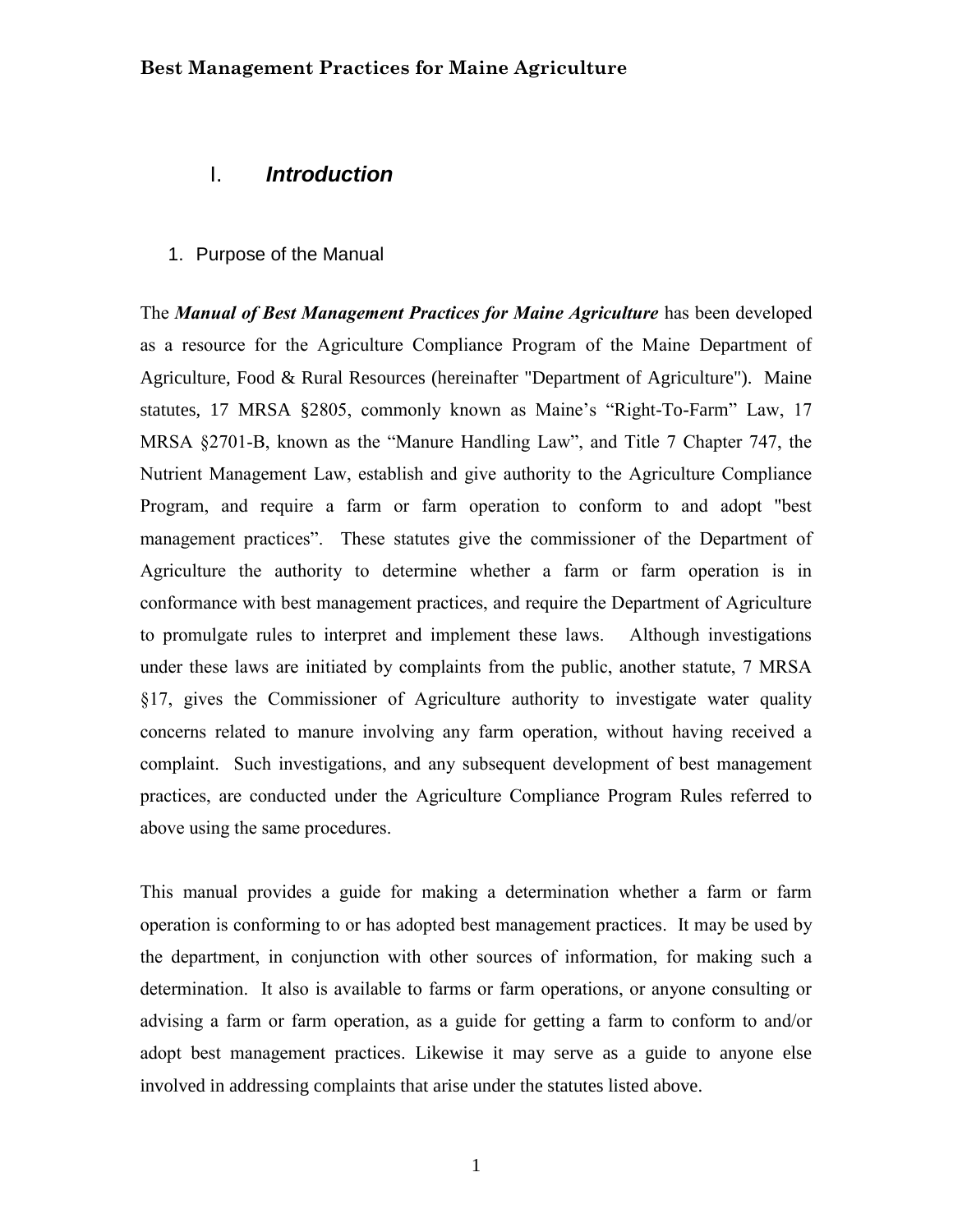Section III of the manual is a collection of practices that have been determined to meet environmental goals and commodity production goals that apply to a wide variety of agricultural issues in the State of Maine; these are termed "best management practices" (BMPs). The BMPs listed in the manual provide guidance and a basis for the development of "site-specific best management practices" for farms in Maine. Since each farm has a unique combination of site conditions and farming practices, and since several BMPs often could be effective for addressing a specific agricultural issue, the BMPs listed in the manual should be used as a menu from which appropriate site-specific BMPs are selected. The user of this Manual must clearly understand, however, that, although the BMPs listed in this Manual are a partial collection of "standard" or "conventional" BMPs, there are other valid procedures, also BMPs that may be utilized in some situations, but are not listed here. These omissions do not necessarily negate the potential effectiveness of such practices (BMPs) that may be employed in a specific situation. A person developing BMPs must have the appropriate training and experience to investigate agriculture-related problems, evaluate site conditions, and consider alternatives for addressing the agricultural issue(s) present. Development of actual sitespecific BMPs often requires that people with the appropriate training and experience exercise their best professional judgment when selecting BMPs, or combinations of BMPs, after the investigation and evaluation of an agriculture-related problem. The BMPs contained in this manual may augment and guide that professional judgment but are not substitutes for it.

This manual has been compiled as a resource for people with professional training and expertise in agriculture, such as staff of the Maine Department of Agriculture, Food & Rural Resources, the University of Maine Cooperative Extension, the USDA Natural Resources Conservation Service (NRCS) and consultants working with or advising farms on farm management issues. This manual is not intended to be an educational document or a "how-to" manual for farming in Maine; it is a reference manual that may help in locating educational material such as "how to" descriptions and similar information. It contains general descriptions of BMPs sufficient to identify its utility in addressing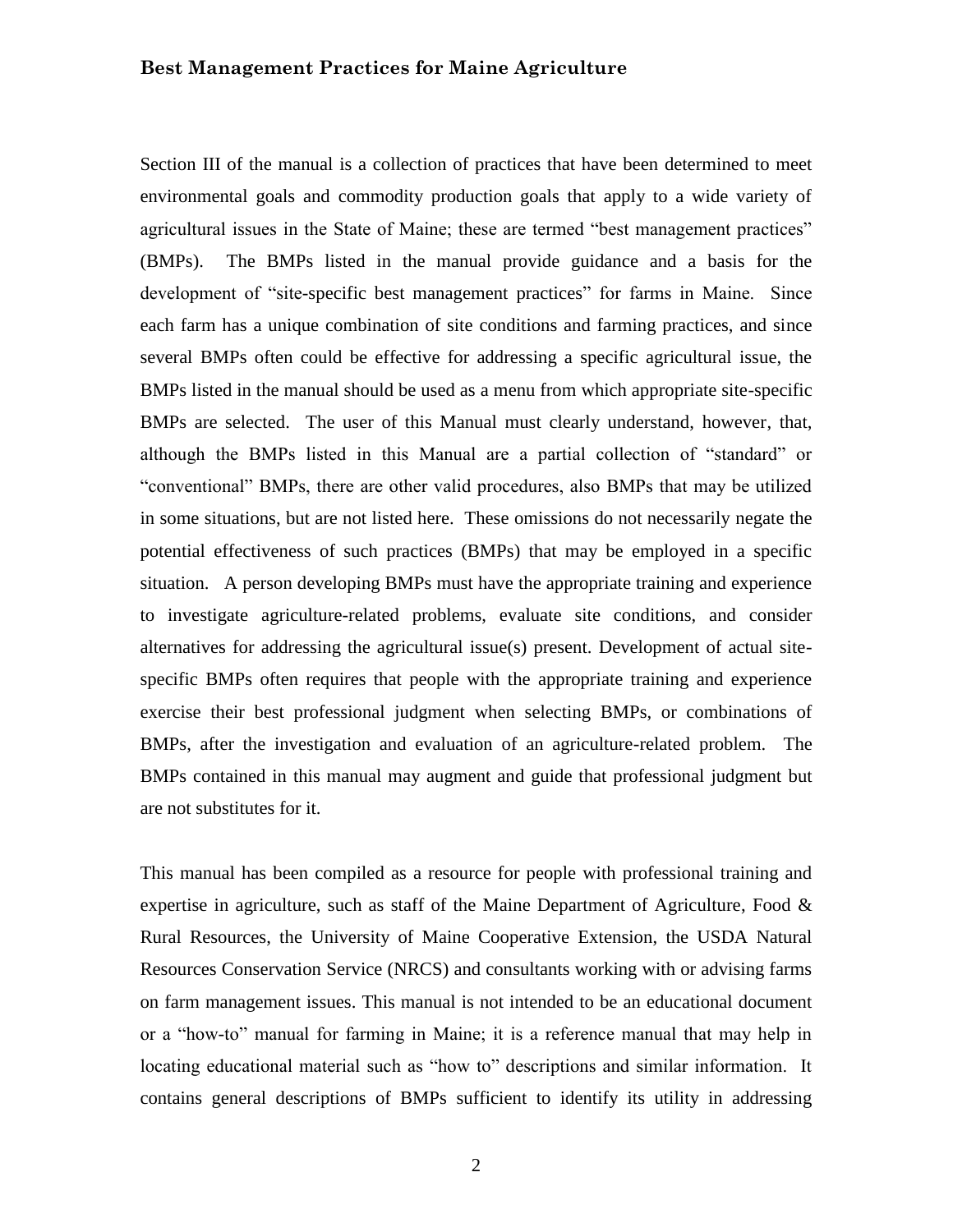particular agriculture-related problems, and essentially is an annotated list of known BMPs that may pertain to agriculture-related problems that occur on Maine farms.

The descriptions of BMPs contained in this manual are a starting point. Details of how to implement a given BMP, the scientific basis for the BMP, or any limitations or cautions in the use of the BMP, may be found in the material referenced with each BMP.

#### <span id="page-12-0"></span>2. History of Development of BMPs for Agriculture in Maine

Following the 1981 passage of the Right-To-Farm Law, the Department promulgated Rule 01-001, Chapter 10: *Definition of Generally Accepted Agricultural Practices*. This rule stated that an agricultural practice is deemed a "generally accepted agricultural practice" if it meets two general tests. The first is that it must be consistent with current published rules, regulations and guidelines of state agencies, federal agencies, recognized agricultural organizations, or agricultural extension services. The second is that it must be "essential" to one or more aspects of the operation of the farm such as its "economic viability," "the successful production …of commodities," "disposition of …waste," etc.

This rule has proven over time to be too broad and general to serve as an effective guide for administering the agriculture compliance program. In practice, department personnel and others involved in the investigation and resolution of complaints have come to rely on a wide range of published and unpublished BMPs derived from many sources, and often pulled together on an as-needed basis. Furthermore, the term "generally accepted agricultural practices" has become obsolete. The focus, when selecting an agricultural practice to address agriculture-related problems, must not be whether that practice has been generally accepted, but rather whether that practice is the best practice for the circumstances of the particular situation. The more specific and more relevant term "best management practices" is used instead because "BMP" more accurately reflects the criteria for selecting a practice or set of practices. A BMP, or a set of BMPs, will be selected not only because it is the best available technology, but also because it makes both economic and environmental sense by providing the most benefit for the least cost.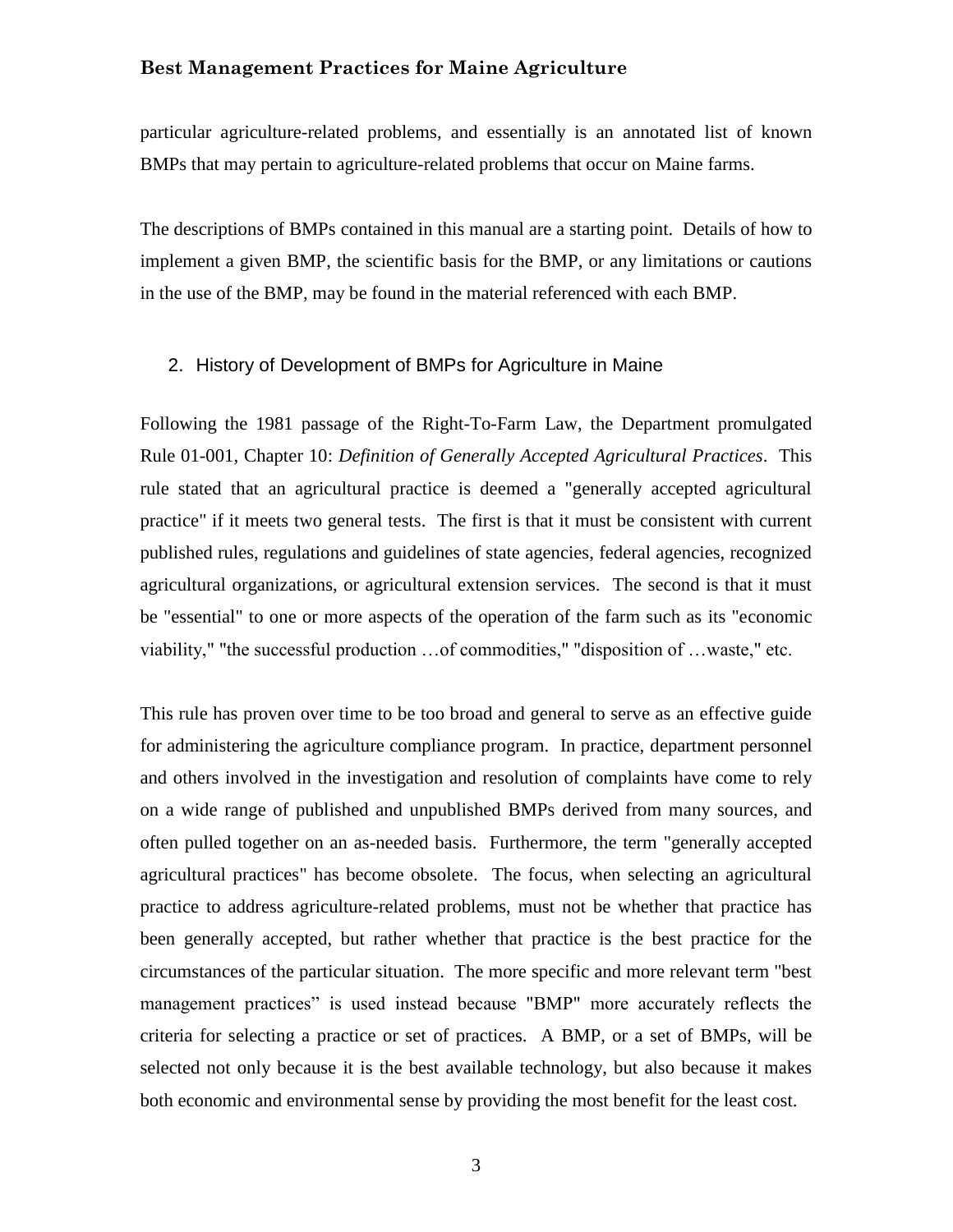While Rule 01-001, Chapter 10 seems to permit and even require that the Department of Agriculture reference a multitude of published sources when making a determination about a farm operation's conformance to BMPs, the law implies that BMPs should be adopted by rule. The department has adopted several specific rules that may be considered BMPs for certain agriculture issues such as Disposal of Animal Carcasses (Rule 01-001, Chapter 211), Disposal of Cull Potato Piles (Rule 01-001, Chapter 600), and Nutrient Management (Rule 01-001, Chapter 565). However, there are no rules in place that are comprehensive enough to serve as an effective guide to best management practices for the myriad of agriculture-related problems that arise under these pertinent statutes.

Probably the most complete agricultural best management practices document produced in the State of Maine to date is the October 1991 report of the Non-Point Source Agricultural Task Force entitled *Strategy for Managing Nonpoint Source Pollution from Agricultural Sources and Best Management System Guidelines* (hereinafter "NPS Report"). That report is one of several documents containing BMPs that the department may refer to when administering the agriculture compliance program. The NPS Report has not been adopted as a rule and therefore does not have the force of law. It does, however, serve as a guide when the department makes a determination as to whether a farm or farm operation has conformed to or adopted BMPs. It also is used as a resource or a guide when developing site specific BMPs. Some of the information in this manual is derived from this NPS Report.

In June 1999, the department compiled a list of about 130 BMPs organized by category of agricultural issue. The goal in developing this list was to formally adopt, by rulemaking process, the BMPs contained in the list. Although that list was not developed into a rule, it does serve as a source of much of the information contained in this manual. That list has been supplemented and revised for this manual and the descriptions of the BMPs have been expanded.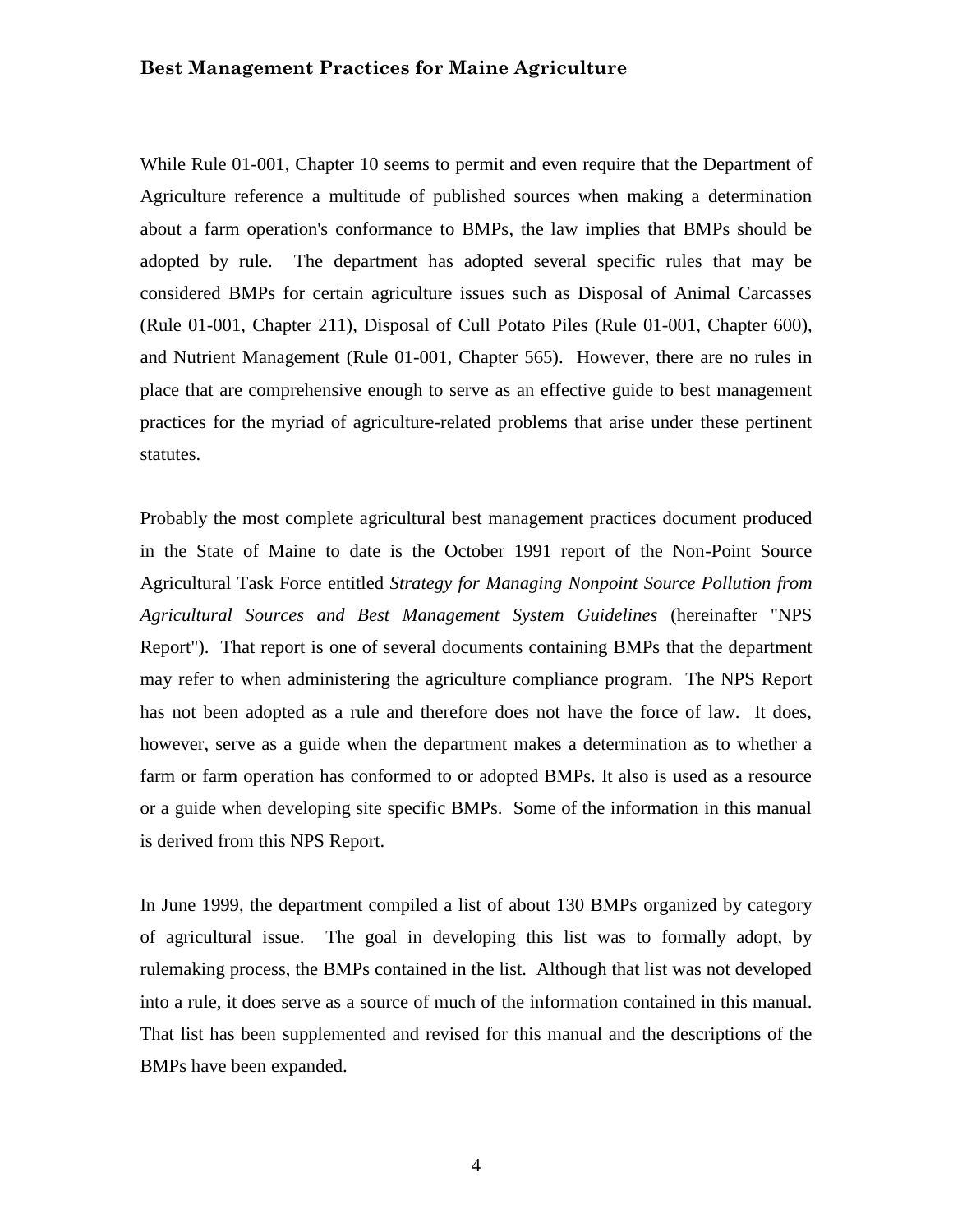<span id="page-14-0"></span>3. Continued Development of BMPs

The *Manual of Best Management Practices for Maine Agriculture* is not a static document. The process of developing best management practices has evolved over time as new research proceeds and agricultural knowledge is expanded. This on-going process will continue as new technologies and new management techniques are constantly being developed, tested and disseminated. Numerous BMPs in this manual were not included in the 1991 NPS Report because they were not known techniques or were not recognized as effective techniques. Likewise the BMPs included in this manual may be replaced, updated or refined over time. Therefore, even if a BMP may not appear in this manual it does not necessarily mean that it does not have some application in certain circumstances. Therefore, consultation with a qualified expert is required when developing BMPs.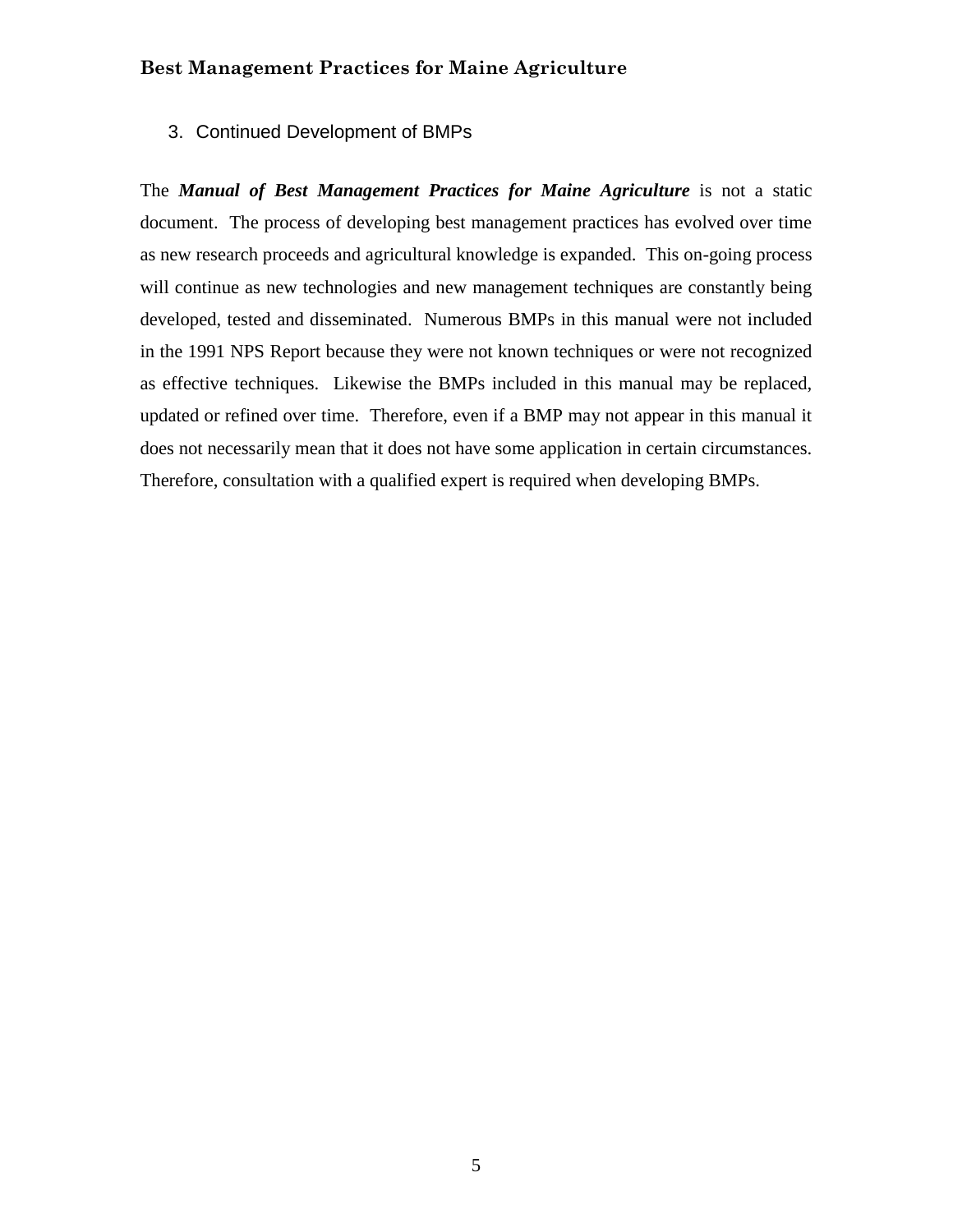#### <span id="page-15-0"></span>II. *Explanation of General BMPs and Site Specific BMPs*

#### <span id="page-15-1"></span>A. Definition of BMPs

The following definition of "BMP" was adopted for the 1991 NPS Report and still is applicable for Maine agriculture. It is based on practicality, economics, efficiency, and a cost/benefit comparison:

*A Best Management Practice is a method or practice which, when installed or used, is consistent with efficient, practical, technically and environmentally sound animal or crop production practices. BMPs are those practices best suited to preventing, reducing, or correcting agriculture-related problems.* 

(NPS report, October 1991)

It also is important to understand the meaning of the word "best" in "best management practices" as used in the above definition. "Best" in this case does not infer the absolute maximum water quality protection method, measure, or practice that has been developed. In this context, the term "best" refers to any method, measure, or practice that, when installed, will provide reasonably improved prevention, reduction, or correction of water pollution.

In actuality, some BMPs offer greater protection than others. Not surprisingly, the BMPs offering the greatest degree of protection may also cost the most in terms of dollars, effort, and/or time to implement and maintain. If the cost of implementing a management practice or technique is substantially greater than the benefit that may accrue from that practice then it is not the best choice for the situation.

Finally, BMPs for water quality are not necessarily BMPs for other purposes. In fact the BMPs for water quality might directly conflict with an equally, if not more important,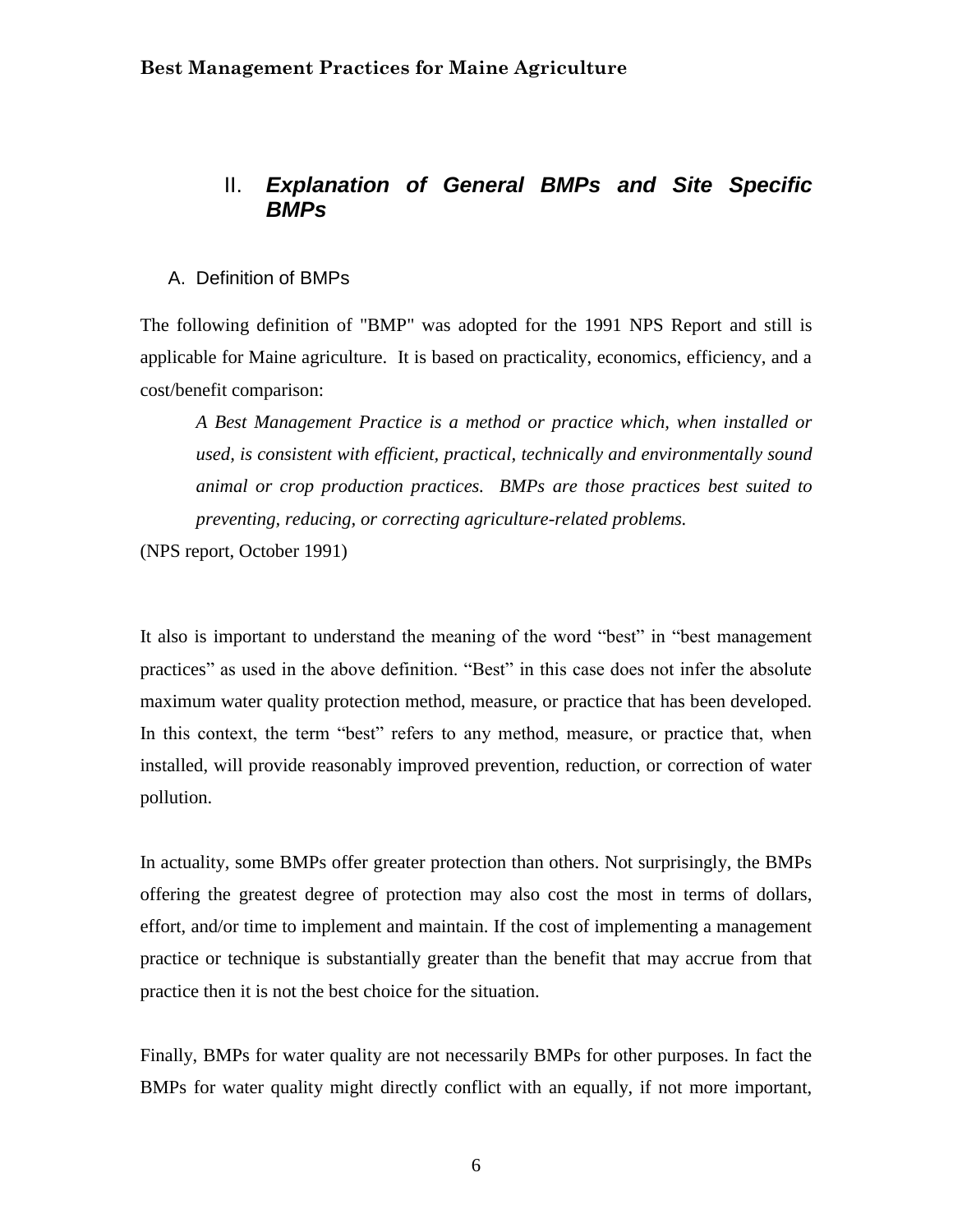BMP to the farmer that could impact animal health, soil productivity or overall financial viability of the farm operation.

#### <span id="page-16-0"></span>B. Use of General BMPs

The BMPs listed in section III of this manual are best described as "general" BMPs. Together they form a menu from which one or more techniques or practices may be selected to address an agriculture-related problem in the most appropriate manner for the site and the issue. Rarely will the use of a single BMP for any land use activity be sufficient to adequately address agricultural-related problems. More often, several BMPs, individually selected to fit the unique characteristics of each site and farming operation, will be required.

The BMPs developed to address the specific situation and the unique characteristics of the land are referred to as site-specific BMPs. When used in combination to address an agriculture-related problem within the context of the entire farm operation these groups of BMPs are often referred to as best management systems. The EPA defines management systems as:

*Economically- achievable measures for the control of the addition of pollutants from existing and new categories and classes of non-point sources of pollution, which reflect the greatest degree of pollutant reduction achievable through the application of the best available non-point source control practices, technologies, processes, siting criteria, operating methods, or other alternatives.*

While farming operations have been considered potential "non-point sources" of pollution, recent changes in federal legislation define certain livestock operations, "concentrated animal feeding operations" (CAFOs), as potential "point sources" of pollution attributable to agriculture. This necessitates recognition of these entities as candidates for BMP adoption utilizing the approaches outlined in this manual, and may include adoption of nutrient management plans and/or specifically defined effluent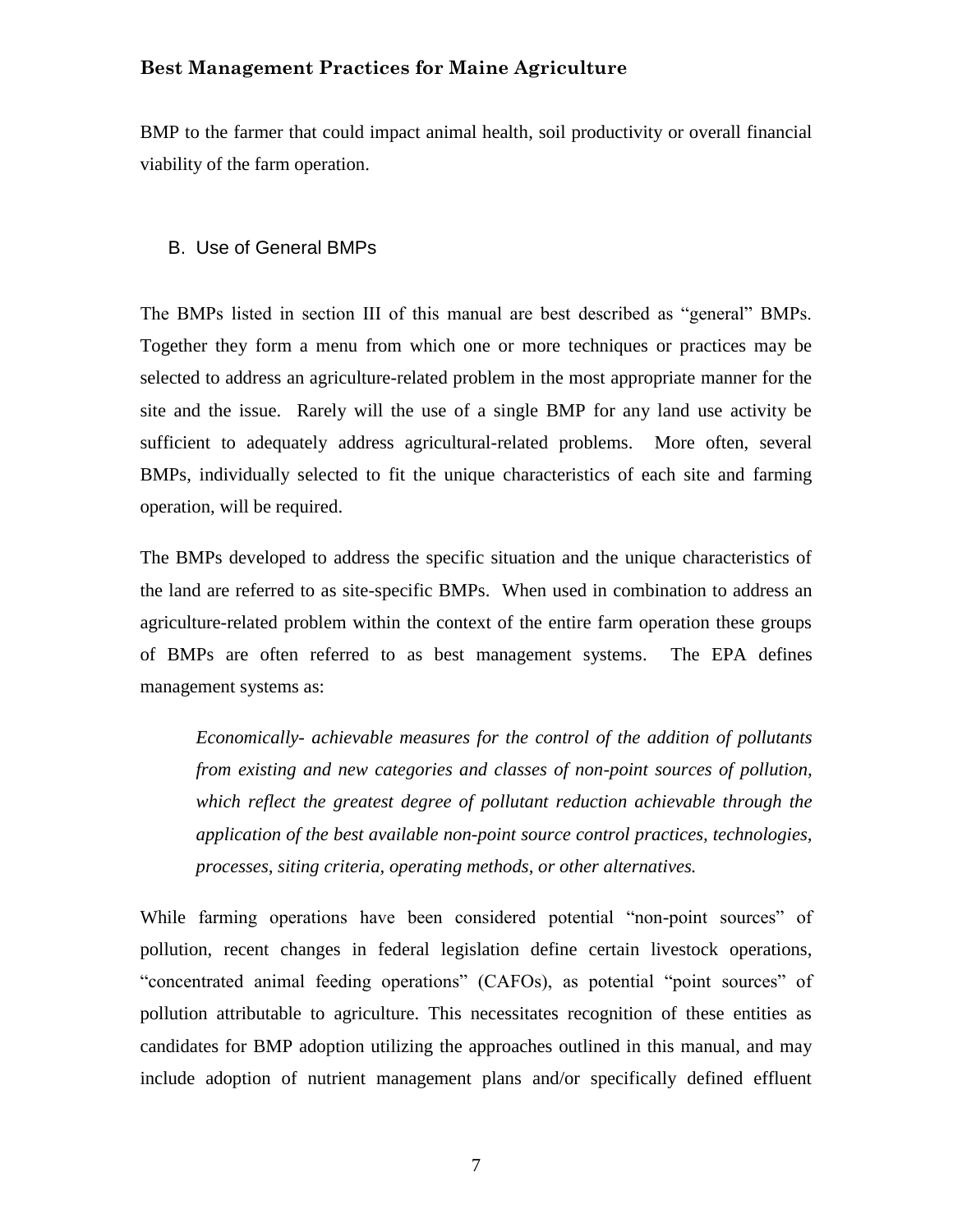limitations guidelines, as appropriate. Such changes further illustrate the on-going need for constructive thought during planning processes and for flexibility when evaluating specific agricultural situations.

Farming activities are quite diverse, as are the site conditions upon which farming activities are practiced. It would be impractical to develop the list of specifications that fit each unique set of site conditions and farming practices. Additionally, there occasionally are several equally suitable approaches to the same problem and, therefore, management systems are designed so there is considerable flexibility to determine *how* to best achieve the performance expectations.

#### <span id="page-17-0"></span>C. Development of Site Specific BMPs

Implementation of agricultural BMPs, for the most part, affects existing activities, whereas most BMPs for other land use activities impact proposed uses. Most farmers are farming on a limited land base and may not be able to expand into new areas. BMPs that would unnecessarily reduce this land base or hinder farmers' existing operation may force those farmers out of business. Therefore the BMPs must be carefully developed and implemented on a site-specific basis to address each unique situation.

Best management practices that have the greatest cost/ benefit ratio should be adopted and implemented. In some instances it may be necessary to require best management practices that are relatively expensive. In situations where the required best management practice is very costly and the primary benefit may be for society, rather than for the farmer, which usually is the case, it is appropriate that some financial assistance be provided. In other instances, creative application of best management practices may actually resolve a problem and save a farm operation some money.

It is because of the myriad of potential agricultural-related problems, the uniqueness of site conditions, and the interconnectivity and complexity of farming operations that development of site-specific best management practices is approached systematically –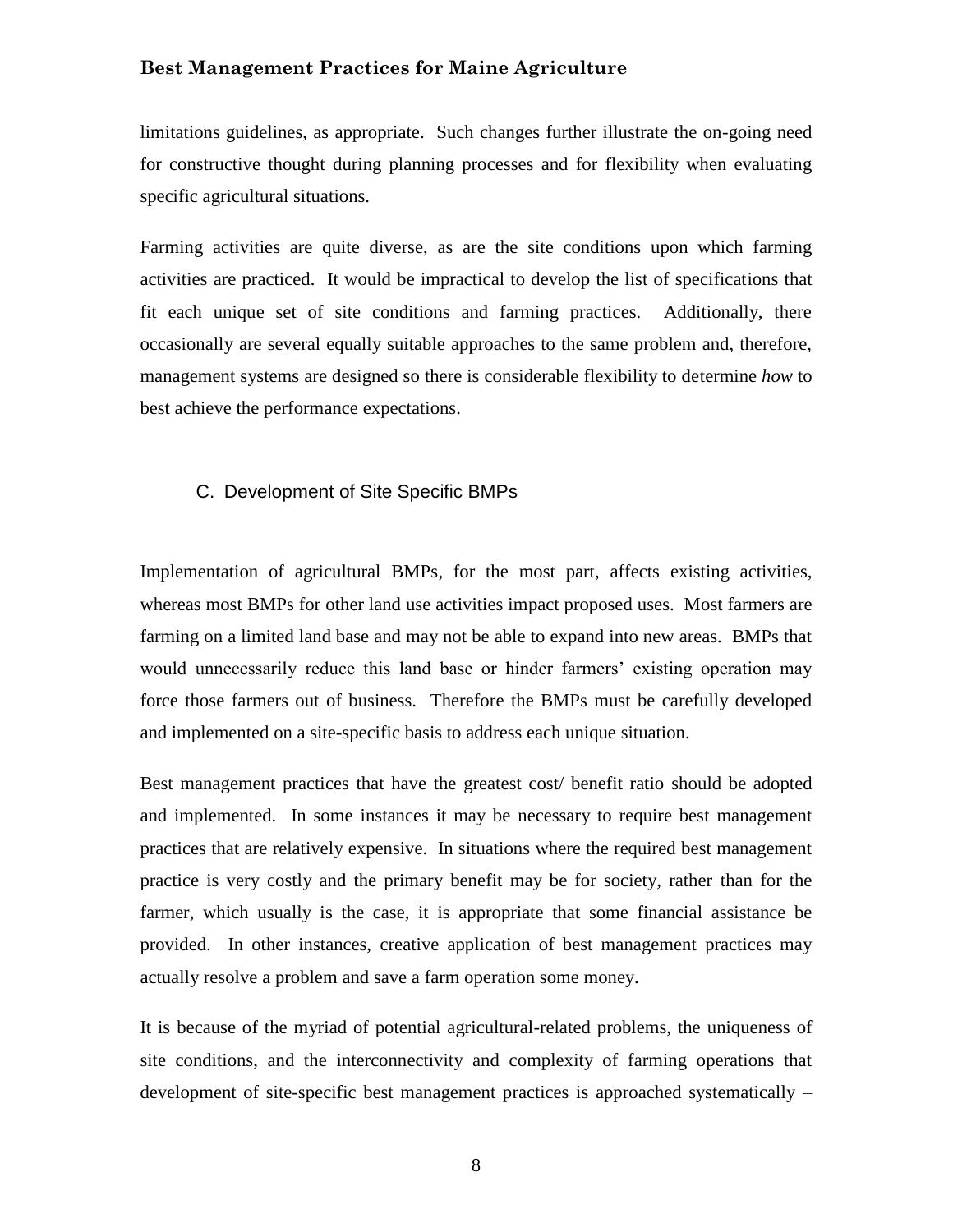that is, through the use of best management systems – and is both an art involving considerable professional judgment and a science based on sound research and site analysis.

The great diversity of site conditions, farming operations, crop selections, and farming practices must be considered when developing BMPs. To adequately address each unique set of conditions, not only for each farm, but also for each field or portion of the field, site-specific BMPs are required. Therefore the agricultural BMPs in section III refer to a partial listing of technical publications and organizations that can be consulted for further guidance. Some of these references are continually being updated thus updating the BMPs.

Lists of the general best management practices associated with various best management systems follow. These are to be used as a menu from which the appropriate best management practice can be chosen for application on a site-specific basis.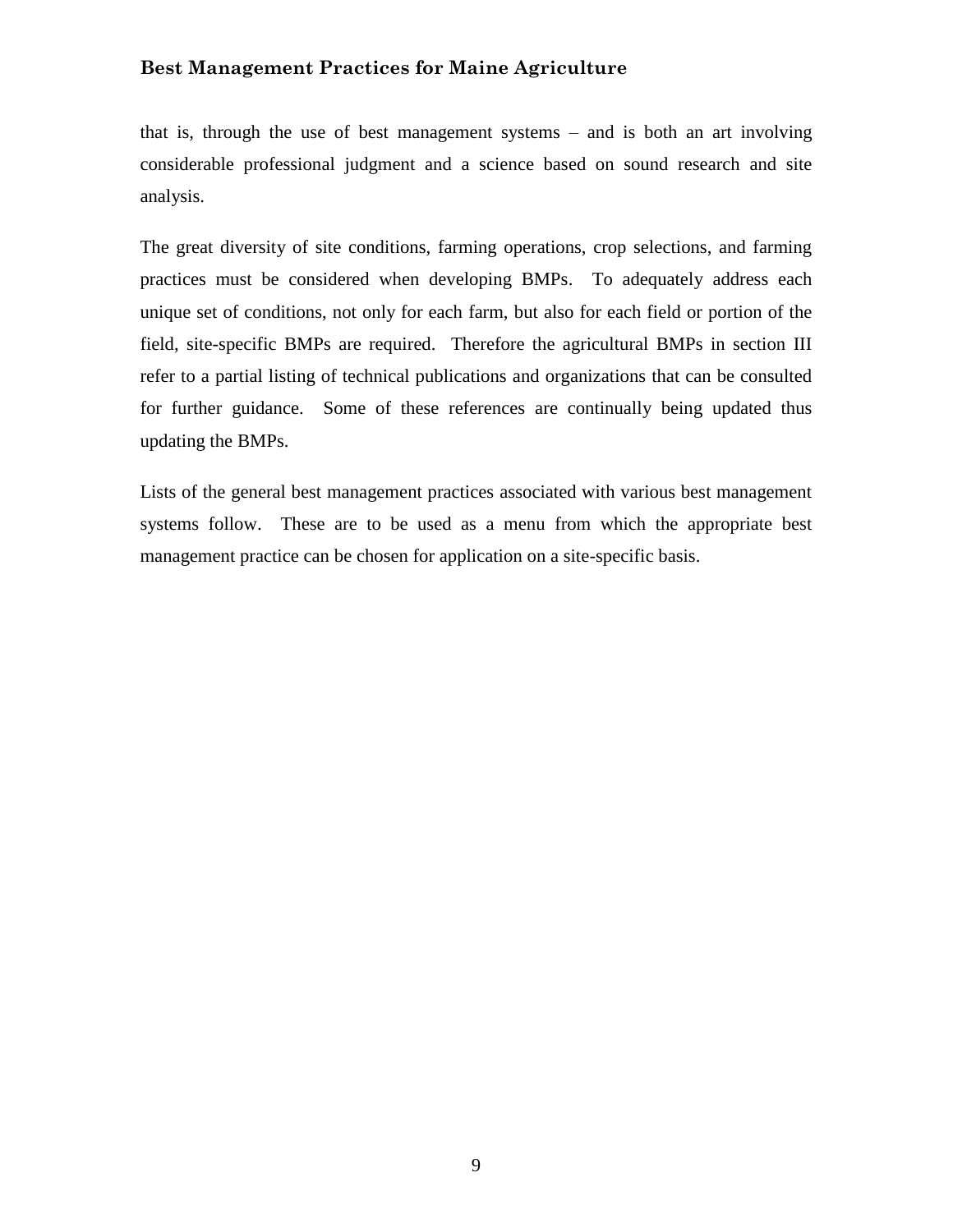#### <span id="page-19-0"></span>III. *General BMPs for Maine Agriculture*

Following, is a list of BMPs arranged by categories based on the subject matter of the BMP. Each BMP is listed by title and contains a description of the BMP or a summary of the practice(s) it calls for, and references additional materials that can provide more detail about the use of the BMP and the science that supports the BMP. The list of references appears in section IV and each reference is numbered. The numbers listed in the "references" line for each BMP corresponds to the references that can be found in section IV. References are coded A, B or C, or in combinations thereof, and have the following meanings:

"A" references explain how a particular BMP is to be applied site specifically, or suggest ways of implementing the practice from an engineering or practical standpoint.

"B" references describe the basic science, research results or other activities, which support the practice.

"C" references offer a general description of a practice or situation which relates to a BMP for problem solving, but do not necessarily offer specifics about how to achieve a desired result.

Print versions of most reference materials are on file at the Maine Department of Agriculture and are available for copying and inspection. Most references are available on the Internet and have the web page link as part of the reference if the reference was available on line at the time this listing was assembled in 2005 - 2006.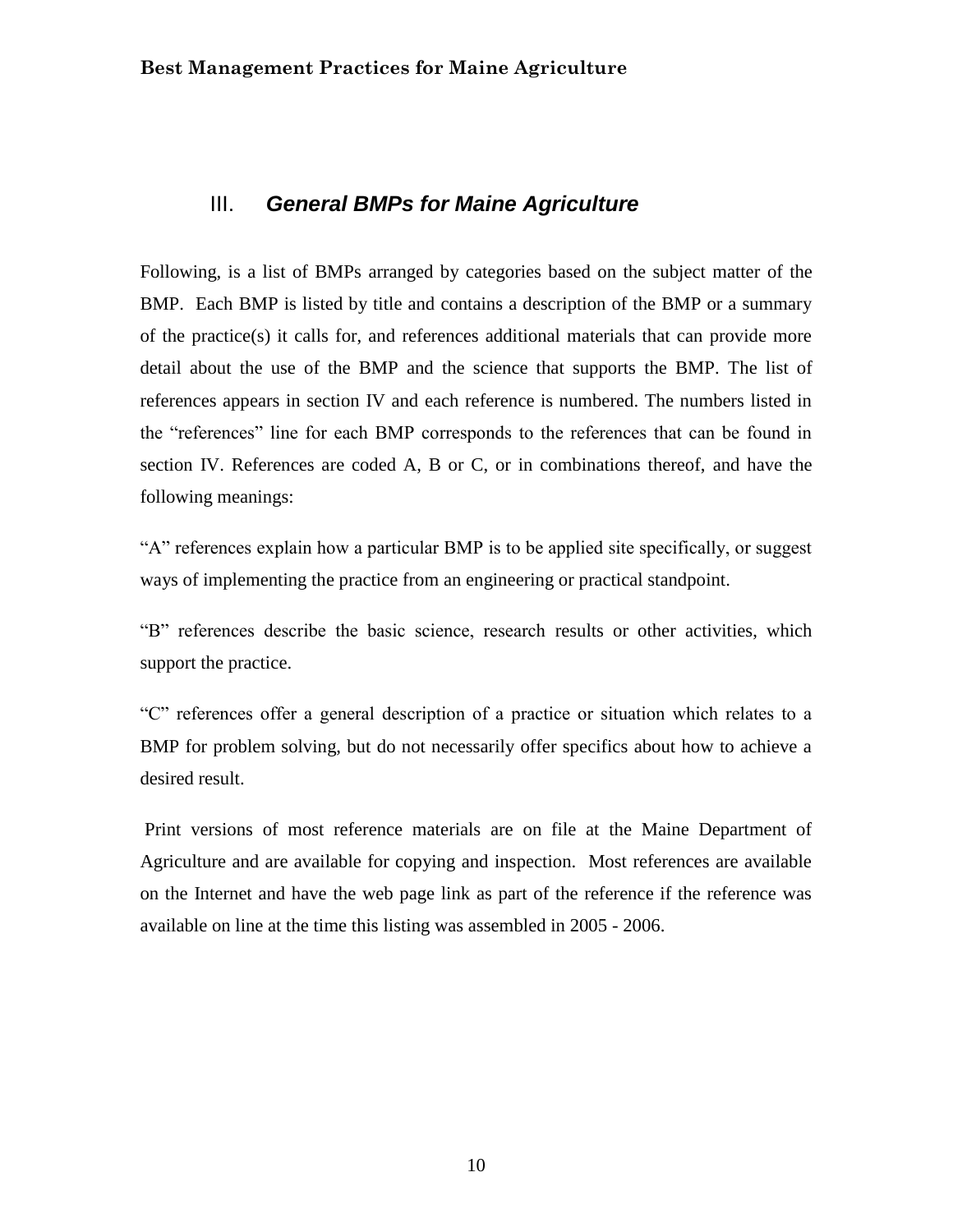<span id="page-20-0"></span>A. Erosion and Sedimentation Control

#### <span id="page-20-1"></span>**1. Contour Plowing**

Plant crops across the predominant slope of the land, along the contour, to reduce the erosive force of runoff water. This BMP becomes more appropriate as the slope increases or the distance to a water-body decreases.

*References: 25 AC; 99 AC; 255 ABC; 306 AC; 329 AC; 335 AC.*

#### <span id="page-20-2"></span>**2. Interseed Row Crops**

Plant a ground cover crop between the rows of the primary crop to protect the bare soil between rows.

*References: 25 C; 45 AC; 49 C; 50 BC; 217 C; 223 B; 246 ABC; 277 AC; 317 AC.*

#### <span id="page-20-3"></span>**3. Rotated Crops**

Rotate crops that provide limited soil cover (row crops) with crops that provide high amounts of cover (hay or clover).

*References: 45 AC; 99C; 213 AC; 218 BC; 219 C; 220 AC; 221 ABC; 238 ABC.* 

#### <span id="page-20-4"></span>**4. Buffer Strips**

Install buffer strips next to surface waters that are in a position to receive runoff from crop fields.

```
References: 25 AC; 239 ABC; 240 ABC; 241 ABC; 258 C; 358 ABC; 361 AC; 
375 ABC; 376 ABC.
```
#### <span id="page-20-5"></span>**5. Strip Crop**

Plant row crops in strips along the contour on sloping fields, alternating with strips of plants that provide a high amount of cover and the potential to filter sediment out of runoff from the row crops.

```
References: 25 BC; 99AC; 242 ABC; 243 ABC; 376 BC.
```
#### <span id="page-20-6"></span>**6. Crop Residue**

Leave as much residue from previous crop on the ground as possible to act as mulch.

*References: 25 ABC; 58 ABC; 136 ABC; 207 ABC; 208 ABC; 243 ABC; 281 ABC; 336 ABC; 361 ABC.*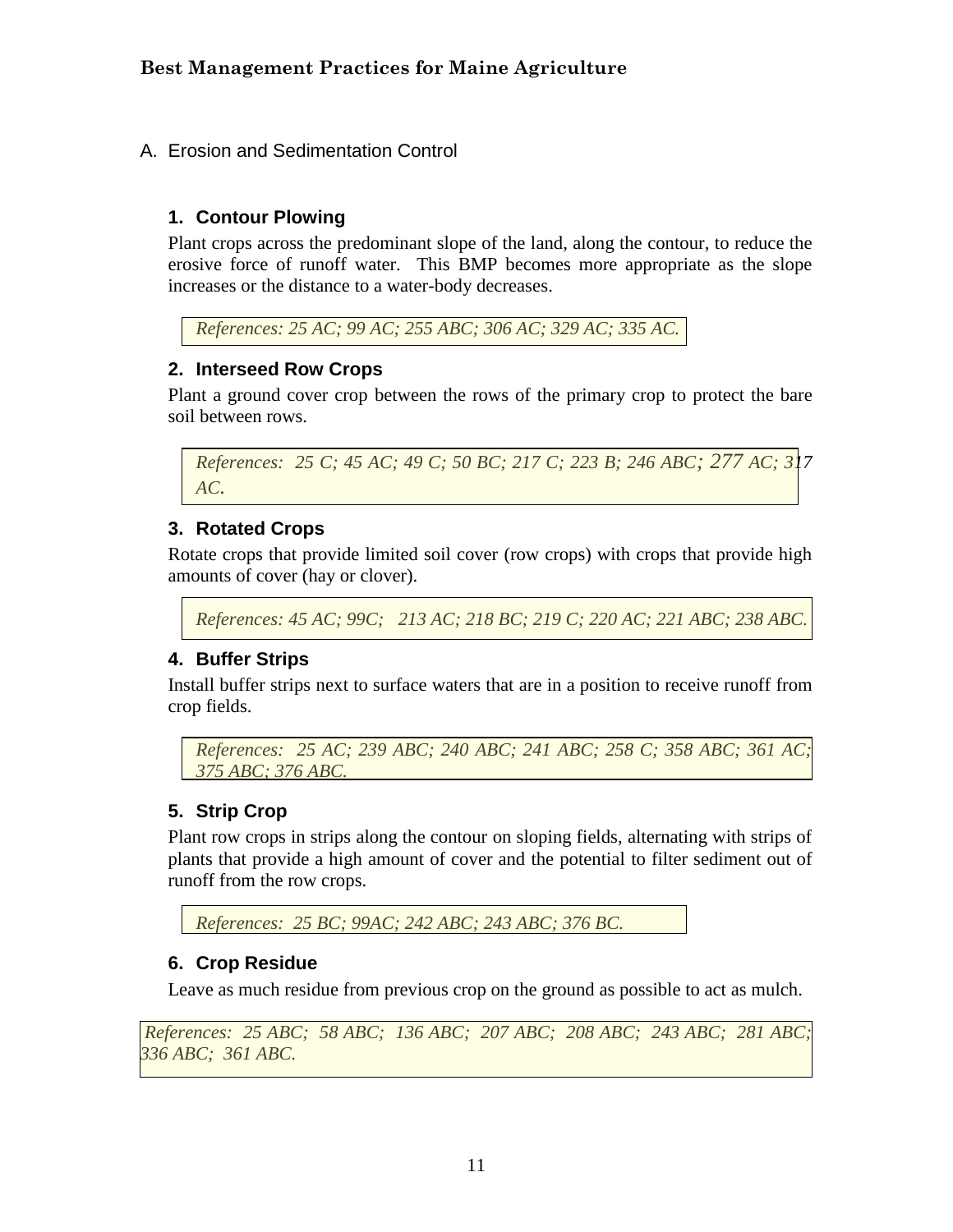#### <span id="page-21-0"></span>**7. Vegetate Highly Erodible Areas**

Areas that are particularly prone to excessive erosion should be vegetated to permanently protect the soil.

*References: 25 ABC; 34 ABC; 240 ABC; 244 ABC; 245 ABC; 248 ABC; 304 AC; 361 ABC; 358 ABC.* 

#### <span id="page-21-1"></span>**8. Cover Crops**

Plant cover crops to reduce erosion, protect water quality, improve soil, impede weed growth, and enhance nutrient moisture availability to subsequent crops.

*References: 45 AC; 58 ABC; 215 BC; 216 ABC; 240 ABC; 244 ABC; 245 ABC; 260 ABC; 292 ABC; 304 AC; 337 B; 373 ABC.*

#### <span id="page-21-2"></span>**9. Divert Surface Waters**

Construct diversions for controlling surface runoff water. Divert flows away from farmsteads, eroding areas, or other sites, as necessary.

<span id="page-21-3"></span>*References: 247 ABC; 248 ABC; 250 ABC; 356 ABC; 358 ABC.* 

#### **10. Stabilize Surface Water Diversion**

Stabilize surface water diversion channels so that they will not erode and become a source of sediment.

<span id="page-21-4"></span>*Reference: 247 AC; 248 AC; 250 AC; 358 ABC*

#### **11. Sediment Basins**

Construct sediment basins to trap and store waterborne sediment and debris that could enter and fill waterways, reservoirs or ditches, etc.

<span id="page-21-5"></span>*References: 99 AC; 250 ABC; 251 ABC; 351 C; 358 ABC.*

#### **12. Limit Livestock Access To Sediment Producing Areas**

Limiting livestock access and allowing those areas to become re-vegetated can stabilize areas that have bare soil due to extensive livestock traffic and are therefore prone to erosion.

*References: 241 ABC; 249 ABC; 252 ABC; 253 ABC; 294 AC; 295 AC; 315 AC; 362 AC.*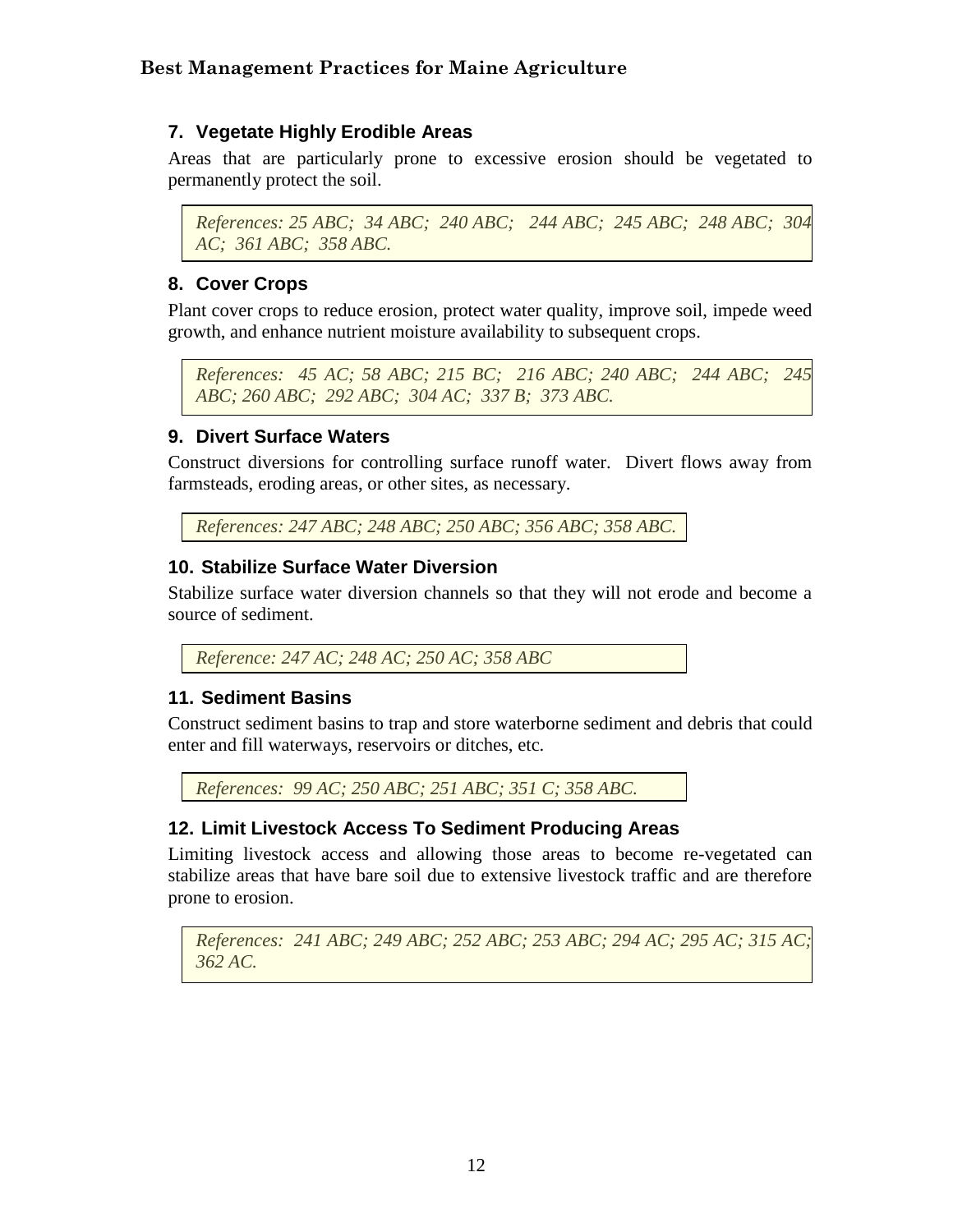#### <span id="page-22-0"></span>**13. Limit And Stabilize Livestock Crossings of Streams**

Direct livestock to one or more stable stream crossing areas to reduce soil disturbance in and adjacent to streams.

```
References: 2 ABC; 23 AC; 40 C; 99 C; 252 ABC; 253 ABC; 254 ABC; 315 
AC; 362 AC.
```
#### <span id="page-22-1"></span>**14. Locate or Develop a Stable Stream Crossing For Farm Equipment**

Farm equipment can cause erosion and sedimentation if stream crossings have not been stabilized with appropriate materials and methods.

```
References: 2 ABC; 209 ABC; 254 ABC.
```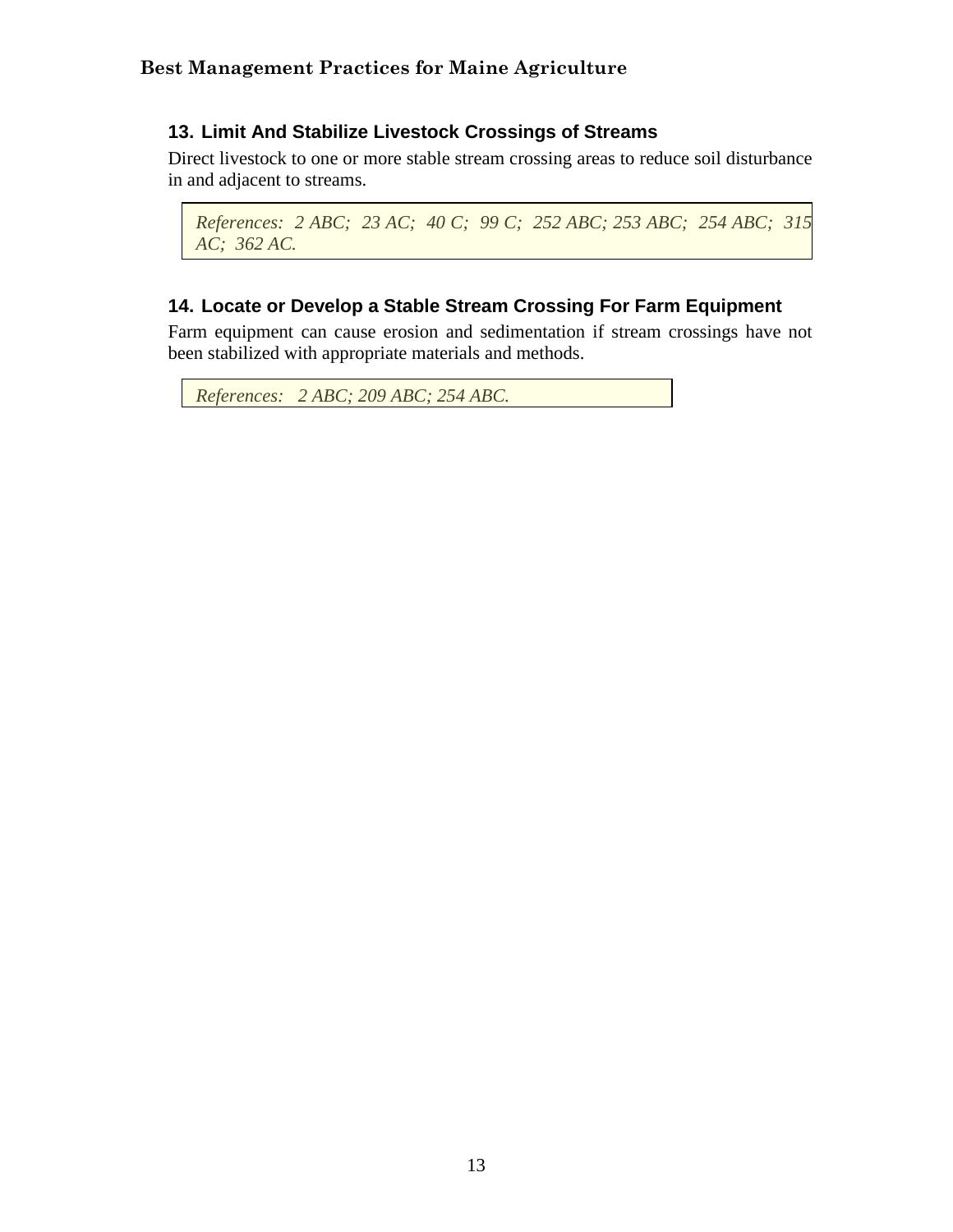<span id="page-23-0"></span>B. Manure Management

#### <span id="page-23-1"></span>**1. Determine Manure Application Rates**

Base manure application rates on realistic yield goals to avoid over fertilizing. Keep accurate fertilizer and manure applications rates and yield records on a worksheet.

```
References: 1 ABC; 5 ABC; 6 A; 25 ABC; 55 ABC; 309 AC; 312 ABC; 317 
AC; 323 ABC; 375 ABC; 376 BC; 382 BC; 383 AC; 384 ABC; 387 ABC.
```
#### <span id="page-23-2"></span>**2. Buffers or Setbacks**

Establish site-specific manure spreading setbacks or buffers where and when appropriate.

```
References: 5 AC; 18 AC; 22 AC; 25 ABC; 40 AC; 55 ABC; 62 AC; 63 AC; 
64 C; 258 C; 326 AC; 362 AC; 363 B; 375 ABC; 380 C; 387 ABC.
```
#### <span id="page-23-3"></span>**3. Manure Nutrient Value**

Have manure analyzed to determine nutrient content.

```
References: 1 ABC; 5 ABC; 25 ABC; 29 AC; 30 C; 147 ABC; 330 C; 323 
ABC; 376 C.; 383 AC; 384 ABC; 386 ABC; 387 ABC.
```
#### <span id="page-23-4"></span>**4. Apply Manure at Appropriate Rates**

Calibrate manure application equipment to assure proper application rates.

```
References: 5 AC; 6 AC; 22 AC; 25 AC; 29 AC; 64 AC; 111 AC; 115 AC; 
312 ABC; 324 C; 327 AC; 375 ABC; 376 ABC; 383AC; 386 ABC; 387 ABC.
```
#### <span id="page-23-5"></span>**5. Uniform Application**

Apply manure uniformly over the entire area to be spread to avoid under and/or over fertilization.

*References: 5 AC; 22 ABC; 25 ABC; 29 C; 157 ABC; 309 AC; 327 AC; 387 ABC.* 

#### <span id="page-23-6"></span>**6. Reduced or Non-Application Areas**

In areas where organic matter additions are not desired or where bacteria may be a significant concern, other nutrient sources may be preferable to the spreading of manure or reduced manure application rates should be used.

```
References: 25 ABC; 60 AC; 156 AC; 258 C; 309 AC; 324 BC; 330 C; 362 
AC; 363 C; 387 ABC.
```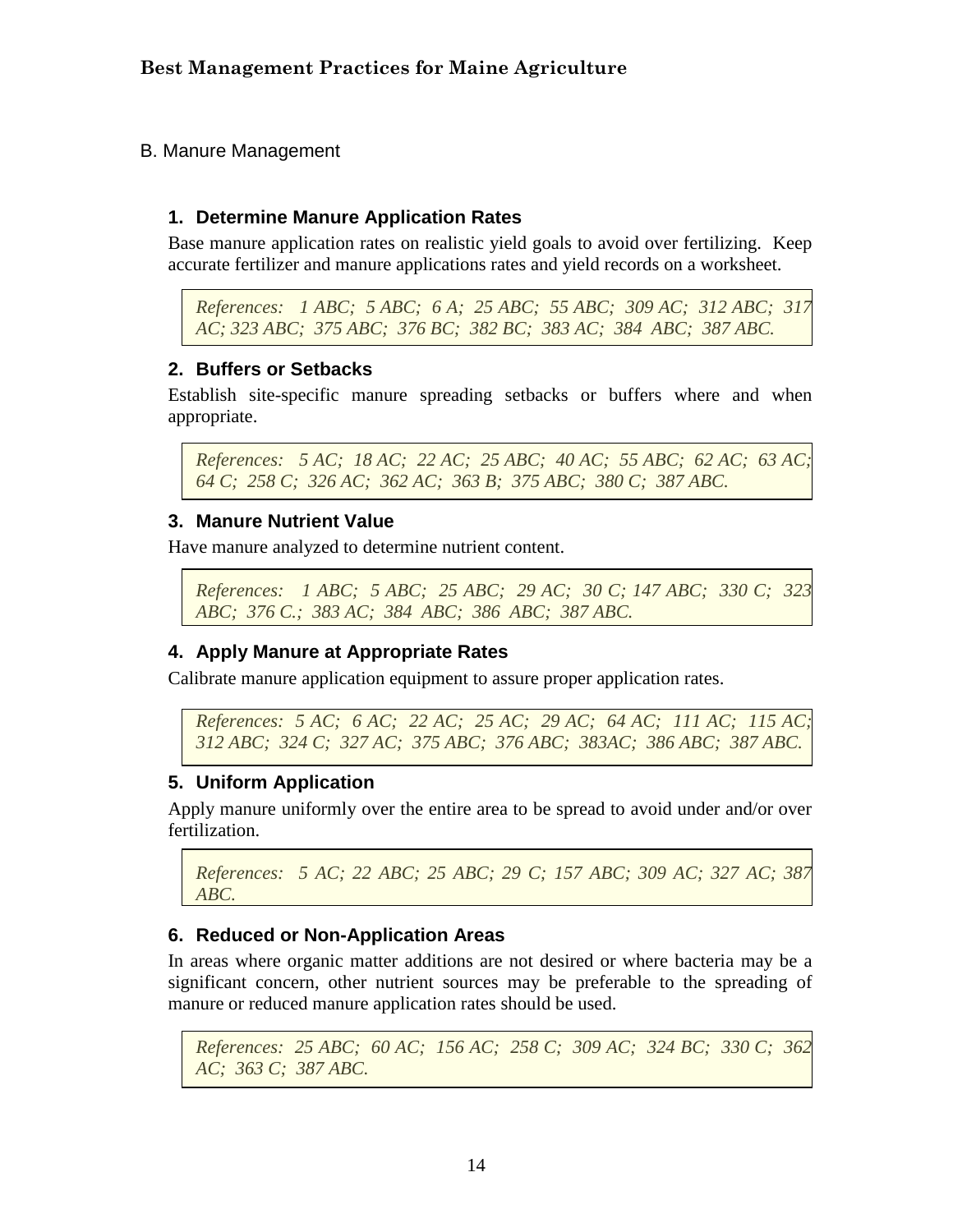#### <span id="page-24-0"></span>**7. Timing Manure Applications**

Manure spreading activities should be timed to coincide with crop uptake needs, particularly in areas where soils are highly permeable or where there is a highly sensitive resource concern located nearby.

*References: 5 AC; 25 ABC; 55 AC; 60 AC; 64 AC; 324 C; 375 ABC; 376 C; 382 ABC; 384 ABC.* 

#### <span id="page-24-1"></span>**8. Incorporate Manure Applications**

Where and when appropriate, manure applications should be incorporated (odor concerns, loss of N through volatilization).

*References: 5 AC; 22 ABC; 55 AC; 64 AC; 68 C; 111 AC; 309 AC; 325 ABC.* 

#### <span id="page-24-2"></span>**9. Do Not Incorporate Manure**

Manure should not be incorporated in inappropriate areas such as a stabilized hay field that is strongly sloping and is a highly erodible soil.

<span id="page-24-3"></span>*References: 64 AC; 118 BC.*

#### **10. Do not Apply Manure on Saturated Soils, Frozen or Snow-covered Fields or Drainage Swales**

Base manure application rates on realistic yield goals to avoid over fertilizing. Keep accurate fertilizer and manure applications rates and yield records on a worksheet. Unless exempted by the Commissioner of the Maine Department of Agriculture, Food and Rural Resources, manure may not be spread between the dates of December 1 and March 15.

*References: 5 AC; 6 AC; 22 ABC; 40 AC; 55 AC; 117 C; 156 AC; 157 ABC; 298 C; 320 C.* 

#### <span id="page-24-4"></span>**11. Store Manure Properly**

Manure should be stored properly (on suitable field stacking sites or in properly designed storage facilities) when land application is not possible.

*References: 3 BC; 5 ABC; 22 ABC; 29 AC; 40 C; 41 AC; 61 C; 67 C; 105 AC; 269 AC; 298 C; 309 AC; 312 ABC; 320 C; 362 AC; 376 ABC.*

#### <span id="page-24-5"></span>**12. Stackable Manure**

Manure should be a minimum of 18% by weight, dry matter for field stacking.

*References: 5 AC; 22 AC; 29 AC; 314 C.*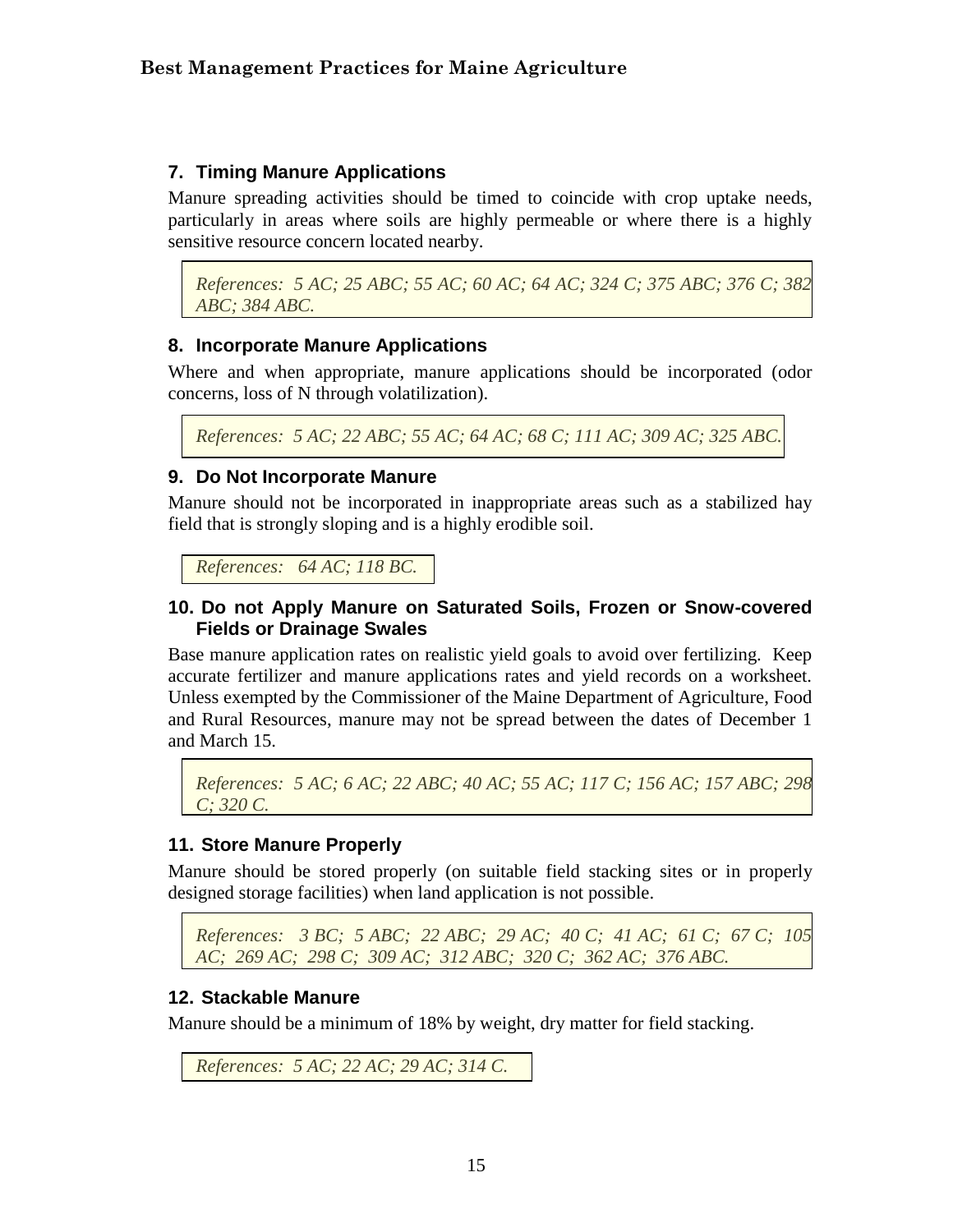#### <span id="page-25-0"></span>**13. Adequate Storage**

Storage capacity should be available to store manure for the time that manure cannot or should not be field applied or otherwise utilized.

```
References: 3 BC; 22 ABC; 61 C; 69 AC; 226 AC; 309 AC; 312 AC; 314 C; 
320 C; 330 C; 387 ABC.
```
#### <span id="page-25-1"></span>**14. Compost Manure**

Composting manure is a method of storing manure and is a way to tie up nutrients so that they are not so readily lost through leaching and/or volatilization.

<span id="page-25-2"></span>*References: 17 AC; 18 AC; 19 C; 231 ABC; 309 AC; 314 AC; 320 C; 365 AC.*

#### **15. Crop Rotations**

Plan crop rotations so that crops are included that can utilize residual nitrogen, where and when appropriate.

```
References: 45 ABC; 54 ABC; 212 C; 213 AC; 214 ABC; 216 AC; 220 AC; 
222 ABC; 246 ABC; 267 AC; 317 AC.
```
#### <span id="page-25-3"></span>**16. Minimize Soil Erosion**

If soil is eroding from a field where manure is applied, manure will be transported off-site.

*References: 25 AC; 35 AC; 55 AC; 67 C; 238 ABC; 239 ABC; 242 ABC; 245 ABC; 246 ABC; 255 ABC; 279 AC; 324 C; 362 AC; 375 ABC; 387 ABC.*

#### <span id="page-25-4"></span>**17. Pest Control**

Proper pest control should be employed so that crop yields and nutrient uptake are maximized and neighborhood nuisances are limited.

<span id="page-25-5"></span>*References: 9 ABC; 14 ABC; 15 ABC; 52 AC; 317 AC.*

#### **18. Bedrock Outcrops**

Avoid spreading over bedrock outcrops that may have fractures leading to groundwater aquifers.

```
References: 59 AC; 157 ABC; 158 AC; 338 ABC.
```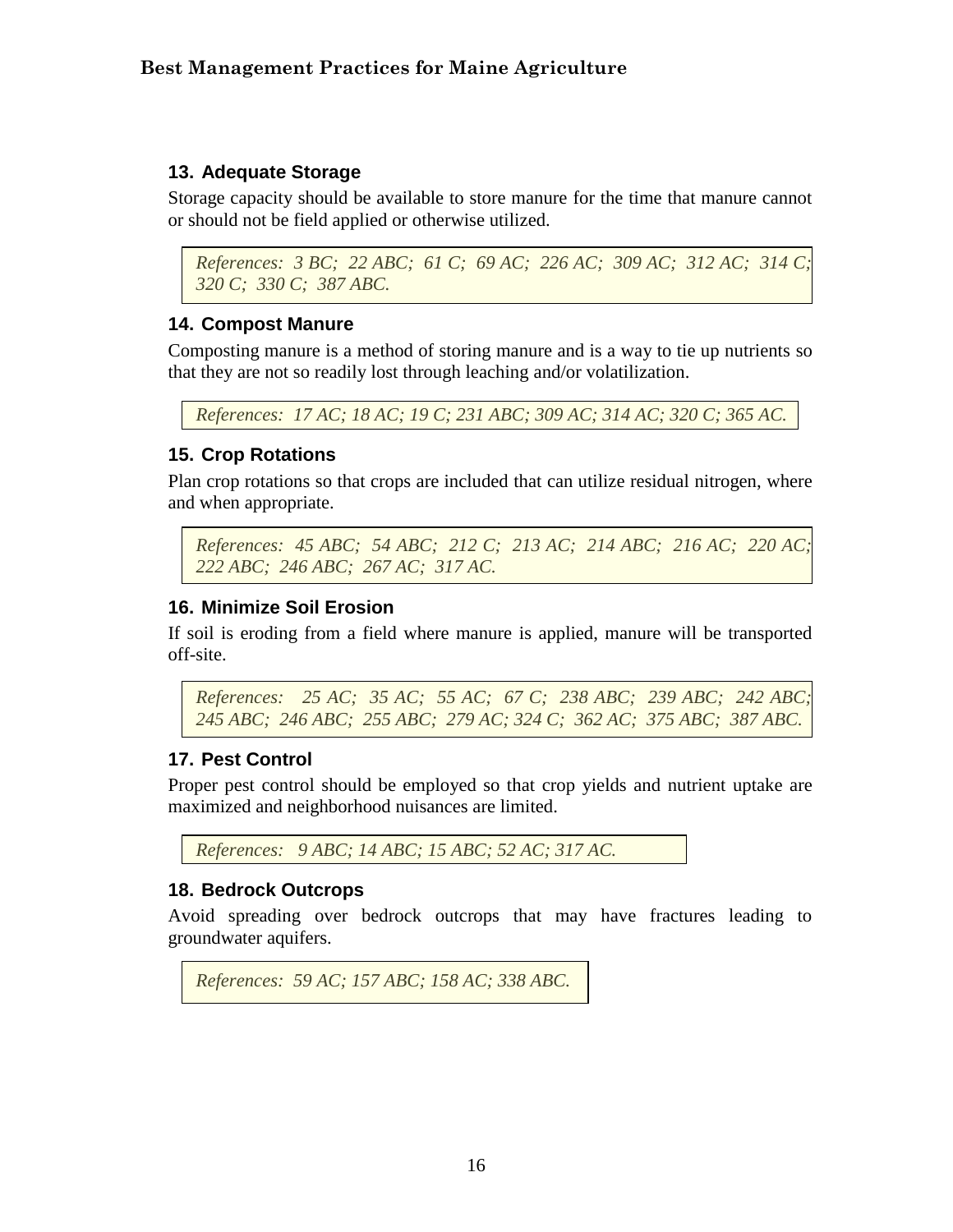#### <span id="page-26-0"></span>**19. Shallow To Bedrock Soils**

Reduce application rates on shallow to bedrock soils, particularly if the spreading will be after crop harvest (row crops).

<span id="page-26-1"></span>*References: 41 AC; 59 AC; 63 C; 64 AC; 157 ABC; 324 C.* 

#### **20. Barnyard and Feedlot Runoff**

Divert clean water away from of barnyards and feedlots, including roof runoff from barns and feedlot facilities. Treat runoff from barnyards and feedlots by use of settling basins, manure pits or filter strips with level spreaders. Encourage sheet flow.

*References: 64 AC; 67 C; 68 C; 71 C; 74 AC; 233 ABC; 240 ABC; 251 ABC; 258 C; 279 AC; 312 AC; 314 AC; 339 ABC; 362 AC; 375 ABC; 380 C; 387 ABC.* 

#### <span id="page-26-2"></span>**21.Water Body Access**

Livestock access to water bodies should be controlled and limited.

<span id="page-26-3"></span>*References: 38 AC; 67 AC; 99 AC; 297 AC; 362 ABC.*

#### **22. Manure Concentrations**

Manage barnyards, feedlots and pastures to control concentrations of manure.

```
References: 67 AC; 71 C; 240 ABC; 257 AC; 298 C; 313 AC; 330 C; 340 
ABC; 362 AC; 387 ABC.
```
#### <span id="page-26-4"></span>**23. Cover Crop**

Plant crop fields to a cover crop after harvest to tie up nutrients not utilized by the primary crop.

```
References: 48 ABC; 54 AC; 58 BC; 60 ABC; 260 ABC; 267 AC; 292 ABC; 317 
AC; 373 ABC.
```
#### <span id="page-26-5"></span>**24. Soil Infiltrative Capacity**

On fine textured soils, maintain good soil structure and do not compact so that manure related nutrients can infiltrate the soil rather than be lost in run off.

```
References: 66 ABC; 67 C; 68 C; 72 AC; 73 C; 118 C; 126 AC; 217 AC; 
306 ABC; 309 AC; 321 C.
```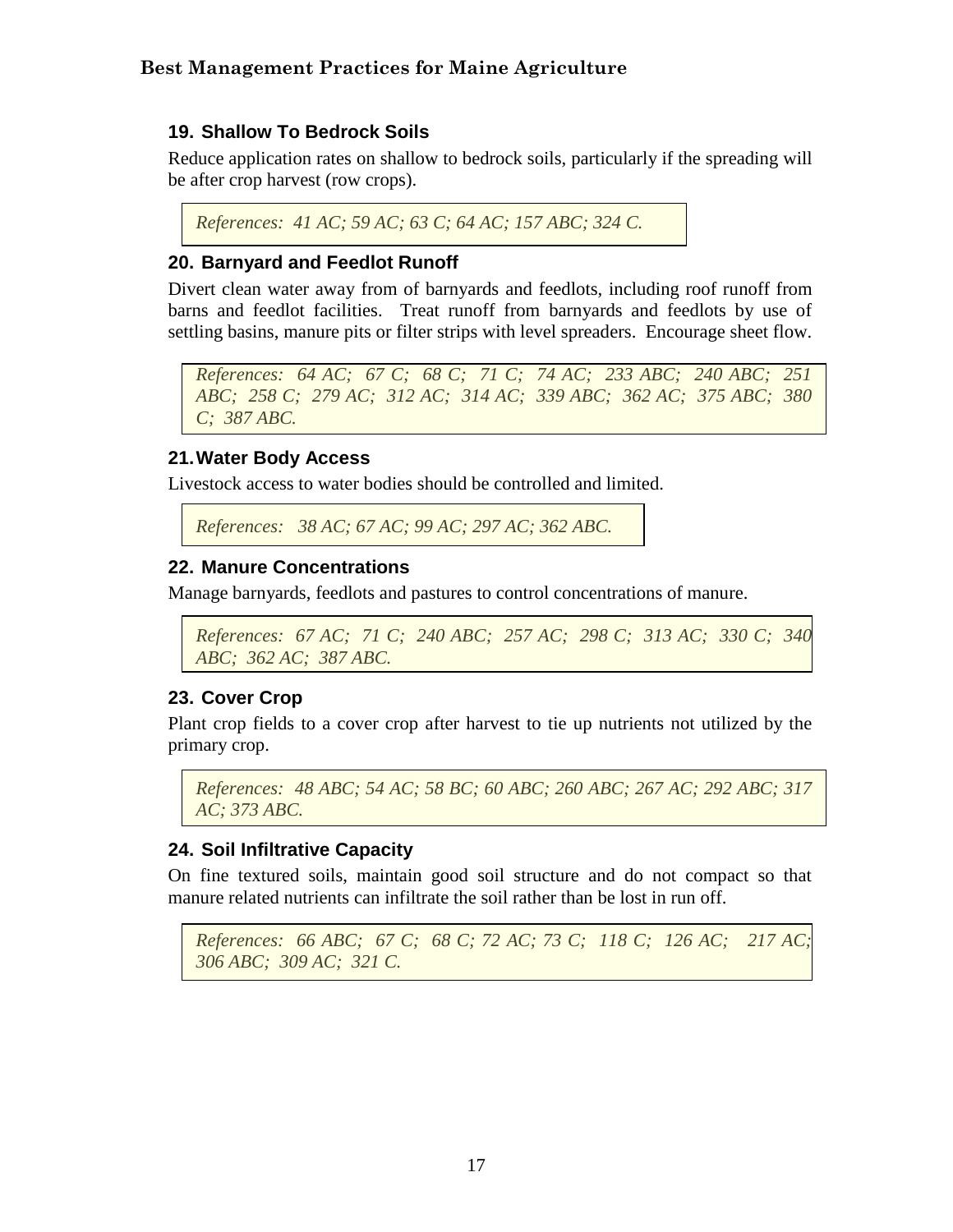#### <span id="page-27-0"></span>C. Pest Management

The following BMPs are part of, or should be used in conjunction with, an Integrated Pest Management Plan (IPM).

#### <span id="page-27-1"></span>**1. Biological Controls**

Utilize and encourage biological controls when and where appropriate.

```
References: 9 ABC; 20 ABC; 26 AC; 36 C; 43 AC; 249 ABC; 305 ABC; 317 
AC; 332 C; 366 ABC.
```
#### <span id="page-27-2"></span>**2. Field location Selection**

Where and when possible, select fields which are not conducive to the development of pathogens for a particular crop.

*References: 89 C; 90 AC; 91 AC; 92 AC; 93 ABC; 94 C: 95 AC; 369 ABC; 370 ABC; 372 C* 

#### <span id="page-27-3"></span>**3. Disease Free Seed and Propagation Material**

Select disease free seed and propagation material.

*References: 17 ABC; 45 AC; 53 AC; 57 ABC; 317 ABC.* 

#### <span id="page-27-4"></span>**4. Crop Disease Resistance**

When possible, plant disease resistant crops or select varieties that are more resistant to specific diseases than are other varieties.

*References: 45 AC; 50 BC; 57 ABC; 82 ABC; 306 C; 317 AC; 343 AC.*

#### <span id="page-27-5"></span>**5. Natural Pest Controls**

Protect and encourage the growth of natural pest predators.

```
References: 17 ABC; 36 C; 43 AC; 51 AC; 56 AC; 58 AC; 249 ABC; 305 
ABC 317 AC; 332 C; 366 ABC.
```
#### <span id="page-27-6"></span>**6. Cultural Controls**

Utilize management practices that discourage crop pests, such as crop rotation, cover crops, varying planting and harvest dates, mechanical controls, etc.

```
References: 18 C; 19 C; 34 ABC; 49 ABC; 50 ABC; 54 ABC; 55 C; 57 ABC; 
99 C; 267 AC; 306 AC; 317 AC; 318 AC; 366 ABC.
```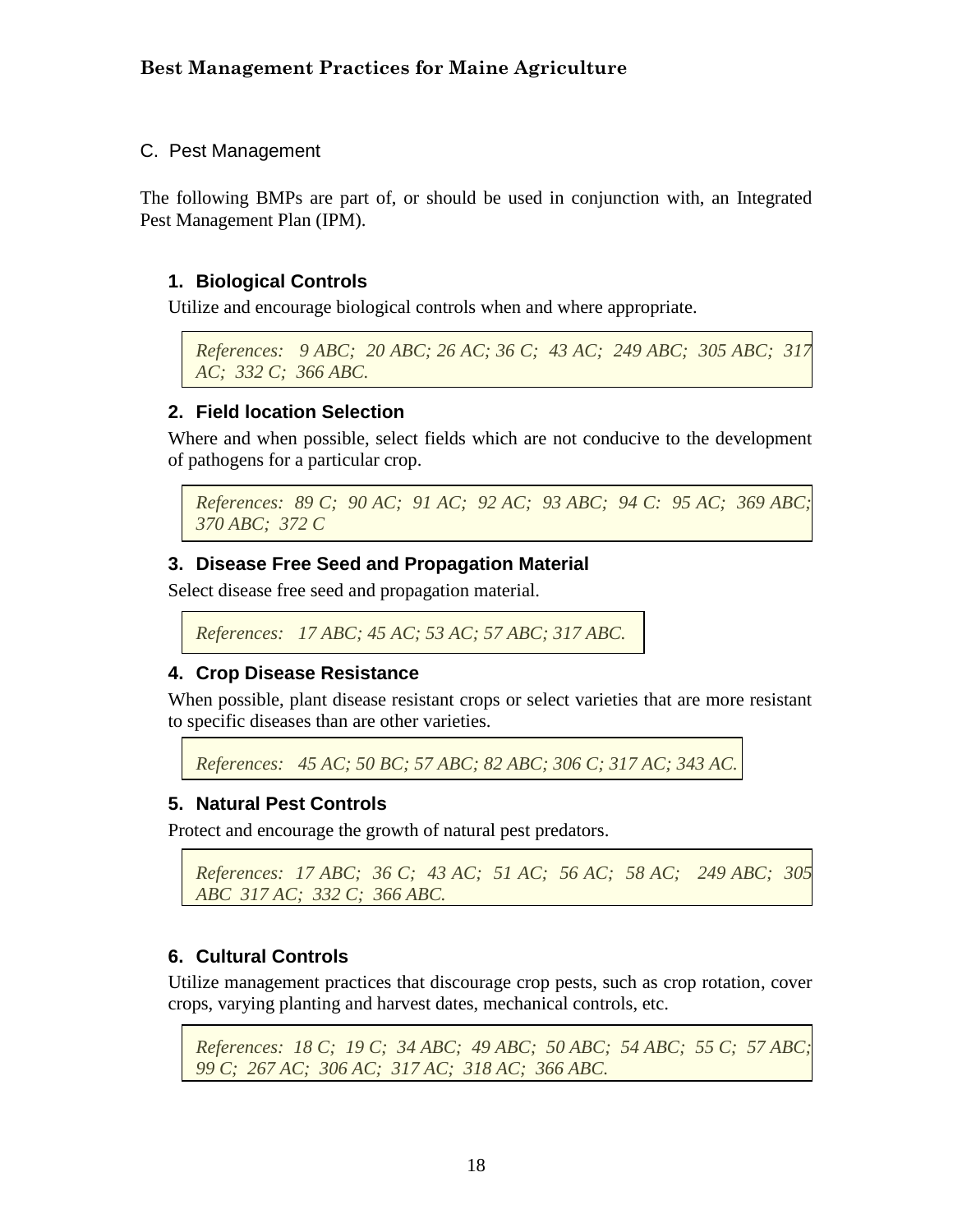#### <span id="page-28-0"></span>**7. Pest Scouting**

Determine when and where pest levels are high enough to warrant management actions by conducting field evaluations instead of applying treatments according to a calendar date.

*References: 21 AC; 34 ABC; 49 ABC; 50 C; 51 AC; 82 ABC; 99 AC; 305 AC; 307 C; 366 ABC.* 

#### <span id="page-28-1"></span>**8. Manage Crops To Compete With Weeds**

Proper crop management can be an effective tool in controlling competition by weeds. Healthy, vigorous crops can more effectively compete with weeds.

```
References: 33 AC; 34 AC; 37 AC; 49 AC; 56 AC; 99 C; 276 ABC; 307 AC; 
317 AC; 318 AC; 341 ABC; 342 ABC.
```
#### <span id="page-28-2"></span>**9. Develop Pesticide Application Plan**

Pesticide applications should be based upon a number of site-specific factors, including: crop needs; pest levels; well locations; soil type; soil depth; land slope; organic matter content of soils; water table depth; and soil texture.

<span id="page-28-3"></span>*References: 10 AC; 22 ABC; 25 BC; 27 ABC; 311 C; 359 AC.*

#### **10. Calibrate Pesticide Application Equipment**

Under application can result in a lack of control of a pest while over application can be a threat to ground and/or surface water resources. State and federal regulations require proper application rates for specific crops and circumstances.

<span id="page-28-4"></span>*References: 8 AC; 10 A; 75 AC; 80 C; 82 AC; 86 AC; 99 C; 367 AC.* 

#### **11. Read and Follow all Pesticide Label Directions & Material Safety Data Sheets**

Federal and State laws require applicators to know how and when to apply a pesticide. All Material Safety Data Sheets (MSDS) should be read, understood and readily available. Pesticide labels are legal documents that must be followed.

<span id="page-28-5"></span>*References: 8 AC; 10 A; 27 ABC; 82 AC; 306 AC; 311 ABC.* 

#### **12. Comply With All Federal and State Laws Regarding Pesticide Use**

Federal and State laws have been established to protect human health and the environment.

*References: 7 AC; 8 AC; 10 AC; 27 ABC; 44 AC; 49 AC; 80 AC; 82 AC; 151 C; 290 AC; 308 AC; 351 ABC.*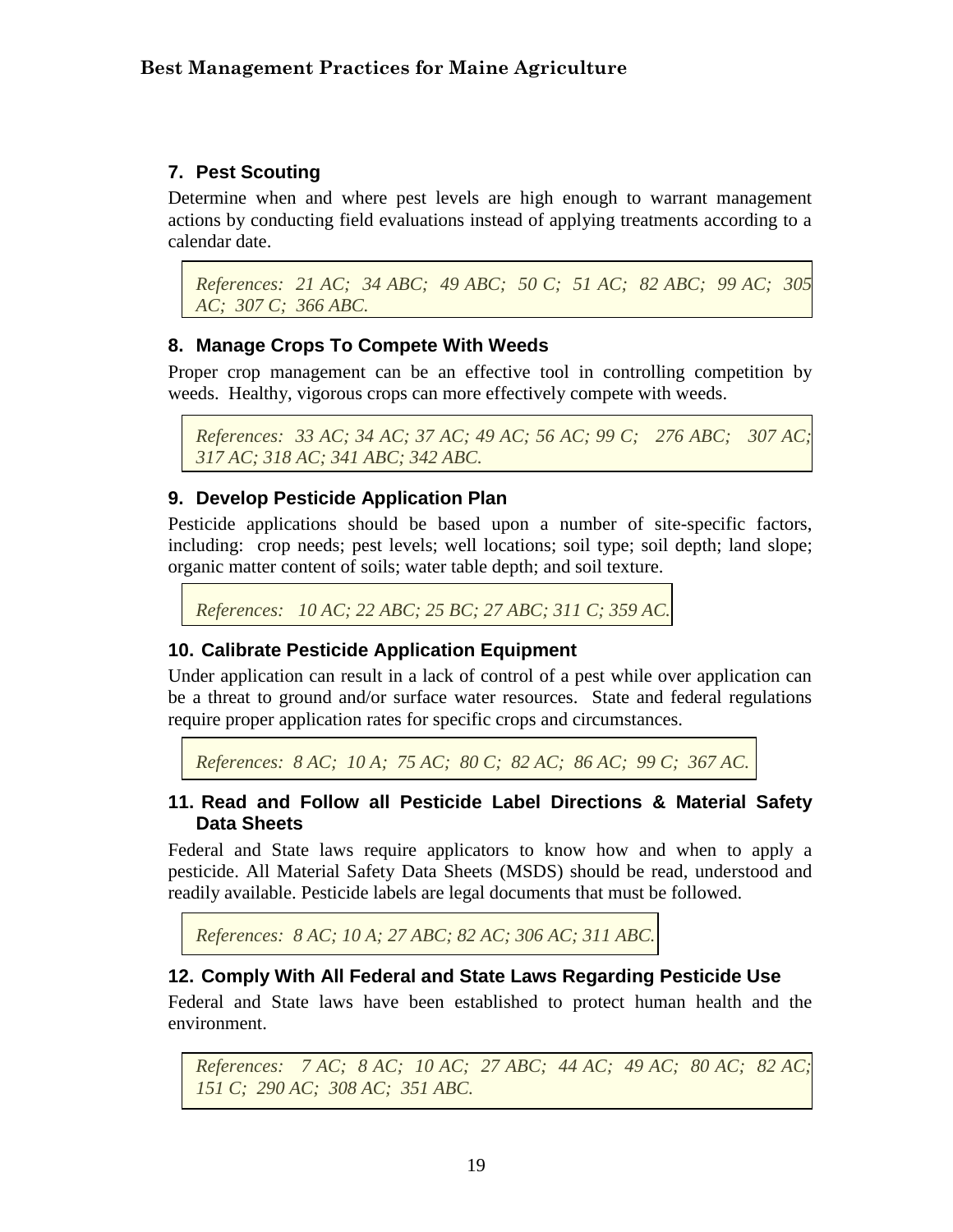#### <span id="page-29-0"></span>**13. Become a Certified and Licensed Pesticide Applicator**

Becoming a certified and licensed applicator or attending educational sessions for certification is a good way to become educated about pesticide use, and is a legal requirement for applications of restricted use pesticides.

<span id="page-29-1"></span>*References: 8 AC; 10 A; 13 AC; 79 AC; 282 AC; 291 AC.* 

#### **14. Mix, Load and Apply Pesticides Properly**

Using proper techniques and procedures will help protect surface and ground water resources, and is a legal requirement.

<span id="page-29-2"></span>*References: 8 C; 10 AC; 75 AC; 78 AC; 81 C; 99 C; 308 ABC; 311 AC.* 

#### **15. Pesticide Storage**

Pesticides should be stored in a safe location to minimize environmental risk and to protect the pesticides from degradation.

<span id="page-29-3"></span>*References: 7 AC; 10 AC; 12 AC; 76 C; 82 AC; 155 ABC; 283 AC; 308 AC.* 

#### **16. Pesticide Container Disposal**

Observe pesticide container label and MSDS instructions for safe pesticide container disposal. Follow Maine's returnable pesticide container law. Rinse liquid pesticide containers a minimum of three times.

<span id="page-29-4"></span>*References: 10 AC; 76 AC; 77 AC; 99 ABC; 155 ABC; 285 C; 311 AC.*

#### **17. Spray Drift**

Follow label guidelines and Maine's drift law regarding wind speeds and equipment requirements to avoid over-spraying or drift problems.

<span id="page-29-5"></span>*References: 10 ABC; 11 C; 21 AC; 32 AC; 80 AC; 82 AC; 150 AC; 359 AC.*

#### **18. Use Crop Rotation To Reduce Pesticide Application**

Crop rotation can be used as a means of controlling pest numbers and types, and may reduce the need to apply the same pesticide on a field year after year.

<span id="page-29-6"></span>*References: 11 BC; 45 C; 85 AC; 155 AC; 216 AC; 359 BC.*

#### **19. Select Crops That Can Compete With Weeds**

By selecting crops that can effectively compete with weeds, less pesticide will be needed to control weeds, reducing possible environmental impacts of the pesticides.

```
References: 99 C: 317 ABC; 292 C.
```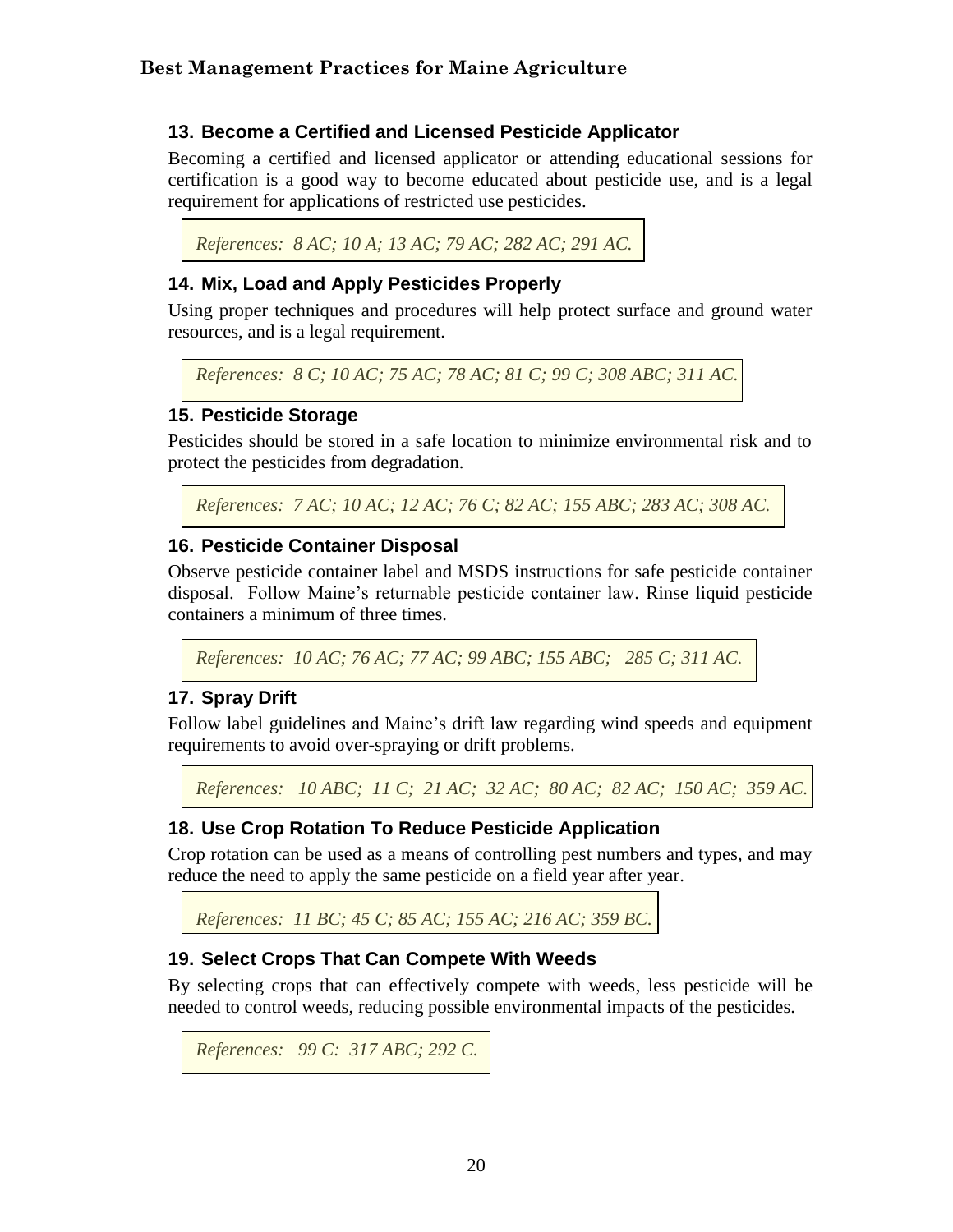#### <span id="page-30-0"></span>**20. Use Cover Crops To Control Weeds**

Planting cover crops on fields where crops have been harvested can minimize the need for pesticide applications and reduce weed infestations.

*References: 11 C; 45 C; 49 ABC; 54 ABC; 99 C; 267 ABC; 292 ABC; 304 ABC; 317 AC 318 ABC; 373 ABC.* 

#### <span id="page-30-1"></span>**21. Utilize Mechanical Weed Control**

Use mechanical weed control such as row cultivation and rotary hoeing whenever possible to minimize the need for chemical weed control.

```
References: 45 AC; 83 AC; 84 AC; 87 AC; 99C; 267 AC; 317 ABC; 318 ABC; 
359 AC.
```
#### <span id="page-30-2"></span>**22. Consider Field Characteristics To Determine Application Levels**

Pesticide application levels should take into consideration individual field characteristics such as slope, soil texture, soil permeability, soil depth to bedrock, soil drainage, buffer type and width and setback features. Always consult the pesticide label for guidance.

```
References: 11 C; 27 AC; 41 ABC; 119 C; 122 ABC; 141 AC.
```
#### **23. Chemigate Properly**

Follow state and federal regulations when using chemigation to minimize drift, over spray, well contamination and impacts upon surface and ground waters.

```
References: 11 C; 27 AC; 96 AC; 97 AC; 98 C; 141 AC; 311 C.
```
#### **24. Pesticide Application Techniques**

When determining the pesticide application technique to use on a field, consider the specific characteristics of each field and the characteristics of the pesticide. For example, aerial spraying of a field with areas of exposed bedrock may not be appropriate for a pesticide that is highly leachable and persistent whereas aerial spraying may be appropriate where the site-specific conditions are different.

```
References: 10 ABC; 11 ABC; 22 ABC; 32 AC; 141 AC.
```
#### **25. Weather Conditions**

Avoid pesticide applications prior to a heavy rainfall during which leaching or runoff of the pesticide may occur. This potentially will result in contamination of surface and/or groundwater, and also may remove the pesticide from the crop field, negating its intended purpose. In contrast, some pesticides require light rainfall for activation.

```
References: 11 C; 120 AC; 122 AC; 123 AC.
```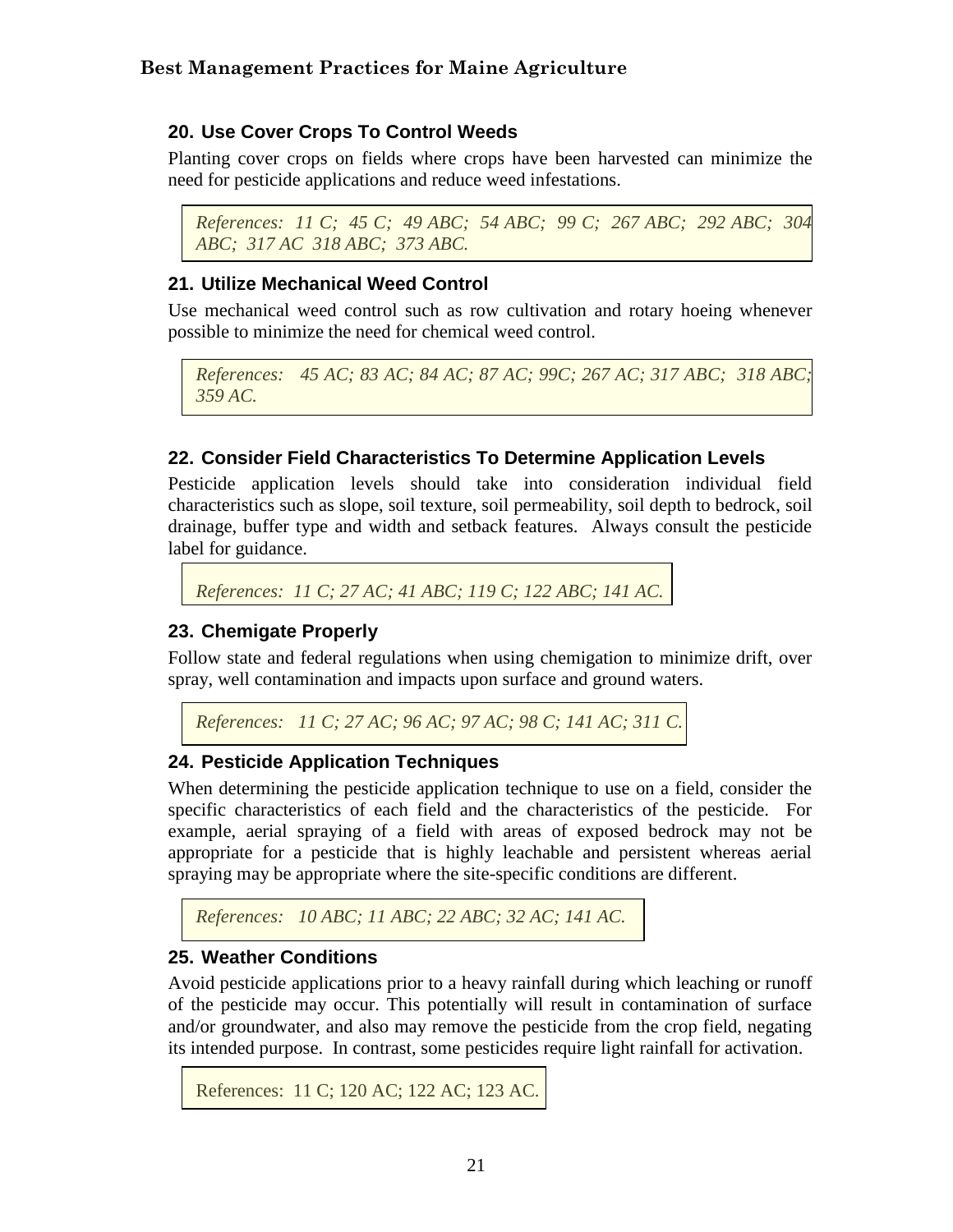<span id="page-31-0"></span>D. Nutrient Management

#### <span id="page-31-1"></span>**1. Nutrient Application Levels**

Nutrients should be applied at a level needed to grow the intended crop, taking into consideration typical losses (leaching, volatilization, competition from microbes and weeds, and sequestration by soil particles).

*References: 1 ABC; 69 AC; 70 C; 99 AC; 306 AC; 307 AC; 312 ABC; 314 AC; 317 ABC; 318 AC; 326 AC; 288 ABC; 375 ABC; 377 ABC; 383 BC; 385 ABC; 387 ABC.* 

#### <span id="page-31-2"></span>**2. Uniformity of Nutrient Application**

Nutrients should be applied uniformly on a field unless a site-specific evaluation (or varied cropping practice) has determined that sections of a field need higher (or lower) rates of application than others.

*References: 5 AC; 99 ABC; 127 ABC; 257 AC; 289 AC; 306 AC; 317 ABC; 318 AC.* 

#### <span id="page-31-3"></span>**3. Background Nutrient Levels**

Utilize soil tests to determine background levels of P, K, Ca, Mg, other pertinent nutrients and pH so that appropriate application rates can be determined.

*References: 1 ABC; 22 ABC; 45 AC; 115 AC; 116 AC; 129 AC; 157 AC; 266 ABC; 288 C; 306 AC; 307 AC; 317 AC; 324 C; 326 C; 375 ABC; 385 ABC.* 

#### <span id="page-31-4"></span>**4. Background Organic Matter Content Levels**

Determine the nitrogen application rate needed for a crop by evaluating soil organic matter levels obtained from current soil tests.

```
References: 1 ABC; 22 ABC; 45 AC; 111 AC; 157 AC; 267 AC; 306 AC; 317 
AC; 377 BC.
```
#### <span id="page-31-5"></span>**5. Soil Amendment Nutrient Levels**

Test manure or other soil amendments to determine nutrient content and the level of supplemental nutrient applications needed.

*References: 1 ABC; 22 ABC; 69 ABC; 115 AC; 157 AC; 256 C; 307 C; 312 AC; 314 AC; 326 C; 307 C; 327 AC; 375 ABC; 377 C; 382 BCV*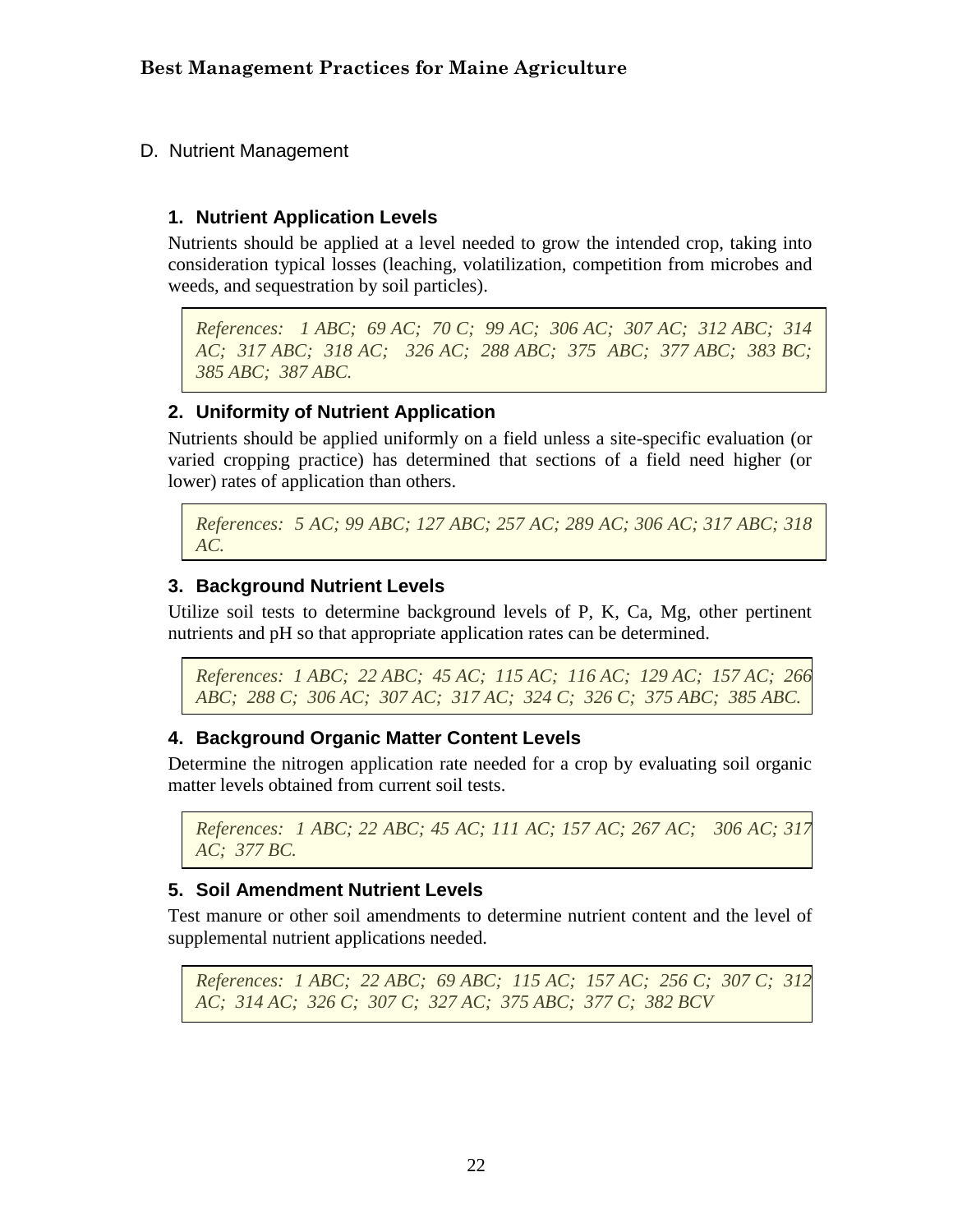#### <span id="page-32-0"></span>**6. Determine Yield**

Decide crop yield goals in order to accurately determine nutrient application levels.

```
References: 1 ABC; 22 ABC; 128 C; 129 ABC; 130 AC; 131 AC; 314 AC; 
317 C; 326 C; 377 C; 382 BC.
```
#### <span id="page-32-1"></span>**7. Split Fertilizer Applications**

Depending on the site, fertilizer type and crop, using split fertilizer applications can result in greater uptake by a crop and reduced nutrient loss to the environment.

*References: 1 ABC; 25 ABC; 39 AC; 99 C; 256 AC; 257 C; 377 BC.*

#### <span id="page-32-2"></span>**8. Fertilizer Release Rate**

Adverse environmental impacts may be reduced by selecting a fertilizer with a specific release rate (depending upon crop, site characteristics and how often a fertilizer is to be applied).

*References: 1 ABC; 5 ABC; 19 B; 153 C; 154 AC; 317 C; 387 ABC.*

#### <span id="page-32-3"></span>**9. Soil Characteristics**

Do not apply nutrients over exposed bedrock. Use several, smaller applications on shallow to bedrock or highly permeable soils and do not apply leachable nutrients when crops are absent or dormant on these soil types. Do not apply nutrients to poorly drained soils or when the water table is close to the soil surface.

<span id="page-32-4"></span>*References: 16 AC; 41 AC; 64 AC; 157 AC.* 

#### **10. Calibrate Nutrient Application Equipment**

Proper calibration of nutrient application equipment is necessary to guard against over or under application.

<span id="page-32-5"></span>*References: 16 AC; 150 AC.*

#### **11. Accurate Records**

Keep accurate crop yield, soil amendment and nutrient application levels to assist in proper nutrient management planning.

```
References: 5 AC; 146 AC; 147 C; 150 AC; 152 AC; 309 AC; 326 AC; 
327AC; 387 ABC.
```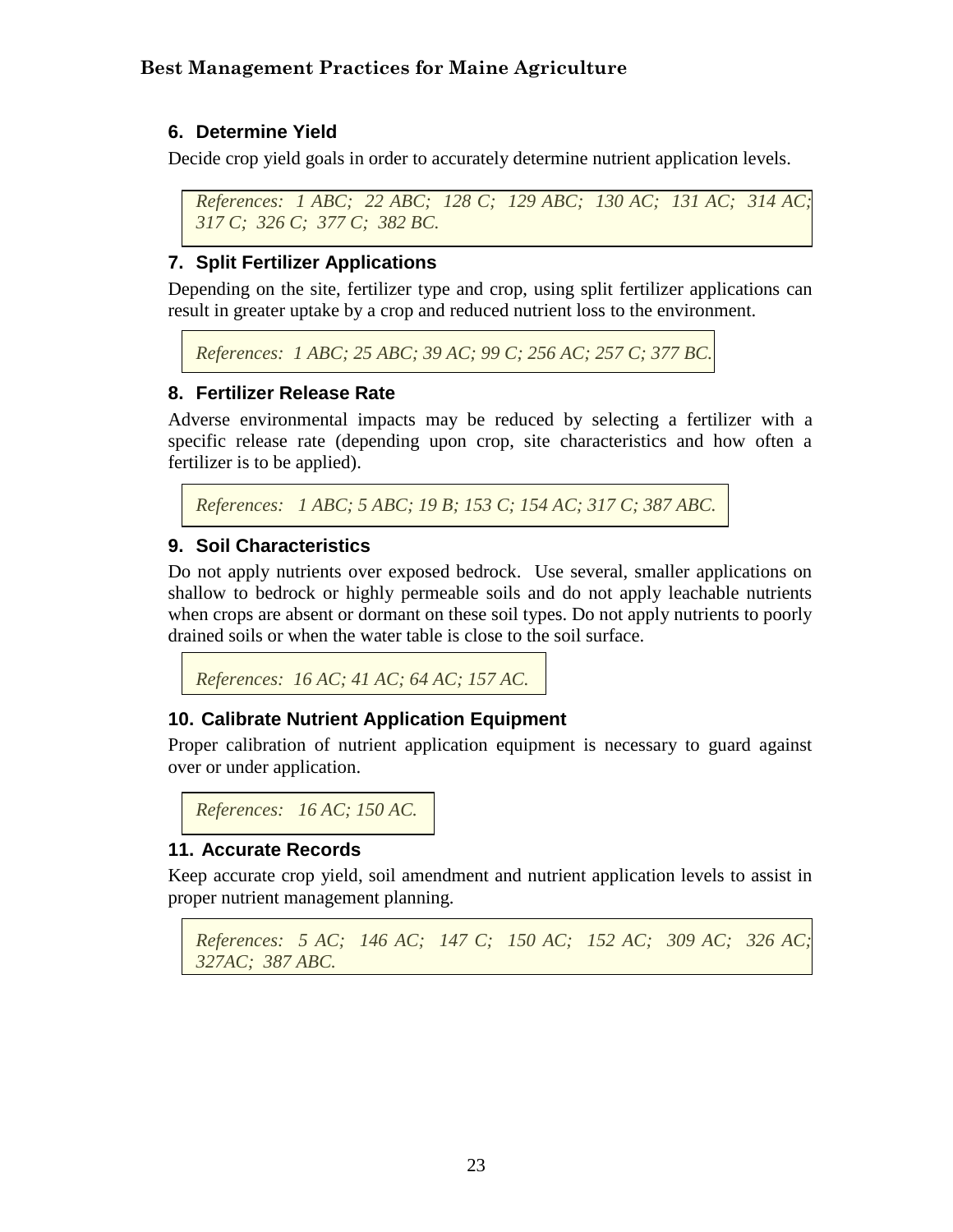#### <span id="page-33-0"></span>**12. Irrigation**

Balance irrigation applications with crop needs to reduce potential leaching or surface runoff losses of nutrients.

*References: 16 C; 45 AC; 132 AC; 133 AC; 268 AC; 310 AC; 312 ABC; 314 AC; 318 AC 343 AC.*

#### <span id="page-33-1"></span>**13.Crop Rotations**

Residual and/or excess nutrients can be effectively utilized by diversifying crop rotations.

```
References: 16 AC; 99 C; 213 AC; 214 AC; 267 ABC; 317 AC.
```
#### **14. Cover Crops**

Cover crops can effectively tie up available nutrients and provide organic matter to the soil for the next cropping season.

```
References: 54 AC; 99 C; 159 C; 214 AC; 215 ABC; 216 AC; 260 ABC; 292 
AC; 317 AC; 343 ABC.
```
#### <span id="page-33-3"></span>**15. Fertigation**

Incorporate fertilizers into irrigation systems only when there is need for the nutrients by the crop and then supply only the necessary amounts of nutrients to the crop.

<span id="page-33-4"></span>*References: 5 AC; 45 C; 96 AC; 97 C; 170 C; 318 AC; 343 AC; 382 C.*

#### **16. Plant Tissue Testing**

Plant tissue testing is an effective method of determining soil macronutrient levels and availability. Stunted crops do not use nutrients at the same rate as healthy crops and therefore may leave excessive levels of nutrients in the soil that may be transported to surface or groundwater.

```
References: 34 AC; 129 C; 130 ABC; 284 AC; 343 AC; 345 ABC; 377 C; 385 
ABC.
```
#### <span id="page-33-5"></span>**17. Leachable Nutrients**

Applying nutrients, such as nitrogen, in a form that is readily leachable should be based upon site conditions and crop needs. Where leaching potential is high and off site impact is a major concern, leachable nutrients should be applied when crop uptake is expected to be high. Fall applications should be avoided or a less leachable form of the nutrient should be used.

*References: 16 AC; 17 AC; 39 AC; 258 AC; 310 AC; 377 BC; 382 BC; 387 ABC.*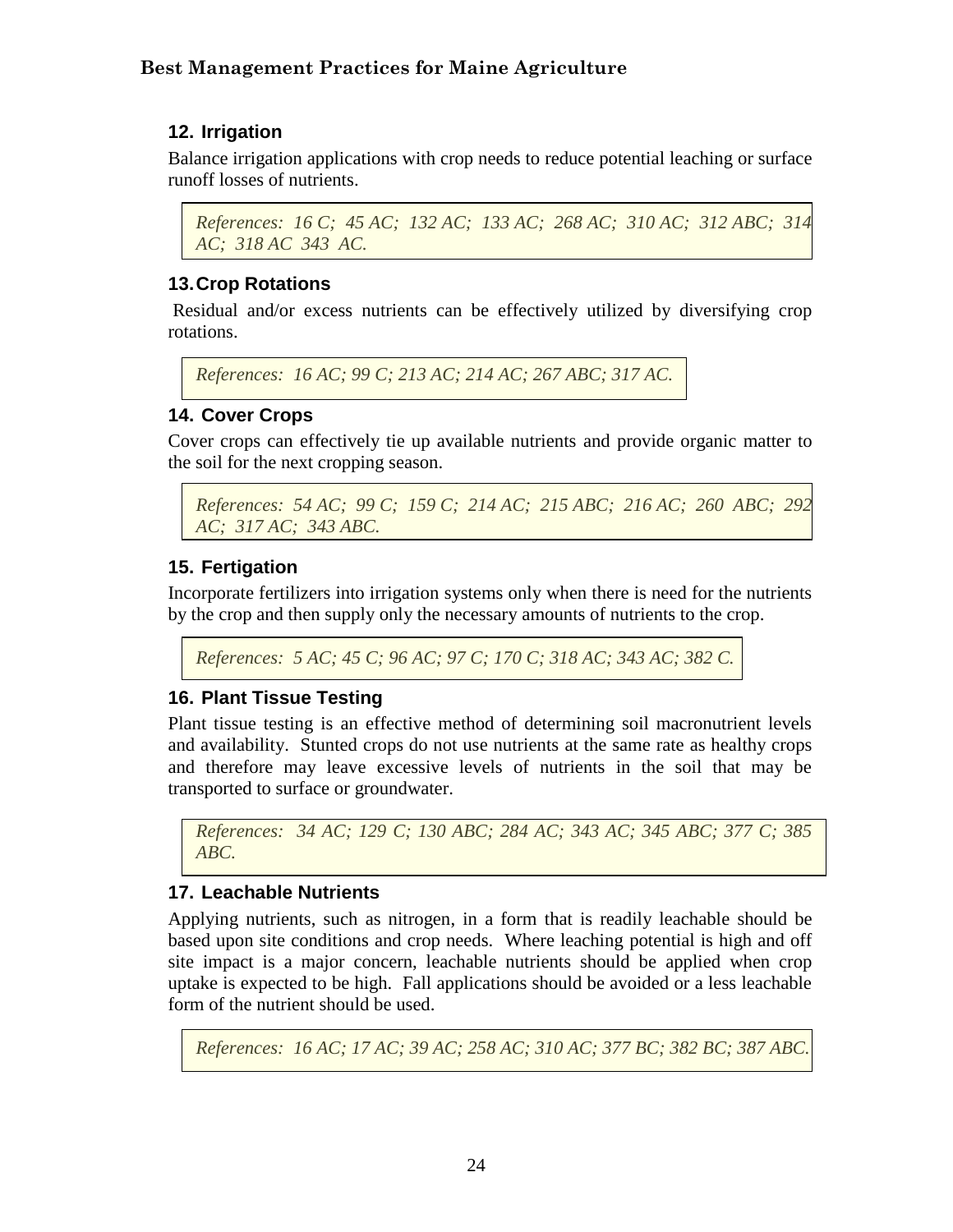#### <span id="page-34-0"></span>**18. Avoid Applications On Frozen, Saturated or Snow Covered Soil**

If the soil is frozen, saturated or snow-covered, the likelihood that nutrients will be transported off-site in surface runoff is high, unless the site is nearly level and/or has been modified to contain and treat runoff. Unless specifically exempted, manure applications are illegal during the period of December 1 to March 15.

<span id="page-34-1"></span>*References: 6 AC; 60 C; 117 C; 156 AC; 157 ABC; 298 C; 320 C; 346 AC.* 

#### **19. Soil Erosion**

Minimize soil erosion to reduce the loss of nutrients with runoff water. This is particularly true for nutrients such as phosphorous, which are readily attached to soil particles.

<span id="page-34-2"></span>*References: 99 AC; 156 AC; 318 AC; 320 C; 361 AC; 362 AC; 387 ABC.*

#### **20. Buffer Strips**

Buffer strips act as filters to collect and treat runoff waters, removing both sediments and nutrients.

<span id="page-34-3"></span>*References: 25 ABC; 99 AC; 239 AC; 240 ABC; 391 AC.* 

#### **21. Organic Matter Content of Soils**

By increasing or maintaining the organic matter content of soils to 5%-10%, the cation exchange capacity (CEC) of soils will improve. Increasing the CEC allows the soil to retain, and enables plants to utilize, more nutrients. Organic matter promotes good soil structure, which improves soil permeability thereby decreasing runoff of nutrients. High organic matter content also helps the soil to retain moisture, decreasing the need for irrigation, and promoting a more vigorous crop in dry years, even without irrigation.

```
References: 1 ABC; 41 BC; 64 C; 124 AC; 159 C.
```
#### **22. Compost Excess or Spoiled Crops**

Compost, re-cycle or utilize organic materials in an environmentally sound manner to minimize odors, vermin attraction, disease transmission or run-off.

```
References: 17 ABC; 18 ABC; 45 C; 365 AC
```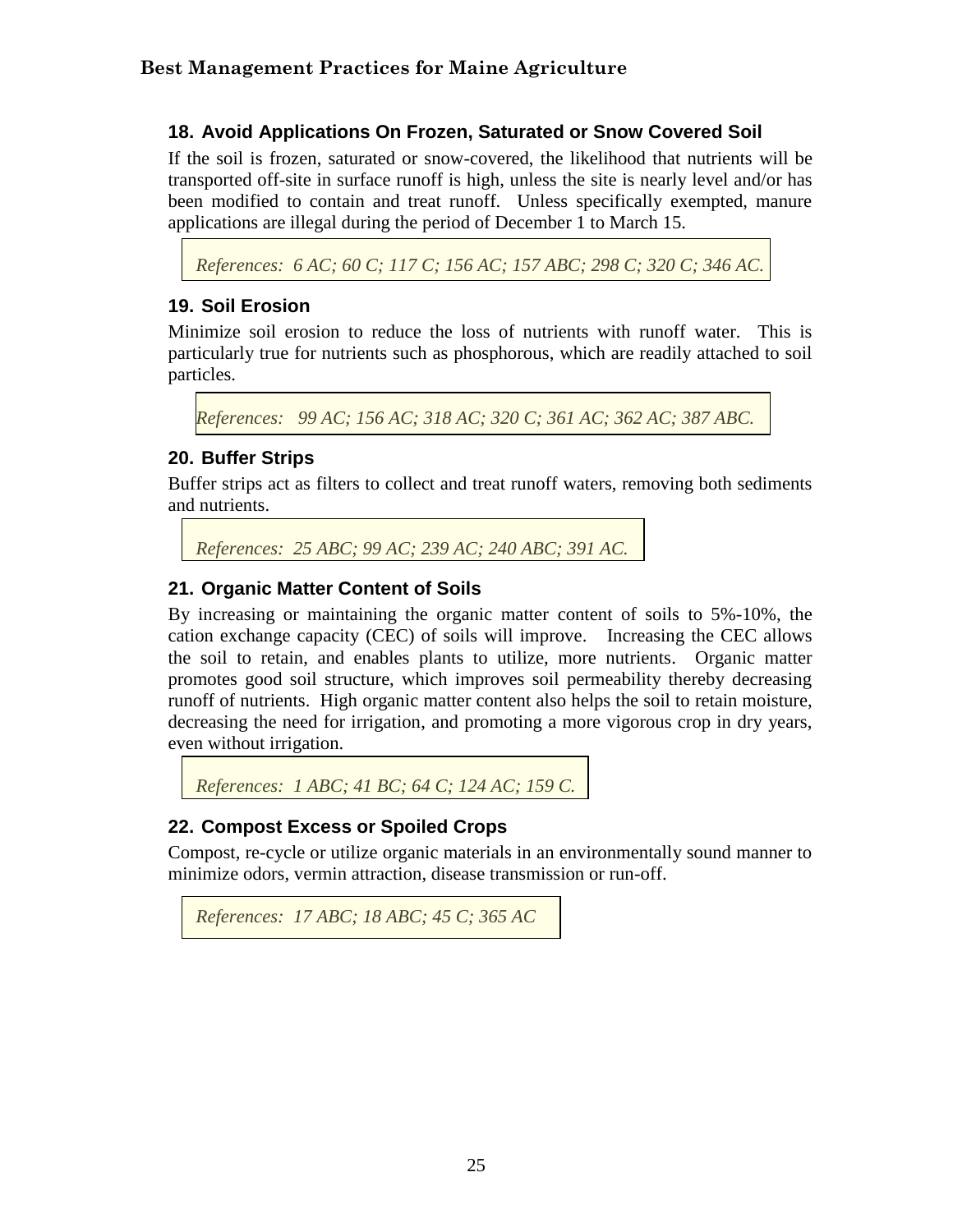<span id="page-35-0"></span>E. Irrigation Management

#### <span id="page-35-1"></span>**1. Irrigating from Streams and Rivers**

When irrigating from a small stream or river, water should not be drawn down below a level that could harm aquatic organisms.

 *References: 45 C; 132 AC; 268 AC.*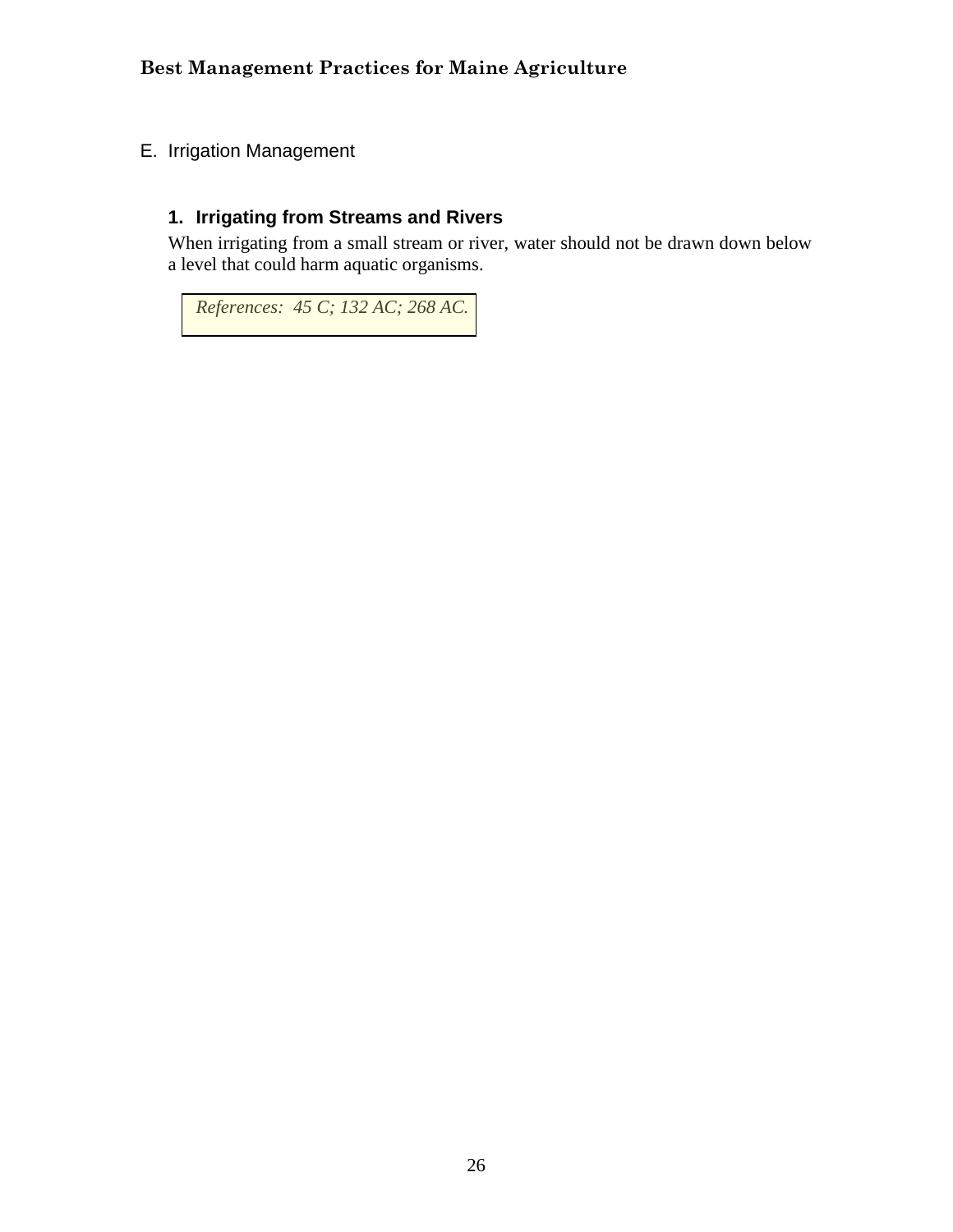### F. Livestock Management

### **1. Housing Facilities**

Utilize appropriate housing for optimal productivity and health of various species.

*References: 108 AC; 235 ABC; 237 ABC; 279 ABC; 301 ABC; 302 ABC; 316 ABC; 319 ABC; 320 ABC; 380 C.*

### **2. Waste Management Structures**

Utilize appropriate containment structures in terms of capacity, siting and construction method for personnel safety and environmental protection.

```
References: 22 ABC; 226 AC; 279 ABC; 298 C; 309 ABC; 312 ABC; 320 ABC; 
363 C; 374 C.
```
### **3. Environmental Factors**

Provide appropriate facilities and environment for optimal livestock productivity and health.

*References: 235 ABC; 236 ABC; 274 ABC; 275 ABC; 297 AC; 299 ABC; 301 ABC; 319 ABC; 320 ABC; 333 ABC; 334 ABC; 374 C; 379 C; 380 C; 381 AC.*

# **4. Livestock Fencing**

Construct species-specific fencing for livestock and predator control, and for environmental protection.

*References: 294 ABC; 295 ABC; 296 ABC;* 315 ABC.

#### **5. Pasture/Forage Crop Management**

Manage crops for optimal productivity, nutritional value and environmental protection.

*References: 37 ABC; 183 ABC; 184 ABC; 185 ABC; 187 ABC; 188 ABC; 189 ABC; 190 AC; 191 AC; 192 AC; 193 AC; 194 AC; 195 ABC; 196 ABC; 197 ABC; 198 AC; 205 AC 306 ABC; 307 ABC; 360 AC.*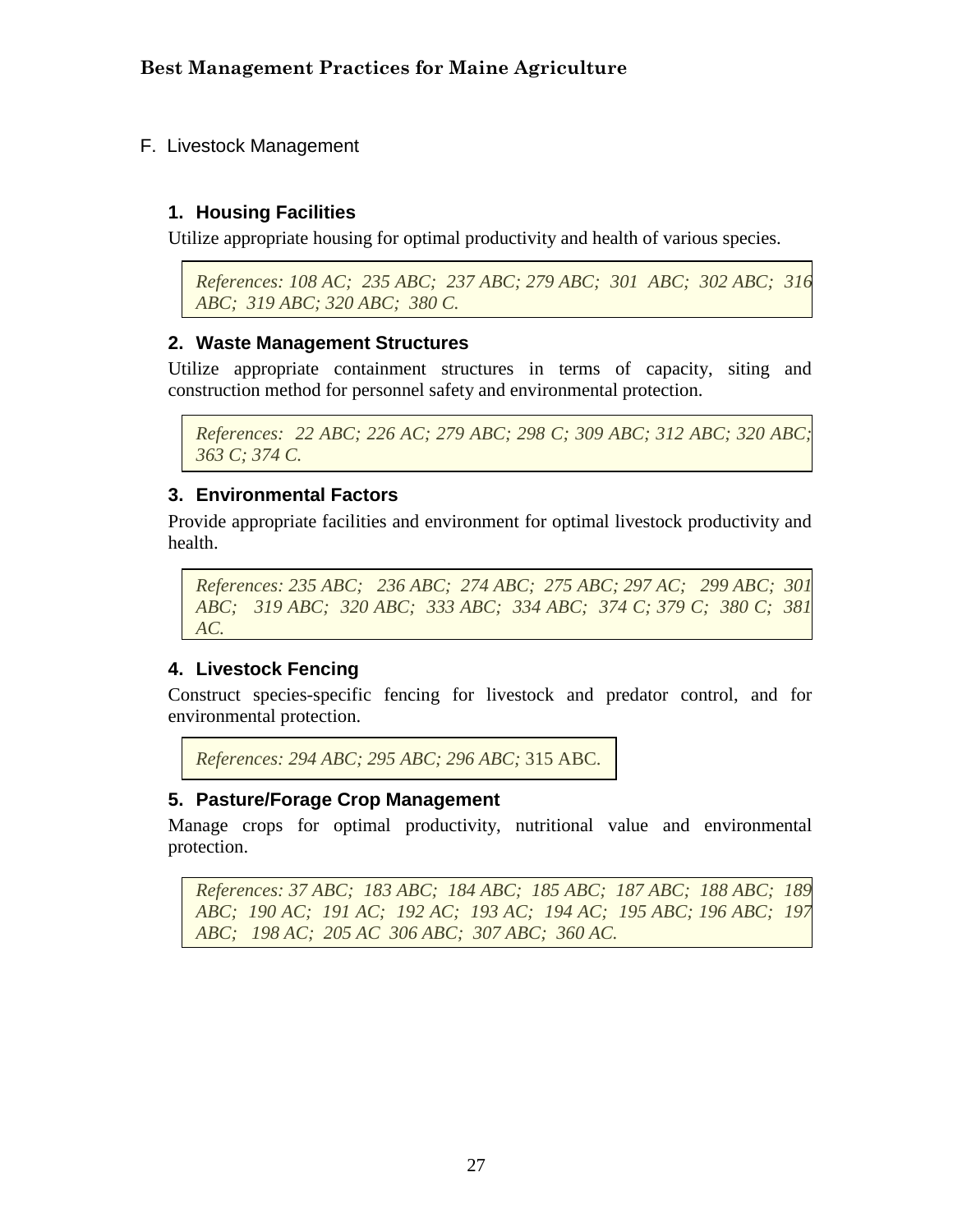G. Odor Control

### **1. Manure Storage Structures**

Locate new manure storage structures as far as practical from neighboring residences.

```
References: 5 AC; 22 ABC; 63 AC; 100 C; 279 AC; 287 ABC; 298 AC; 387 
ABC; 389ABC.
```
### **2. Coordinate Manure Applications With Neighbors**

When and where appropriate, notify neighbors of intent to spread manure and adjust schedule to avoid conflict with neighbors' outdoor activities.

*References: 5 AC; 100 AC; 110 AC; 113 C; 287 ABC; 309 C; 313 AC; 387 ABC.*

### **3. Cover Field Stacked Manure**

When manure is to be stacked in close proximity to houses or other occupied buildings, when and where odor may be offensive, cover manure pile with lime, sawdust, plastic or some other odor barrier.

*References: 5 AC; 67 C; 105 C; 112 AC; 287 ABC; 314 AC; 322 C.*

#### **4. Incorporate Manure**

Incorporate manure applications on row crop ground as soon as possible after application.

```
References: 5 C; 68 C; 70 C; 110 C; 117 C; 136 AC; 287 ABC; 298 C; 322 
ABC; 330 ABC.
```
#### **5. Sod Crop Applications**

When possible, apply manure to sod crops just before a light or moderate rain is predicted.

```
References: 5 C; 117 ABC; 287 ABC.
```
#### **6. Weather Conditions**

When possible, spread manure on cool moist days.

```
References: 110 AC; 111 AC; 113 C; 287 ABC; 298 AC; 322 ABC; 389 ABC.
```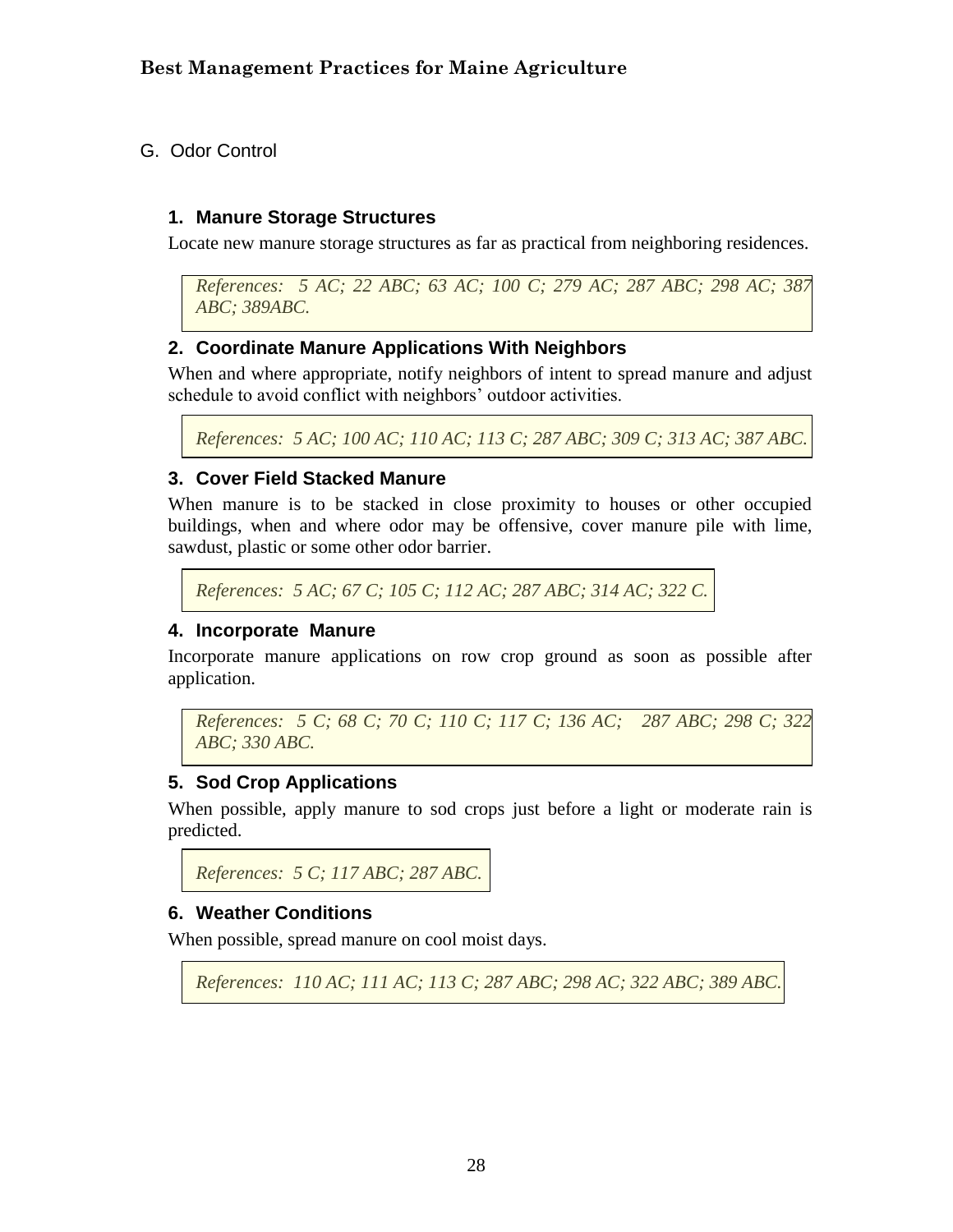# **7. Injection**

When and where possible, and when appropriate, apply liquid manure by sub-surface injection.

*References: 99 BC; 110 AC; 111 AC; 113 BC; 117 ABC; 136 AC; 287 ABC; 313 C; 322 ABC.*

# **8. Spreading Activity**

Concentrate manure spreading activities so that it will be completed shortly after being started rather than spreading small amounts each day over a long period of time.

*References: 5 AC; 110 AC; 134 C; 136 AC; 137 AC; 298 C.* 

### **9. Spreading Rates**

Do not exceed spreading above the recommended rate.

*References: 1 ABC; 5 AC; 6 AC; 25 ABC; 64 AC; 136 ABC; 389 ABC.*

### **10. Minimize Spillage**

Do not overload trucks or spreaders. Secure equipment so that spillage is minimized, particularly in areas that are not to be spread upon.

*References: 29 AC; 100 C; 116 AC; 157 ABC; 287 ABC; 309C.* 

# **11. Even Application**

Apply manure as evenly as possible.

*References: 61 C; 111 AC; 166 AC; 287 ABC; 309 C; 320 C.*

#### **12. Solid Manure**

Keep solid manure as dry as possible.

*References: 67 C; 104 C; 105 C; 108 C; 287 ABC.* 

# **13. Composting**

Compost manure when and where appropriate.

```
References: 17 ABC; 18 ABC; 53 AC; 115 C; 298 ABC; 309 C; 313 C; 314 
AC; 320 C; 322 C; 365 AC.
```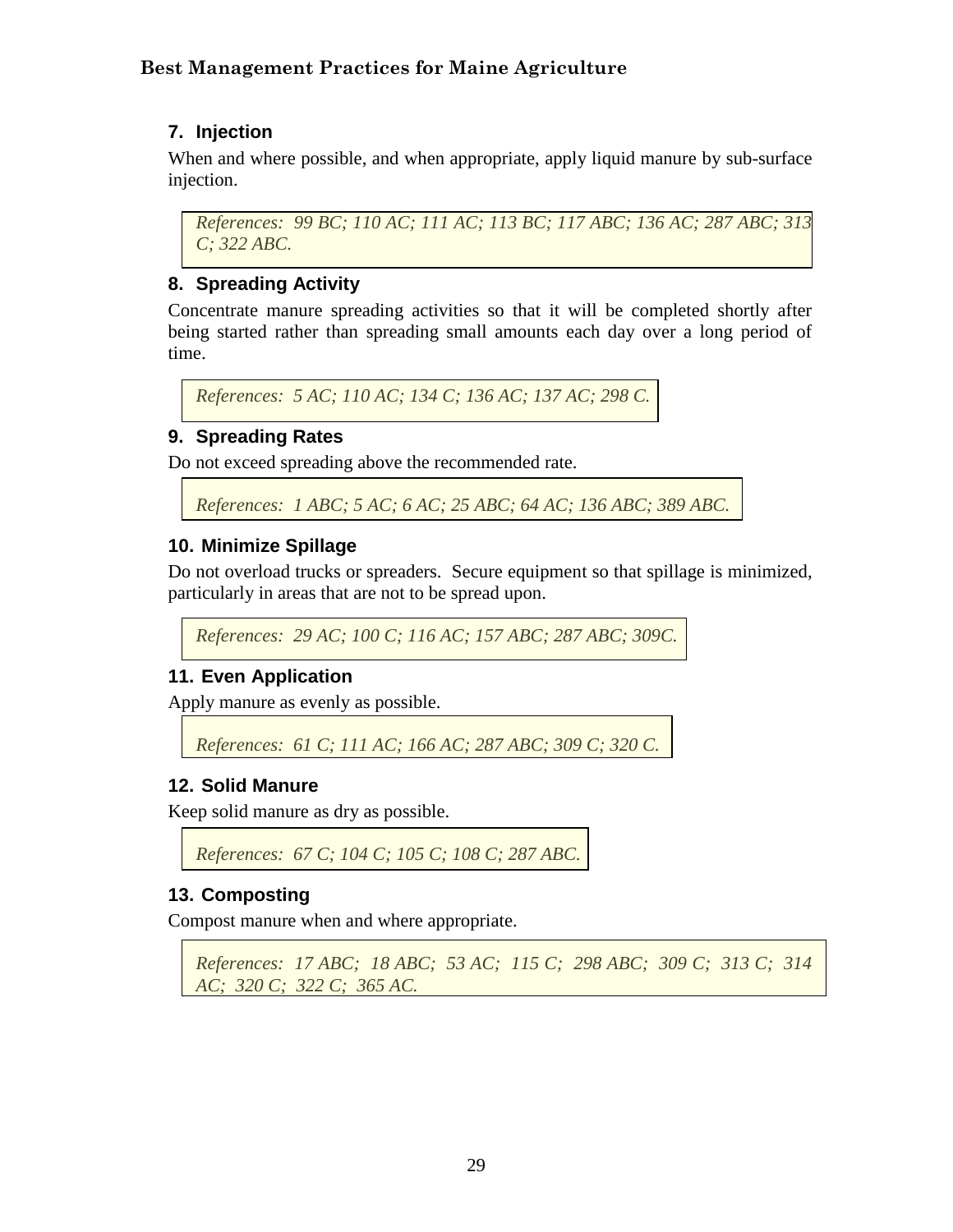#### H. Insect Management

### **1. Proper Sanitation**

Keep all animal and barnyard areas as clean and dry as possible to minimize insect breeding sites.

*References: 20 ABC; 28 AC; 42 ABC; 43 AC; 50 C; 108 C; 298 C; 362 AC.*

### **2. Spilled Feed and Spoil Piles**

Clean up spilled feed and spoil piles as soon as possible.

```
References: 20 ABC; 28 AC; 100 C; 101 C; 136 C.
```
#### **3. Dead Animals**

Properly dispose of animal carcasses immediately upon discovery.

```
References: 18 ABC; 100 C; 107 C; 114 AC; 178 AC; 179 AC; 287 ABC; 314 
AC; 330 C; 388 ABC.
```
### **4. Feed Bunks**

Maintain clean feed bunks.

```
References: 20 ABC; 28 AC; 71 C; 136 C.
```
#### **5. Waterers**

Inspect for and repair leaks frequently. In poultry houses, spread compost, dry shavings or lime to absorb spilled water.

*References: 20 ABC; 28 AC; 101 C; 103 C; 105 C; 108 C.*

# **6. Animal Diet**

Use proper animal feed to keep manure as dry as possible.

*References: 137 ABC; 330 ABC.*

#### **7. Ventilation**

Use proper ventilation in poultry houses to keep manure as dry as possible.

```
References: 101 C; 106 ABC; 108 AC; 143 C.
```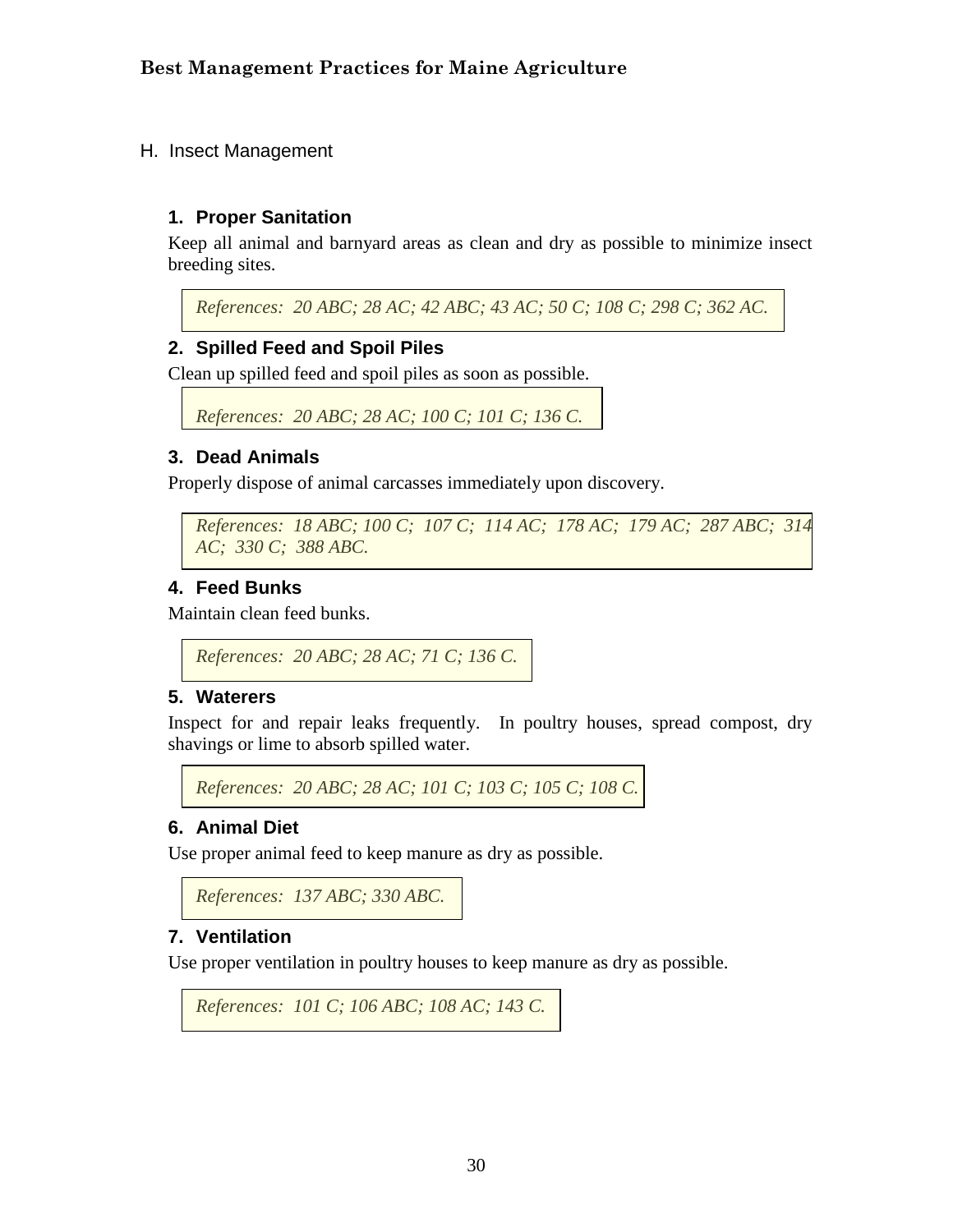### **8. Poultry House Manure Removal**

Clean deep pit poultry houses as often as practical to minimize build up of flies, preferably during cold weather to minimize dispersal of flies.

*References: 43 C; 103 C; 108 AC; 314 C.*

# **9. Empty Poultry Houses**

Remove manure from poultry houses within six (6) months after poultry have been taken away.

*References: 43 AC; 101 C; 103 C; 170 C.*

### **10. Droppings Boards**

Clean droppings boards in poultry houses at least twice a day.

*References: 109 C.*

#### **11. Natural Insect Enemies**

Encourage natural insect predators by using partial cleanout of manure, or by releasing natural enemies into the manure.

```
References: 26 AC; 43 AC; 101 AC; 138 AC.
```
#### **12. Utilize Physical Fly Removal Methods**

Use traps or other devices to reduce fly populations in and around animal buildings.

*References: 20 ABC; 28 C; 43 AC; 101 AC.*

#### **13. Use Pesticides Sparingly**

Use pesticides to reduce insect populations as a last resort.

*References: 20 ABC; 42 ABC; 49 ABC; 99 AC.*

#### **14. Use Pesticides Properly**

Follow label and Cooperative Extension recommendations when applying pesticides to control insect populations.

*References: 8 AC; 42 AC; 49 ABC; 141 ABC; 144 AC.* 

#### **15. Use Proper Pesticide Application Techniques**

Use proper protective equipment and calibrate all application equipment.

*References: 10 AC; 99 AC; 121 C; 135 AC; 150 C; 351 ABC; 359 AC.*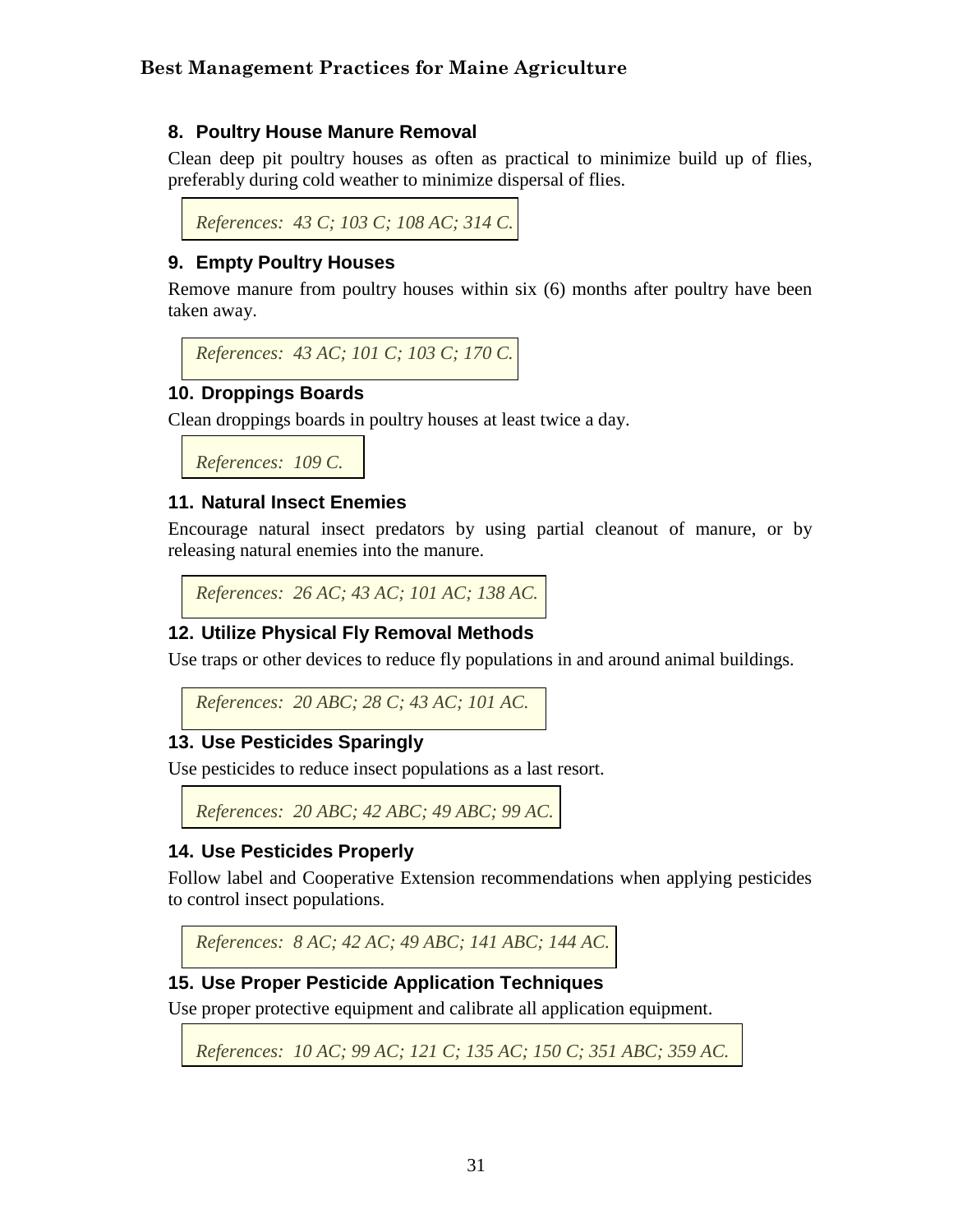# **16. Pesticide Feed Additives**

Use insecticidal feed additives only when necessary and in accordance with label and Cooperative Extension recommendations.

*References: 138 AC; 139 AC; 140 AC; 141 ABC.*

# **17. Cover Manure Piles**

Use plastic or other appropriate materials to cover manure piles and prevent insect ingress or egress.

```
References: 105 C; 112 C; 157 ABC; 313 C; 320 C.
```
# **18. Compost**

Composting can be used as a means of controlling insect populations in manure.

```
References: 18 C; 61 AC; 145 C; 159 C; 365 AC.
```
# **19. Transporting Manure**

Control insect infestations in manure before transporting it to a stacking or spreading site.

```
References: 28 C; 29 AC; 42 ABC; 43 ABC; 139 AC.
```
# **20. Controlling Barnyard Exercise Lots**

Keep clean by periodically sweeping and cleaning to control insects.

```
References: 20 ABC; 28 C; 42 AC; 340 ABC; 362 AC.
```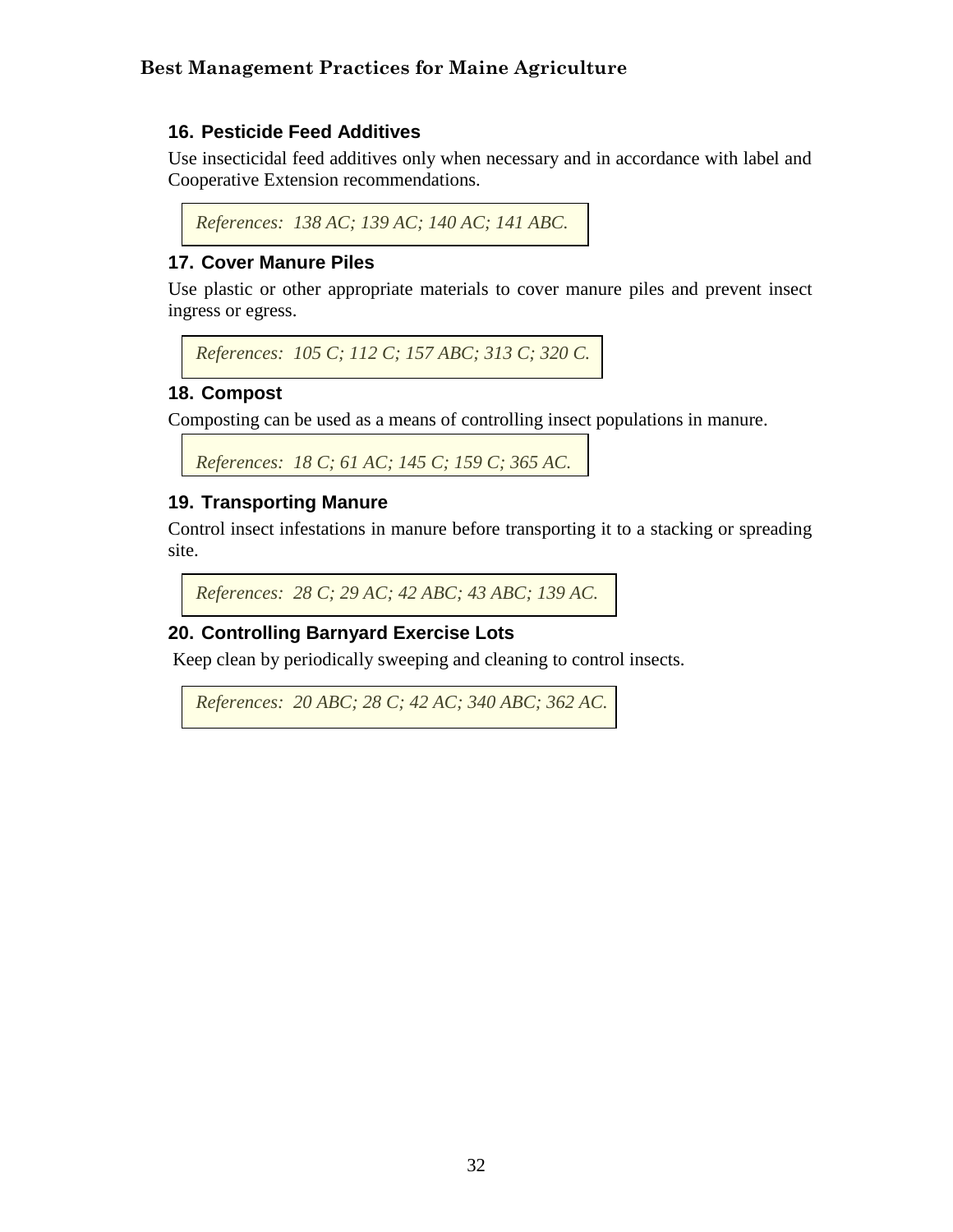I. Noise Control

# **1. Irrigation Pumps**

Operate pumps when they will not create offensive noise levels to neighbors. Install noise buffers where and when necessary.

```
References: 161 AC; 211 C; 213 C; 310 AC.
```
# **2. Farm Equipment**

As much as practical, operate farm machinery when it will least likely result in noise levels that may be offensive to neighbors. Use appropriate mufflers and other noisereducing features when operating equipment within hearing distance from neighbors.

```
References: 107 C; 167 AC; 212 C; 213 C; 214 C.
```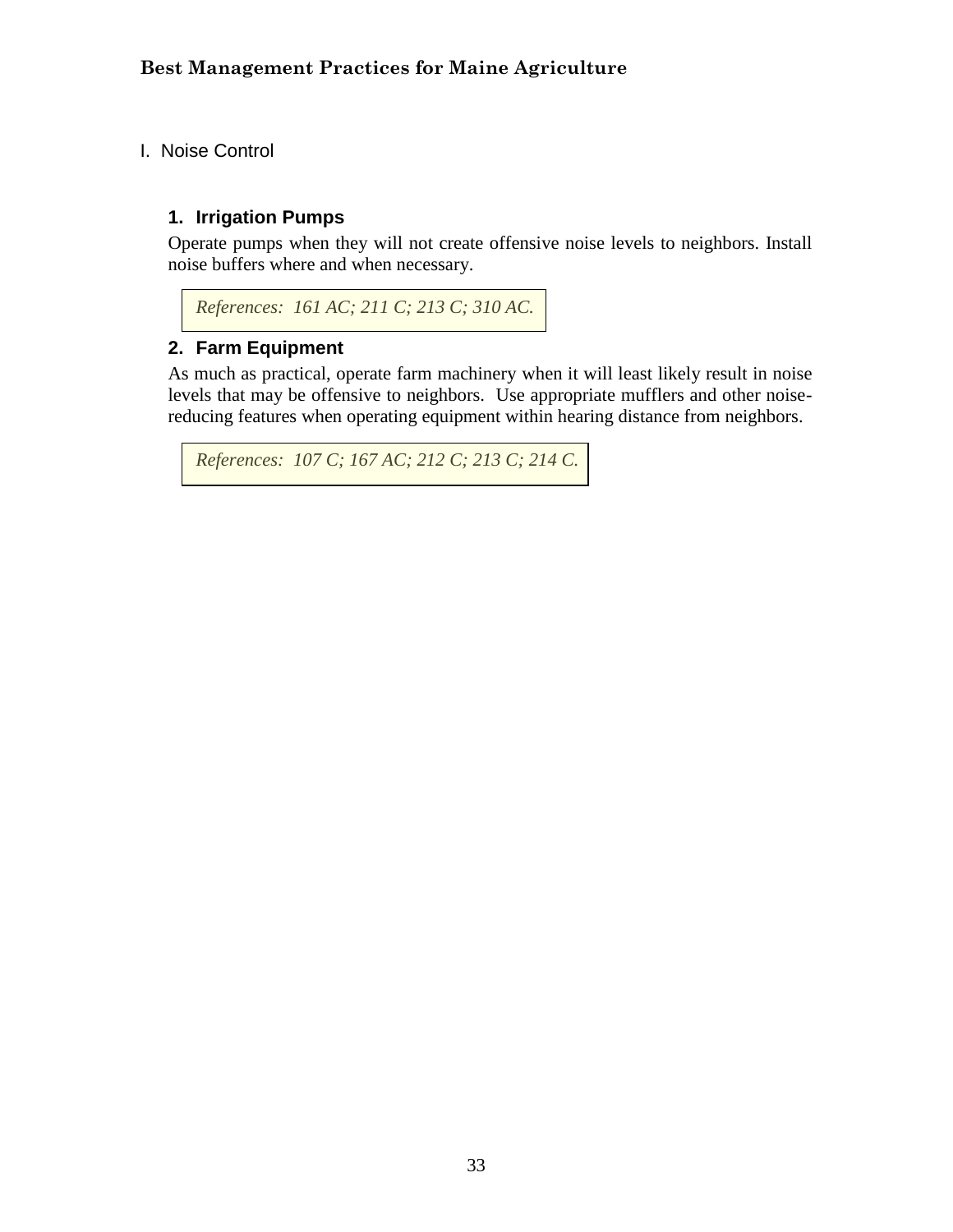J. Farm Management

# **1. Animal Carcass Disposal**

Follow Chapter 211: Rules for the Disposal of Domestic Animals and Poultry.

```
References: 18 AC; 107 C; 114 AC; 178 AC; 179 AC; 328 AC; 330 AC; 388 
ABC.
```
# **2. Cull Potato Disposal**

Follow Chapter 600: Rules Regarding Disposal of Cull Potato Piles.

```
References: 17 ABC; 18 ABC; 19 BC; 31 ABC; 293 AC.
```
# **3. Equipment Exiting Farm Fields**

When leaving farm fields with machinery, make the exit as clean as practical by preparing a gravel way or driving equipment over clean areas of the field to clean the tires of mud/manure before exiting.

```
References: 163 C; 165 AC; 209 AC; 309 C.
```
### **4. Watering Livestock**

Limit livestock access to natural waterbodies or waterways for watering purposes so as to minimize sedimentation and/or deposition of animal wastes into the waterbody or waterway.

```
References: 4 AC; 23 AC; 38 AC; 99 AC; 171 AC; 294 AC; 295 AC; 315 
AC; 381 AC.
```
# **5. Livestock Waterway Crossings**

Funnel livestock to a single, stable crossing and complete the crossings as quickly as possible.

```
References: 2 C; 23 AC; 99 C; 252 ABC.
```
#### **6. Insect and Disease Infestations**

Properly dispose of any crop residue that may result in an insect or disease infestation. This includes infestations that may impact neighbors, but not affect the farmer who has the residue.

```
References: 18 AC; 19 BC; 45 AC; 53 AC; 258 C.
```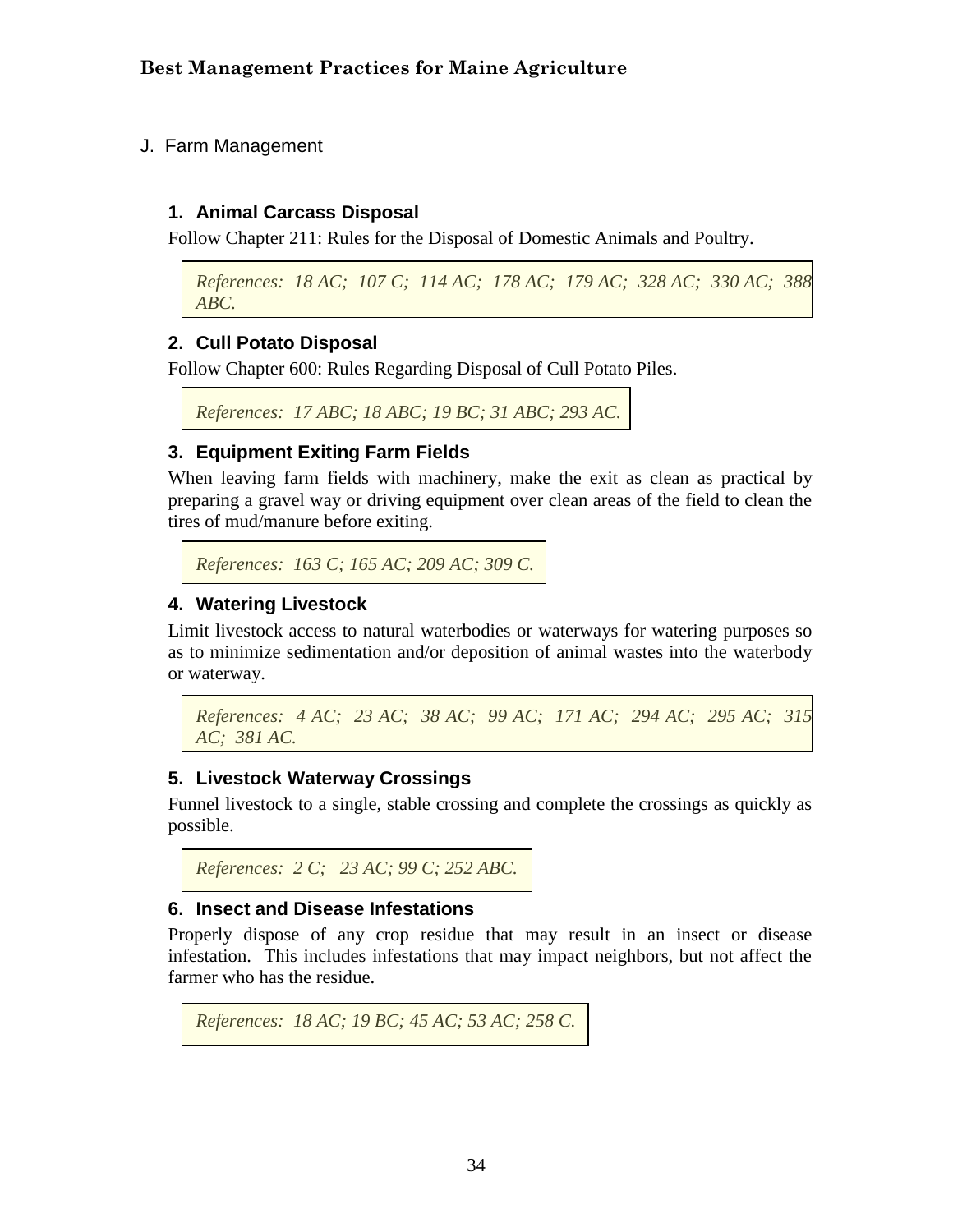# **7. Aesthetics**

Maintain as neat and orderly an operation as possible when visible from a public way, particularly a heavily used public way, or when adjacent to a public place.

*References: 61 AC; 162 C; 163 AC; 164 AC; 165 AC; 167 C; 169 AC; 272 ABC.*

# **8. Vermin Control**

Control vermin by maintaining as neat and clean an operation as possible. If additional vermin control is needed, consult Cooperative Extension or a licensed pest management professional for the control of particular vermin.

```
References: 18 AC; 20 ABC; 61 AC; 200 ABC.
```
# **9. Wild Animal Damage**

Consult the local Animal Control Officer, Maine Department of Inland fisheries and Wildlife, or the U.S.D.A. – APHIS Wildlife Services.

*References: 18 C; 45 AC; 172 BC; 173 C; 174 AC; 175 AC; 176 AC; 177 AC; 201 ABC; 269 AC; 294 AC; 295 AC; 315 AC.* 

# **10. Residual Usage**

If a residual is to be used as a nutrient source or soil amendment, follow Maine Department of Environmental Protection, Agronomic Utilization of Residual Rules and Maine Department of Agriculture, Nutrient Management Rules.

*References: 5 AC; 157 ABC; 207 ABC; 208 ABC; 210 AC.* 

#### **11. Feed Storage**

Produce and store forage crops in a manner that preserves optimal nutritional value for livestock and which minimizes run-off and vermin attraction.

*References: 180 ABC; 181 AC; 182 AC; 183 AC; 184 AC; 185 ABC; 186 ABC; 187 ABC; 188 ABC; 189 ABC; 190 AC; 191 ABC; 192 ABC; 195 ABC; 196 ABC; 197 ABC; 198 AC; 199 C.*

# **12. Milkroom Waste**

 Construct and maintain appropriate systems to minimize milkhouse effluent off-site deposition of nutrients and other potential contaminants.

*References: 22 AC; 65 AC; 203 AC; 204 AC; 211 AC; 312 C; 313 AC.*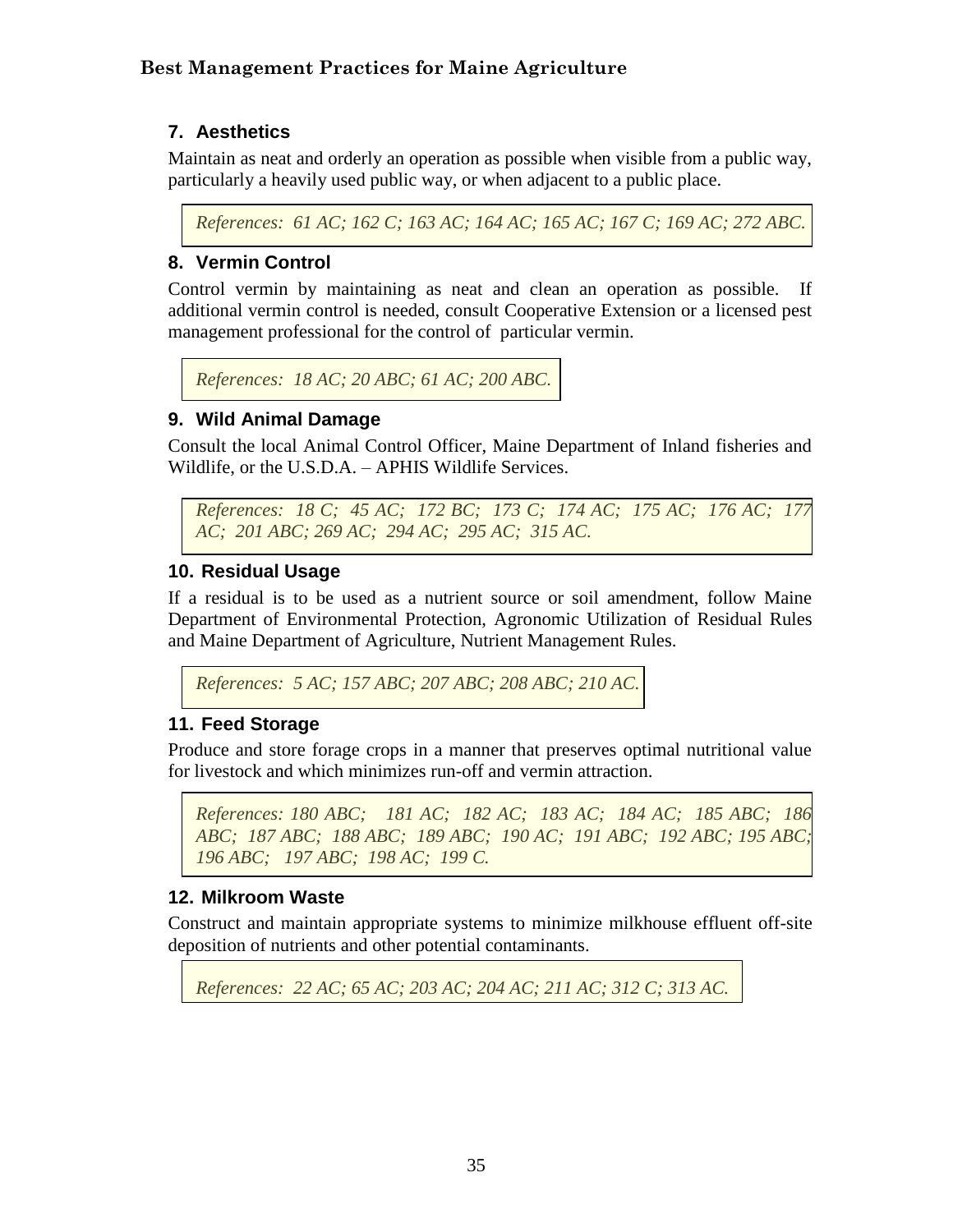# **13. Silage Management**

Produce and store forage crops in a manner that preserves optimal nutritional value for livestock, and which minimizes odors, leachate, and potential ground and surface water contamination.

*References: 185 AC; 192 AC; 195 ABC; 196 ABD; 205 ABC; 278 ABC; 313 C.* 

# **14. Management of Spoiled or Excess Crops**

Compost, re-cycle or utilize organic materials in an environmentally sound manner to minimize odors, vermin attraction, disease transmission or run-off.

*References: 17 ABC; 18 ABC; 19 C; 31 AC; 157 ABC; 206 C.*

# **15. Dust Control**

Reduce dust and mold emissions from farmyard and livestock operations to enhance human health and reduce odor transmission to neighbors. Utilize respiratory protection with appropriate masks and filters when conditions warrant.

*References: 17 AC; 46 AC; 49 C; 107 C; 202 ABC; 208 ABC;245 ABC; 271 AC; 272 ABC; 287 C; 320 AC; 322 ABC; 330 C; 348 ABC; 349 ABC; 350 BC; 351 ABC; 352 C; 387 AC.*

# **16. Financial Record Keeping**

Keep appropriate business records to help insure viability of the farm business.

*References: 148 AC; 149 AC.*

#### **17.Soil Health Management**

Employ appropriate measures conducive to long-term soil productivity.

```
References: 1 ABC; 45 ABC; 47 ABC; 48 ABC; 66 ABC; 124 ABC; 157 ABC; 
220 ABC; 221 ABC; 267 ABC; 304 ABC; 307 ABC; 373 ABC; 374 C; 378 
BC.
```
# **18.Crop Production Guides**

A compilation of excellent vegetable, fruit and greenhouse crop production guides outlining culture and management of various crops.

*References: 14 ABC; 15 ABC; 34 ABC; 45 ABC; 57 ABC; 82 ABC; 317 ABC; 318 ABC; 343 ABC; 347 ABC; 353 ABC; 354 ABC; 355 ABC.*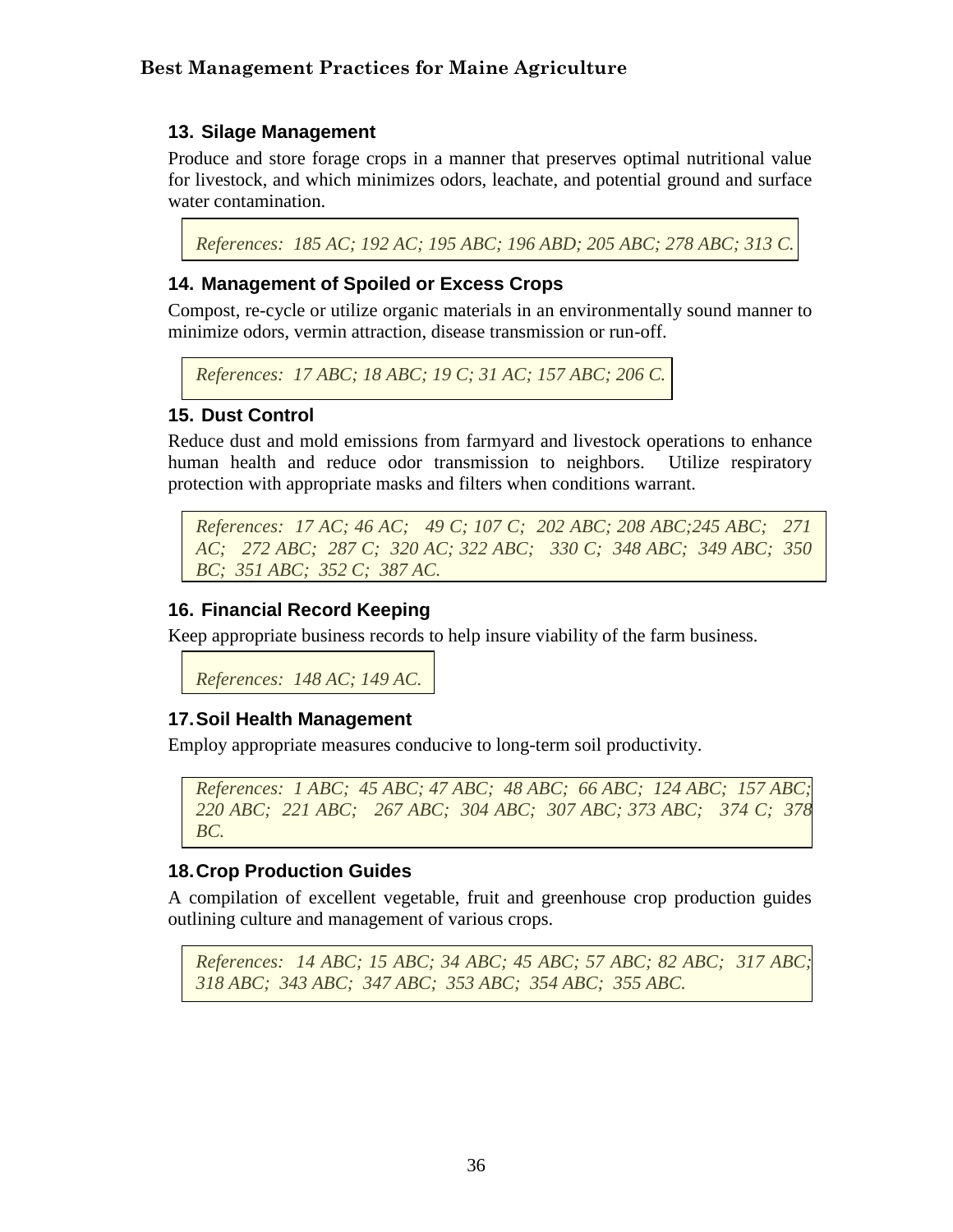# IV. *List of References*

Print versions of most of the following reference materials are on file at the Maine Department of Agriculture and are available for copying and inspection. Most references are also available on the internet and have the web page link as part of the reference if the reference was available on line at the time this listing was assembled in 2005 - 2006.

The complete references are listed by reference number in ascending order in part A. The reference document titles are listed in alphabetical order followed by the reference number in part B. Part C lists the reference document titles alphabetically by BMP category along with the reference numbers.

- A. References by Reference Number
- 1. **Soil Testing Handbook for Professionals in Agriculture, Nutrient and Residuals Management. 3rd. Ed**.
- 2. **Stream Bank Fencing**. Penn. State Extension Circular 397.
- 3. **Barn and Manure Storage Safety**. University of Maine Cooperative Extension Bulletin 2304.
- 4. **Watering Pumps for Livestock – Pasture Pump and Hydro Ram**. NRCS Field Office Technical Guide **[http://efotg.nrcs.usda.gov](http://efotg.nrcs.usda.gov/)**.
- 5. **Maine Nutrient Management Certification Training Manual, 1999.**
- 6. **Dairy Farm Nutrient Balancer Spreadsheet**. NRCS Field Office Technical Guide **[http://efotg.nrcs.usda.gov/treemenuFS.aspx?Fips=23013&MenuName=menu](http://efotg.nrcs.usda.gov/treemenuFS.aspx?Fips=23013&MenuName=menuME.zip) [ME.zip](http://efotg.nrcs.usda.gov/treemenuFS.aspx?Fips=23013&MenuName=menuME.zip)**.
- 7. **Maine Pesticide Control Act. Title 7, [http://janus.state.me.us/legis/statutes/7/title7sec601.html.](http://janus.state.me.us/legis/statutes/7/title7sec601.html)**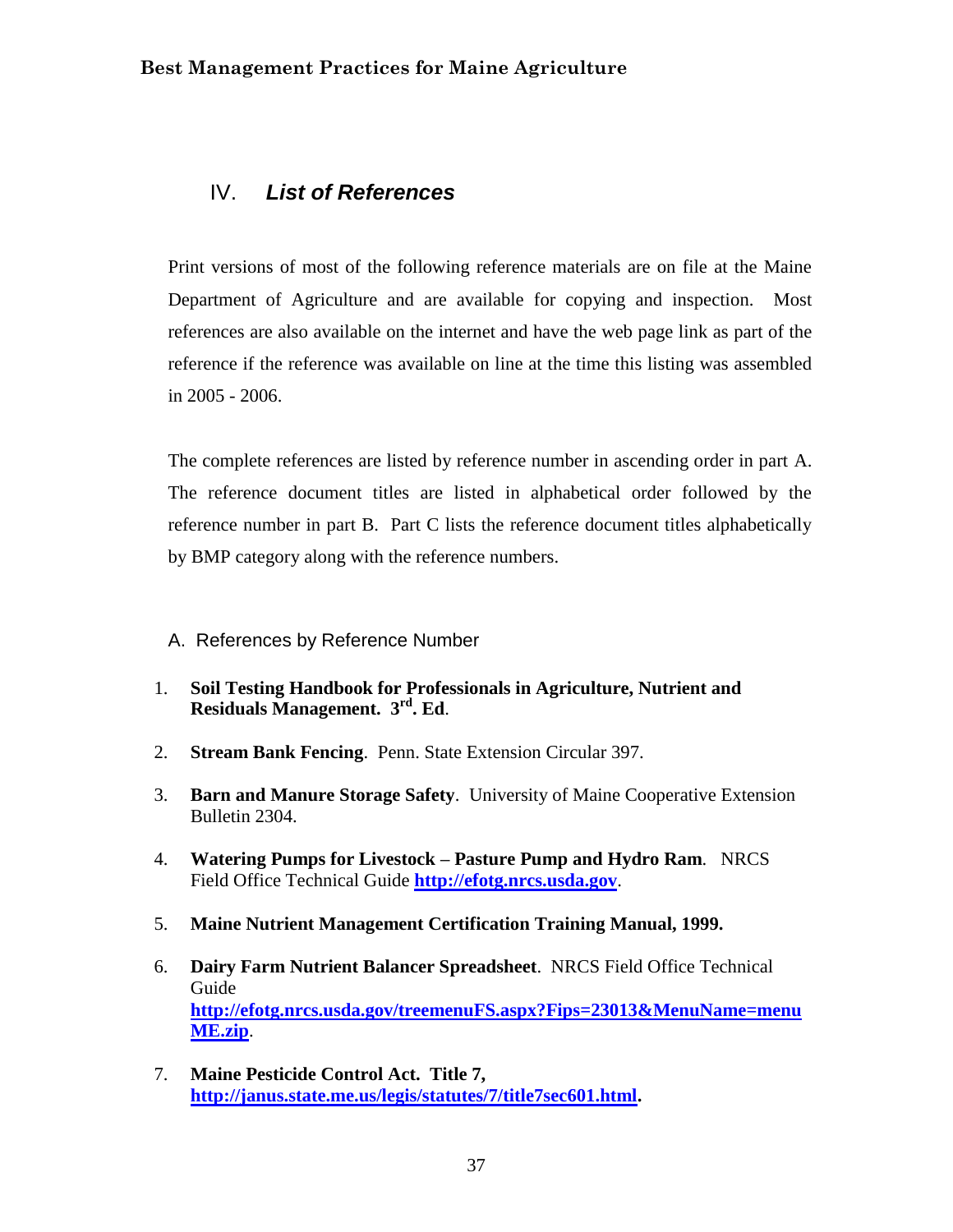- 8. **Maine Board of Pesticides Control Website – Certification and Training. [www.maine.gov/agriculture/pesticides](http://www.maine.gov/agriculture/pesticides)**.
- 9. **Biological Control: A Guide to Natural Enemies in North America**. NRAES, Cornell University, **[www.nraes.cornell.edu/emt/biocontrol/](http://www.nraes.cornell.edu/emt/biocontrol/)**.
- 10. **Pesticide Education Manual, "Core Manual".** University of Maine Cooperative Extension, **[www.umext.maine.edu](http://www.umext.maine.edu/)**.
- 11. **National Management Measures for the Control of Non-Point Pollution from Agriculture.** EPA Manual 841-B-03-004.
- 12. **Recommended Storage Practices for Pesticide Applications.** Maine Board of Pesticides Control, **<ftp://ftp.state.me.us/pub/sos/cec/rcn/apa/01/026/026c020.doc>**.
- 13. **Licensing Requirements for Pesticide Applicators in the State of Maine.** Maine Board of Pesticides Control, **[www.maine.gov/agriculture/pesticides](http://www.maine.gov/agriculture/pesticides)**
- 14. **New England Small Fruit Pest Management Guide.** University of Maine Cooperative Extension, **[www.umext.maine.edu](http://www.umext.maine.edu/)**.
- 15. **New England Greenhouse Floricultural Recommendations Management Guide for Insects, Diseases, Weeds and Growth Regulators.** University of Maine Cooperative Extension, **[www.umext.maine.edu](http://www.umext.maine.edu/)**.
- 16. **Nutrient Management: Crop Production and Water Quality.** NRAES 101, Cornell University, **[http://www.umassextension.org/Merchant2/merchant.mv?Screen=PROD&Pr](http://www.umassextension.org/Merchant2/merchant.mv?Screen=PROD&Product_Code=NS-101P&Category_Code=AEM&Product_Count=16) [oduct\\_Code=NS-101P&Category\\_Code=AEM&Product\\_Count=16](http://www.umassextension.org/Merchant2/merchant.mv?Screen=PROD&Product_Code=NS-101P&Category_Code=AEM&Product_Count=16)**.
- 17. **On Farm Composting Handbook.** NRAES 54, Cornell University, **<http://www.nraes.org/>**.
- 18. **Field Guide to On-Farm Composting.** NRAES 114, Cornell University, **[www.nraes.org](http://www.nraes.org/)**.
- 19. **Science and Engineering of Composting: Design, Environmental, Microbiological and Utilization Aspects**. Hoitink & Keener, Editors, Ohio State University, ISBN 0-936645-15-6.
- 20. **Integrated Fly Management Around Confined Livestock.** (video) NRAES, Cornell University, **<http://www.nysipm.cornell.edu/videos/flyvideo.html>**.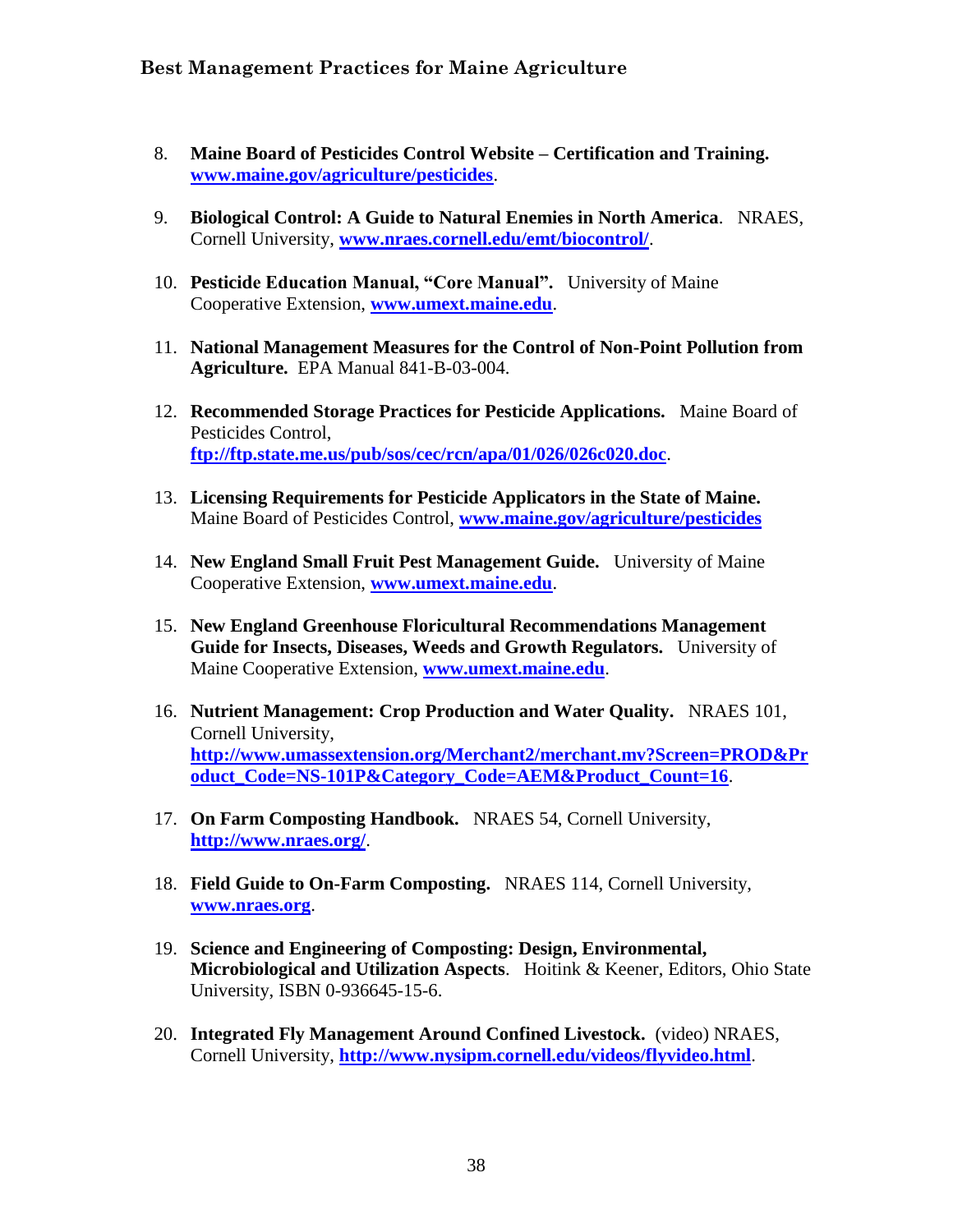- 21. **Gempler's IPM Almanac, 1999-2000**. 1-800-382-8473, **[www.ipmalmanac.com](http://www.ipmalmanac.com/)**.
- 22. **Agricultural Waste Management Field Handbook,** Part 651. NRCS, **[www.wcc.nrcs.usda.gov/awm/awmfh.html](http://www.wcc.nrcs.usda.gov/awm/awmfh.html)**.
- 23. **Corridor Management for Pastureland Streams.** Pennsylvania Fish and Boat Commission, 814-359-5158, **[www.fish.state.pa.us](http://www.fish.state.pa.us/)**.
- 24. **Fish Habitat Improvement for Trout Streams.** Pennsylvania Fish and Boat Commission, 814-359-5158, **[www.fish.state.pa.us](http://www.fish.state.pa.us/)**.
- 25. **CORE4 Conservation Practices Reference Manual.** USDA, NRCS, (printed manual plus CD ROM available), **http://www.wsi.nrcs.usda.gov/products/buffers.html**.
- 26. **Biological Pest Controls from IPM Laboratories, Inc.** 315-497-2063, **[www.ipmlabs.com](http://www.ipmlabs.com/)**.
- 27. **WIN-PST (Windows Pesticide Screening Tool).** National Water and Climate Center, USDA, NRCS, **[www.wcc.nrcs.usda.gov/pestmgt/winpst.html](http://www.wcc.nrcs.usda.gov/pestmgt/winpst.html)**.
- 28. **IPM for Fly Control in Maine Dairy Barns.** University of Maine Cooperative Extension Bulletin 5002, **[www.umext](http://www.umext/)**.Maine.edu.
- 29. **Manure Utilization Guidelines, February 1, 2001**. Maine Dept. of Agriculture, Food & Rural Resources, (Craig Leonard's BMP Manual).
- 30. **Manure: What is it Worth on your Farm?** University of Maine Cooperative Extension, Bulletin 2432, **[www.umext.maine.edu](http://www.umext.maine.edu/)**.
- 31. **Cull Potato Composting.** University of Maine Cooperative Extension Bulletin 2415, **[www.umext.maine.edu](http://www.umext.maine.edu/)**.
- 32. **Minimizing Off-Target Deposition of Pesticide Applications.** University of Maine Cooperative Extension Bulletin 2182, Fact Sheet 303, www.umext.maine.edu.
- 33. **Filling Bare Spots in Blueberry Fields.** University of Maine Cooperative Extension Bulletin 2057, Fact Sheet 221, **[www.umext.maine.edu](http://www.umext.maine.edu/)**.
- 34. **Wild Blueberry Grower's Guide.** University of Maine Cooperative Extension, **[www.umext.maine.edu](http://www.umext.maine.edu/)**.
- 35. **Mulching for Improved Plant Cover.** University of Maine Cooperative Extension, Bulletin 2239, Fact Sheet 228, **[www.umext.maine.edu](http://www.umext.maine.edu/)**.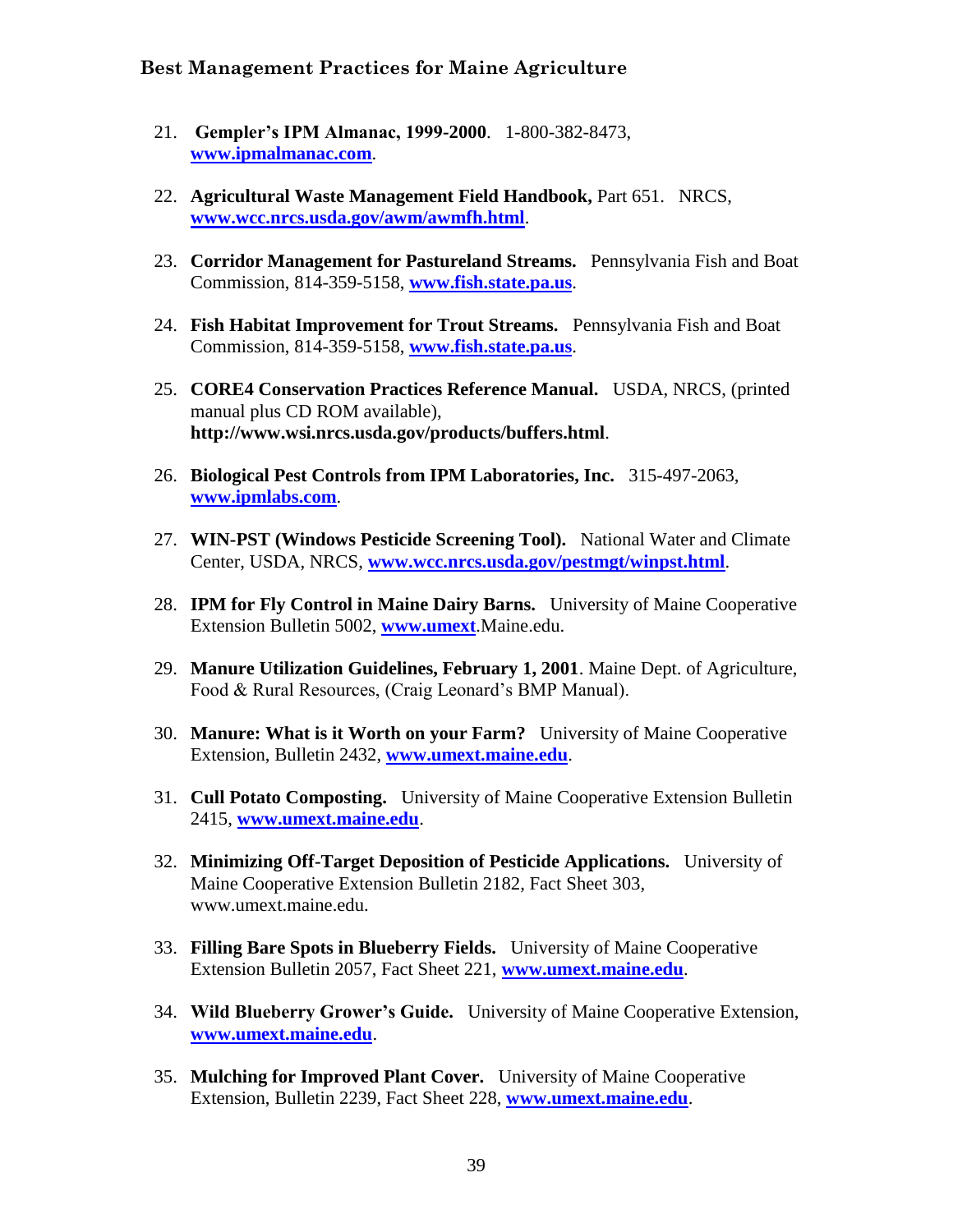- 36. **Approaches to the Biological Control of Insects**. University of Maine Cooperative Extension, Bulletin 7144, **[www.umext.maine.edu](http://www.umext.maine.edu/)**.
- 37. **Selecting Forage Crops for your Farm**. University of Maine Cooperative Extension, Bulletin 2272, **[www.umext.maine.edu](http://www.umext.maine.edu/)**.
- 38. **Watering Systems for Livestock** University of Maine Cooperative Extension, Bulletin 7129, **[www.umext.maine.edu](http://www.umext.maine.edu/)**.
- 39. **Nitrogen Fertilizer Choices.** University of Maine Cooperative Extension, Bulletin 7097, **[www.umext.maine.edu](http://www.umext.maine.edu/)**.
- 40. **Guidelines for Horsekeeping in Maine.** University of Maine Cooperative Extension, Bulletin 1011, **[www.umext.maine.edu](http://www.umext.maine.edu/)**.
- 41. **Soil Survey of "X" County, Maine.** USDA, NRCS, (See local soil & water conservation district).
- 42. **Integrated Management of Flies in and Around Dairy and Livestock Barns.**  Cornell Cooperative Extension Fact sheet, **[www.nysipm.cornell.edu/factsheets/dairy/barnflies/banflies.html](http://www.nysipm.cornell.edu/factsheets/dairy/barnflies/banflies.html)**.
- 43. **Control of Flies in and Around Poultry Houses.** Ohio State University, Poultry Pest Management Bulletin 853, **[http://ohioline.osu.edu/b853\\_1.html](http://ohioline.osu.edu/b853_1.html)**.
- 44. **USDA Pesticide Recordkeeping Requirements for Certified Private Applicators of Federal Restricted Use Pesticides.** USDA Agricultural Marketing Service, Pesticide Records Branch 8700 Centerville Road, Suite 200, Manassas, VA. 22110.
- 45. **Sustainable Vegetable Production from Start-Up to Market. NRAES** 104, Grubinger, University of Vermont, **[www.nraes.cornell.edu](http://www.nraes.cornell.edu/)**.
- 46. **Agricultural Respiratory Protective Equipment: Air-Purifying Respirators.**  Colorado State University Extension, National Ag Safety Database (NASD), **[www.cdc.gov/nasd/docs/d000801-d000900/d000894/d000894.html.](http://www.cdc.gov/nasd/docs/d000801-d000900/d000894/d000894.html)**
- 47. **Soil Biology Primer.** Soil and Water Conservation Society, USDA, NRCS, **[www.swcs.org](http://www.swcs.org/)**.
- 48. **Managing Cover Crops Profitably.** 2<sup>nd</sup> Ed., Handbook Series Book 3, Sustainable Agriculture Network, National Agricultural Library, Beltsville, MD. 20705-2315, **[www.sare.org](http://www.sare.org/)**.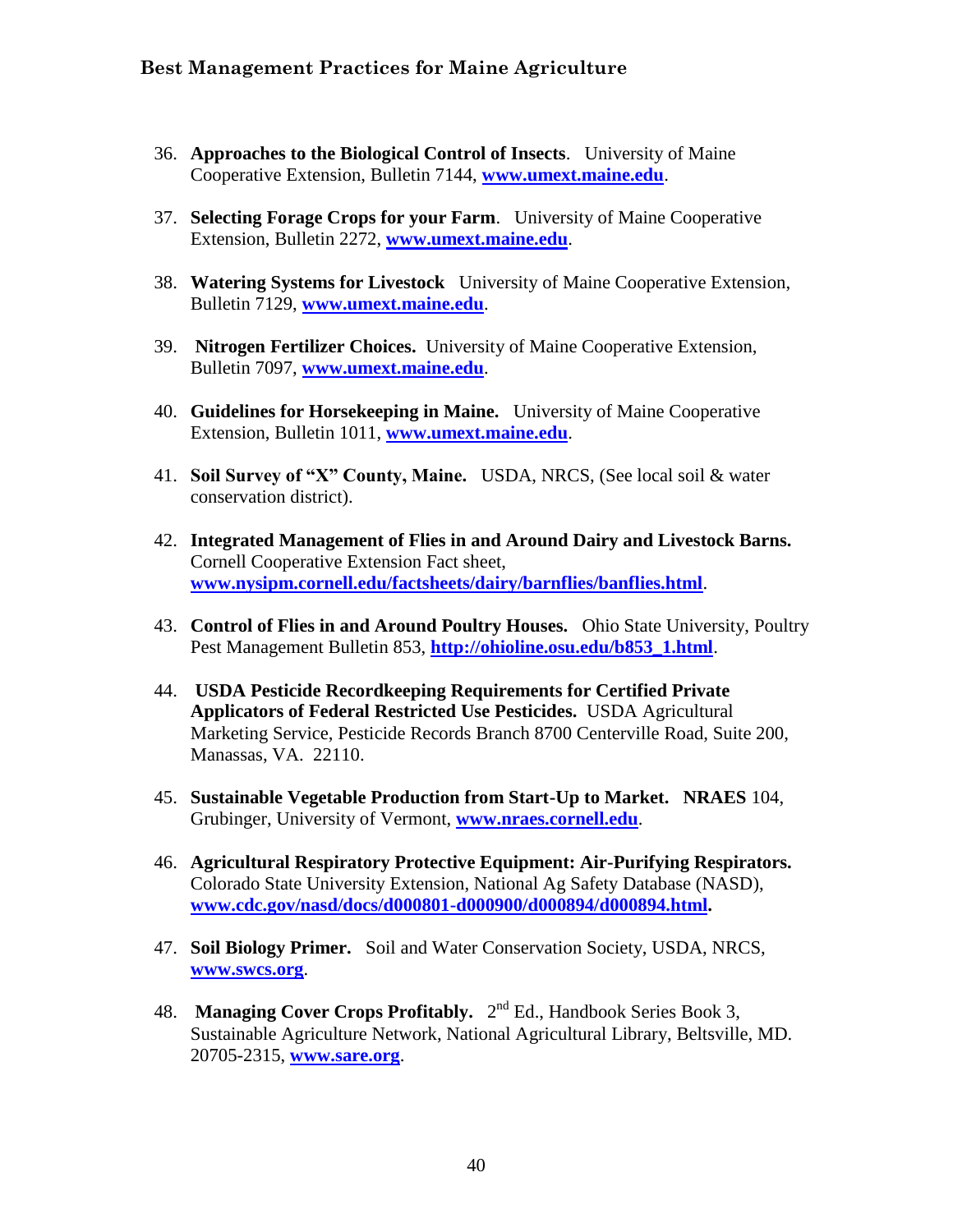- 49. **IPM in Practice- Principles and Methods of Integrated Pest Management. University** of California, Agriculture and Natural Resources, Publication 3418, 800-994-8849. **[http://anrcatalog.ucdavis.edu](http://anrcatalog.ucdavis.edu/)**.
- 50. **Integrated Pest Management – Current and Future Strategies.** Council for Agricultural Science and Technology (CAST), Task Force Report No. 140, June 2003, Ames, Iowa, **[www.cast-science.org](http://www.cast-science.org/)**.
- 51. **Green Methods Manual.** The Green Spot, Ltd., 93 Priest Road, Nottingham, NH 03290-6204, 603-942-8925, **[http://greenmethods.gbhxonline.com/greenmethodsALT/gm\\_intropage.htm](http://greenmethods.gbhxonline.com/greenmethodsALT/gm_intropage.htm)**.
- 52. **Use of Cover Crops and Green Manures to Attract Beneficial Insects.**  University of Connecticut Cooperative Extension Integrated Pest Management, **[www.hort.uconn.edu/IPM/general htms/cvercrop.htm.](http://www.hort.uconn.edu/IPM/general%20htms/cvercrop.htm)**
- 53. **Composts for Disease Suppression.** University of Connecticut Cooperative Extension Integrated Pest Management, **[www.hort.uconn.edu.IPM/general/htms/composts.htm](http://www.hort.uconn.edu.ipm/general/htms/composts.htm)**.
- 54. **Contribution of Cover Crop Mulches to Weed Management.** University of Connecticut Cooperative Extension Integrated Pest Management, **www.hort.uconn.edu/IPM/weeds/htms/cvrcrps.htm**.
- 55. **Managing Manure Nutrients at Concentrated Animal Feeding Operations**. December, 2004**,** EPA-821-B-04-009**,** U. S. Environmental Protection Agency, Office of Water (4303T), 1200 Pennsylvania Ave., NW, Washington, DC 20460, 800-490-9198, **<http://epa.gov/guide/cafo/>**.
- 56. **Michigan Field Crop Pest Ecology and Management.** Michigan State University Extension Bulletin E-2704, January 2000, **[www.msue.msu.edu](http://www.msue.msu.edu/)**.
- 57. **Diseases and Pests of Vegetable Crops in Canada.** Entomological Society of Canada, 393 Winston Ave., Ottawa, Ontario, Canada K2A 1Y8, 613-725-2619.
- 58. **Michigan Field Crop Ecology.** Michigan State University Extension Bulletin E-2646, December 2000, **[www.canr.msu.edu/misanet/](http://www.canr.msu.edu/misanet/)**.
- 59. **Clean Water For Washington.** Washington State University Extension, Pub. EB 1717, **<http://cru.cahe.wsu.edu/CEPublications/eb1717/eb1717.html>**.
- 60. **You Can Reduce the Risks of Leaching.** Pro-Dairy Northeast Dairy Business, October 2003.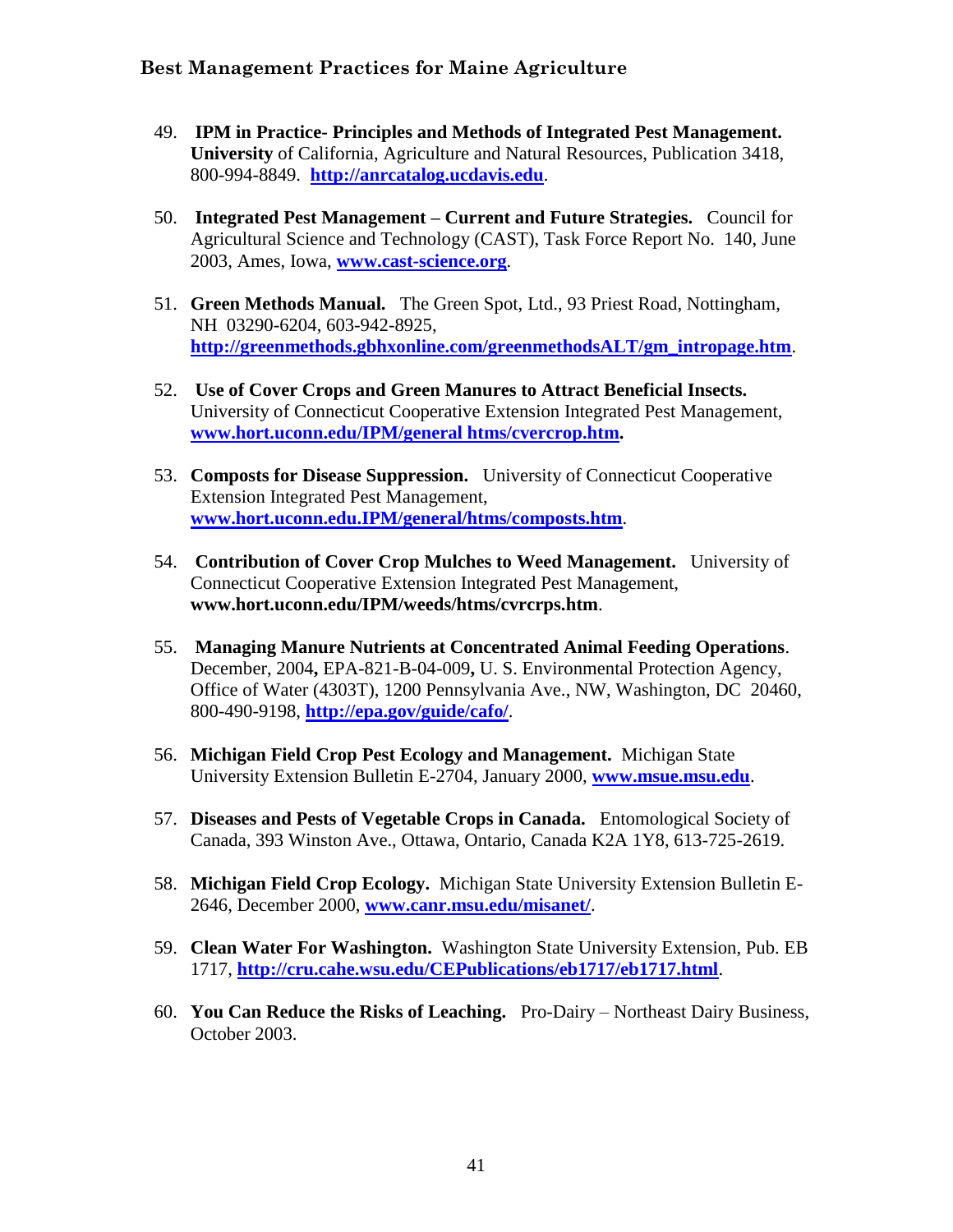- 61. **Horse Stable Manure Management.** College of Agricultural Sciences, Agricultural Research and Cooperative Extension, Penn State University, **[www.publs.cas.psu.edu/freepubs/pdfs/ubo35pdf](http://www.publs.cas.psu.edu/freepubs/pdfs/ubo35pdf)**.
- 62. **Adjustments to Fertilizer Recommendations.** Publication 811, Ontario Ministry of Food and Agriculture, **<http://www.gov.on.ca/OMAFRA/english/crops/pub811/2manure.html.>**.
- 63. **Site Selection for Animal Housing and Waste Storage Facilities.** AEU 6, University of Minnesota, **[www.bae.umn.edu/extens/aeu/aeu6.html](http://www.bae.umn.edu/extens/aeu/aeu6.html)**.
- 64. **Guidelines for Applying Manure to Cropland and Pasture in Wisconsin.**  Publication 3392**, [Http://cecommerce.uwex.edu/pdfs/A3392.pdf](http://cecommerce.uwex.edu/pdfs/A3392.pdf)**.
- 65. **Milking Center Effluent Treatment.** University of Nebraska, Worksheet #13, EC 98-756-S, **<http://ianrpubs.un/.edu./water/farm-a-syst/ec/56>**.
- 66. **Soil Compaction: Causes, Effects & Control.** University of Minnesota Extension Service, Pub. FO-3115-S, **[www.extension.umn.edu](http://www.extension.umn.edu/)**.
- 67. **Manure Management in Small Farm Livestock Operations.** Oregon State University Extension Service, Pub. EM 8649, **[Http://eesc.orst.edu/agcomwebfile/edmat/html/EM/EM8649/EM8649.html](http://eesc.orst.edu/agcomwebfile/edmat/html/EM/EM8649/EM8649.html)**.
- 68. **Manure Management Practices to Reduce Water Pollution.** Oregon State University Extension Service, Pub. FS 281, **[http://eesc.orst.edu](http://eesc.orst.edu/)**.
- 69. **Reducing the Risk of Groundwater Contamination from Livestock Manure Management**. Oregon State University Extension Service, Pub. EM 8597, **[http://eesc.orst.edu](http://eesc.orst.edu/)**.
- 70. **Capturing Land-Applied manure in the Root Zone.** Michigan State University Extension Service, Pub. 668, **[www.michigan.gov/mda](http://www.michigan.gov/mda)**.
- 71. **Reducing Contamination by Improving Livestock Holding Pen Management.**  Texas State Soil & Water Conservation Board, **[http://waterhome.brc.tamus.edu/texasyst/texasystworkbooks/printedb6031a.h](http://waterhome.brc.tamus.edu/texasyst/texasystworkbooks/printedb6031a.html) [tml.](http://waterhome.brc.tamus.edu/texasyst/texasystworkbooks/printedb6031a.html)**
- 72. **Understanding and Managing Soil Compaction.** Iowa State University Extension, Pub. 190 1b, **<http://www.extension.iastate.edu/Publications/PM1901G.pdf>**.
- 73. **Ohio Livestock Manure and Wastewater Management Guide.** Ohio State University, Bulletin 604, **[http://ohioline.osu.edu/b604\\_16.html](http://ohioline.osu.edu/b604_16.html)**.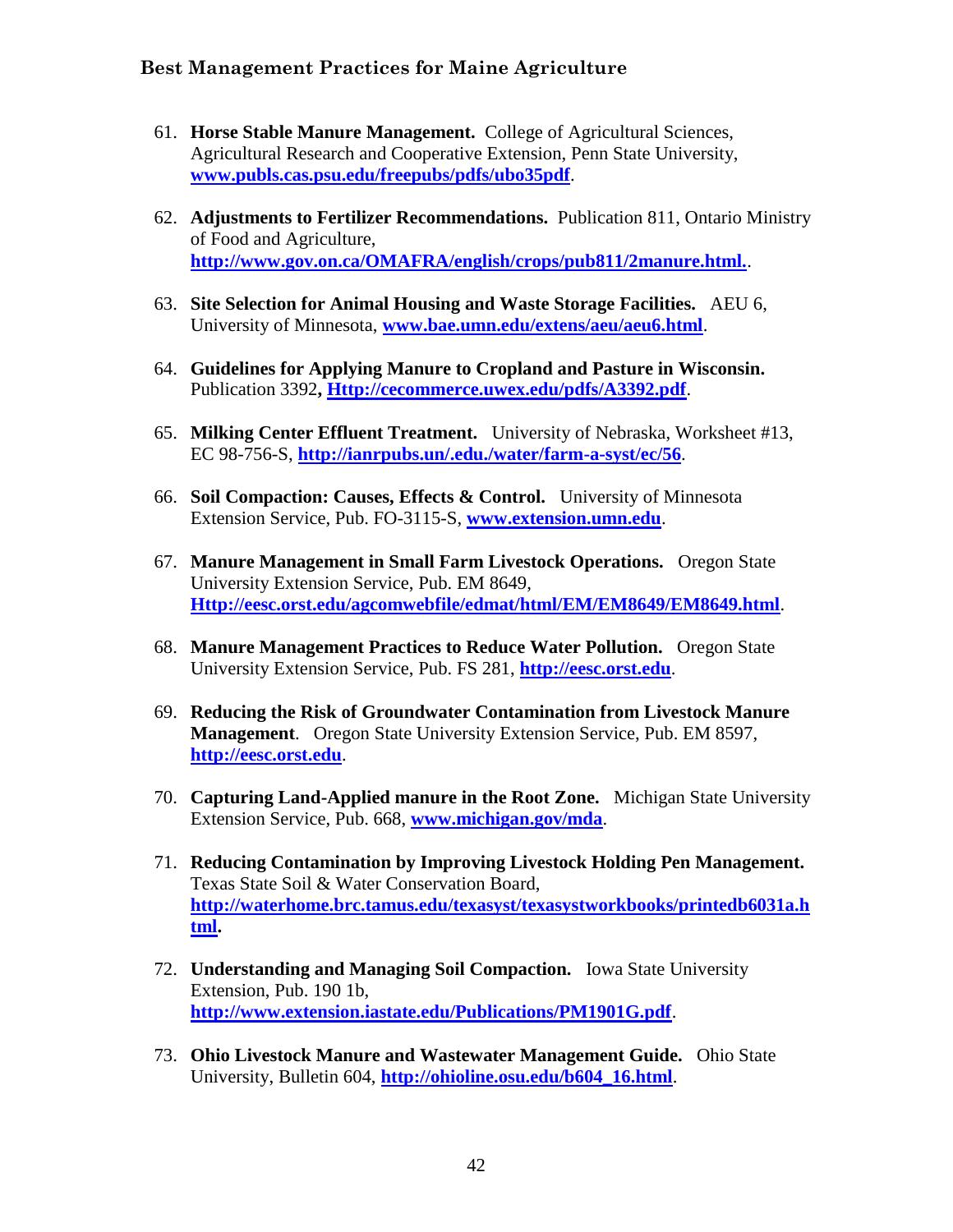- 74. **Best Environmental Management Practices for Open Feedlots.** Iowa State University, Pub. PM 1946, **[www.iowabeefcenter.org/content/PM1946](http://www.iowabeefcenter.org/content/PM1946)**.
- 75. **Calibration of Granular Applicators… for Mixed Fertilizer Applications.**  University of Maine Cooperative Extension, Wild Blueberry Fact Sheet 234, Bulletin # 2434.
- 76. **Pesticide Storage and Disposal.** Maine Board of Pesticides Control Website, **[www.state.me.us/agriculture/pesticides](http://www.state.me.us/agriculture/pesticides)**.
- 77. **Pesticide Container Disposal and Storage.** Chapter 21, Maine Board of Pesticides Control Website, **[www.state.me.us/agriculture/pesticides](http://www.state.me.us/agriculture/pesticides)**.
- 78. **Standards for Water Quality Protection.** Chapter 29, Maine Board of Pesticides Control Website, **[www.state.me.us/agriculture/pesticides](http://www.state.me.us/agriculture/pesticides)**.
- 79. **Certification and Licensing Provisions/Private Applicators.** Chapter 32, Maine Board of Pesticides Control Website, **[www.state.me.us/agriculture/pesticides](http://www.state.me.us/agriculture/pesticides)**.
- 80. **Standards for Outdoor Application of Pesticides.** Chapter 22, Maine Board of Pesticides Control Website, **[www.state.me.us/agriculture/pesticides](http://www.state.me.us/agriculture/pesticides)**.
- 81. **Handling Pesticides Safely.** University of Maine Cooperative Extension, Bulletin 2354, **[www.umest.maine.edu](http://www.umest.maine.edu/)**.
- 82. **New England Apple Pest Management Guide.** University of Maine Cooperative Extension, **<http://pmo.umest.maine.edu/apple>**.
- 83. **Cultivation Tools for Mechanical Weed Control in Vegetables**. Cornell University, **<http://www.hort.cornell.edu/bellinder/publications/CultTools1.pdf>**.
- 84. **New Cultivation Tools for Mechanical Weed Control in Vegetables.**  University of Connecticut, **[www.hort.uconn.edu/ipm/](http://www.hort.uconn.edu/ipm/)**.
- 85. **Weed Control Guide for Ohio Field Crops.** Ohio State University, Bulletin 789, **<http://ohioline.osu.edu/b789/pdf/01.pdf>**.
- 86. **Weed Control Guide for Ohio Field Crops – Sprayer Calibration.** Ohio State University, Bulletin 789 **<http://ohioline.osu.edu/b789/pdf/01.pdf>**.
- 87. **Timing and Intensity of Cultivation and Effects on Weed Control in Sweet Corn.** University of Maine Cooperative Extension, **[http://www.umaine.edu/waterquality/Agriculture/int\\_cult\\_99.htm](http://www.umaine.edu/waterquality/Agriculture/int_cult_99.htm)**.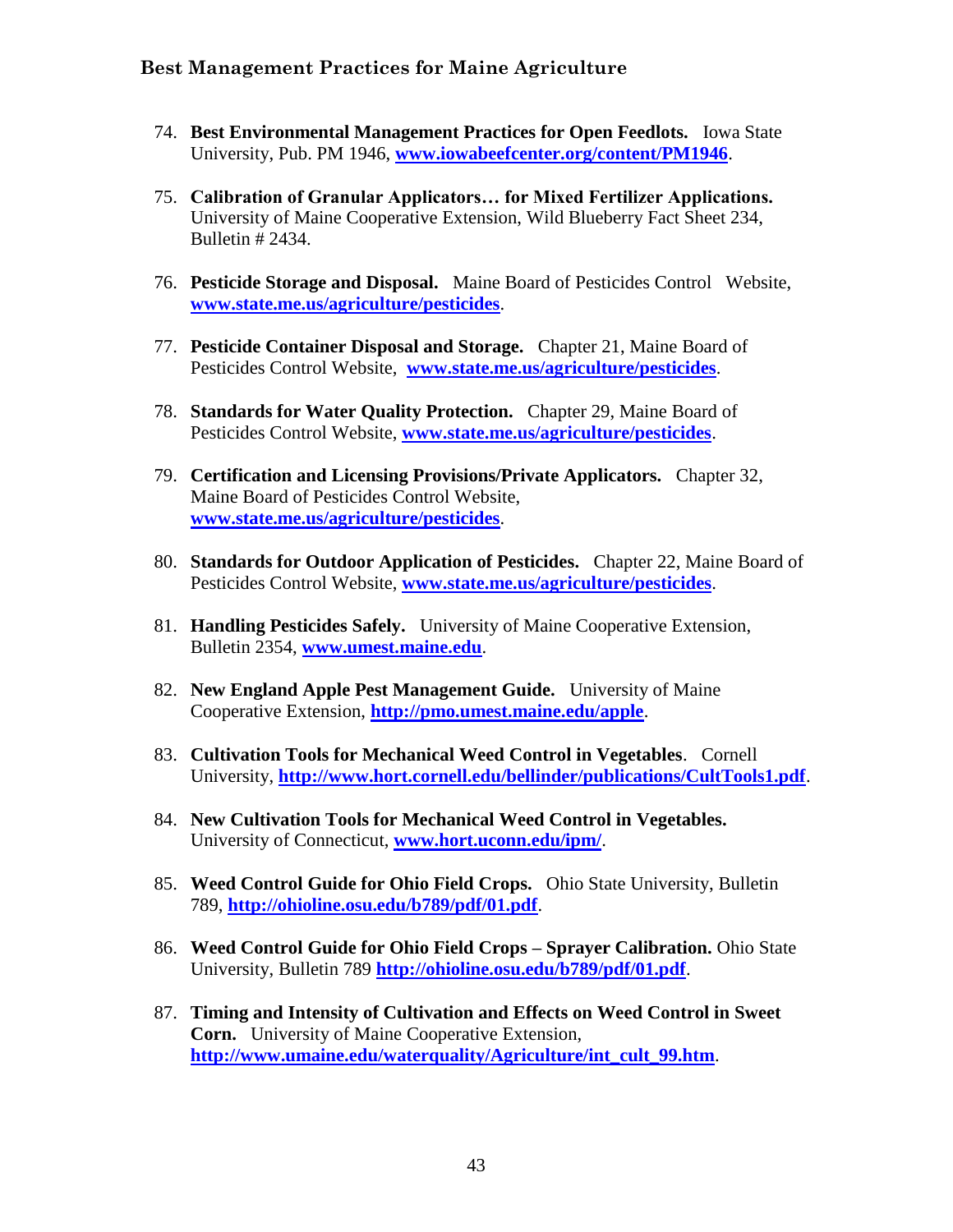- 88. **Vegetable Farmers and their Weed Control Machines.** (video) University of Vermont Center for Sustainable Agriculture, **<http://www.uvm.edu/~susagctr>**.
- 89. **Trichoderma for Control of Soil Pathogens.** University of Connecticut Cooperative Extension, **[www.hort.uconn.edu/ipm/veg/htms/trichoderma.htm](http://www.hort.uconn.edu/ipm/veg/htms/trichoderma.htm)**.
- 90. **Two Common, Late-Season, Cole Crop Diseases.** University of Connecticut Cooperative Extension, **[www.hort.uconn.edu/ipm/veg/htms/coledis.htm](http://www.hort.uconn.edu/ipm/veg/htms/coledis.htm)**.
- 91. **Managing Diseases of Alfalfa.** University of Kentucky, Dept. of Agronomy, Pub. ID-104, **[www.ca.uky.edu/agc/pubs/id/id104/id104.htm](http://www.ca.uky.edu/agc/pubs/id/id104/id104.htm)**.
- 92. **Managing Bacterial Diseases of Tomatoes and Peppers.** Cornell University Cooperative Extension, New York State Integrated Pest Management Program, **[www.nysipm.cornell.edu](http://www.nysipm.cornell.edu/)**.
- 93. **Seedling Diseases and Damping Off.** (Covers many crops see website) **[www.gov.on.ca/OMAFRA/english/crops/insects/diseases.html.](http://www.gov.on.ca/OMAFRA/english/crops/insects/diseases.html)**
- 94. **Integrated Pest Management for Vegetable Gardens.** Virginia State University Cooperative Extension, Pub. 426-708, **[www.ext.vt.edu/pubs/envirohort/426-708/426-708.html](http://www.ext.vt.edu/pubs/envirohort/426-708/426-708.html)**.
- 95. **Disease Management: Cultural Management Practices.** University of Sydney, **[http://bugs.bio.usyd.edu.au/PlantPathology/disease\\_mgmt/cultural\\_mgmt.ht](http://bugs.bio.usyd.edu.au/PlantPathology/disease_mgmt/cultural_mgmt.html) [ml](http://bugs.bio.usyd.edu.au/PlantPathology/disease_mgmt/cultural_mgmt.html)**
- 96. **Chemigation Safety Measures.** University of Minnesota Extension Service, **[www.extension.umn.edu/distribution/dropsystems/DC6122.html](http://www.extension.umn.edu/distribution/dropsystems/DC6122.html)**.
- 97. **Chemigation and Fertigation: Anti-Pollution Devices for Irrigation Systems.**  North Carolina Department of Agriculture and Consumer Services, **www.ncagr.com/fooddrug/pesticide**.
- 98. **Chemigation.** Maine Board of Pesticides Control, **[www.state.me.us/agriculture/pesticides](http://www.state.me.us/agriculture/pesticides)**.
- 99. **60 Ways Farmers Can Protect Surface Waters.** University of Illinois Extension, North Central Regional Extension Publication #589, **[www.thisland.uiuc.edu](http://www.thisland.uiuc.edu/)**.
- 100. **Odor Control on Livestock and Poultry Farms.** Ontario Ministry of Agriculture and Food, Fact sheet # 03-111, **[www.gov.on.ca/OMAFRA/english/engineer/facts/03-111.htm](http://www.gov.on.ca/OMAFRA/english/engineer/facts/03-111.htm)**.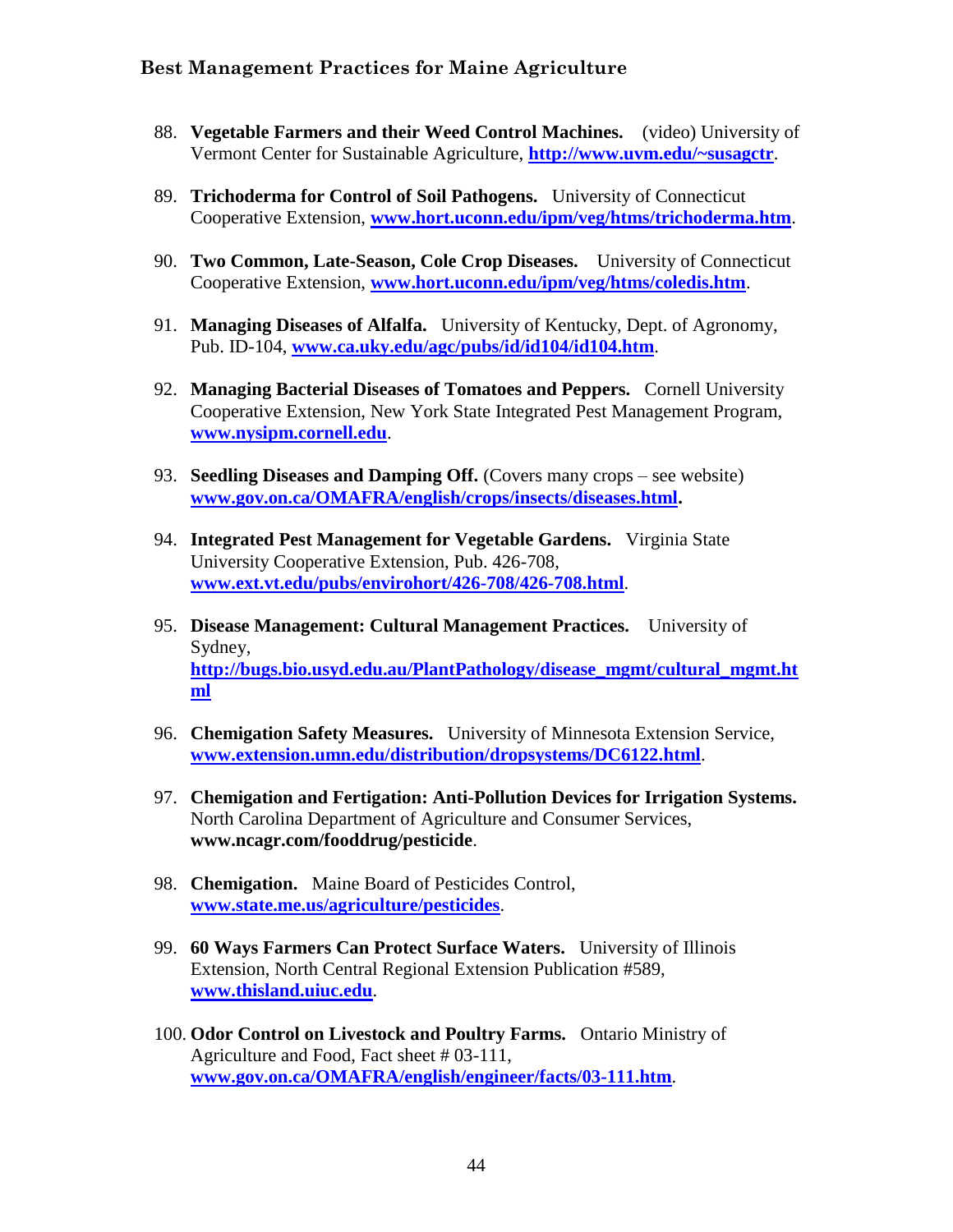- 101. **Sanitation for Fly and Disease Management at Confined Livestock Facilities. <http://ianrpubs.unl.edu/insects/1175.htm>**.
- 102. **Fly Control On Poultry.** University of Kentucky Extension Service, **[Http://www.uky.edu/Agriculture/PAT/recs/livestk/recpou/poufly.htm](http://www.uky.edu/Agriculture/PAT/recs/livestk/recpou/poufly.htm)**.
- 103. **Management of Small Flocks of Chickens.** Florida Cooperative Extension Service, Fact Sheet PS-3, **[www.afn.org/~poultry/flkman2.htm](http://www.afn.org/~poultry/flkman2.htm)**.
- 104. **Fly Control in the Poultry House.** Oklahoma State University Cooperative Extension, Bulletin F-8206, **[http://osuextra.okstate.edu](http://osuextra.okstate.edu/)**.
- 105. **Broiler Litter Storage.** Alabama Cooperative Extension System, Publication ANR-0839, **[www.aces.edu/pubs/docs/A/ANR-0839/](http://www.aces.edu/pubs/docs/A/ANR-0839/)**.
- 106. **Ventilation** (Poultry). Poultry Industry Council Fact sheet #88, **[www.poultryindustrycouncil.ca/Factsheets/Factsheets/fact88.htm](http://www.poultryindustrycouncil.ca/Factsheets/Factsheets/fact88.htm)**.
- 107. **Pollution Solutions-Poultry Farms. [www.brisbane.gld.gov.aa/bccwr](http://www.brisbane.gld.gov.aa/bccwr)**.
- 108. **Housing, Equipment and Manure Systems.** Guidelines to Beneficial Management Practices: Environmental Manual for poultry Producers in Alberta, **[www1.agric.gov.ab.ca/\\$department.](http://www.agric.gov.ab.ca/$department)**
- 109. **Profitable Poultry Production: Poultry Fixtures and Devices. [http://journeytoforever.org/farm\\_library/ppp/ppp5.html](http://journeytoforever.org/farm_library/ppp/ppp5.html)**.
- 110. **Land Application of Manure.** Manitoba Agriculture, Food and Rural Initiatives, **[www.gov.mb.ca/agriculture/livestock/pork/swine/bah04s02.html](http://www.gov.mb.ca/agriculture/livestock/pork/swine/bah04s02.html)**.
- 111. **Manitoba Soil Fertility Guide – Manure.** Manitoba Agriculture, Food and Rural Initiatives, **[www.gov.mb.ca/agriculture/soilwater/soilfert/fbd02s12.html](http://www.gov.mb.ca/agriculture/soilwater/soilfert/fbd02s12.html)**.
- 112. **Livestock & Poultry Area Integrated Pest Management.** Virginia Polytechnic Institute and State University, Pub. 444-118w, **[www.ext.vt.edu/pubs/ipmfs/444-](http://www.ext.vt.edu/pubs/ipmfs/444-118/444-118.html) [118/444-118.html](http://www.ext.vt.edu/pubs/ipmfs/444-118/444-118.html)**.
- 113. **Nuisance Fly Prevention.** Manitoba Agricultural Sustainability Initiative, **[www.deerwood.mb.ca/peaticide/fly/page03.html](http://www.deerwood.mb.ca/peaticide/fly/page03.html)**.
- 114. **Draft Guidelines for Emergency Composting of Cattle Mortalities.** Iowa State University, **[www.abe.iastate.edu/cattlecomposting/guidelines](http://www.abe.iastate.edu/cattlecomposting/guidelines)**.
- 115. **Fertilizing with Manure.** Washington State University Cooperative Extension, Pub. PNW 0533, **[http://cru.cahe.wsu.eduCEPublications/pnw0533](http://cru.cahe.wsu.educepublications/pnw0533)**.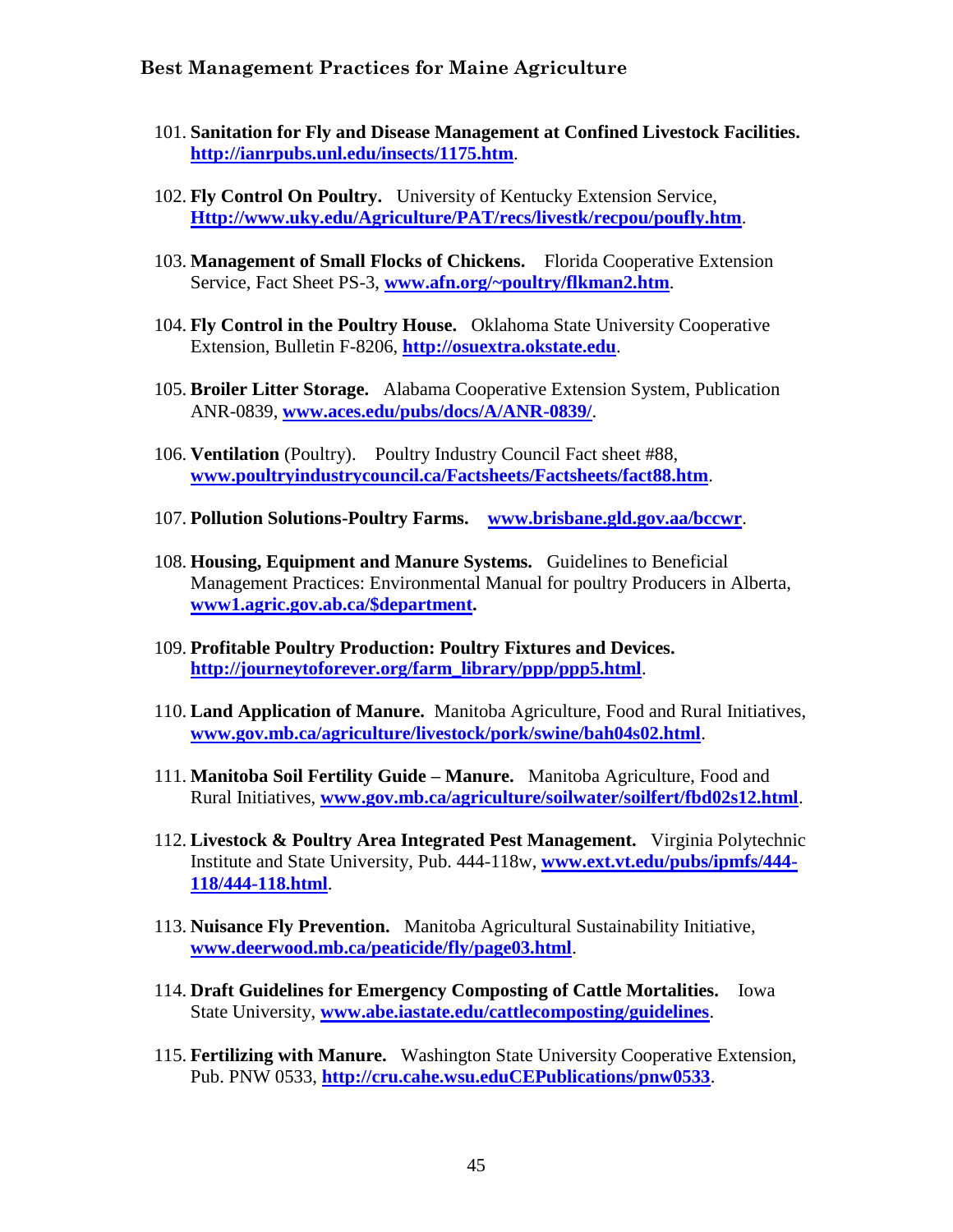- 116. **Land Application of Manure.** Prince Edward Island Dept. of Agriculture and Forestry, **[www.gov.pe.ca/af/agweb/index.php3?number=73079](http://www.gov.pe.ca/af/agweb/index.php3?number=73079)**.
- 117. **The Perishability and Profitability of Manure.** McGill University, **[www.eap.mcgill.ca/MagRack/SF/July%2087%20B.htm](http://www.eap.mcgill.ca/MagRack/SF/July%2087%20B.htm)**.
- 118. **Methods and Timing for Manure Applications.** Minnesota Dept. of Agriculture, **[www.landwise.ca/Nutrient/Step4MethodsandTiming.htm](http://www.landwise.ca/Nutrient/Step4MethodsandTiming.htm)**.
- 119. **Pesticides and Groundwater: A Guide for the Pesticide User.** Cornell University, **[http://pmep.cce.cornell.edu/facts-slides-self/facts/pest-gr-gud](http://pmep.cce.cornell.edu/facts-slides-self/facts/pest-gr-gud-grw89.html)[grw89.html](http://pmep.cce.cornell.edu/facts-slides-self/facts/pest-gr-gud-grw89.html)**.
- 120. **Pesticides and Groundwater Contamination.** Ohio State University, Bulletin 820, **[http://ohioline.osu.edu/b820\\_9.html](http://ohioline.osu.edu/b820_9.html)**.
- 121. **Managing Large-Scale Applications of Pesticides to Prevent Contamination of Drinking Water.** United States Environmental Protection Agency, Office of Water, Pub. EPA 916-F-01-030, **[www.epa.gov/safewater/protect](http://www.epa.gov/safewater/protect)**.
- 122. **Pesticide Movement in Soils.** Washington State University Cooperative Extension Pub. EB 1543, **<http://cru.cahe.wsu.edu/CEPublications/eb1543/eb1543.html>**.
- 123. **Best Management Practices for Agricultural Pesticides to Protect Water Resources.** University of Nebraska Cooperative Extension, Pub. G93-1182-A, **<http://ianrpubs.unl.edu/water/g1182.htm>**.
- 124. **Organic Matter Management.** University of Minnesota Extension Service, Pub. BU-07402, **[www.extension.umn.edu/distribution/cropsystems/components/7402\\_01.html](http://www.extension.umn.edu/distribution/cropsystems/components/7402_01.html)**.
- 125. **What Does Organic Matter Do in Soil?** Noble Foundation, **[www.noble.org/Ag/Soils/OrganicMatter/Index.htm](http://www.noble.org/Ag/Soils/OrganicMatter/Index.htm)**.
- 126. **Six Steps to Minimizing Compaction.** University of Minnesota Extension Service, Pub. BU-07400, **[www.extension.umn.edu/distribution/cropsystems/components/7400\\_01.html](http://www.extension.umn.edu/distribution/cropsystems/components/7400_01.html)**.
- 127. **Introduction to Precision Agriculture: Sources of Soil and Crop Yield Variation within a Field.** McGill University, **[www.paguide.mcgill.ca/GuideEnglish/introduction/introduction.htm](http://www.paguide.mcgill.ca/GuideEnglish/introduction/introduction.htm)**.
- 128. **Nutrient Management Planning: Plant Nutrients.** Agriculture and Agri-Food Canada, **[www1.agr.gc.ca/pfra/water/nutrient\\_e.htm](http://www.agr.gc.ca/pfra/water/nutrient_e.htm)**.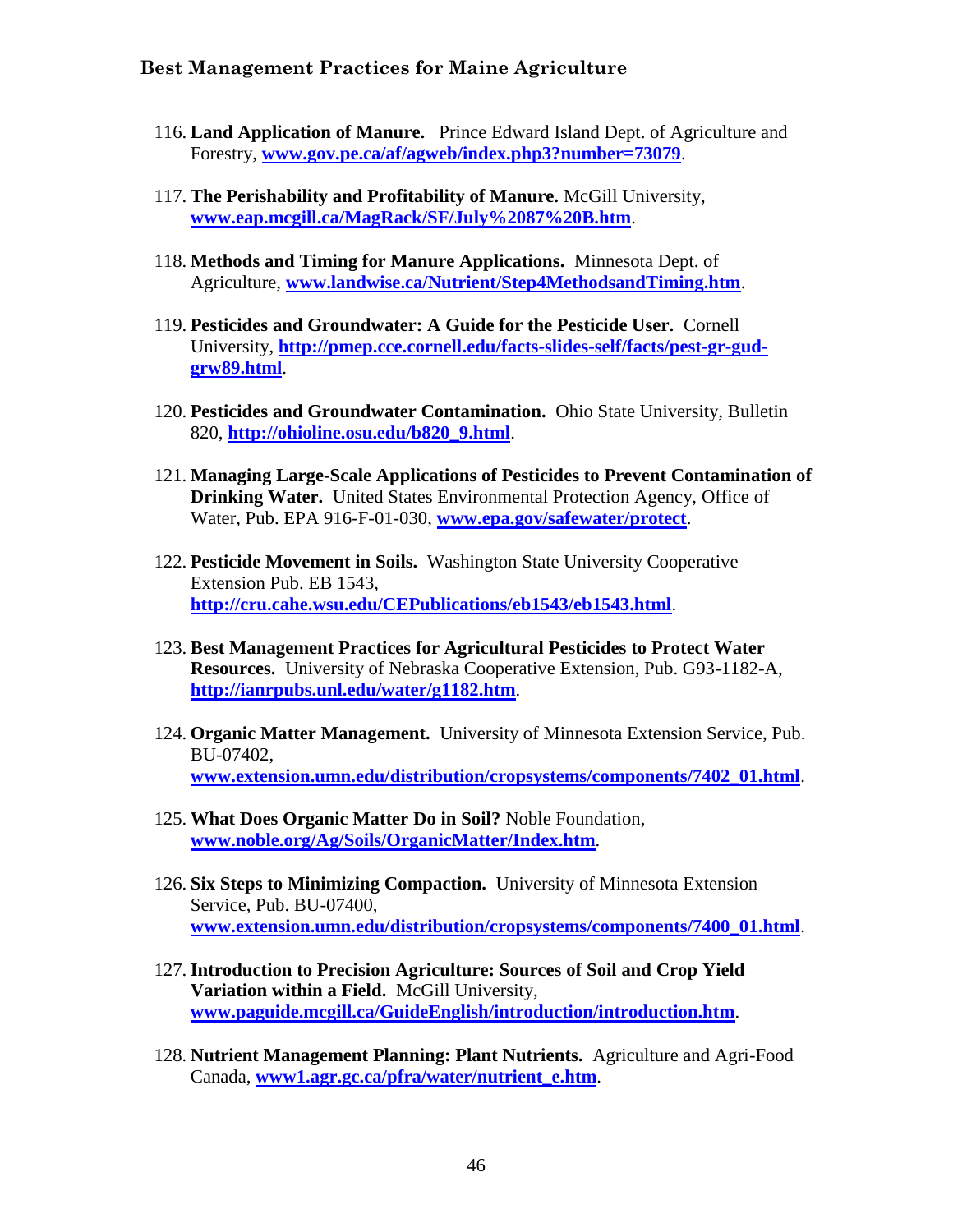- 129. **Crop Nutrition and Fertilizer Requirements.** Alberta Agriculture, Food and Rural Development, **[www1.gov.ab.ca/\\$department/deptdocs.nsf/all/agdex3791?opendocument](http://www.gov.ab.ca/$department/deptdocs.nsf/all/agdex3791?opendocument)**.
- 130. **Potato Fertilization on Irrigated Soils.** University of Minnesota Extension Service, Pub. FO-03425-GO, **[www.extension.umn.edu/distribution/cropsystems/DC3425.html](http://www.extension.umn.edu/distribution/cropsystems/DC3425.html)**.
- 131. **Forage Fertilization Based on Yield and Management Goals.** West Virginia University Extension Service, **[www.caf.wvu.edu/~forage/5202.htm.\](http://www.caf.wvu.edu/~forage/5202.htm./)**
- 132. **Irrigation Water Management – Code 449.** NRCS electronic Field Office Technical Guide**, [http://efotg.nrcs.usda.gov/.](http://efotg.nrcs.usda.gov/)**
- 133. **Sprinkler Irrigation Systems – Code 442**. NRCS electronic Field Office Technical Guide**, [http://efotg.nrcs.usda.gov/.](http://efotg.nrcs.usda.gov/)**
- 134. **Manure Management Guidelines.** New Brunswick Dept. of Agriculture, Fisheries and Aquaculture, **[www.gnb.ca/0173/10/0173010002-e.asp](http://www.gnb.ca/0173/10/0173010002-e.asp)**.
- 135. **Pesticide Use and Personal Protective Equipment.** Maine Board of Pesticides Control, **[www.state.me.us/agriculture/pesticides](http://www.state.me.us/agriculture/pesticides)**.
- 136. **Environmental Issues in Livestock Production.** Iowa State University, **[www.abe.iastate.edu/homestudy/app.htm](http://www.abe.iastate.edu/homestudy/app.htm)**.
- 137. **Meeting Odour Head On: Odour Reduction Practices – Animal Diets and Land Application of Manure.** University of Alberta, **[www1.agric.gov.ab.ca/\\$department/deptdocs.nsf/all/epw8450](http://www.agric.gov.ab.ca/$department/deptdocs.nsf/all/epw8450)**.
- 138. **Ohio Livestock Manure and Wastewater Management Guide: Insect and Pest Control.** Ohio State University Extension Service, Bulletin 604, **[http://ohioline.ose.edu/b604\\_26.html](http://ohioline.ose.edu/b604_26.html)**.
- 139. **Poultry Pest Management.** (extensive information see website) Ohio State University, Bulletin 853 **<http://ohioline.osu.edu/b853/>**.
- 140. **Controlling Flies on Dairy Farms.** Purdue University Cooperative Extension Service, Bulletin E-10-W, **[www.entm.purdue.edu/Entomology](http://www.entm.purdue.edu/Entomology)**.
- 141. **Chem Search.** Section 1, NRCS electronic Field Office Technical Guide, **<http://efotg.nrcs.usda.gov/>**.
- 142. **Insect Control on Poultry.** University of Kentucky Cooperative Extension Service, Bulletin ENT-28,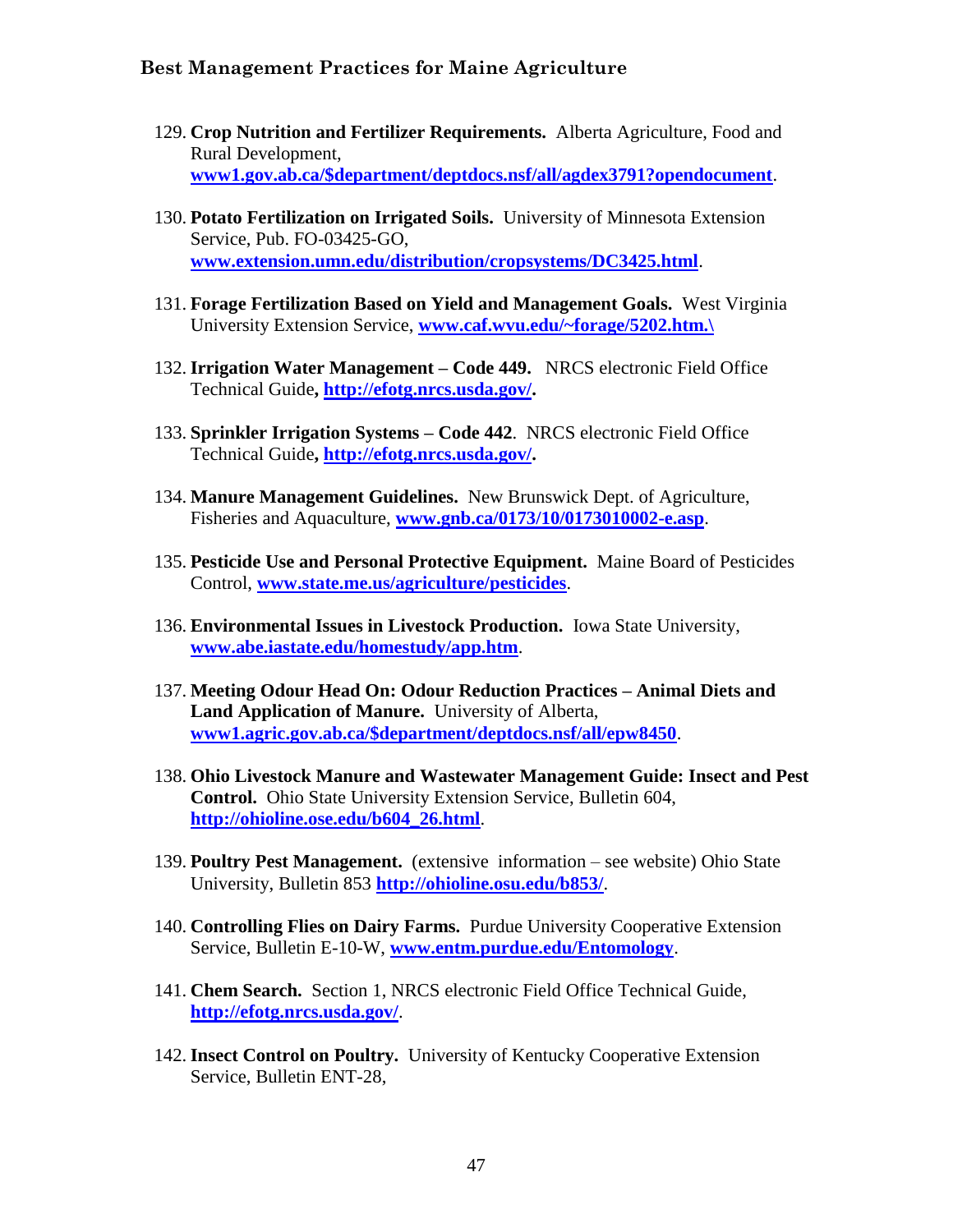- 143. **Poultry Pest Management – Cultural Control, Chemical Control, Mechanical Control. (flies)** Ohio State University Cooperative Extension, Bulletin 853, **[Http://ohioline.osu.edu/b853/b853\\_2.html](http://ohioline.osu.edu/b853/b853_2.html)**.
- 144. **Pest Management Recommendations for Poultry.** Pennsylvania State University/Cornell Cooperative Extension, **[www.nysipm.cornell.edu/publications/poultryrec00.pdf](http://www.nysipm.cornell.edu/publications/poultryrec00.pdf)**.
- 145. **Horse Manure Management.** Colorado State Cooperative Extension, Bulletin 1.219, **[www.ext.colostate.edu/pubs/livestk](http://www.ext.colostate.edu/pubs/livestk)**.
- 146. **Nutrient Management Plans - What Industry Agronomists are Doing.**  University of Manitoba, **[www.umanitoba.ca/afs/agronomists](http://www.umanitoba.ca/afs/agronomists)**.
- 147. **Beneficial Management Practices: Environmental Manual for Crop Producers in Alberta**. Government of Alberta, **[www1.agric.gov.ab.ca/\\$department/deptdocs.nsf/all/agdex9331.](http://www.agric.gov.ab.ca/$department/deptdocs.nsf/all/agdex9331)**
- 148. **Establishing and Using a Farm Financial Record-Keeping System.** University of Tennessee Agricultural Extension Service, Pub. PB 1540, **[www.uteextension.utk.edu/publications](http://www.uteextension.utk.edu/publications)**.
- 149. **Computerized Farm Record Keeping with Quicken 2003.** Ohio State University Extension, Bulletin 908, **<http://ohioline.osu.edu/b908/>**.
- 150. **Agriculture, Fisheries and Aquaculture – Record Keeping (forms).**  Government of Prince Edward Island, **[www.gov.pe.ca/af/agweb/index.php3?number=75354](http://www.gov.pe.ca/af/agweb/index.php3?number=75354)**.
- 151. **Restricted- Use Pesticide Recordkeeping Inspection.** USDA/AMS Pesticide Records Branch, www.ams.usda.gov/science/prb/prbqa.htm.
- 152. **Crop and Field Management Software.** Center for Dairy Profitability, **[http://cdp.wisc.edu/crop\\_software.htm](http://cdp.wisc.edu/crop_software.htm)**.
- 153. **Slow-Release Fertilizers.** Virginia State University Cooperative Extension, **[www.ext.vt.edu/departments/envirohort/atricles/misc/slowrels.html](http://www.ext.vt.edu/departments/envirohort/atricles/misc/slowrels.html)**.
- 154. **Nutrite Turf** (fertilizer release rates). **[www.nutriteturf.ca/fooled/](http://www.nutriteturf.ca/fooled/)**.
- 155. **50 Ways Farmers Can Protect Their Groundwater.** University of Illinois Extension, North Central Regional Extension publication 522, **[www.thisland.uiuc.edu](http://www.thisland.uiuc.edu/)**.
- 156. **Water Quality – Agriculture.** Government of British Columbia, Ministry of Water, Land and Air Protection, **<http://wlapwww.gov.bc.ca/wat/wq/nps>**.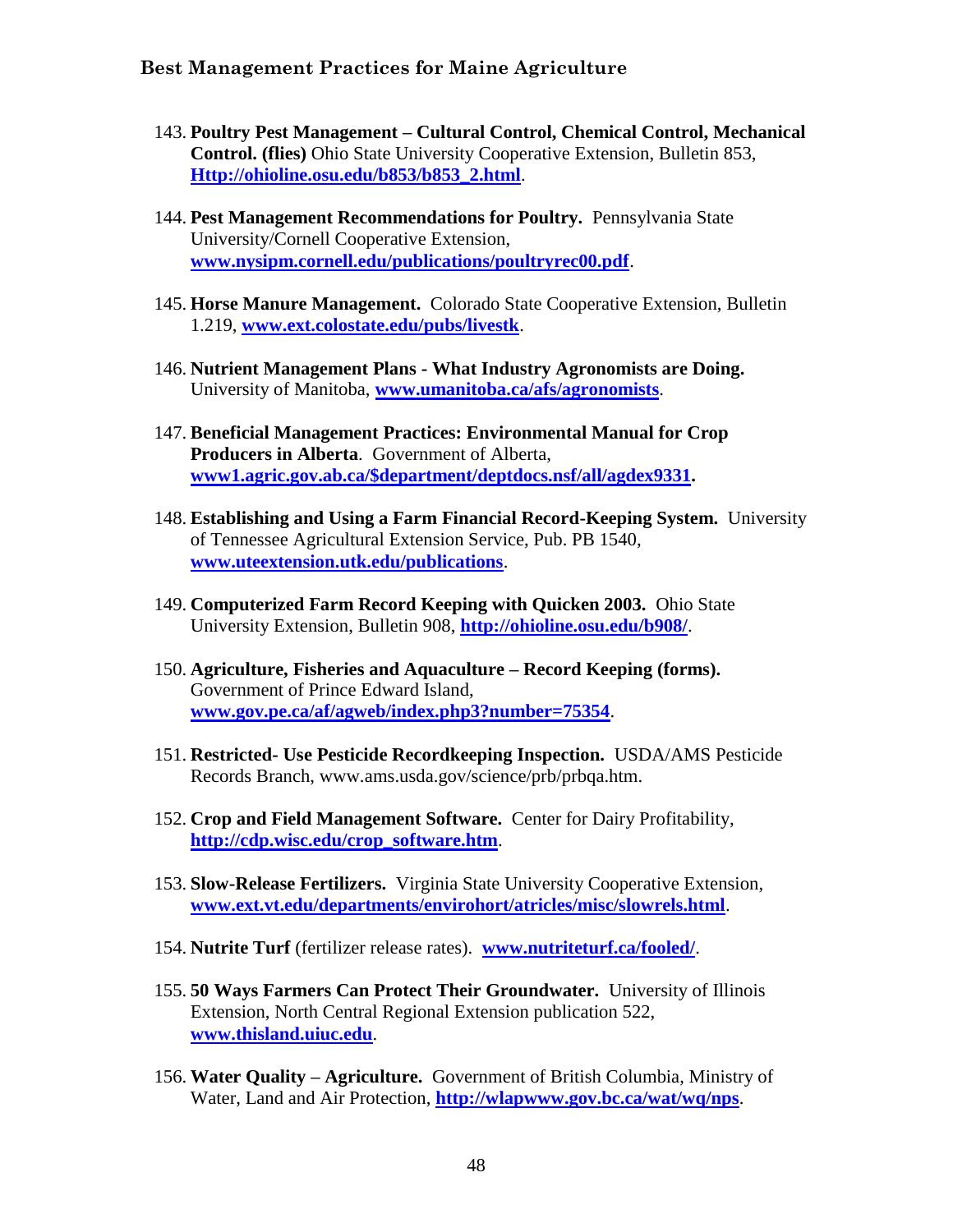- 157. **Nutrient Management – Code 590.** NRCS electronic Field Office Technical Guide, **<http://efotg.nrcs.usda.gov/>**.
- 158. **Manure: Nutrient Management and Field Application.** Cornell University, Agricultural Environmental Management Reference Sheets, **[www.mediasrv.cornell.edu](http://www.mediasrv.cornell.edu/)**.
- 159. **Organic Farming Systems – Overview-- Rotations, Insects & Diseases, Weeds, Livestock Systems.** Sustainable Agriculture, Research and Education (SARE), **[www.sare.org/publications/organic/organic03.htm](http://www.sare.org/publications/organic/organic03.htm)**.
- 160. **Manure and Pasture Management for Horse Owners: The Environmentally Friendly Horse.** Government of Alberta, **[www1.agric.gov.ab.ca/\\$department/deptdocs.nsf/all/agdez7949](http://www.agric.gov.ab.ca/$department/deptdocs.nsf/all/agdez7949)**.
- 161. **Noise Control on Farms.** Ministry of Agriculture and Food, Ontario, Canada, Fact sheet ISSN 1196-712X, **[www.gov.on.ca/OMAFRAenglish/engineer/facts/96-033.htm](http://www.gov.on.ca/OMAFRAenglish/engineer/facts/96-033.htm)**.
- 162. **About the Countryside Initiative.** The Countryside Initiative Cuyahoga Valley, **[www.nps.gov/cuva/management/countryside/country.htm](http://www.nps.gov/cuva/management/countryside/country.htm)**.
- 163. **Building Positive Neighbor Relations.** Ohio Livestock Coalition, Ohio Livestock Environmental Assurance Program, **<http://dairy.osu.edu/landscape/olc>**.
- 164. **Agricultural and Nature Tourism: Good for the People and the Land.**  University of California, Division of Agriculture and Natural Resources, **[http://groups.ucanr.org/Ag\\_Tour/Overview\\_of\\_the\\_Manual/](http://groups.ucanr.org/Ag_Tour/Overview_of_the_Manual/)**.
- 165. **Field Border – Code 386.** NRCS electronic Field Office Technical Guide, **<http://efotg.nrcs.usda.gov/>**.
- 166. **Components of Good Manure Management.** University of Minnesota Extension Service, Pub. BU-07401, **[www.extension.umn.edu/distribution/cropsystems/components/7401\\_01.html](http://www.extension.umn.edu/distribution/cropsystems/components/7401_01.html)**.
- 167. **It Takes Two to be a Good Neighbor.** Ohio Livestock Coalition, **[www.oardc.ohio-state.edu/ocamm](http://www.oardc.ohio-state.edu/ocamm)**.
- 168. **Building and Maintaining Good Relationships with Neighbors.** (Available as slide show), University of Wisconsin, **[www.discoveryfarms.org/training/heifergrowers.ppt](http://www.discoveryfarms.org/training/heifergrowers.ppt)**.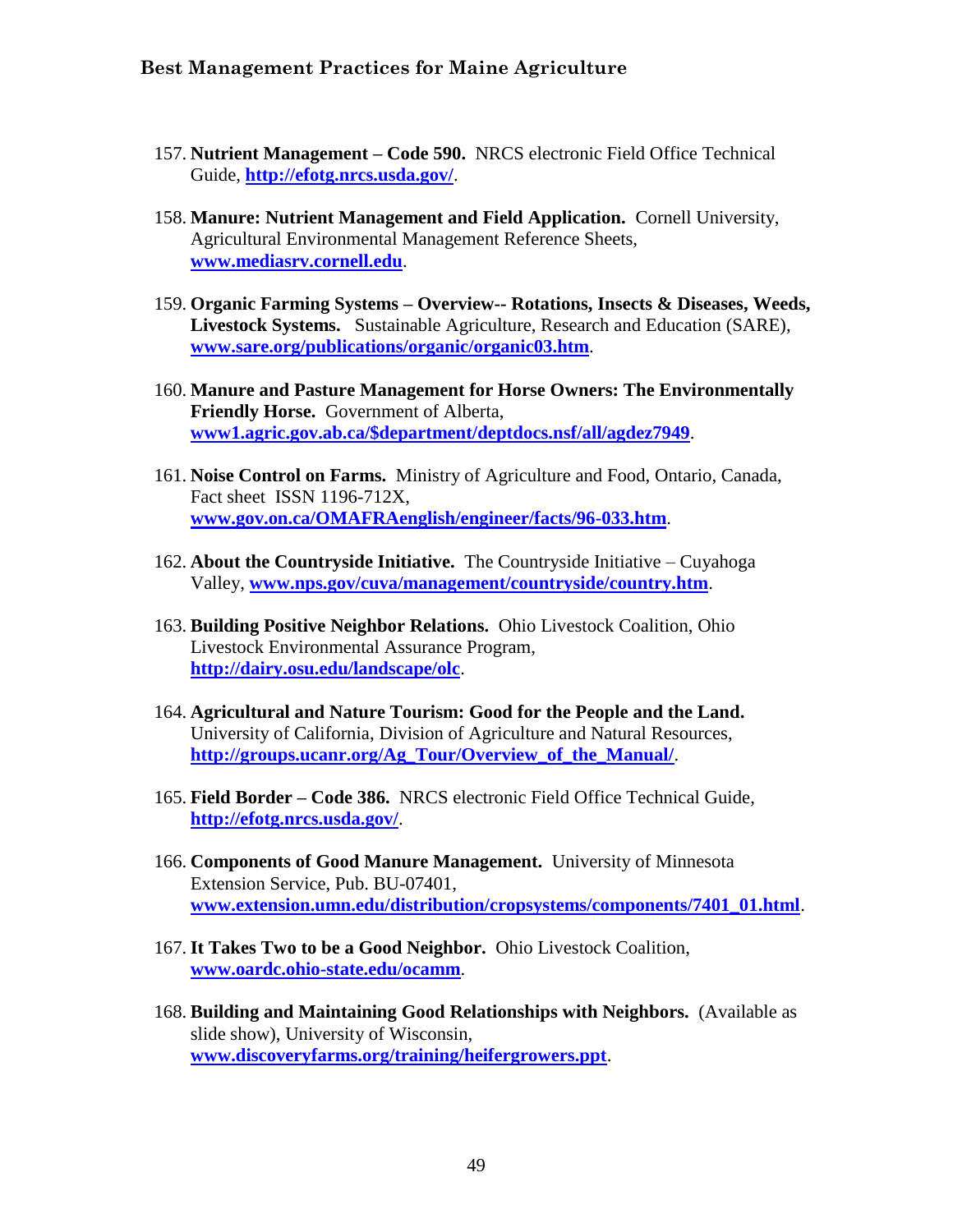- 169. **The Benefits of Planting Trees around Poultry Farms.** University of Delaware, College of Agriculture and Natural Resources, Bulletin 159, **[www./the poultry](http://www./the%20poultry%20site.com/frame.asp)  [site.com/frame.asp](http://www./the%20poultry%20site.com/frame.asp)**.
- 170. **Nutrient and Pesticide Best Management Practices for Wisconsin Farms.**  Wisconsin Department of Agriculture, Pub. A-3467, Cooperative Extension.
- 171. **Livestock Water Development.** Ohio State University Extension Fact sheet ANR-12-02, **<http://ohioline.osu.edu/anr-fact>**.
- 172. **Human-Wildlife Conflict Management – A Practitioner's Guide. <http://wildlifecontrol.info/NEWDMCLPDFs/H-W%20Guide.pdf>**.
- 173. **Wildlife Causing Damage or Nuisance.** Title 12, Part13, Chapter 21 **<http://janus.state.me.us/legis/statutes/12title12sec12404.html>**.
- 174. **USDA Agency Helps Solve Problems Between Humans and Wildlife. [www.aphis.usda.gov/lpa/news/1997/04/ADCME.HTM](http://www.aphis.usda.gov/lpa/news/1997/04/ADCME.HTM)**.
- 175. **Summary of Enacted Legislation**. Maine Dept. of Inland Fisheries and Wildlife, **[www.nesportsman.com](http://www.nesportsman.com/)**.
- 176. **Controlling Birds on Fruit Crops.** University of Pennsylvania, College of Agricultural Sciences, Cooperative Extension, **[www.wildlifemanagement.info/publications/birds](http://www.wildlifemanagement.info/publications/birds)**.
- 177. **Controlling Birds around Farm Buildings.** (Specific reference covering many bird species) University of Pennsylvania, College of Agricultural Sciences, Cooperative Extension, **[www.wildlifemanagement.info/publications/birds](http://www.wildlifemanagement.info/publications/birds)**.
- 178. **Rules for the Disposal of Animal Carcasses.** Chapter 211, Maine Dept. of Agriculture, 207-287-1132.
- 179. **MDAFRR Policy/Rules Regarding the Disposal of up to 500 lbs. Of Sheep or Goat Carcasses (including offal) per Year by Burial.** Maine Dept. of Agriculture, 207-287-1132.
- 180. **Harvest and Storage of High-Quality Corn Silage for Dairy Cows.** University of Wisconsin, Dept. of Dairy Science, **[www.wisc.edu/dysci/uwex/nutritn](http://www.wisc.edu/dysci/uwex/nutritn)**.
- 181. **Making Quality Silage Bales.** University of Wisconsin, "Focus on Forage" Vol.6: No.4, **[www.uwex.edu/ces/crops/uwforage/SilageBales-FOF.htm](http://www.uwex.edu/ces/crops/uwforage/SilageBales-FOF.htm)**.
- 182. **Successful Wrapping and Storage of Square Bales.** University of Wisconsin, **[www.uwex.edu/ces/forage/wfc/proceedings2003/squarebales.htm](http://www.uwex.edu/ces/forage/wfc/proceedings2003/squarebales.htm)**.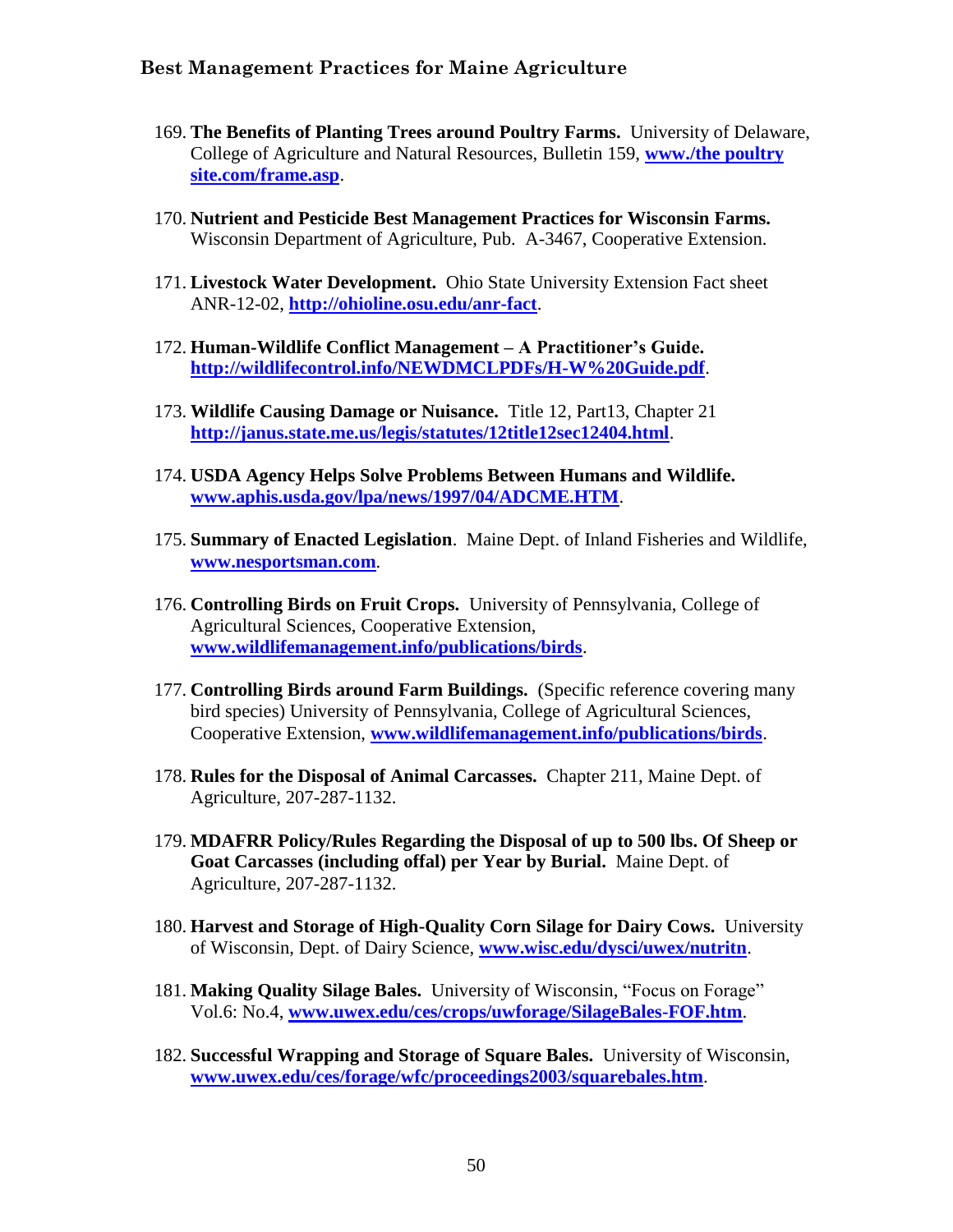- 183. **Forage Fadeout Losses for Various Storage Systems**. University of Wisconsin, "Focus on Forage" Vol. 4: No.7, **[www.uwex.edu/ces/crops/uwforage/FeedLossFOF.htm](http://www.uwex.edu/ces/crops/uwforage/FeedLossFOF.htm)**.
- 184. **Managing Forage in Bunker Silos.** University of Wisconsin, "Focus on Forage" Vol. 3: No.6, **[www.uwex.edu/ces/crops/uwforage/Manage/Bunker.html](http://www.uwex.edu/ces/crops/uwforage/Manage/Bunker.html)**.
- 185. **Preventing Silage Storage Losses.** University of Wisconsin/U.S. Dairy Forage Research Center, **<http://www.uwex.edu/ces/crops/uwforage/storage.htm>**.
- 186. **Managing Forage in Tower Silos.** University of Wisconsin, "Focus on Forage", **[www.uwex.edu/ces/crops/uwforage/ManagingTowerSilos.pdf](http://www.uwex.edu/ces/crops/uwforage/ManagingTowerSilos.pdf)**.
- 187. **Preserving Baled Hay with Organic Acids.** University of Wisconsin, "Focus on Forage" Vol.2: No.5, **[www.uwex.edu/ces/crops/uwforage/Hay-OA.htm](http://www.uwex.edu/ces/crops/uwforage/Hay-OA.htm)**.
- 188. **Inoculants for Legume-Grass Silage**. University of Wisconsin, "Focus on Forage", Vol.2: No.3, **www.uwex.edu/ces/crops/uwforage/Inoculating\_Legume\_Grass\_Silagehtm**.
- 189. **Inoculants for Corn Silage.** University of Wisconsin, "Focus on Forage", Vol. 2: No.2, **www.uwex.edu/ces/crops/uwforage/Inoculating\_Corn\_Silage.htm**.
- 190. **Dry Round Hay Bale Storage Costs.** University of Wisconsin, "Focus on Forage" Vol.6: No.5, **[www.uwex.edu/ces/crops/uwforage/LRB\\_StorageCosts-](http://www.uwex.edu/ces/crops/uwforage/LRB_StorageCosts-FOF.htm)[FOF.htm](http://www.uwex.edu/ces/crops/uwforage/LRB_StorageCosts-FOF.htm)**.
- 191. **Deciding on a Silage Storage Type.** University of Wisconsin, Biological Engineering Department, **<http://www.uwex.edu/ces/crops/uwforage/storage.htm>**.
- 192. **Choosing Forage Storage Facilities.** University of Wisconsin, Biological Systems Engineering Department, **<http://www.uwex.edu/ces/crops/uwforage/storage.htm>**.
- 193. **Bags vs. Bunkers vs. Uprights.** University of Illinois, Illini Dairy Net, **[www.traill.uiuc.edudairynet/paperDisplay.cfm?Type=currentTopic&Content](http://www.traill.uiuc.edu/dairynet/paperDisplay.cfm?Type=currentTopic&ContentID=578) [ID=578](http://www.traill.uiuc.edu/dairynet/paperDisplay.cfm?Type=currentTopic&ContentID=578)**.
- 194. **Harvesting Hay and Silage.** Minnesota Dept. of Agriculture/University of Minnesota, **[www.mda.state.mnm.us/crp/harvest.htm](http://www.mda.state.mnm.us/crp/harvest.htm)**.
- 195. **Reducing the Risk of Groundwater Contamination by Improving Silage Storage.** Washington State University, Fact Sheet 9, Pub. EB 1746-F9, **<http://cru.cahe.wsu.edu/CEPublications/eb1746-f9/eb1746-f9.html>**.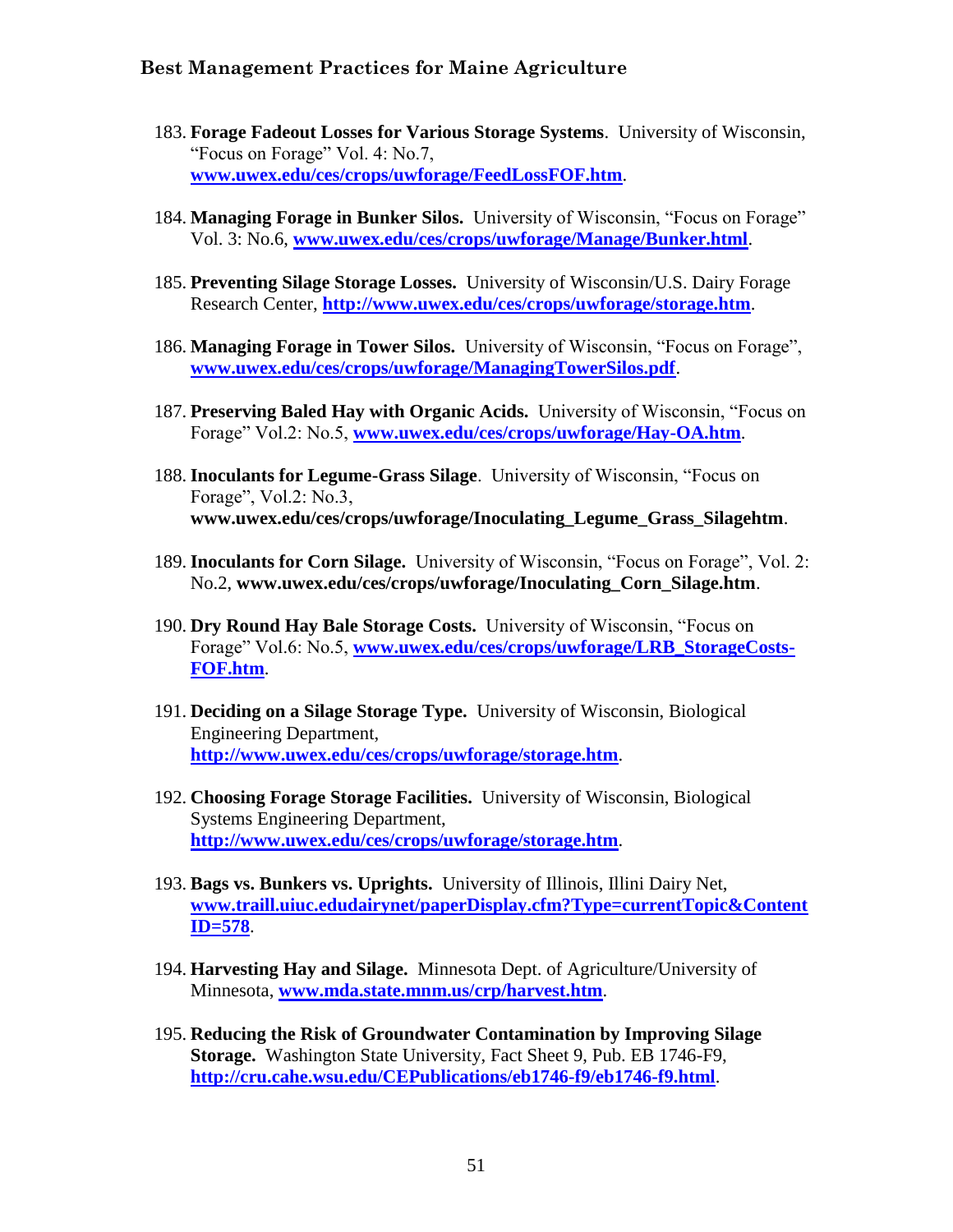- 196. **Harvesting, Storing and Feeding Forages as Round Bale Silage.** University of Florida, Dept. of Animal Sciences, Proceedings: 12<sup>th</sup> Annual Florida Ruminant Nutrition Symposium, **[www.animal.ufl.edu/dairy/2001ruminantprodconf/Kunkle.htm](http://www.animal.ufl.edu/dairy/2001ruminantprodconf/Kunkle.htm)**.
- 197. **Forage Testing: Why, How, and Where.** Purdue University, Cooperative Extension, **<http://forages.oregonstate.edu/resources/publications.cfm?PubID=449>**.
- 198. **Planning a Hay Storage.** British Columbia Ministry of Agriculture and Food, Pub. #372.210-1, **[www.agf.gov.bc.ca/resmgmt/publist](http://www.agf.gov.bc.ca/resmgmt/publist)**.
- 199. **Barns and Structures.** (A general listing of plans and contractors), **[http://directory.google.com/Top/Business/Agriculture and](http://directory.google.com/Top/Business/Agriculture%20and%20Forestry/Barns%20and_Structures/)** *Forestry/Barns*  **[and\\_Structures/](http://directory.google.com/Top/Business/Agriculture%20and%20Forestry/Barns%20and_Structures/)**.
- 200. **Controlling Rats.** University of Nebraska, Institute of Agriculture and Natural Resources, Pub. G92-1106-A, **<http://ianrpubs.unl.edu/wildlife/g1106.htm>**.
- 201. **Controlling Rodents in Commercial Poultry Facilities.** Purdue University Cooperative Extension Service, Animal Damage Management Pub. ADM-3-W, **[www.ces.purdue.edu/extmedia/](http://www.ces.purdue.edu/extmedia/)**.
- 202. **Dust and Mold.** Ohio State University Extension, **[www.cdc.gov/nasd/docs/d001601-d001700/d001682/d001682.html](http://www.cdc.gov/nasd/docs/d001601-d001700/d001682/d001682.html)**.
- 203. **Treatment of Milkhouse Effluent.** New Brunswick, Canada, Dept. of Agriculture, Fisheries and Aquaculture, **[www.gnb.ca/0173/10/0173010004-e.asp](http://www.gnb.ca/0173/10/0173010004-e.asp)**.
- 204. **Pollution Control Guide for Milking Center Wastewater Management.** NCR 549, **[http://cecommerce.uwex.edu](http://cecommerce.uwex.edu/)**.
- 205. **Forage Resources – Harvesting and Storage.** (A listing of excellent references), University of Wisconsin Cooperative Extension, **[www.uwex.edu/ces/crops/uwforage/storage.htm](http://www.uwex.edu/ces/crops/uwforage/storage.htm)**.
- 206. **Utilizing Food Processing Waste as a Soil Amendment for Growing Cover Crops in an Organic Vegetable Production System.** University of Maine Cooperative Extension, **[www.mac.umaine.edu/prjects/MAC031.htm](http://www.mac.umaine.edu/prjects/MAC031.htm)**.
- 207. **Residue Management, Ridge Till – Code 329c.** NRCS electronic Field Office Technical Guide, **<http://efotg.nrcs.usda.gov/>**.
- 208. **Residue Management, Seasonal – Code 344.** NRCS electronic Field Office Technical Guide, **<http://efotg.nrcs.usda.gov/>**.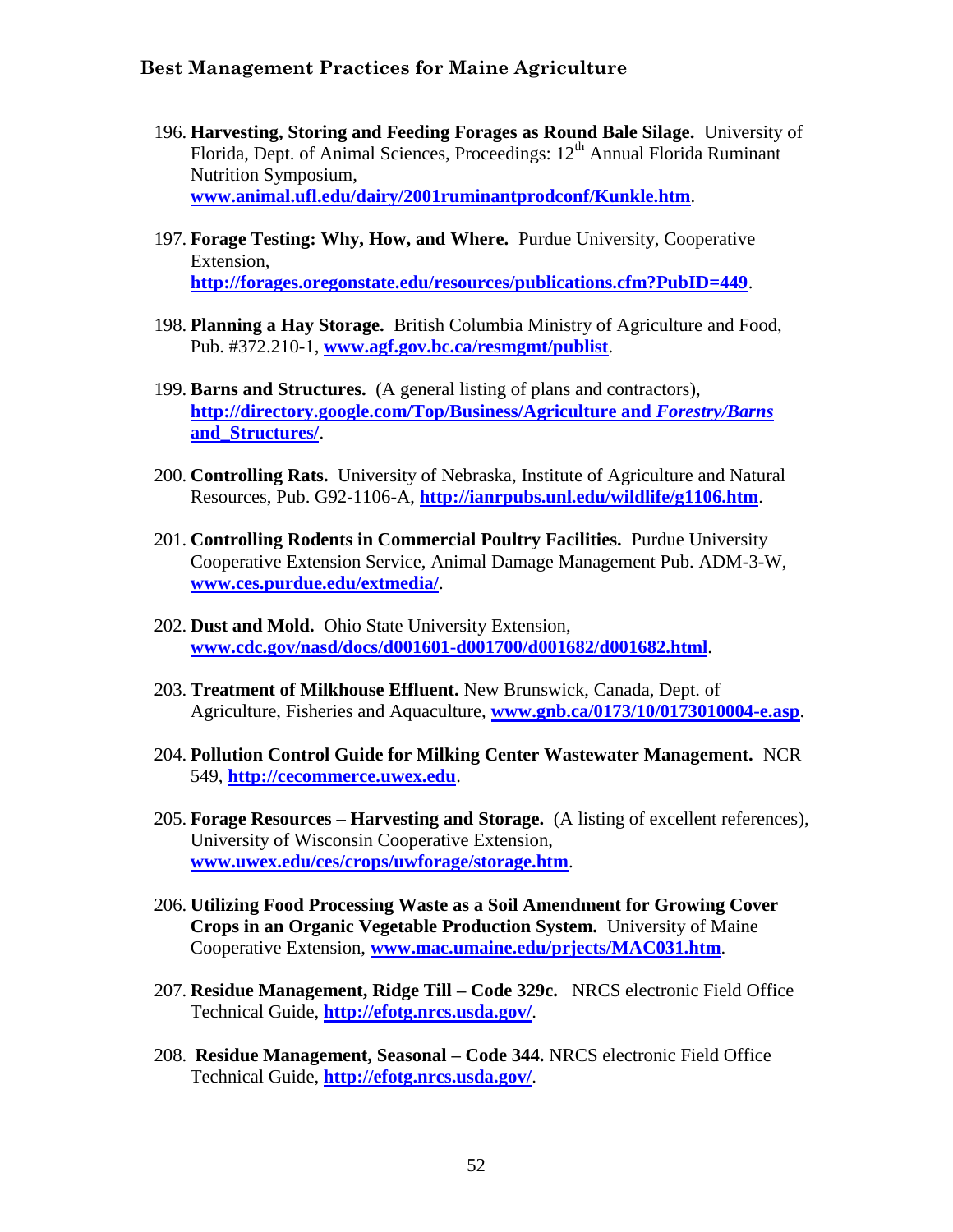- 209. **Access Road, Code 560.** NRCS electronic Field Office Technical Guide, **<http://efotg.nrcs.usda.gov/>**.
- 210. **Agronomic Utilization of Residuals.** Maine Dept. of Environmental Protection, Chapter 419, **[www.maine.gov/dep/rwm/residuals/regutil.htm](http://www.maine.gov/dep/rwm/residuals/regutil.htm)**.
- 211. **Milking Center Waste Water Treatment System.** NRCS electronic Field Office Technical Guide, **<http://www.me.nrcs.usda.gov/tehnical/StandardDrawings.html.>**
- 212. **Crop Rotations.** University of Maryland, Cooperative Extension Service, Fact Sheet 7, **[www.agnr.umd.edu/users](http://www.agnr.umd.edu/users)**.
- 213. **Agronomy: Soil Quality is Critical Factor in Management of National Resources.** South Jersey RC&D Council, Inc., **[www.sjrcd.org/ag/agronomy.htm](http://www.sjrcd.org/ag/agronomy.htm)**.
- 214. **Alternative Production Systems to Reduce Nitrates in Ground Water.**  American Journal of Alternative Agriculture, McGill University, Canada, **[www.eap.mcgill.ca/MagRack/AJAAAJAA\\_6.html](http://www.eap.mcgill.ca/MagRack/AJAAAJAA_6.html)**.
- 215. **Disease Resistance and Crop Rotation.** Iowa State University, Department of Plant Pathology, **[www.ipm.iastate.edu/ipm/icm/1996/1-26-1996/disres.html](http://www.ipm.iastate.edu/ipm/icm/1996/1-26-1996/disres.html)**.
- 216. **Principles and Practices of Crop Rotation.** Saskatchewan Agriculture, Food and Rural Revitalization, **[www.agr.gov.sk.ca/DOCS/crops/intrgrated\\_pest\\_management/soil\\_fertility](http://www.agr.gov.sk.ca/DOCS/crops/intrgrated_pest_management/soil_fertility%20fertilize)  [fertilize.](http://www.agr.gov.sk.ca/DOCS/crops/intrgrated_pest_management/soil_fertility%20fertilize)**
- 217. **Yankee Gardener's Garden Data – Crop Rotation Chart. [www.yankeegardener.com/resource/croprotate.html](http://www.yankeegardener.com/resource/croprotate.html)**.
- 218. **Best Management Practices – No-Till: Making it Work.** Ontario Ministry of Agriculture and Food, **[www.gov.on.ca/OMAFRA/english/environment/no\\_till/crop.htm](http://www.gov.on.ca/OMAFRA/english/environment/no_till/crop.htm)**.
- 219. **Crop Rotation as a Form of Conservation.** The Family Farm Project, **[www2.Kenyon.edu/Projects/Famfarm/environ/rotation/rotation.htm](http://www.kenyon.edu/Projects/Famfarm/environ/rotation/rotation.htm)**.
- 220. **CRoPS, the Crop Rotation Planning System for Whole-farm Planning.** (A computerized crop rotation planning system) Virginia Tech, **[www.isis.vt.edu/dss/crops/](http://www.isis.vt.edu/dss/crops/)**.
- 221. **Crop Rotations for Increased Productivity.** North Dakota State University, NDSU Extension Service, Pub. EB-48. **[www.ext.nodak.edu/extpubs/plantsci/crops/eb48-1.htm](http://www.ext.nodak.edu/extpubs/plantsci/crops/eb48-1.htm)**.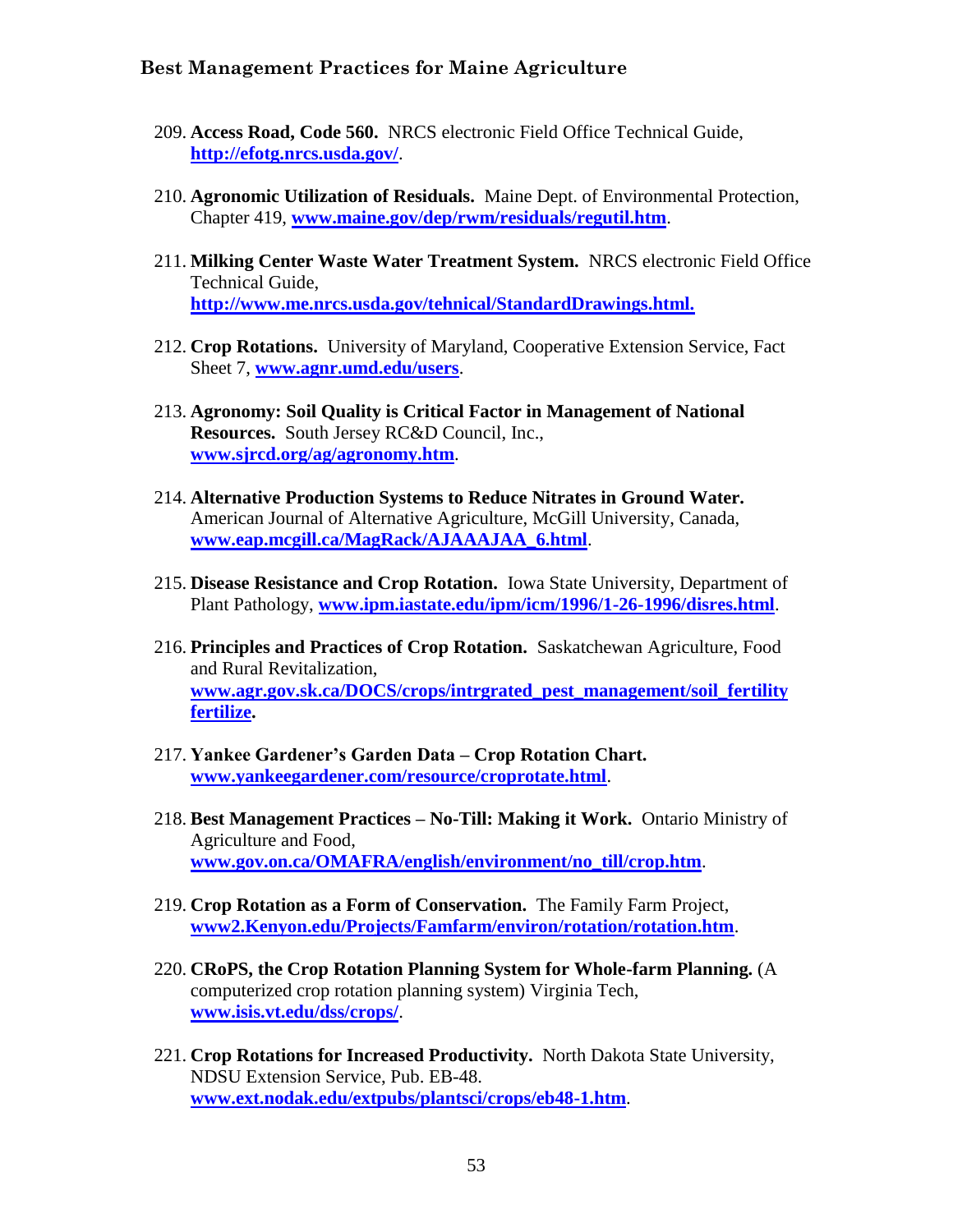- 222. **Effects of Long-Term Tillage and Crop Rotation on Soil Carbon and Soil Productivity.** Iowa State University, Armstrong Research and Demonstration Farm, Pub. ISRF03-12, www.ag.iastate.edu/farms.
- 223. **Crop Rotation and Intercropping Strategies for Weed Management.**  University of California /SARE, **[www.sarep.ucdavis.eduNEWSLTR/v5n4/sa-](http://www.sarep.ucdavis.edunewsltr/v5n4/sa-13.htm)[13.htm.](http://www.sarep.ucdavis.edunewsltr/v5n4/sa-13.htm)**
- 224. **Planned Crop Rotation.** Fundamentals of Sustainable Agriculture, ATTRA, **<http://attra.ncat.org/attra-pub/organiccrop;tools2.html>**.
- 225. **Manure Packs – Solid System. [www.epa.gov/seahome/manure/src/storfac7.htm](http://www.epa.gov/seahome/manure/src/storfac7.htm)**.
- 226. **Manure Storage Systems.** (Covers various methods and potential environmental risks), **[www.epa.gov/seahome/manure/src/storfac10.htm](http://www.epa.gov/seahome/manure/src/storfac10.htm)**.
- 227. **Livestock Manure Management Systems and Greenhouse Gases Production.**  Agriculture and the Environment, Government of Canada, **[www.agr.gc.ca/policy/environment/air\\_03\\_03n\\_e.phtml](http://www.agr.gc.ca/policy/environment/air_03_03n_e.phtml)**.
- 228. **Livestock Manure Storage and Treatment Facilities.** Virginia State University, Virginia Cooperative Extension, Fact Sheet No. 9, Pub. No. 442-909, **[www.ext.vt.edu/pubs/farmasyst/442-909/442-909.html](http://www.ext.vt.edu/pubs/farmasyst/442-909/442-909.html)**.
- 229. **Managing Sheep and Goat Manure.** Pennsylvania State University, **[http://goatconnection.com/articles/publish/article\\_85.shtml](http://goatconnection.com/articles/publish/article_85.shtml)**.
- 230. **National Goat Handbook.** University of Maryland, **<http://www.inform.umd.edu/EdRes/topic/AgrEnv/ndd/goat/>**.
- 231. **Manure Management and Composting.** McGill University, Ecological Agriculture Projects, **[www.eap.mcgill.ca/MagRack/COG/COGHandbook/COGHandbook\\_1\\_4.htm](http://www.eap.mcgill.ca/MagRack/COG/COGHandbook/COGHandbook_1_4.htm)** .
- 232. **Livestock and Poultry Yard Management.** Virginia State University, Virginia Cooperative Extension, Fact Sheet No. 8, Pub. No. 442-908, **[www.ext.vt.edu/pubs/farmasyst/442-908/442-908.html](http://www.ext.vt.edu/pubs/farmasyst/442-908/442-908.html)**.
- 233. **Manure Storage, Handling and Transportation.** Environmental Manual for Feedlot Producers in Alberta, **[www1.agric.gov.ab.ca](http://www.agric.gov.ab.ca/)**.
- 234. **South-Central Grazing News.** (covers wintering livestock outside plus manure packs), University of Wisconsin Extension Service, Phone 608-742-9682.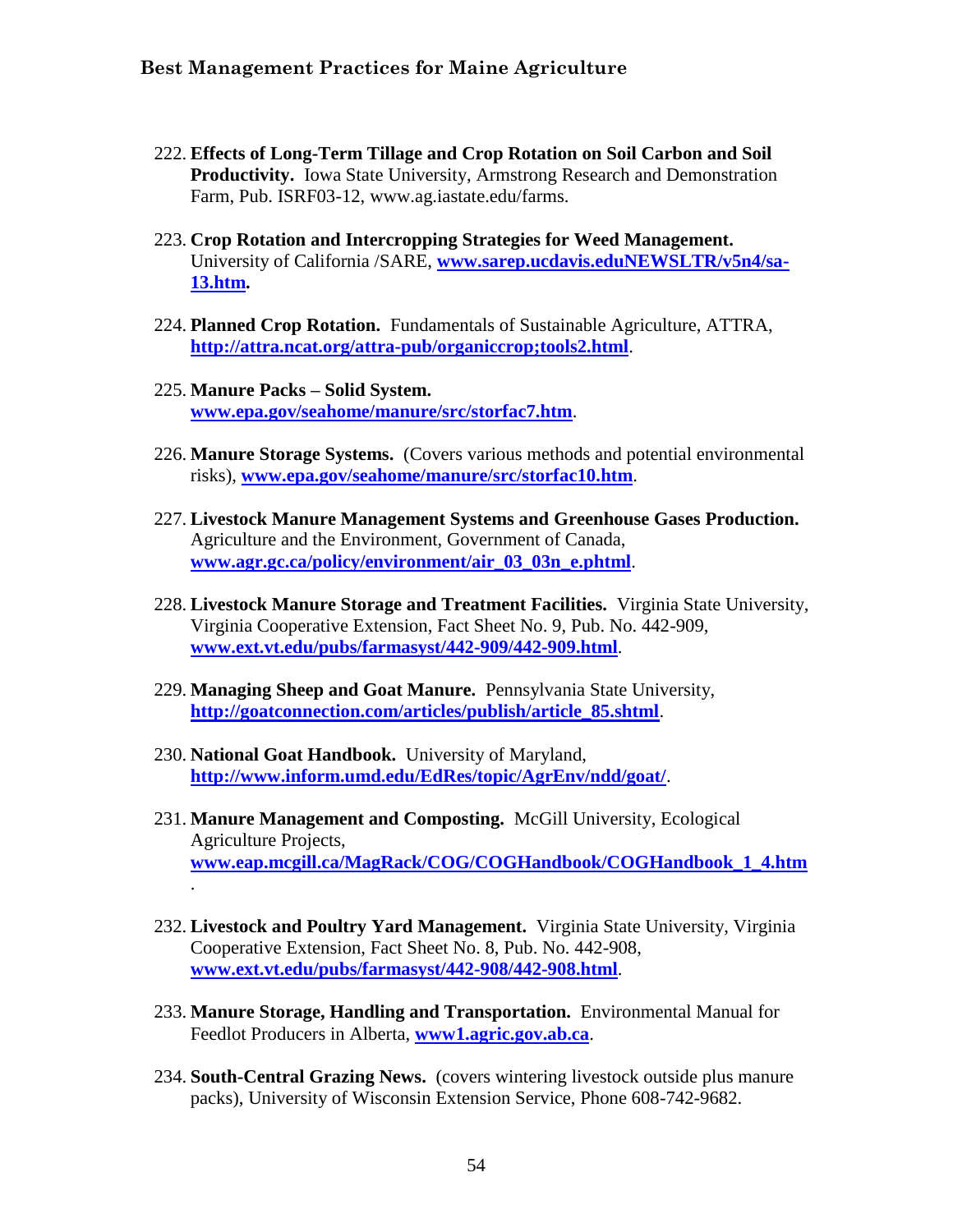- 235. **Generally Accepted Agricultural and Management Practices for the Care of Farm Animals.** Michigan Commission of Agriculture, **[www.michigan.gov/documents](http://www.michigan.gov/documents)**.
- 236. **An Overview of Current Beef Welfare Concerns.** University of California, Dept. of Animal Science, **[www.nal.usda.gov/awic/pubs/Beef/overview.htm](http://www.nal.usda.gov/awic/pubs/Beef/overview.htm)**.
- 237. **Sheep Housing and Equipment Handbook. <http://www.muextension.missouri.edu/explor/mwps/MW0003.htm>**.
- 238. **Conservation Crop Rotation – Code 328.** NRCS electronic Field Office Technical Guide, **[http://efotg.nrcs.usda.gov/.](http://efotg.nrcs.usda.gov/)**
- 239. **Contour Buffer Strips – Code 332.** NRCS electronic Field Office Technical Guide, **<http://efotg.nrcs.usda.gov/>**.
- 240. **Filter Strip – Code 393.** NRCS electronic Field Office Technical Guide, **[http://efotg.nrcs.usda.gov/.](http://efotg.nrcs.usda.gov/)**
- 241. **Riparian Forest Buffer – Code 391.** NRCS electronic Field Office Technical Guide, **[http://efotg.nrcs.usda.gov/.](http://efotg.nrcs.usda.gov/)**
- 242. **Field Stripcropping – Code 586.** NRCS electronic Field Office Technical Guide, **[http://efotg.nrcs.usda.gov/.](http://efotg.nrcs.usda.gov/)**
- 243. **Residue Management, Mulch Till – Code 329B.** NRCS electronic Field Office Technical Guide, **[http://efotg.nrcs.usda.gov/.](http://efotg.nrcs.usda.gov/)**
- 244. **Critical Area Planting – Code 342.** NRCS electronic Field Office Technical Guide, **[http://efotg.nrcs.usda.gov/.](http://efotg.nrcs.usda.gov/)**
- 245. **Conservation Cover – Code 327.** NRCS electronic Field Office Technical Guide, **[http://efotg.nrcs.usda.gov/.](http://efotg.nrcs.usda.gov/)**
- 246. **Cover Crop – Code 340.** NRCS electronic Field Office Technical Guide, **[http://efotg.nrcs.usda.gov/.](http://efotg.nrcs.usda.gov/)**
- 247. **Diversion – Code 362.** NRCS electronic Field Office Technical Guide, **<http://efotg.nrcs.usda.gov/>**.
- 248. **Grassed Waterway – Code 412. NRCS electronic Field Office Technical Guide, [http://efotg.nrcs.usda.gov/.](http://efotg.nrcs.usda.gov/)**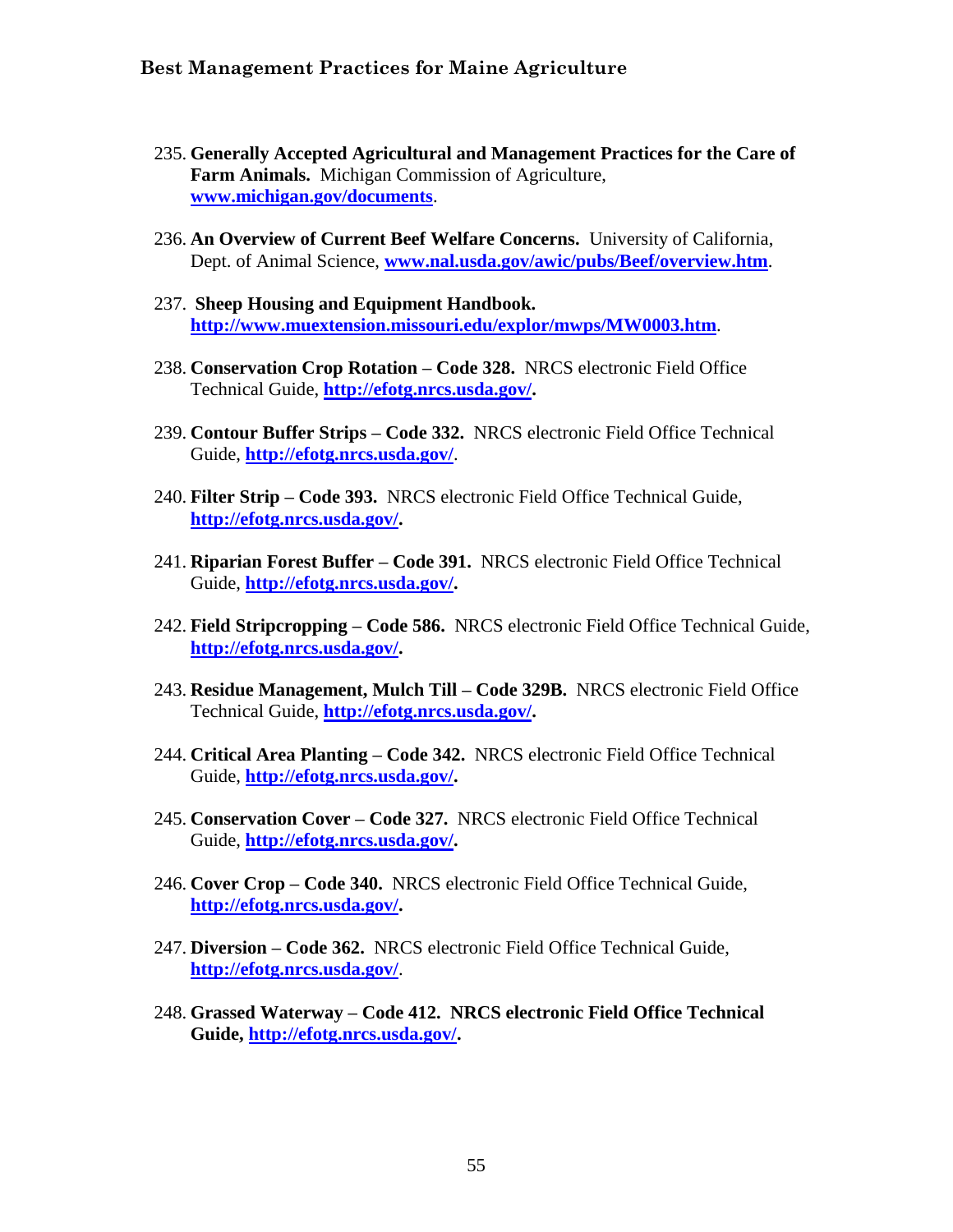- 249. **Natural Enemies Handbook: The Illustrated Guide to Biological Pest Control.**  University of California, Division of Agriculture and Natural Resources, Pub.# 3386, **[http://danrcs.ucdavis.edu](http://danrcs.ucdavis.edu/)**.
- 250. **Water and Sediment Control Basin – Code 638. NRCS electronic Field Office Technical Guide, [http://efotg.nrcs.usda.gov/.](http://efotg.nrcs.usda.gov/)**
- 251. **Sediment Basin – Code 350.** NRCS electronic Field Office Technical Guide, **<http://efotg.nrcs.usda.gov/>**.
- 252. **Animal Trails and Walkways – Code 575. NRCS electronic Field Office Technical Guide, [http://efotg.nrcs.usda.gov/.](http://efotg.nrcs.usda.gov/)**
- 253. **Fencing – Code 382.** NRCS electronic Field Office Technical Guide, **<http://efotg.nrcs.usda.gov/>**.
- 254. **Streambank and Shoreline Protection – Code 580.** NRCS electronic Field Office Technical Guide, **<http://efotg.nrcs.usda.gov/>**.
- 255. **Contour Farming – Code 330.** NRCS electronic Field Office Technical Guide, **<http://efotg.nrcs.usda.gov/>**.
- 256. **Assessing the Risk of Groundwater Contamination from Livestock Manure Management.** Oregon State University Extension Service, Pub. EM 8596, **<http://eesc.orst.edu/agcomwebfile/edmat/htm/EM/EM8596.html>**.
- 257. **Managing Livestock Manure to Protect Groundwater.** Washington State University Cooperative Extension, Bulletin EB1717, **<http://cru.cahe.wsu.edu/CEPublications/eb1717/eb1717.html>**.
- 258. **Waterborne Pathogens in Agricultural Watersheds.** USDA, NRCS, Watershed Science Institute, NRAES – 147, **[www.nraes.org](http://www.nraes.org/)**.
- 259. **Adjustments to Fertilizer Recommendations.** (compensation for manure or plowed-down legumes) Ontario Ministry of Agriculture and Food, **[www.gov.on.ca/OMAFRA/english/crops/pub610/c2adju.htm](http://www.gov.on.ca/OMAFRA/english/crops/pub610/c2adju.htm)**.
- 260. **Cover Crops – Adaptation, Use, Selection.** Ontario Ministry of Agriculture and Food, Pub. 610, **[www.gov.on.ca/OMAFRA/english/crops/pub610/c2covc.htm](http://www.gov.on.ca/OMAFRA/english/crops/pub610/c2covc.htm)**.
- 261. **Farm Practices – Stationary Equipment.** (Noise) British Columbia Ministry of Agriculture, Food and Fisheries, Pub. No 870.218-51 **[http://www.agf.gov.bc.ca/resmgmt/fppa/refguide/activity/870218-](http://www.agf.gov.bc.ca/resmgmt/fppa/refguide/activity/870218-51_Stationary_Equipment.pdf) [51\\_Stationary\\_Equipment.pdf](http://www.agf.gov.bc.ca/resmgmt/fppa/refguide/activity/870218-51_Stationary_Equipment.pdf)**.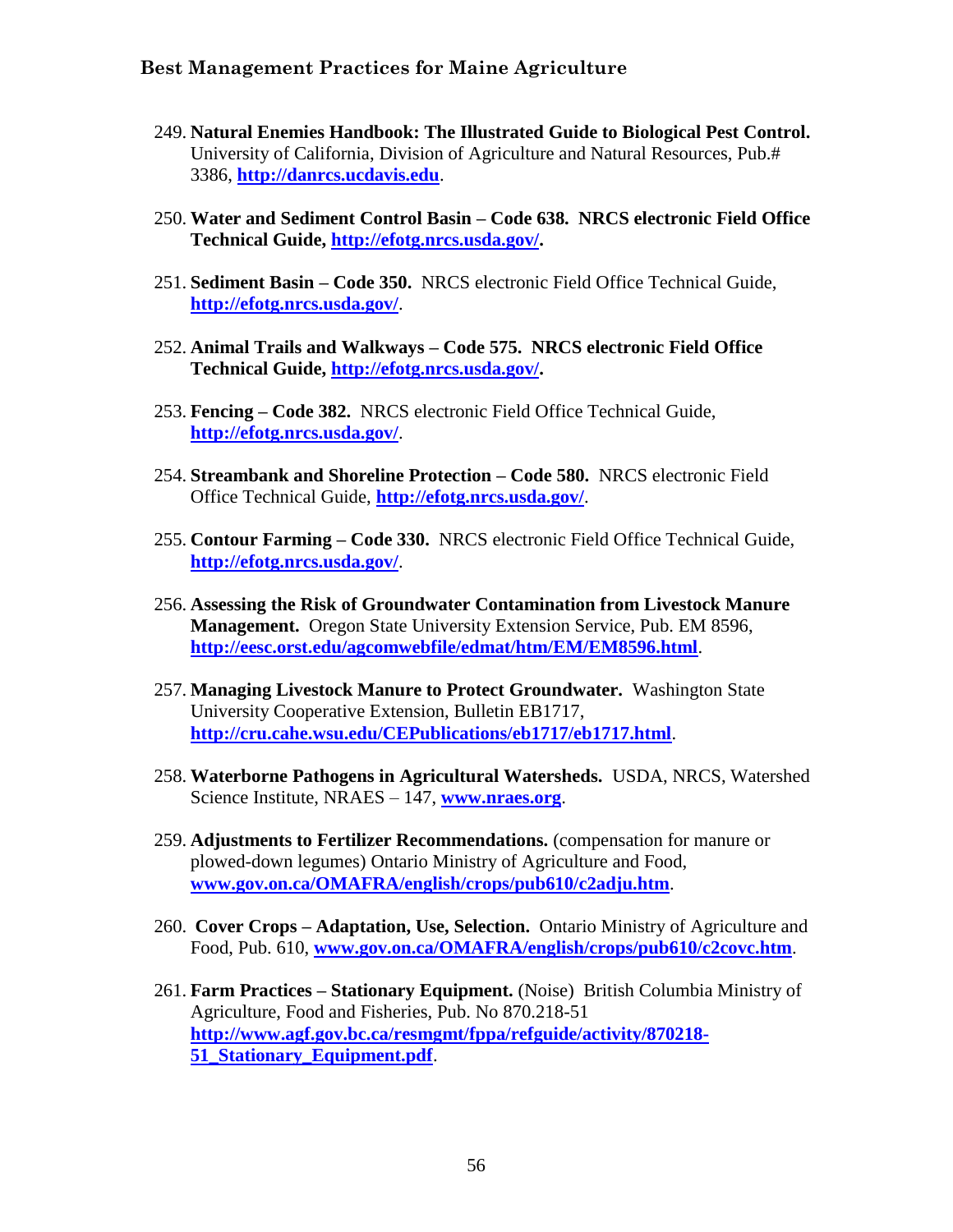- 262. **Farm Noise and Hearing Loss.** (Noise levels for common farm machinery) Australian Centre for Agricultural Health and Safety. **[www.farmsafe.org.au/images/uploads/farm\\_noise\\_injury\\_facts.pdf](http://www.farmsafe.org.au/images/uploads/farm_noise_injury_facts.pdf)**.
- 263. **Farm Noise.** The SafetyLine Institute, **[www.safetyline.wa.gov.au/institute/level2/course26/lecture35/135\\_12.asp](http://www.safetyline.wa.gov.au/institute/level2/course26/lecture35/135_12.asp)**.
- 264. **Around Ohio with OLC.** (Aesthetics and neighbor relations) **[www.ohiolivestock.org/Agricultural%20Districts.htm](http://www.ohiolivestock.org/Agricultural%20Districts.htm)**.
- 265. **Cover Crops and Intercrops for New York. <http://www.sarep.ucdavis.edu/cgi-bin/ccrop.exe>**.
- 266. **Understanding your Soil Test: pH-Excess Lime-Lime Needs.** University of Nebraska Cooperative Extension, Bulletin G92-1096-A, **[http://ianrpubs.unl.edu/soil/g1096.html](http://www.sare.org/publications)**.
- 267. **Building Soils for Better Crops.** Sustainable Agriculture Network, Handbook Series Book 4, National Agricultural Library, **[www.Sare.org/publications](http://www.sare.org/publications)**.
- 268. **Downeast Salmon Rivers Water Use Management Plan.** Maine State Planning Office, **[www.maine.gov/asc](http://www.maine.gov/asc)**.
- 269. **Earthen Manure Storage Design Considerations.** NRAES 109, **[www.NRAES.ORG/PUBLICATIONS/NRAES109.HTML](http://www.nraes.org/PUBLICATIONS/NRAES109.HTML)**.
- 270. **Windbreak/Shelter Establishment - Code 380.** NRCS electronic Field Office Technical Guide, **<http://efotg.nrcs.usda.gov/>**.
- 271. **Air Quality and Health.** (Dust) Farm Business Communications, **[www.agcanada.com/custompages/stories\\_story.aspx?mid=167&id=87](http://www.agcanada.com/custompages/stories_story.aspx?mid=167&id=87)**.
- 272. **Using Shelterbelts to Reduce Odors Associated with Livestock Production Barns.** Ontario Ministry of Agriculture and Food, **[www.gov.on.ca/OMAFRA/english/crops/facts/info\\_odours.htm](http://www.gov.on.ca/OMAFRA/english/crops/facts/info_odours.htm)**.
- 273. **Environmental Stress in Confined Beef Cattle.** Journal of Animal Science, 81:E110-E119, University of Nebraska.
- 274. **Wind Protection Effects and Airflow Patterns in Outside Feedlots.** Journal of Animal Science, 82:3077-3087, University of Nebraska.
- 275. **Shade and Wind Barrier Effects on Summertime Feedlot Cattle Performance.**  Journal of Animal Science, 77:2065-2072, University of Nebraska.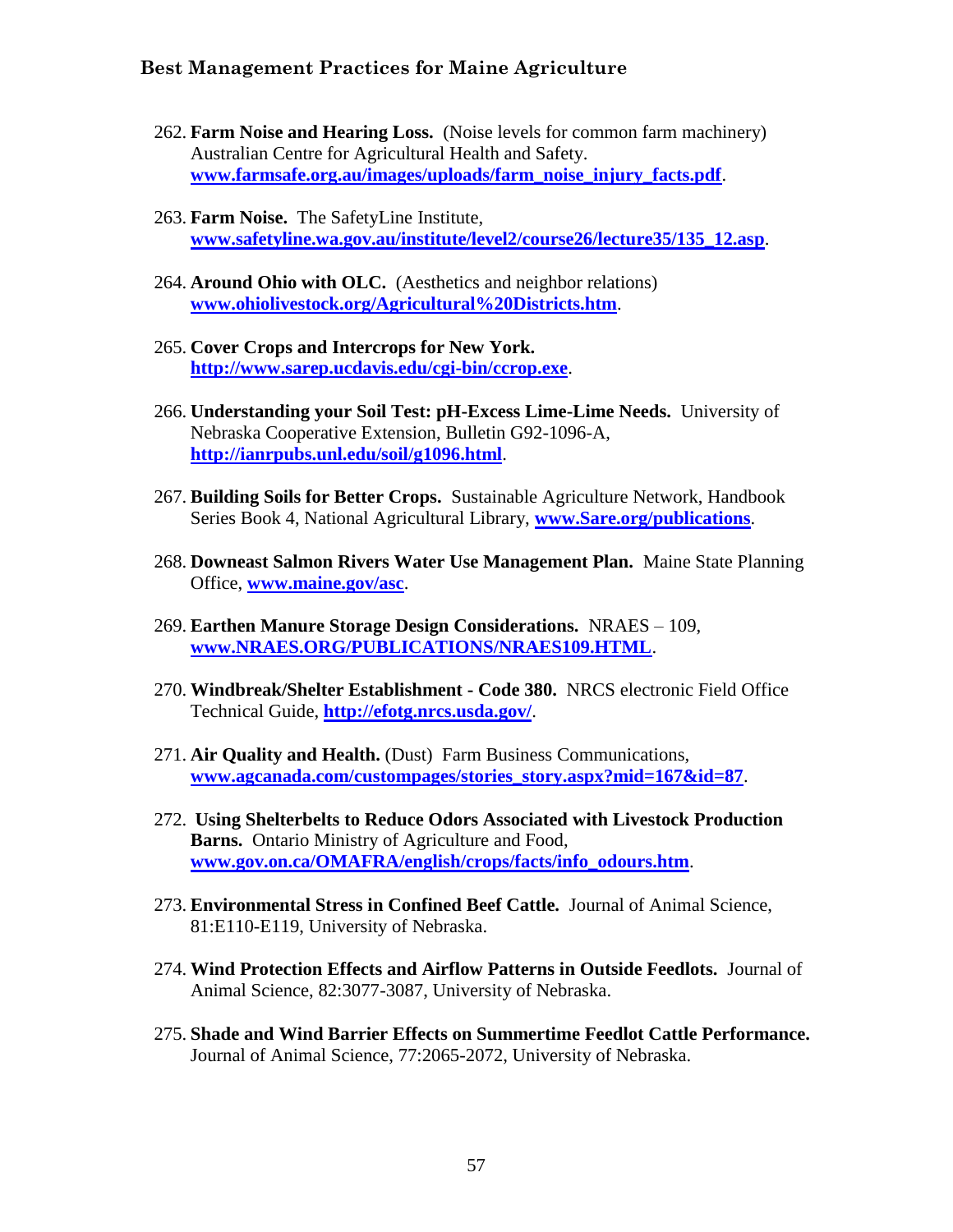- 276. **Prescribed Grazing Management to Improve Pasture Productivity in New York.** USDA/Cornell University, **[www.css.cornell.edu/forage/pasture/index.html](http://www.css.cornell.edu/forage/pasture/index.html)**.
- 277. **Intercropping Cover Crops with Corn.** Penobscot County Soil & Water Conservation District.
- 278. **Silage Leachate & Water Quality.** Environmental Quality Technical Note N5, USDA, NRCS.
- 279. **Site Selection for Animal Housing and Waste Storage Facilities.** University of Minnesota Extension Program, Pub. AEU-6, **[www.bae.umn.edu/extens/aeu/aeu6.html](http://www.bae.umn.edu/extens/aeu/aeu6.html)**.
- 280. **Agricultural Practices and Environmental Conservation: Soil pollution and Soil Degradation.** Agriculture and Agri-Food Canada, **[www.agar.gc.ca/cal/epub/1772-0009\\_e.html](http://www.agar.gc.ca/cal/epub/1772-0009_e.html)**.
- 281. **Mulching for Improved Plant Cover.** University of Maine Cooperative Extension, Wild Blueberry Fact Sheet No. 228, UMCE # 2239, **[www.umext.maine.edu](http://www.umext.maine.edu/)**.
- 282. **Licensing Requirements for Pesticide Applicators in the State of Maine**. Maine Board of Pesticides Control, **[www.thinkfirstspraylast.org](http://www.thinkfirstspraylast.org/)**.
- 283. **Recommended Storage Practices for Pesticide Applicators.** Maine Board of Pesticides Control, **[www.thinkfirstspraylast.org](http://www.thinkfirstspraylast.org/)**.
- 284. **Leaf & Petiole Tissue Analysis Program.** Ontario Ministry of Agriculture and Food, **[www.gov.on.ca/OMAFRA/english/crops/resource/leaf.htm](http://www.gov.on.ca/OMAFRA/english/crops/resource/leaf.htm)**.
- 285. **Pesticide Storage and Disposal.** Maine Board of Pesticides Control, **[www.state.me.us/agriculture/pesticides/public/storage.htm](http://www.state.me.us/agriculture/pesticides/public/storage.htm)**.
- 286. **Pasture Condition Score Sheet.** Grazing Lands Technology Institute, USDA, NRCS**, [ftp://ftp-fc.sc.egov.usda/GLTI/technical/publications/pasture-score](ftp://ftp-fc.sc.egov.usda/GLTI/technical/publications/pasture-score-guide.pdf)[guide.pdf](ftp://ftp-fc.sc.egov.usda/GLTI/technical/publications/pasture-score-guide.pdf)**.
- 287. **Guideline for Dairy Odor Management.** The Dairy Production Council, NRAES – 146, **[www.nraes.org](http://www.nraes.org/)**.
- 288. **Phosphorous in Agriculture.** Soil Quality Institute Technical Pamphlet No.2, NRCS electronic Field Office Technical Guide, **<http://efotg.nrcs.usda.gov/>**.
- 289. **The Agronomics of Manure Use for Crop Production.** University of Kentucky, **[www.ca.uky.edu/aagc/pubs/agr/agr165/agr165.htm](http://www.ca.uky.edu/aagc/pubs/agr/agr165/agr165.htm)**.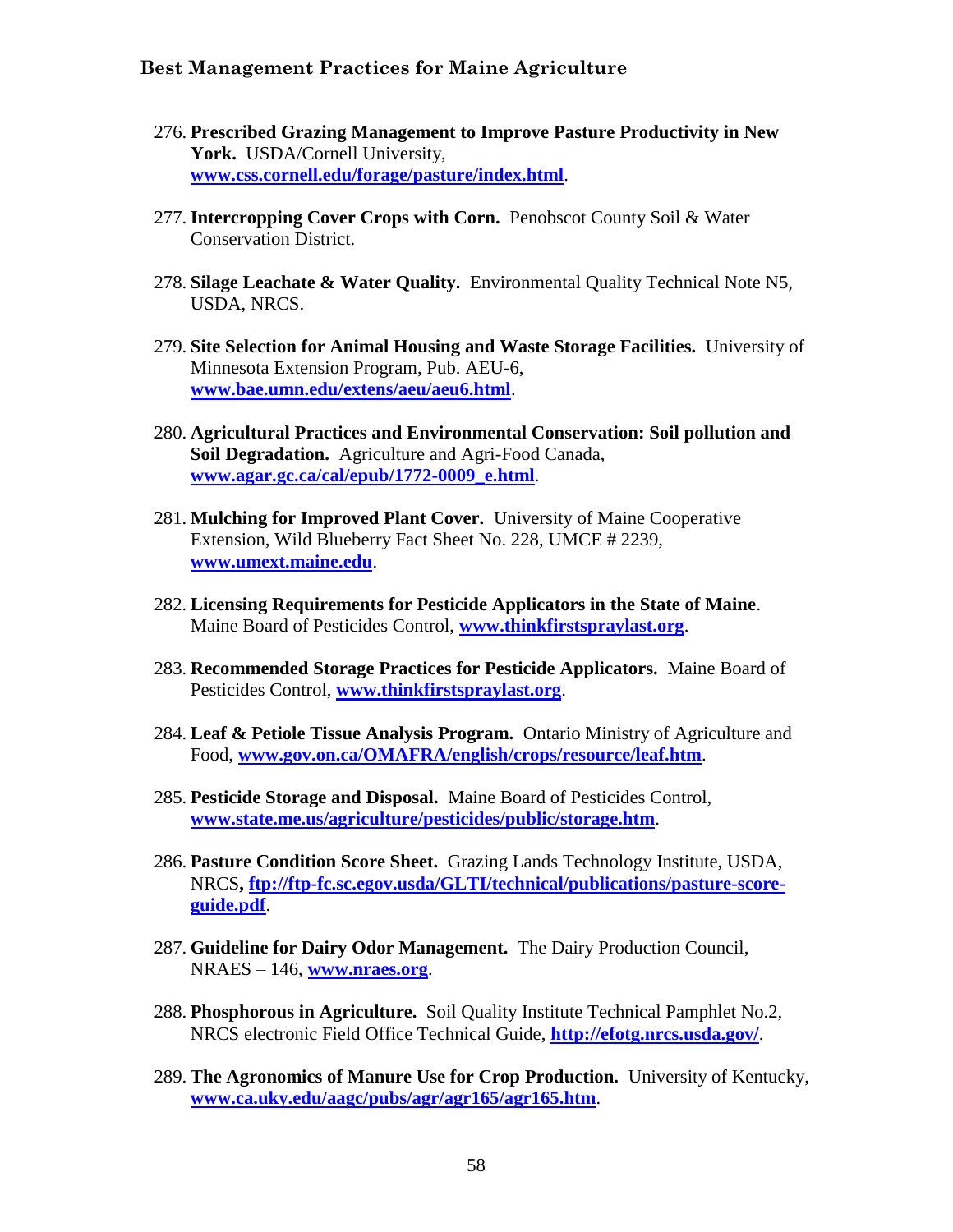- 290. **Record Keeping Requirements for Commercial Agricultural Producers.**  Maine Board of Pesticides Control, **[www.thinkfirstspraylast.org](http://www.thinkfirstspraylast.org/)**.
- 291. **Pesticide Applicator Training.** University of Maine Cooperative Extension, **<http://pmo.umext.maine.edu/patrain/prices.htm>**.
- 292. **Selecting the Right Cover Crop Gives Multiple Benefits.** University of California, SARE, **[www.sarep.ucdavis.edu/ccrop/CCPubs/SelectingCoverCrop.html](http://www.sarep.ucdavis.edu/ccrop/CCPubs/SelectingCoverCrop.html)**
- 293. **Cull Potato Disposal Best Management Practices**. Maine Dept. of Agriculture.
- 294. **Planning Fencing Systems for Controlled Grazing.** Virginia State University, Virginia Cooperative Extension, Pub. # 442-130, **[www.ext.vt.edu/pubs/ageng/442-130/442-130.html](http://www.ext.vt.edu/pubs/ageng/442-130/442-130.html)**.
- 295. **Constructing High-tensile Wire Fences.** Virginia State University, Virginia Cooperative Extension, Pub. # 442-132, **[www.ext.vt.edu/pubs/bse/442-132/442-](http://www.ext.vt.edu/pubs/bse/442-132/442-132.html) [132.html](http://www.ext.vt.edu/pubs/bse/442-132/442-132.html)**
- 296. **Building an Electric Antipredator Fence.** Pacific Northwest Extension, PNW 225, **<http://eesc.orst.edu/agcomwebfile/edmat/html/pnw/pnw225/pnw225.html>**.
- 297. **Pumping Water from Remote Locations for Livestock Watering.** Virginia State University, Virginia Cooperative Extension, Pub. # 442-755, **[www.ext.vt.edu/pubs/bse/442-755/442-755.html](http://www.ext.vt.edu/pubs/bse/442-755/442-755.html)**.
- 298. **Manure Management for Small Scale Livestock Operations,** Pennsylvania Small-Scale Livestock Committee, **[http://www.agriculture.state.pa.us/agriculture/lib/agriculture/pasccfiles/nutri](http://www.agriculture.state.pa.us/agriculture/lib/agriculture/pasccfiles/nutrientmanagement/Small_Scale%20Livestock_Farm%20Manure.pdf) [entmanagement/Small\\_Scale Livestock\\_Farm Manure.pdf](http://www.agriculture.state.pa.us/agriculture/lib/agriculture/pasccfiles/nutrientmanagement/Small_Scale%20Livestock_Farm%20Manure.pdf)**.
- 299. **Building for Cow Comfort.** University of Alberta, Agricultural, Food and Nutritional Science, **[www.cowdoc.net/pages/archive/archive03/](http://www.cowdoc.net/pages/archive/archive03/)**.
- 300. **Lactating Dairy Cow Care.** University of California Cooperative Extension, **[www.vetmed.ucdavis.edu/vetext/INF-DA/INF-DA\\_CAREPRAX4.HTML](http://www.vetmed.ucdavis.edu/vetext/INF-DA/INF-DA_CAREPRAX4.HTML)**.
- 301. **Environmental Designs for Healthier and More Profitable Cows.** University of Alberta, Agriculture and Agri-Food Canada, **[www.wcds.afns.ualberta.ca/Proceedings/1999/chap28.htm](http://www.wcds.afns.ualberta.ca/Proceedings/1999/chap28.htm)**.
- 302. **Dairy Production.** (Housing) University of Guelph, Department of Animal & Poultry Science, **[www.aps.uoguelph.ca/~gking/Ag\\_2350/dairy1.htm](http://www.aps.uoguelph.ca/~gking/Ag_2350/dairy1.htm)**.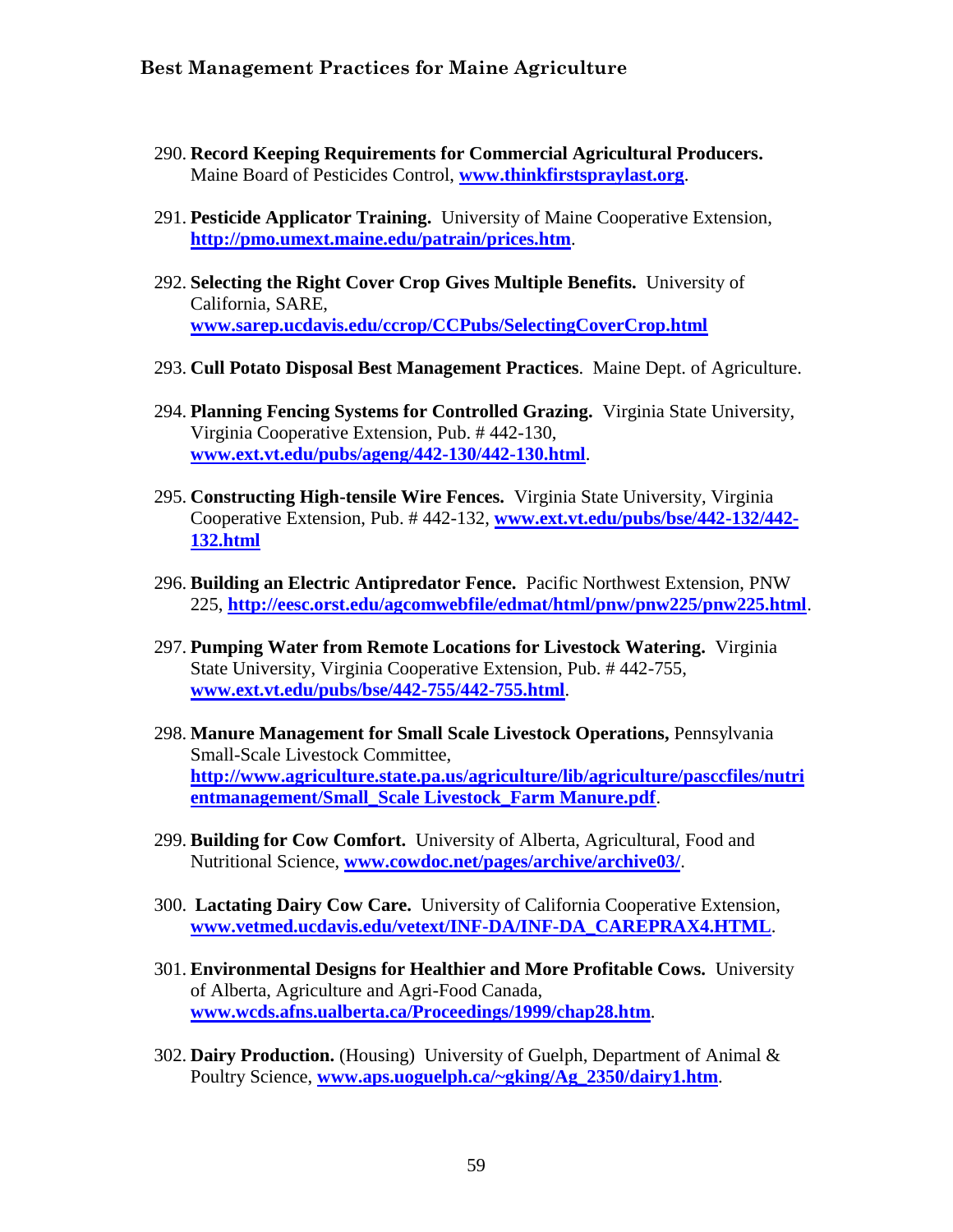- 303. **Farms, Communities and Collaboration: A Guide to Resolving Farm-Neighbor Conflict.** SARE Grant # ENE-99-50, 2003 **[http://www.cdtoolbox.org/agriculture\\_economic\\_development/fcandc.pdf](http://www.cdtoolbox.org/agriculture_economic_development/fcandc.pdf)**.
- 304. **Cover Crops for Vegetable Production in the Northeast.** Cornell Cooperative Extension, Information Bulletin 244, **[www.cce.cornell.edu/publications/catalog.html](http://www.cce.cornell.edu/publications/catalog.html)**.
- 305. **Natural Enemies of Vegetable Insect Pests.** Cornell University Cooperative Extension, Dept. of Entomology, **[www.cce.cornell.edu/publications/catalog.html](http://www.cce.cornell.edu/publications/catalog.html)**.
- 306. **2005 Cornell Guide for Integrated Field Crop Management.** Cornell University Cooperative Extension, **[www.cce.cornell.edu/publications/catalog.html](http://www.cce.cornell.edu/publications/catalog.html)**. (Updates and extensive information at **[www.fieldcrops.org](http://www.fieldcrops.org/)**).
- 307. **Cornell Field Crops and Soils Handbook.** Cornell Cooperative Extension, **[www.cce.cornell.edu/publications/catalog.html](http://www.cce.cornell.edu/publications/catalog.html)**.
- 308. **On-Farm Agrichemical Handling Facilities.** Northeast Regional Agricultural Engineering Service, NRAES – 78, **[www.nraes.org](http://www.nraes.org/)**.
- 309. **Dairy Manure Systems: Equipment and Technology.** NRAES 143, **[www.nraes.org](http://www.nraes.org/)**.
- 310. **Trickle Irrigation in the Eastern United States. NRAES – 4, [www.nraes.org.](http://www.nraes.org/)**
- 311. **Pesticides and Groundwater: A Guide for the Pesticide User.** NRAES 34, **[www.nraes.org](http://www.nraes.org/)**.
- 312. **Livestock Waste Facilities Handbook.** USDA, Midwest Plan Service, MWPS 18.
- 313. **Environmental Factors to Consider When Expanding Dairies**. NRAES 95, **[www.nraes.org](http://www.lnraes.org/)**
- 314. **Poultry Waste Management Handbook.** NRAES 132, **[www.nraes.org](http://www.nraes.org/)**.
- 315. **High-Tensile Wire Fencing.** NRAES 11, **[www.nraes.org](http://www.nraes.org/)**.
- 316. **Building Freestall Barns and Milking Centers: Methods and Materials.**  NRAES – 148, **[www.nraes.org](http://www.nraes.org/)**.
- 317. **Organic Vegetable Production.** Proceedings of Conference at New York State Agricultural Experiment Station, **NRAES** – 165, **[www.nraes.org](http://www.nraes.org/)**.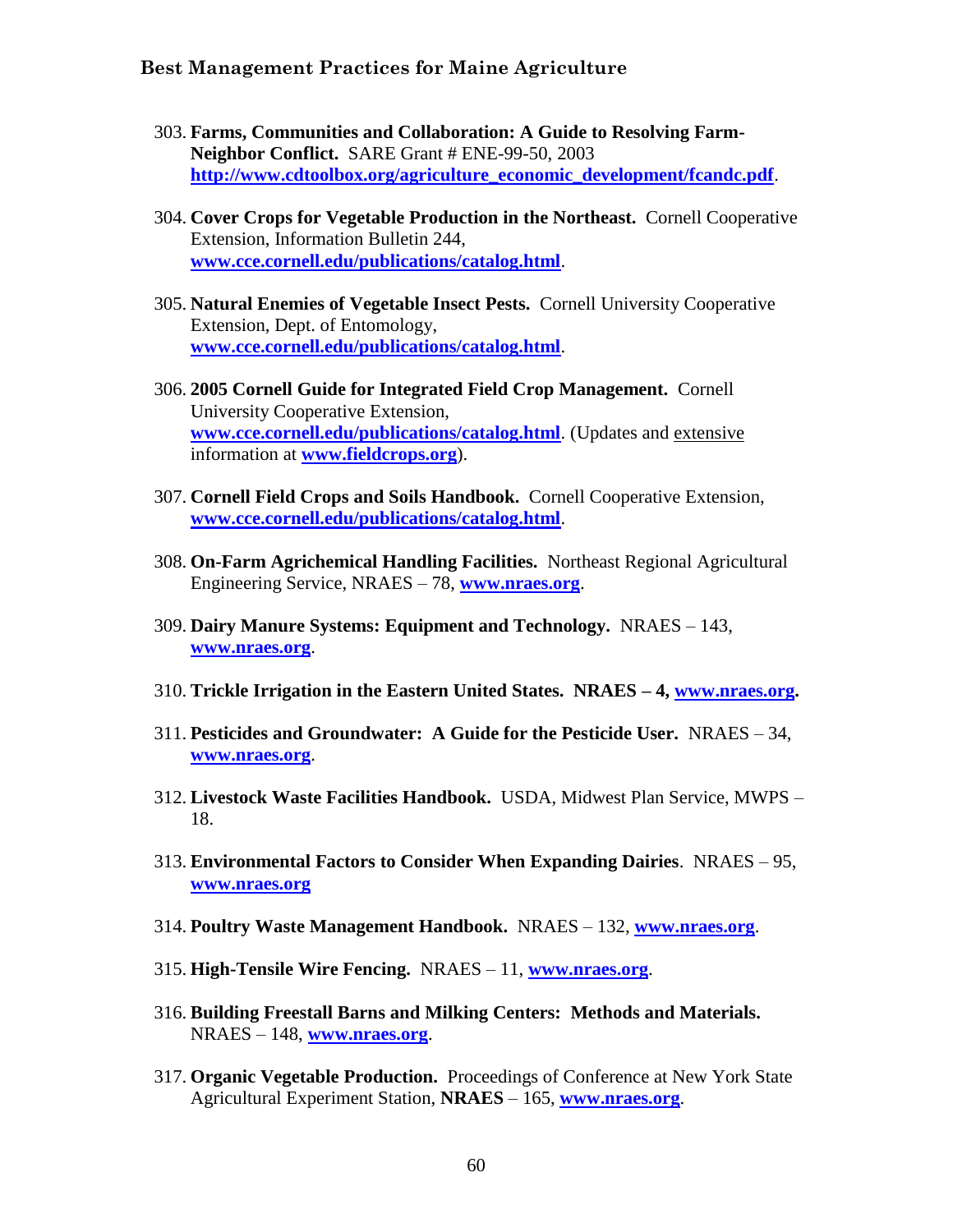- 318. **Production of Vegetables, Strawberries, and Cut Flowers Using Plasticulture.**  NRAES – 133, **[www.nraes.org](http://www.nraes.org/)**.
- 319. **Animal Behavior and the Design of Livestock and Poultry Systems.**  Proceedings from the Animal Behavior and the Design of Livestock and Poultry Systems International Conference, Indianapolis, Indiana, NRAES – 84, **[www.nraes.org](http://www.nraes.org/)**.
- 320. **Horse Facilities Handbook 2005.** USDA, Midwest Plan Service, Iowa State University, **[www.mwpshq.org](http://www.mwpshq.org/)**.
- 321. **Guide to Pasture Conditioning Scoring.** USDA, NRCS, Grazing Lands Technology Institute, **[ftp://ftp](ftp://ftp-fc.sc.egov.usda/GLTI/technical/publications/pasture-score-guide.pdf)[fc.sc.egov.usda/GLTI/technical/publications/pasture-score-guide.pdf](ftp://ftp-fc.sc.egov.usda/GLTI/technical/publications/pasture-score-guide.pdf)**
- 322. **Odors from Livestock Operations: Causes and Possible Cures.** University of Missouri Extension, Pub. #1884, **<http://muextension.missouri.edu/explore/agguides/agengin/g01884.htm>**.
- 323. **Livestock Manure Sampling.** University of Minnesota Extension Service, Pub. #FO-06423-GO, **[www.extension.umn.edu/distribution/cropsystems/DC6423.html](http://www.extension.umn.edu/distribution/cropsystems/DC6423.html)**.
- 324. **Applying Manure in Sensitive Areas.** University of Minnesota Cooperative Extension, Minnesota Pollution Control Agency, NRCS, **[www.extension.umn.edu](http://www.extension.umn.edu/)**.
- 325. **Runoff Reductions with Incorporated Manure – A Literature Review.**  Minnesota Pollution Control Agency, Feedlot Program, **[www.pca.state.mn.us/hot/feedlots.html](http://www.pca.state.mn.us/hot/feedlots.html)**.
- 326. **Land Application of Manure: Minimum State Requirements.** Minnesota Pollution Control Agency, Feedlot Program, Pub. #Wq-f8-11, **[www.pca.state.mn.us/hot/feedlots.html](http://www.pca.state.mn.us/hot/feedlots.html)**.
- 327. **Manure Management Plan.** Minnesota Pollution Control Agency, Feedlot Program, **[www.pca.state.mn.us/hot/feedlots.html](http://www.pca.state.mn.us/hot/feedlots.html)**.
- 328. **Windrow Construction & Maintenance.** (Carcass composting) Iowa State University, Dept. of Agricultural and Biosystems Engineering, **[www.abe.iastate.edu/cattlecomposting/results/construction.asp](http://www.abe.iastate.edu/cattlecomposting/results/construction.asp)**.
- 329. **On-Farm Strategies to Protect Water Quality: An Assessment and Planning Tool for Best Management Practices.** Massachusetts Dept. of Food and Agriculture.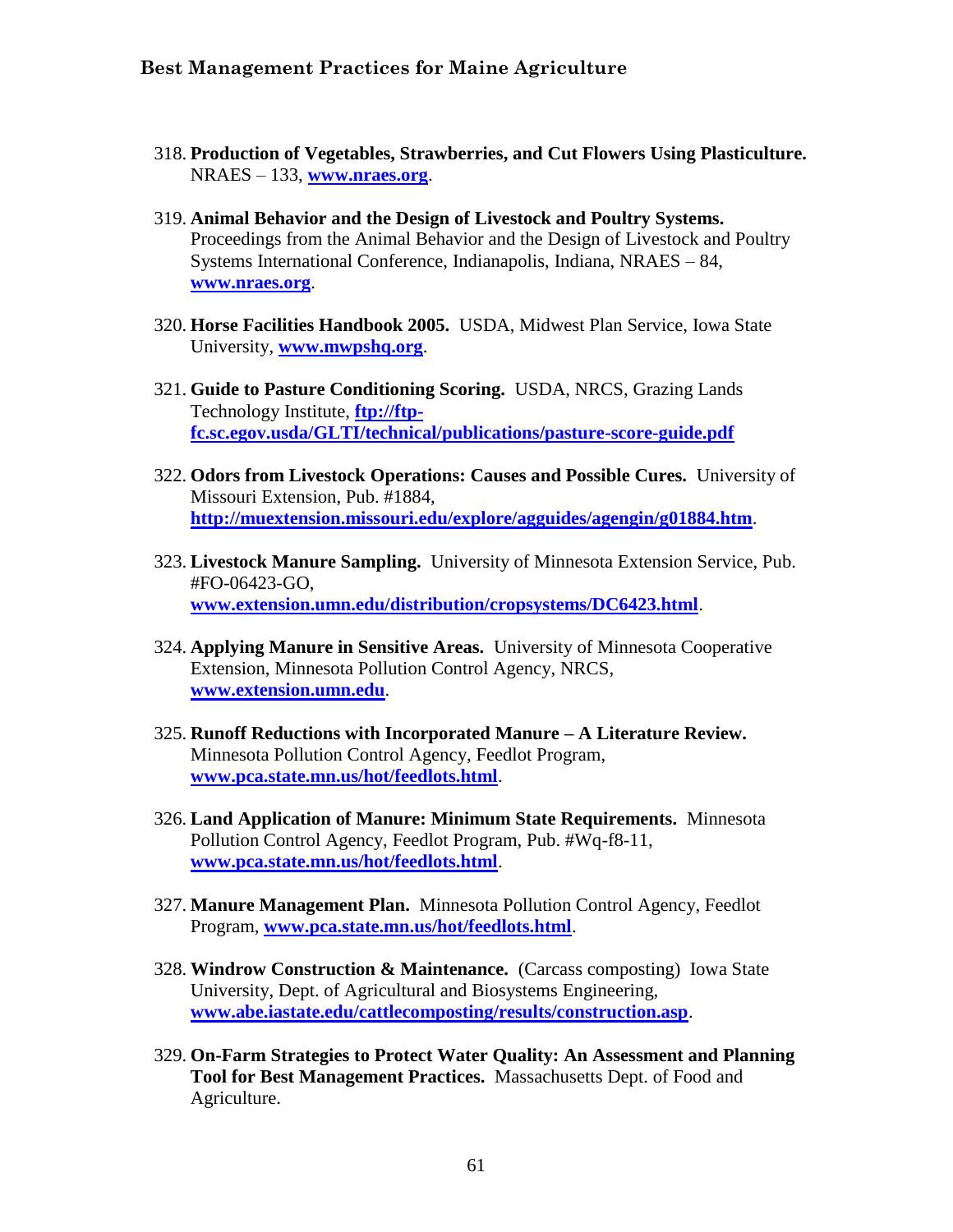- 330. **Integrated Animal Waste Management.** Council for Agricultural Science and Technology (CAST), **[www.netins.net/showcase/cast/](http://www.netins.net/showcase/cast/)**.
- 331. **Potato Integrated Pest Management in Maine.** (CD ROM) University of Maine Cooperative Extension, **[www.umext.maine.edu](http://www.umext.maine.edu/)**.
- 332. **Pest Management at the Crossroads.** Consumers Union of the United States, Inc., New York.
- 333. **Reducing Heat Stress for Dairy Cattle.** Virginia State University Cooperative Extension, Pub. # 404.200, **[http://www.ext.ut.edu/pubs/dairy/404-200/404-](http://www.ext.ut.edu/pubs/dairy/404-200/404-200.html) [200.html](http://www.ext.ut.edu/pubs/dairy/404-200/404-200.html)**.
- 334. **Natural Ventilation for Freestall Dairy Barns.** Virginia State University Cooperative Extension, Pub. # 442-763 **[http://www.ext.ut.edu/pubs/dairy/442-](http://www.ext.ut.edu/pubs/dairy/442-763/442-763.html) [763/442-763.html](http://www.ext.ut.edu/pubs/dairy/442-763/442-763.html)**.
- 335. **Erosion and Sediment Pollution Control.** Iowa State University Press, Ames, Iowa, 1972
- 336. **Know Your Soil – Soil Organic Matter Content.** University of Maine Cooperative Extension, Bulletin # 2288, **[www.umext.maine.edu](http://www.umext.maine.edu/)**.
- 337. **Effects of Residue Management and No-Till on Soil Quality.** Soil Quality Institute, Soil Quality Technical Note # 3, USDA, NRCS, electronic Field Office Technical Guide, **<http://efotg.nrcs.usda.gov/>**.
- 338. **Waste Utilization - Code 633.** NRCS electronic Field Office Technical Guide, **<http://efotg.nrcs.usda.gov/>**.
- 339. **Roof Runoff Structure - Code 558. NRCS electronic Field Office Technical Guide, [http://efotg.nrcs.usda.gov/.](http://efotg.nrcs.usda.gov/)**
- 340. **Heavy Use Area Protection, Code 561.** NRCS electronic Field Office Technical Guide, **<http://efotg.nrcs.usda.gov/>**.
- 341. **Forest Site Preparation - Code 490.** NRCS electronic Field Office Technical Guide, **<http://efotg.nrcs.usda.gov/>**.
- 342. **Pest Management - Code 595.** NRCS electronic Field Office Technical Guide, **<http://efotg.nrcs.usda.gov/>**.
- 343. **Pumpkin Production Guide.** NRAES 123, **[www.nraes.org](http://www.nraes.org/)**.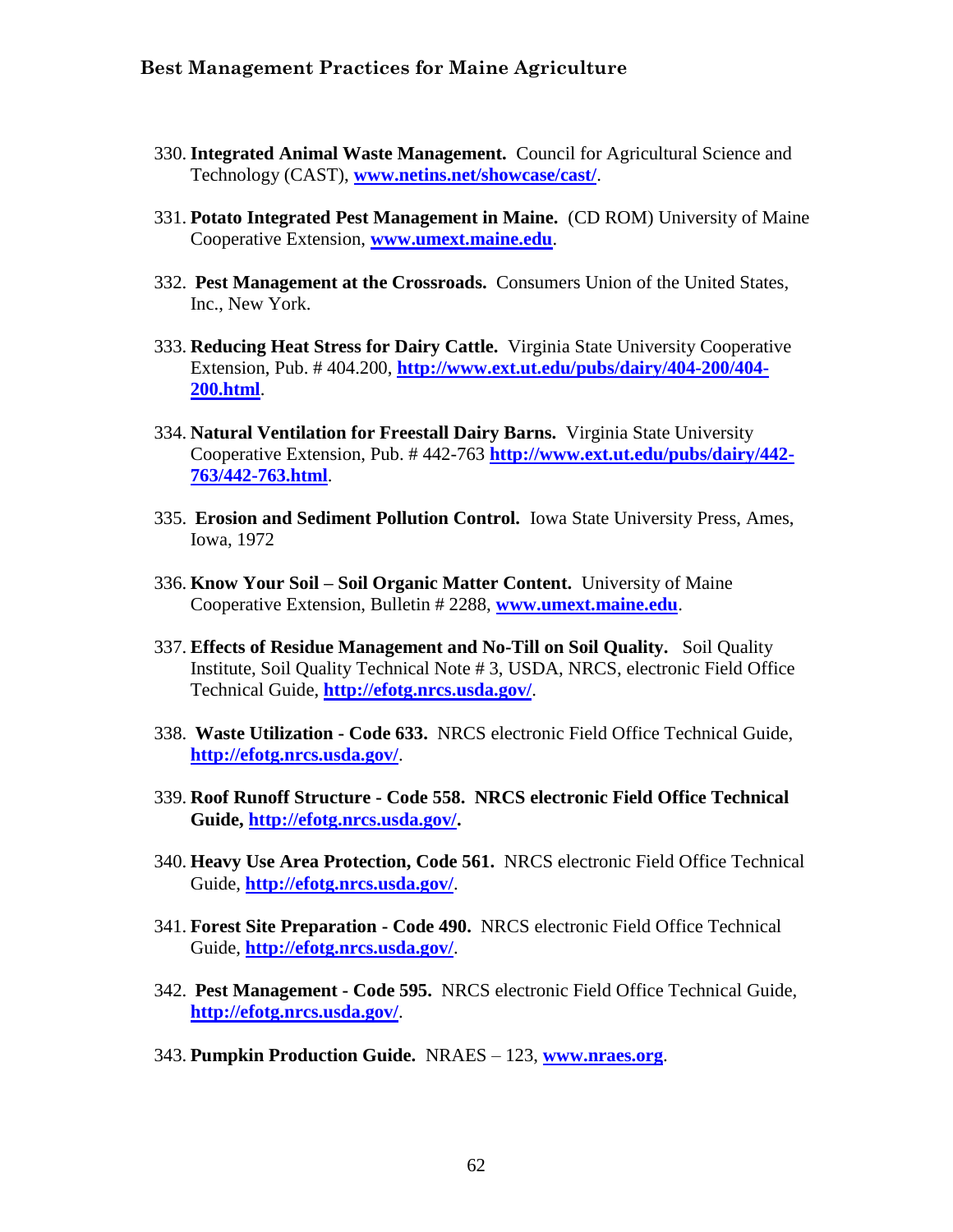- 344. **A Quick Soil Test for Nitrogen (PSNT).** University of Maine Cooperative Extension, **[www.umext.maine.edu](http://www.umext.maine.edu/)**.
- 345. **Plant Tissue Test Instructions.** Pike Agri-Lab Supplies, Inc., Jay, Maine, **[www.pikeaagri.com/tissuetest.html.](http://www.pikeaagri.com/tissuetest.html)**
- 346. **Nutrient Management Rules, Chapter 565. Maine Dept. of Agriculture, 1998.**
- 347. **New England Vegetable Management Guide.** University of Maine Cooperative Extension, **[www.umext.maine.edu](http://www.umext.maine.edu/)**.
- 348. **Farm Respiratory Protection.** Penn. State Cooperative Extension, Agricultural and Biological Engineering, Pub. # E36, **[www.age.psu.edu/extension/factsheets/e/E36.pdf](http://www.age.psu.edu/extension/factsheets/e/E36.pdf)**.
- 349. **Lungs Need Protection from Farm Dust.** Safe Farm, Iowa State University, Pub. # Pm1518b, **[www.extension.iastate.edu/Publication/PM15188.pdf](http://www.extension.iastate.edu/Publication/PM15188.pdf)**.
- 350. **Causes and Symptoms of Mold and Dust-Induced Respiratory Illness.**  Virginia Cooperative Extension, **<http://doityourself.com/mold/moldrespiratory.htm>**.
- 351. **Agricultural Respiratory Protective Equipment.** Colorado State University Extension, Pub. # 5.020, **[www.ext.colostate.edu/pubs/farmmgt/05020.html](http://www.ext.colostate.edu/pubs/farmmgt/05020.html)**.
- 352. **Personal Protection against Respiratory Hazards.** University of California Davis, **[http://agcenter.ucdavis.edu/Announce/AgChallenges2003Abstracts/PDF/10k:](http://agcenter.ucdavis.edu/Announce/AgChallenges2003Abstracts/PDF/10k:youngLee%20.pdf) [youngLee%20.pdf](http://agcenter.ucdavis.edu/Announce/AgChallenges2003Abstracts/PDF/10k:youngLee%20.pdf)**.
- 353. **Strawberry Production Guide.** NRAES 88, **[www.nraes.org](http://www.nraes.org/)**.
- 354. **Bramble Production Guide.** NRAES 55, **[www.nraes.org](http://www.nraes.org/)**.
- 355. **Highbush Blueberry Production Guide. NRAES – 55, [www.nraes.org.](http://www.nraes.org/)**
- 356. **Revegetating Sand and Gravel Borrow Pits in Maine.** USDA, NRCS ME Fact Sheet 1998, NRCS electronic Field Office Technical Guide, **http://efotg.nrcs.usda.gov/references/public/ME/RevegetatingSandGravel.pdf**.
- 357. **Pests in the Northeastern United States.** Cornell University, **[www.nysaes.cornell.edu/ent/factsheeps/crops.html](http://www.nysaes.cornell.edu/ent/factsheeps/crops.html)**.
- 358. **Erosion and Sediment Control in North Carolina.** North Carolina Cooperative Extension, Pub. AG 473-20, **[www.p2pays.org/ref/01/00055.htm](http://www.p2pays.org/ref/01/00055.htm)**.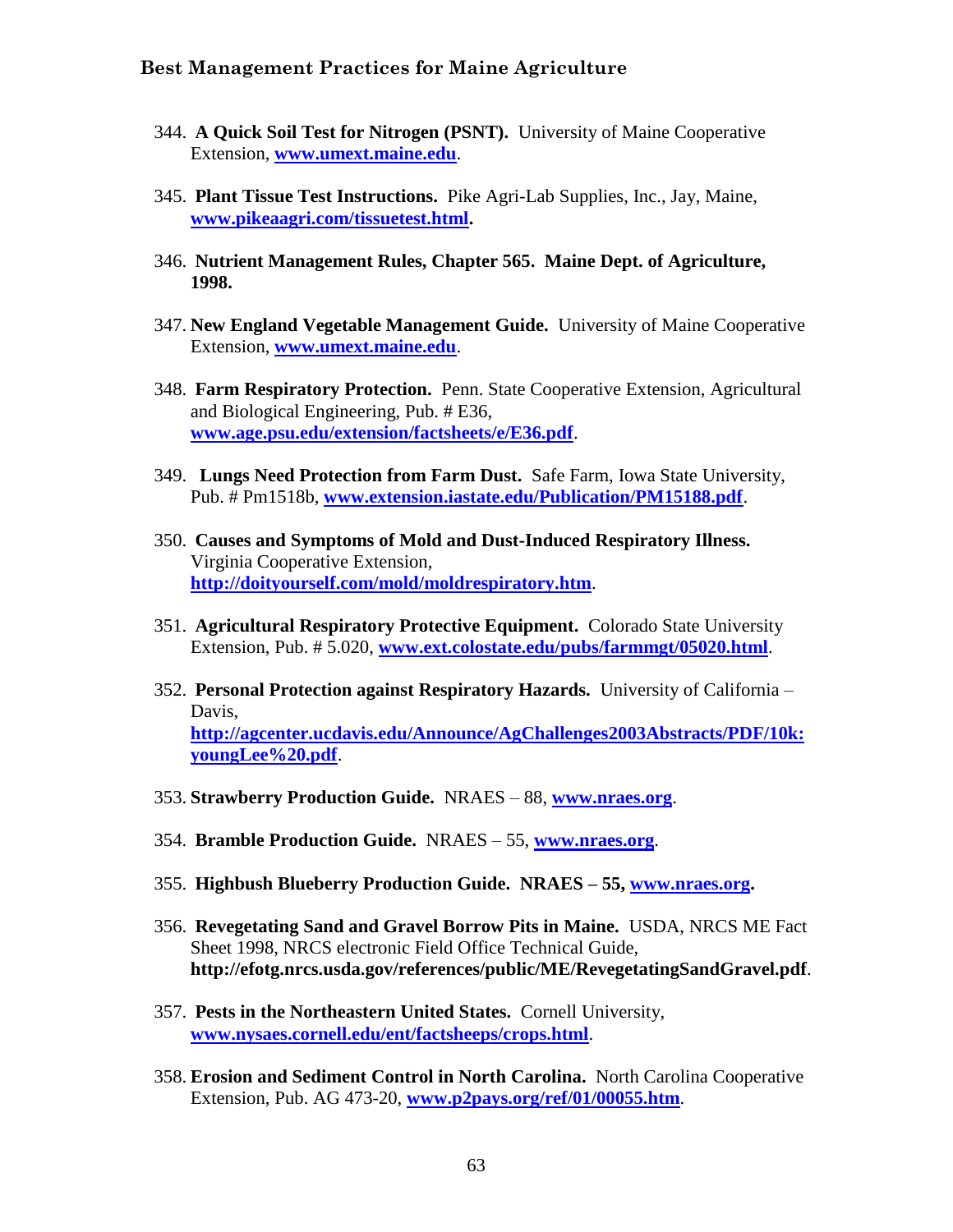- 359. **Weed Control Principles.** Purdue University, **[www.btny.purdue.edu/Pubs/WS/WS-16/WeedControlPrinciples05.pdf](http://www.btny.purdue.edu/Pubs/WS/WS-16/WeedControlPrinciples05.pdf)**
- 360. **Forage Resources - Harvesting and Storage.** (An extensive listing of forage crop management and storage considerations) University of Wisconsin Extension, **[www.uwex.edu/ces/crops/uwforage/storage.htm](http://www.uwex.edu/ces/crops/uwforage/storage.htm)**.
- 361. **Conducting Site Erosion and Sediment Control Best Management Practices for Iowa. [www.iamu.org/main/stormwater/Erosion%20&20Sed%20CH/Constr%20Site](http://www.iamu.org/main/stormwater/Erosion%20&20Sed%20CH/Constr%20Site%20E&S%20Control.pdf) [%20E&S%20Control.pdf](http://www.iamu.org/main/stormwater/Erosion%20&20Sed%20CH/Constr%20Site%20E&S%20Control.pdf)**
- 362. **Water Quality for Small-Scale Livestock Operations.** Pennsylvania Small-Scale Livestock Committee, **[http://www.agricullture.state.pa.us/agriculture/lib/agriculture/pasccfiles/nutri](http://www.agricullture.state.pa.us/agriculture/lib/agriculture/pasccfiles/nutrientmanagement/Small_Scale_Livestock_Farm_WaterQuality.pdf) [entmanagement/Small\\_Scale\\_Livestock\\_Farm\\_WaterQuality.pdf](http://www.agricullture.state.pa.us/agriculture/lib/agriculture/pasccfiles/nutrientmanagement/Small_Scale_Livestock_Farm_WaterQuality.pdf)**.
- 363. **Electronic Forum on Area-Wide Integration of Specialized Crop and Livestock Production. [http://lead.virtualcentre.org/en/ele/awi\\_2000/1session/1paper.htm](http://lead.virtualcentre.org/en/ele/awi_2000/1session/1paper.htm)**.
- 364. **EXTOXNET.** (The Extension TOXicology NETwork) Oregon State University, et al., **<http://extoxnet.orst.edu/>**.
- 365. **Composting for Small-Scale Livestock Operations.** Pennsylvania Small-Scale Livestock Committee**, www.agriculture.state.pa.us/agriculture/lib/agriculture/pasccfiles/nutrientma nagement/Small\_Scale\_Livestock\_Farm\_Composting.pdf.**
- 366. **Biointensive Integrated Pest Management: Fundamentals of Sustainable Agriculture.** National Center for Appropriate Technology, ATTRA, **[www.attra.ncat.org](http://www.attra.ncat.org/)**.
- 367. **Granular Application Equipment Calibration.** South Dakota Dept. of Agriculture, **[www.state.sd.us/doa/dag/granular%20application%equipment%20calibratio](http://www.state.sd.us/doa/dag/granular%20application%25equipment%20calibration.pdf) [n.pdf](http://www.state.sd.us/doa/dag/granular%20application%25equipment%20calibration.pdf)**.
- 368. **Damping Off.** University of Connecticut Integrated Pest Management, **[www.hort.uconn.edu/ipm/greenhs/htms/dampofgh.htm](http://www.hort.uconn.edu/ipm/greenhs/htms/dampofgh.htm)**.
- 369. **Damping-Off in Flower and Vegetable Seedlings.** North Carolina State University, College of Agriculture and Life Sciences, **[www.ces.nesu.edu/depts/pp/notes/oldnotes/od14.htm](http://www.ces.nesu.edu/depts/pp/notes/oldnotes/od14.htm)**.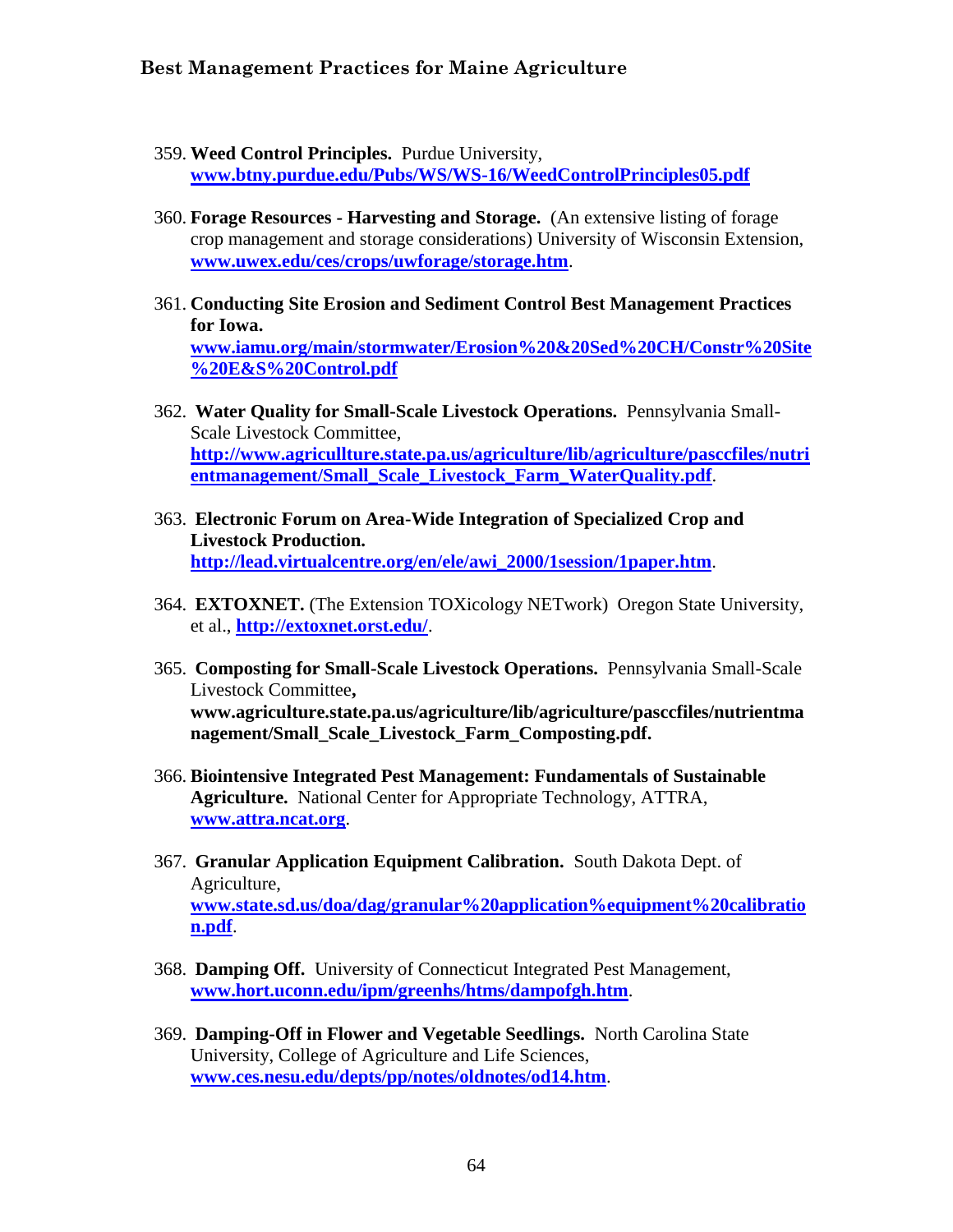- 370. **Damping Off.** Tom Clothier Horticulture, **<http://tomclothier.hort.net/page13.html>**.
- 371. **Carcass Disposal: A Comprehensive Review.** National Agricultural Biosecurity Center Consortium, USDA APHIS Cooperative Agreement Project, Carcass Disposal Working Group.
- 372. **Damping Off of Seedlings.** University of Minnesota Extension Service, Pub. # FS-01167, **[www.extension.umn.edu/distribution/horticulture/DG1167.html](http://www.extension.umn.edu/distribution/horticulture/DG1167.html)**.
- 373. **Cover Crops on the Intensive Market Farm.** University of Wisconsin Madison College of Agricultural and Life Sciences **[http://www.hort.wisc.edu/FreshVeg/Publications/Cover%20Crops%20on%2](http://www.hort.wisc.edu/FreshVeg/Publications/Cover%20Crops%20on%20the%20Intensive%20Market%20Farm.pdf) [0the%20Intensive%20Market%20Farm.pdf](http://www.hort.wisc.edu/FreshVeg/Publications/Cover%20Crops%20on%20the%20Intensive%20Market%20Farm.pdf)**.
- 374. **Agricultural Environmental Management Systems.** University of Wisconsin, **[www.uwex.eduAgEMS](http://www.uwex.eduagems/)**.
- 375. **Understanding Soil Phosphorus: An Overview of Phosphorus, Water Quality and Agricultural Management Practices.** Nutrient and Pest Management Program, University of Wisconsin Extension, College of Agricultural and Life Sciences **[http://ipcm.wisc.edu/pubs/nutrient/USP\\_2002.htm](http://ipcm.wisc.edu/pubs/nutrient/USP_2002.htm)**.
- 376. **Nutrient Management in Kentucky.** University of Kentucky College of Agriculture, Cooperative Extension Service, Pub. IP-71, **<http://www.ca.uky.edu/agc/pubs/ip/ip71/ip71.pdf>**.
- 377. **Soil Facts: Nitrogen Management and Water Quality.** North Carolina Cooperative Extension Service, Pub. # AG 439-2, **[www.Soil.ncsu.edu/publicatons/Soilfacts/AG-439-02/](http://www.soil.ncsu.edu/publicatons/Soilfacts/AG-439-02/)**.
- 378. **Cutting Edge Technologies & Opportunities: Agricultural Nutrient Management.** Alliance for the Chesapeake Bay, Contact: Allison Wiedeman, **[wiedeman.Allison@epa.gov](mailto:wiedeman.Allison@epa.gov)**.
- 379. **Maryland Small Ruminant Page.** University of Maryland Cooperative Extension, **[www.sheepandgoat.com/](http://www.sheepandgoat.com/)**.
- 380. **Good Neighbor Guide for Horse-Keeping: Manure Management.** University of New Hampshire Cooperative Extension, USDA, NRCS, **<http://ceinfo.unh.edu/Pubs/AgPubs/aahr1050.pdf>**.
- 381. **Water Conservation on Dairy and Livestock Farms.** University of New Hampshire Cooperative Extension, **[www.ceinfo.unh.edu](http://www.ceinfo.unh.edu/)**.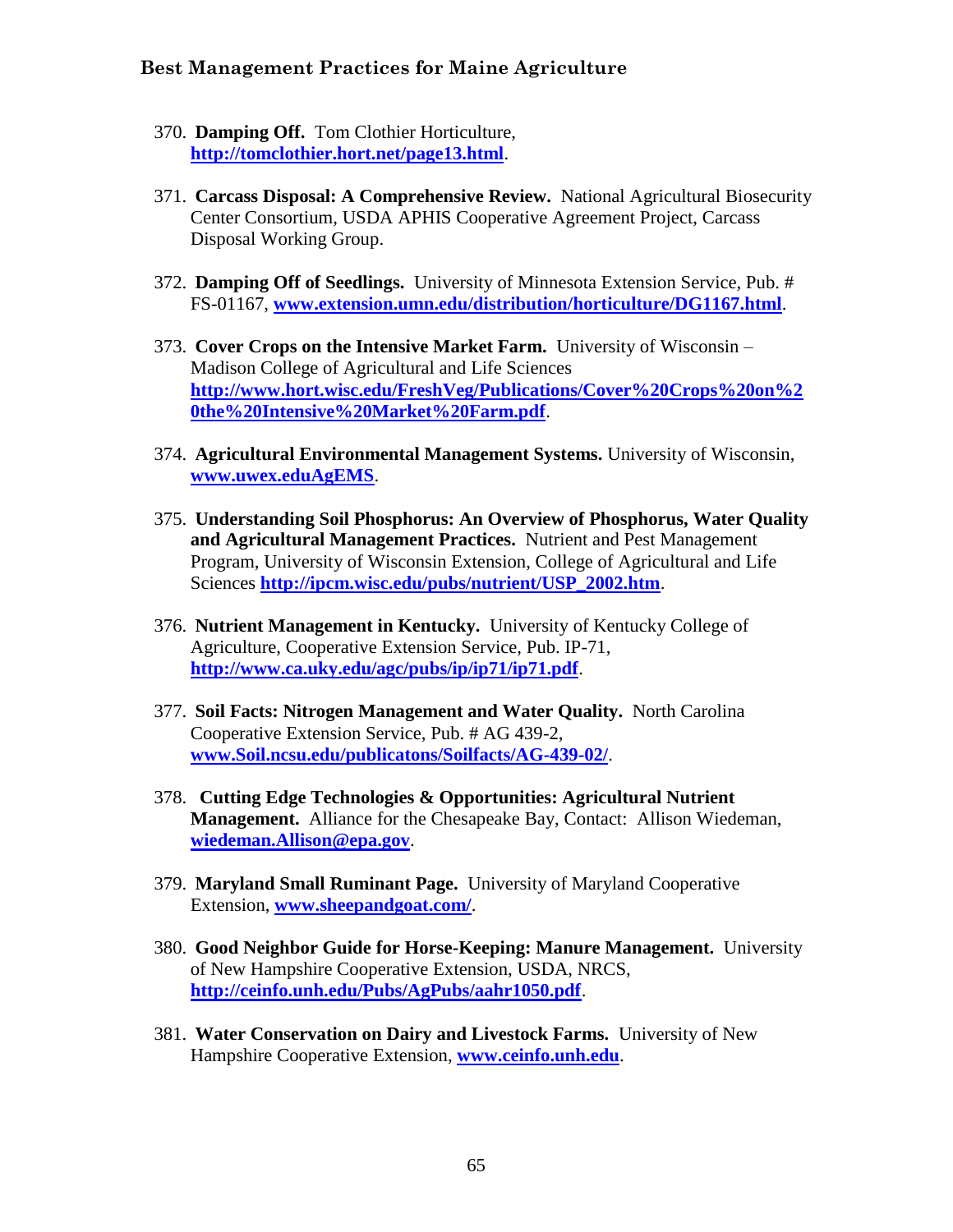- 382. **Nutrient Management.** University of Wisconsin Madison, College of Agriculture and Life Sciences, Pub. A 3557, **[http://ipcm.wisc.edu/pubs/pdf/a3557-02NMcorn.pdf.](http://ipcm.wisc.edu/pubs/pdf/a3557-02NMcorn.pdf)**
- 383. **Livestock Waste Sampling, Analysis and Calculation of Land Application Rates.** North Carolina State University Extension Service, Pub. EBAE 111-84, **[www.bae.ncsu.edu/programs/extension/publicat/wqwm/ebae111\\_84.html](http://www.bae.ncsu.edu/programs/extension/publicat/wqwm/ebae111_84.html)**.
- 384. **Calculating the Value of Manure for Crop Production.** Nebraska Cooperative Extension, Bulletin G03-1519-A, **<http://ianrpubs.unl.edu/wastemgt/g1519.htm>**.
- 385. **Using a Chlorophyll Meter to Improve N Management.** University of Nebraska Cooperative Extension, Pub. G93-1171-A, **<http://cnmp.unl.edu/publications.html>**.
- 386. **Determining Crop Available Nutrients from Manure.** University of Nebraska Cooperative Extension, Pub. G97-1335-A, **<http://ianrpubs.unl.edu/wastemgt/g1335.htm>**.
- 387. **Managing Livestock Manure to Protect Environmental Quality.** University of Nebraska Cooperative Extension, Pub. JEC 02-179, **<http://ianrpubs.unl.edu/wastemgt/ec179.pdf>**.
- 388. **Disposal Methods of Livestock Mortality.** University of Nebraska Cooperative Extension, Pub. G01-1421-A, **<http://ianrpubs.unl.edu/animals/g1421.htm>**.
- 389. **Odor from Feedlots Setback Estimation Tool (OFFSET).** University of Minnesota, Pub. FO 07680, 2001, **[www.extension.umn.edu/distribution/livestocksystems/DI7680.html](http://www.extension.umn.edu/distribution/livestocksystems/DI7680.html)**.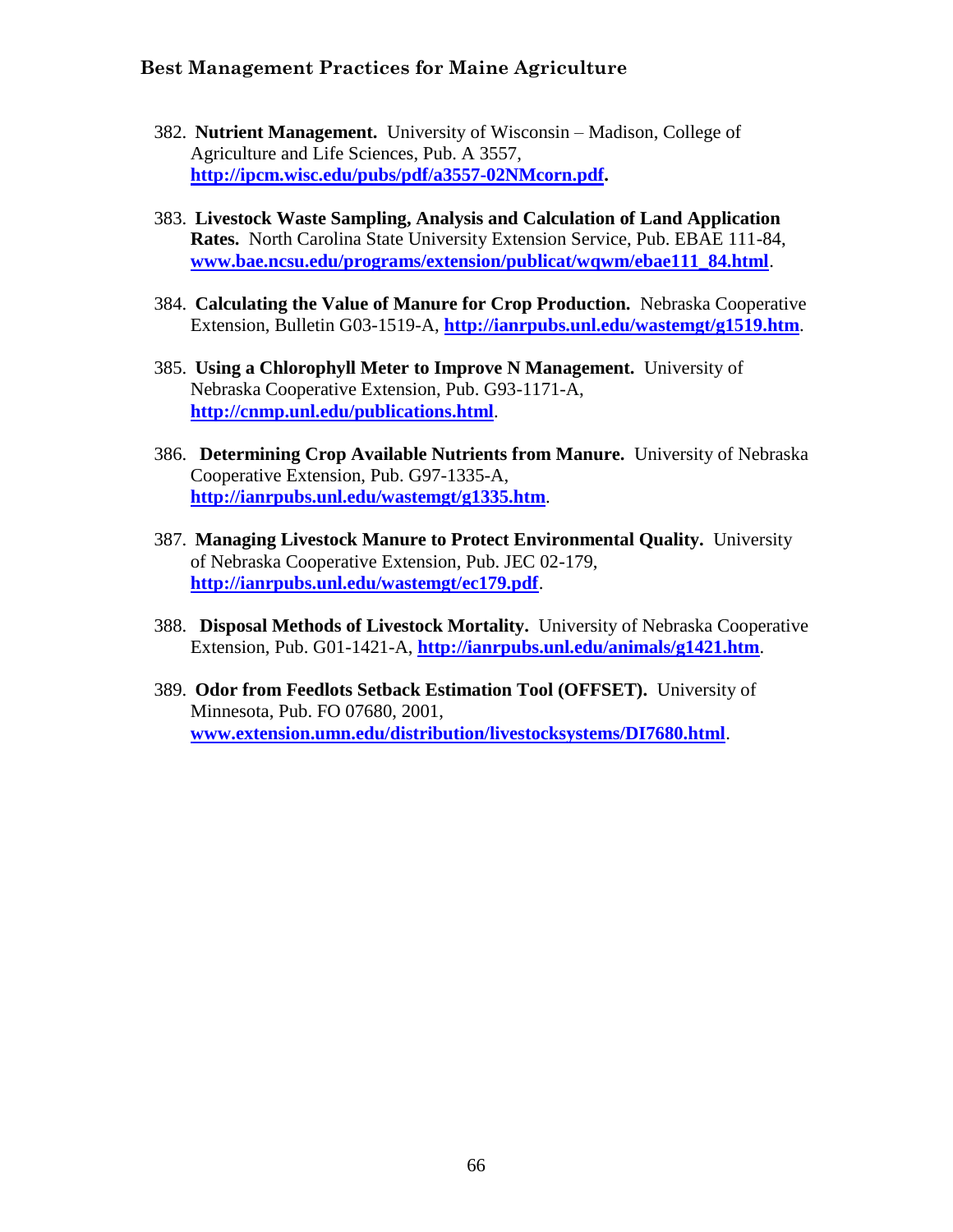## B. Reference Documents – By Category in Alphabetical Order

### Erosion and Sedimentation Control

| <b>Reference Document Titles</b>                                                   | <b>Ref.</b> # |
|------------------------------------------------------------------------------------|---------------|
| 60 Ways Farmers Can Protect Surface Waters                                         | 99            |
| Access Road, Code 560                                                              | 209           |
| <b>Agricultural Respiratory Protective Equipment</b>                               | 351           |
| Agronomy: Soil Quality is Critical Factor in Management of National<br>Resources   | 213           |
| Animal Trails and Walkways - Code 575                                              | 252           |
| Best Management Practices - No-Till: Making it Work                                | 218           |
| Conducting Site Erosion and Sediment Control Best Management Practices for<br>Iowa | 361           |
| Conservation Cover – Code 327                                                      | 245           |
| Conservation Crop Rotation – Code 328                                              | 238           |
| <b>Constructing High-tensile Wire Fences</b>                                       | 295           |
| Contour Buffer Strips – Code 332                                                   | 239           |
| Contour Farming – Code 330                                                         | 255           |
| <b>CORE4 Conservation Practices Reference Manual</b>                               | 25            |
| <b>Corridor Management for Pastureland Streams</b>                                 | 23            |
| Cover Crops – Adaptation, Use, Selection                                           | 260           |
| Cover Crop – Code 340                                                              | 246           |
| Cover Crops for Vegetable Production in the Northeast                              | 304           |
| Cover Crops on the Intensive Market Farm                                           | 373           |
| Critical Area Planting – Code 342                                                  | 244           |
| Crop Rotation and Intercropping Strategies for Weed Management                     | 223           |
| Crop Rotation as a Form of Conservation                                            | 219           |
| Crop Rotations for Increased Productivity                                          | 221           |
| CRoPS, the Crop Rotation Planning System for Whole-farm Planning                   | 220           |
| Disease Resistance and Crop Rotation                                               | 215           |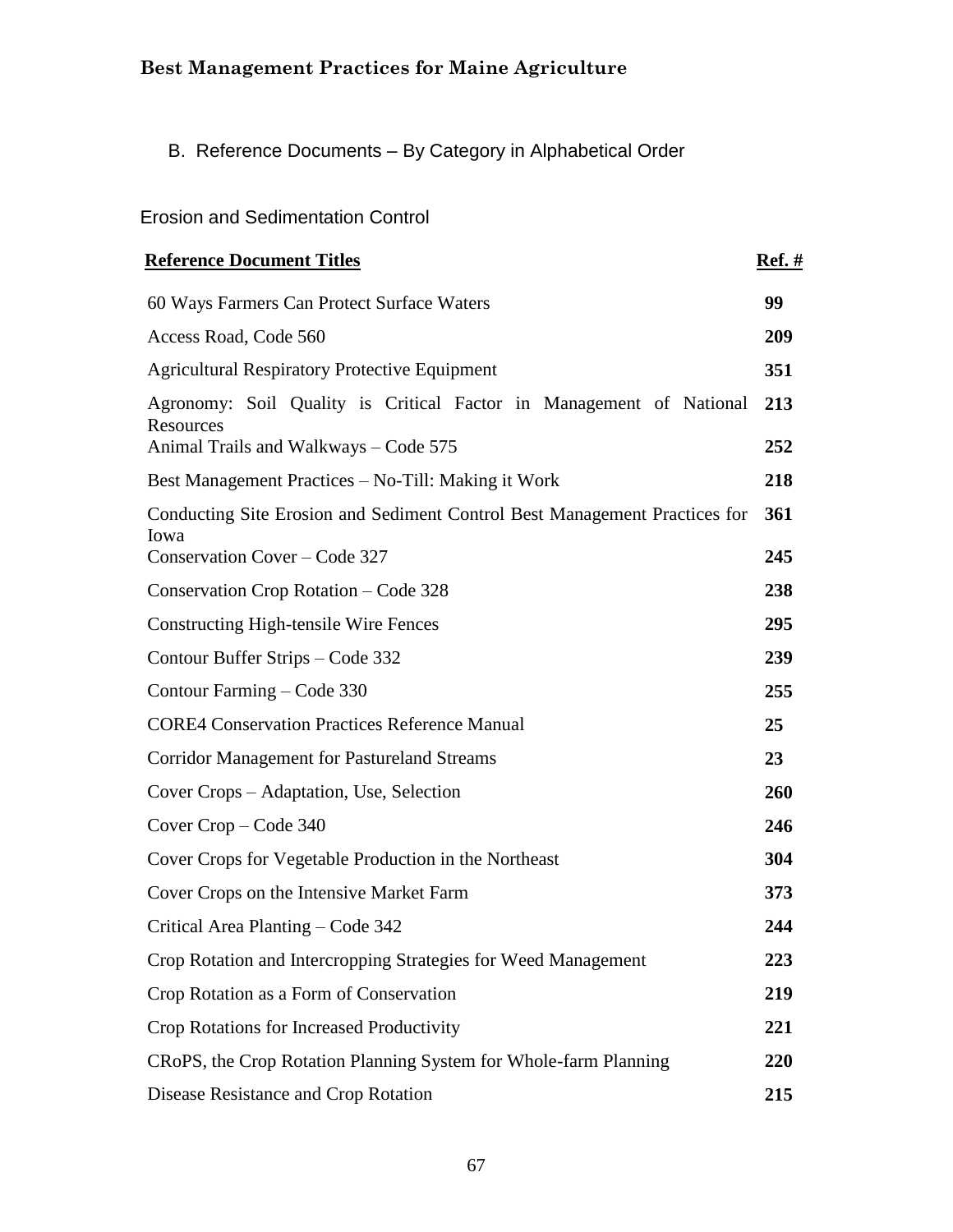| Diversion – Code 362                                                                                                 | 247 |
|----------------------------------------------------------------------------------------------------------------------|-----|
| Effects of Residue Management and No-Till on Soil Quality                                                            | 337 |
| <b>Environmental Issues in Livestock Production</b>                                                                  | 136 |
| Erosion and Sediment Control in North Carolina                                                                       | 358 |
| <b>Erosion and Sediment Pollution Control</b>                                                                        | 335 |
| Fencing – Code 382                                                                                                   | 253 |
| Field Stripcropping - Code 586                                                                                       | 242 |
| Filter Strip – Code 393                                                                                              | 240 |
| Grassed Waterway – Code 412                                                                                          | 248 |
| Guidelines for Horsekeeping in Maine                                                                                 | 40  |
| High-Tensile Wire Fencing                                                                                            | 315 |
| Integrated Field Crop Management - 2005 Cornell Guide                                                                | 306 |
| Integrated Pest Management – Current and Future Strategies                                                           | 50  |
| Intercropping Cover Crops with Corn                                                                                  | 277 |
| IPM in Practice-Principles and Methods of Integrated Pest Management                                                 | 49  |
| Know Your Soil – Soil Organic Matter Content                                                                         | 336 |
| Michigan Field Crop Ecology                                                                                          | 58  |
| Mulching for Improved Plant Cover                                                                                    | 281 |
| Natural Enemies Handbook: The Illustrated Guide to Biological Pest Control                                           | 249 |
| Nutrient Management in Kentucky                                                                                      | 376 |
| On-Farm Strategies to Protect Water Quality: An Assessment and Planning<br><b>Tool for Best Management Practices</b> | 329 |
| <b>Organic Vegetable Production</b>                                                                                  | 317 |
| Planning Fencing Systems for Controlled Grazing                                                                      | 294 |
| Principles and Practices of Crop Rotation                                                                            | 216 |
| Residue Management, Mulch Till – Code 329B                                                                           | 243 |
| Residue Management, Ridge Till – Code 329c                                                                           | 207 |
| Residue Management, Seasonal – Code 344                                                                              | 208 |
| Revegetating Sand and Gravel Borrow Pits in Maine                                                                    | 356 |
| Riparian Forest Buffer – Code 391                                                                                    | 241 |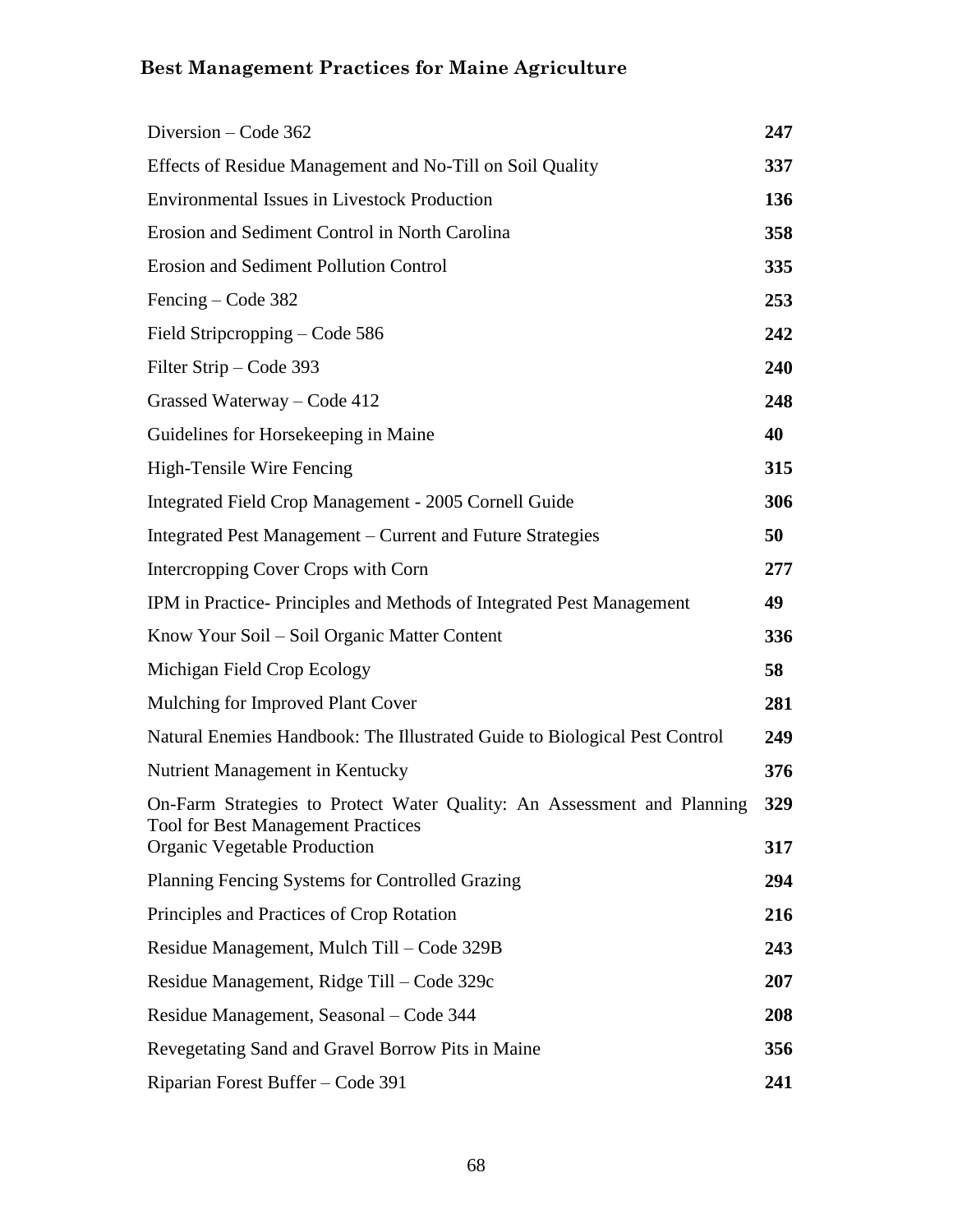| Sediment Basin – Code 350                                                                                                                                       | 251            |
|-----------------------------------------------------------------------------------------------------------------------------------------------------------------|----------------|
| Selecting the Right Cover Crop Gives Multiple Benefits                                                                                                          | 292            |
| <b>Stream Bank Fencing</b>                                                                                                                                      | $\overline{2}$ |
| Streambank and Shoreline Protection – Code 580                                                                                                                  | 254            |
| Sustainable Vegetable Production from Start-Up to Market                                                                                                        | 45             |
| Understanding Soil Phosphorus: An Overview of Phosphorus, Water Quality<br>and Agricultural Management Practices<br>Water and Sediment Control Basin - Code 638 | 375<br>250     |
| Water Quality for Small-Scale Livestock Operations                                                                                                              | 362            |
| Waterborne Pathogens in Agricultural Watersheds                                                                                                                 | 258            |
| Wild Blueberry Grower's Guide                                                                                                                                   | 34             |
| Yankee Gardener's Garden Data - Crop Rotation Chart                                                                                                             | 217            |

### Manure Management

| <b>Reference Document Titles</b>                                                       | $Ref.$ # |
|----------------------------------------------------------------------------------------|----------|
| 2005 Cornell Guide for Integrated Field Crop Management                                | 306      |
| 60 Ways Farmers Can Protect Surface Waters                                             | 99       |
| Adjustments to Fertilizer Recommendations                                              | 62       |
| Agricultural Waste Management Field Handbook, Part 651                                 | 22       |
| Agronomy: Soil Quality is Critical Factor in Management of National<br>Resources       | 213      |
| Alternative Production Systems to Reduce Nitrates in Ground Water                      | 214      |
| Applying Manure in Sensitive Areas                                                     | 324      |
| Barn and Manure Storage Safety                                                         | 3        |
| Beneficial Management Practices: Environmental Manual for Crop Producers in<br>Alberta | 147      |
| Best Environmental Management Practices for Open Feedlots                              | 74       |
| Biological Control: A Guide to Natural Enemies in North America                        | 9        |
| <b>Broiler Litter Storage</b>                                                          | 105      |
| <b>Building Soils for Better Crops</b>                                                 | 267      |
| Calculating the Value of Manure for Crop Production                                    | 384      |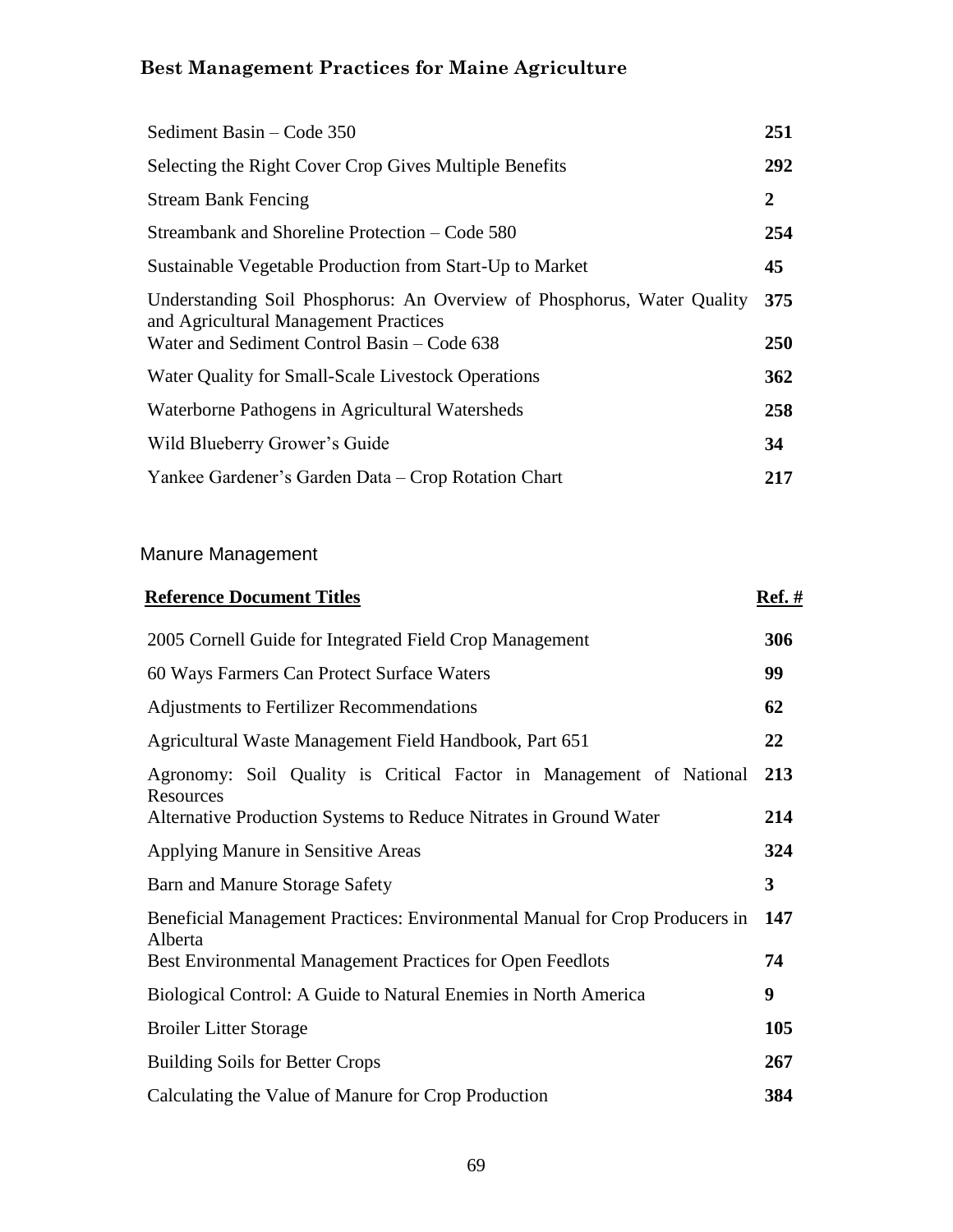| Clean Water For Washington                                                                | 59         |
|-------------------------------------------------------------------------------------------|------------|
| <b>Composting for Small-Scale Livestock Operations</b>                                    | 365        |
| Conservation Cover - Code 327                                                             | 245        |
| Conservation Crop Rotation – Code 328                                                     | 238        |
| Contour Buffer Strips – Code 332                                                          | 239        |
| Contour Farming – Code 330                                                                | 255        |
| Contribution of Cover Crop Mulches to Weed Management                                     | 54         |
| <b>CORE4 Conservation Practices Reference Manual</b>                                      | 25         |
| Cover Crop – Code 340                                                                     | 246        |
| Cover Crops – Adaptation, Use, Selection                                                  | 260        |
| Cover Crops on the Intensive Market Farm                                                  | 373        |
| <b>Crop Rotations</b>                                                                     | 212        |
| CRoPS, the Crop Rotation Planning System for Whole-farm Planning                          | 220        |
| Dairy Farm Nutrient Balancer Spreadsheet                                                  | 6          |
| Dairy Manure Systems: Equipment and Technology                                            | 309        |
| Determining Crop Available Nutrients from Manure                                          | 386        |
| Earthen Manure Storage Design Considerations                                              | 269        |
| Effects of Long-Term Tillage and Crop Rotation on Soil Carbon and Soil<br>Productivity    | 222        |
| Electronic Forum on Area-Wide Integration of Specialized Crop and Livestock<br>Production | <b>363</b> |
| <b>Environmental Factors to Consider When Expanding Dairies</b>                           | 313        |
| Fertilizing with Manure                                                                   | 115        |
| Field Guide to On-Farm Composting                                                         | 18         |
| Field Stripcropping – Code 586                                                            | 242        |
| Filter Strip – Code 393                                                                   | 240        |
| Good Neighbor Guide for Horse-Keeping: Manure Management                                  | 380        |
| Guide to Pasture Conditioning Scoring                                                     | 321        |
| Guidelines for Applying Manure to Cropland and Pasture in Wisconsin                       | 64         |
| Guidelines for Horsekeeping in Maine                                                      | 40         |
| Heavy Use Area Protection, Code 561                                                       | 340        |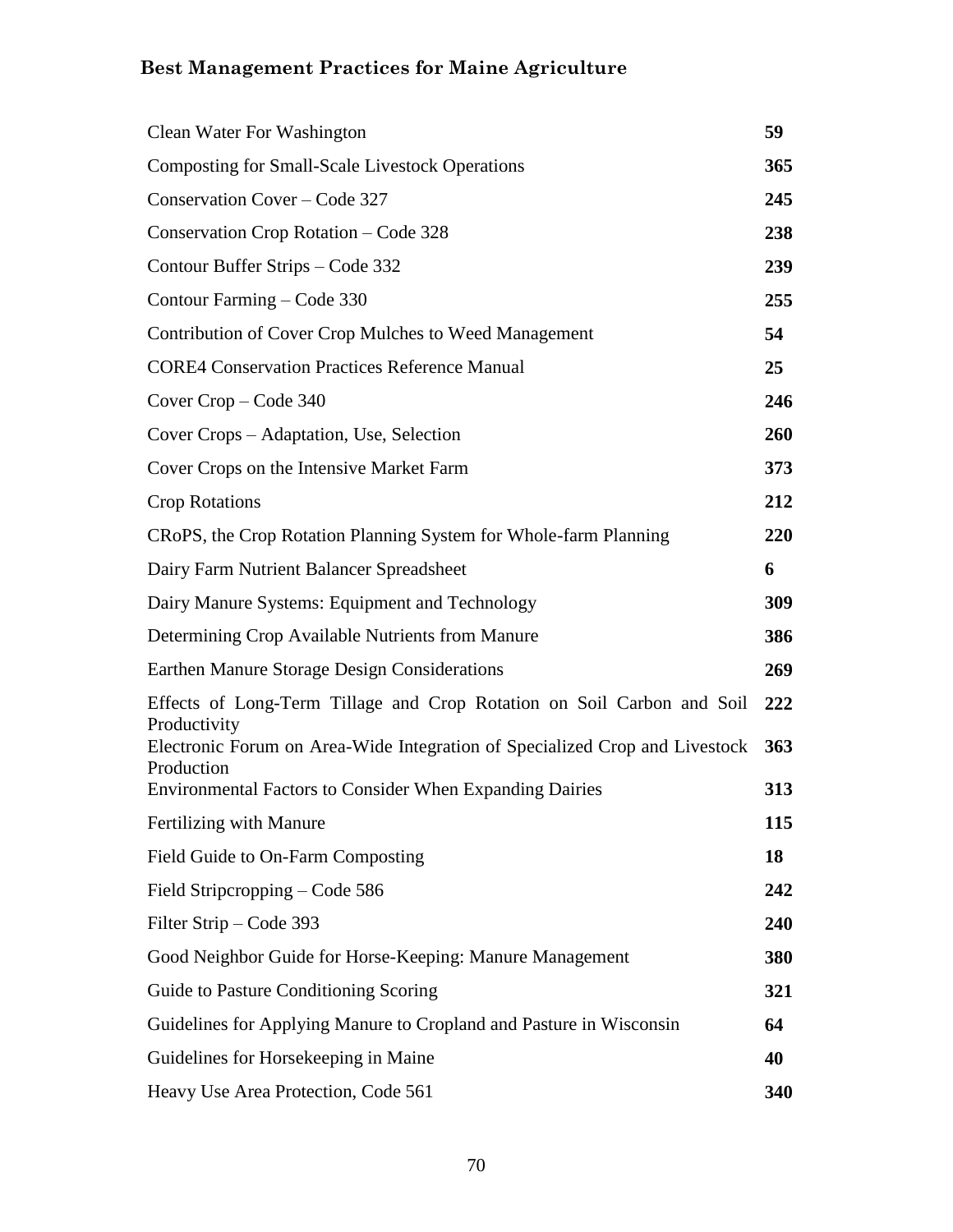| Horse Facilities Handbook 2005                                                                                                                                              | 320       |
|-----------------------------------------------------------------------------------------------------------------------------------------------------------------------------|-----------|
| Horse Stable Manure Management                                                                                                                                              | 61        |
| <b>Integrated Animal Waste Management</b>                                                                                                                                   | 330       |
| Land Application of Manure: Minimum State Requirements                                                                                                                      | 326       |
| <b>Livestock Manure Sampling</b>                                                                                                                                            | 323       |
| <b>Livestock Waste Facilities Handbook</b>                                                                                                                                  | 312       |
| Livestock Waste Sampling, Analysis and Calculation of Land Application Rates                                                                                                | 383       |
| Maine Nutrient Management Certification Training Manual, 1999                                                                                                               | 5         |
| <b>Managing Cover Crops Profitably</b>                                                                                                                                      | 48        |
| Managing Livestock Manure to Protect Environmental Quality                                                                                                                  | 387       |
| Managing Livestock Manure to Protect Groundwater                                                                                                                            | 257       |
| Managing Manure Nutrients at Concentrated Animal Feeding Operations                                                                                                         | 55        |
| Manitoba Soil Fertility Guide - Manure                                                                                                                                      | 111       |
| Manure Management and Composting                                                                                                                                            | 231       |
| Manure Management for Small Scale Livestock Operations, Pennsylvania<br>Small-Scale Livestock Committee, http://www<br>Manure Management in Small Farm Livestock Operations | 298<br>67 |
| Manure Management Plan                                                                                                                                                      | 327       |
| Manure Management Practices to Reduce Water Pollution                                                                                                                       | 68        |
| <b>Manure Storage Systems</b>                                                                                                                                               | 226       |
| Manure Storage Handling and Transportation                                                                                                                                  | 233       |
| Manure Utilization Guidelines, February 1, 2001                                                                                                                             | 29        |
| Manure: Nutrient Management and Field Application                                                                                                                           | 158       |
| Manure: What is it Worth on your Farm? University of Maine Cooperative<br>Extension, Bulletin 2432, www<br>Methods and Timing for Manure Applications                       | 30<br>118 |
| Michigan Field Crop Ecology                                                                                                                                                 | 58        |
| Mulching for Improved Plant Cover                                                                                                                                           | 35        |
| New England Greenhouse Floricultural Recommendations Management Guide                                                                                                       | 15        |
| for Insects, Diseases, Weeds and Growth Regulators<br>New England Small Fruit Pest Management Guide                                                                         | 14        |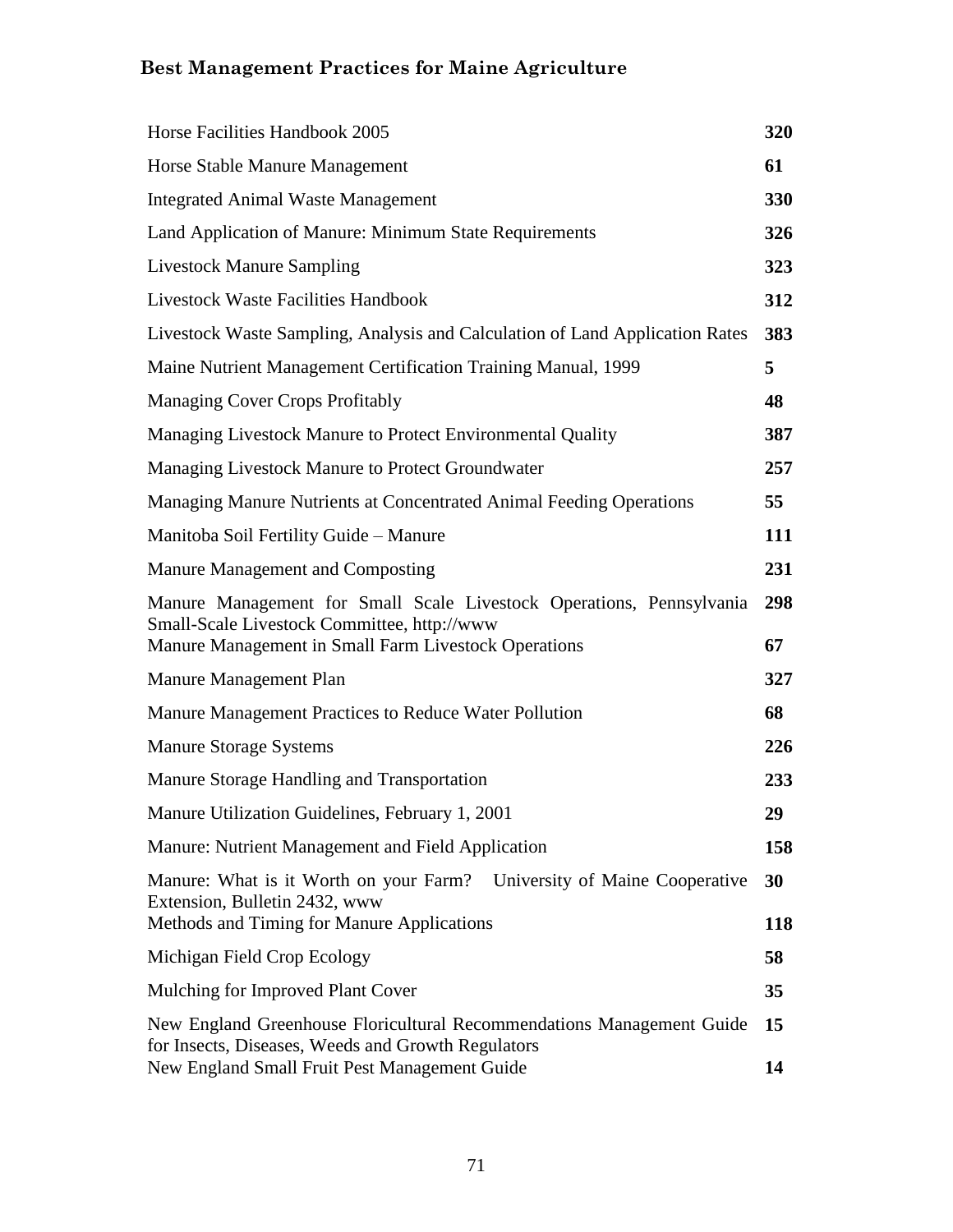| <b>Nutrient Management</b>                                                                                                                                                             | 382       |
|----------------------------------------------------------------------------------------------------------------------------------------------------------------------------------------|-----------|
| Nutrient Management – Code 590                                                                                                                                                         | 157       |
| Nutrient Management in Kentucky                                                                                                                                                        | 376       |
| Ohio Livestock Manure and Wastewater Management Guide                                                                                                                                  | 73        |
| <b>On Farm Composting Handbook</b>                                                                                                                                                     | 17        |
| Organic Vegetable Production                                                                                                                                                           | 317       |
| <b>Poultry Waste Management Handbook</b>                                                                                                                                               | 314       |
| Principles and Practices of Crop Rotation                                                                                                                                              | 216       |
| Pumping Water from Remote Locations for Livestock Watering                                                                                                                             | 297       |
| Reducing Contamination by Improving Livestock Holding Pen Management                                                                                                                   | 71        |
| Reducing the Risk of Groundwater Contamination from Livestock Manure<br>Management<br>Roof Runoff Structure - Code 558                                                                 | 69<br>339 |
| Runoff Reductions with Incorporated Manure – A Literature Review                                                                                                                       | 325       |
|                                                                                                                                                                                        |           |
| Engineering<br>Composting: Design,<br>Environmental,<br>Science<br>of<br>and<br>Microbiological and Utilization Aspects<br>Sediment Basin – Code 350                                   | 19<br>251 |
| Selecting the Right Cover Crop Gives Multiple Benefits                                                                                                                                 | 292       |
| Site Selection for Animal Housing and Waste Storage Facilities                                                                                                                         | 63        |
| Site Selection for Animal Housing and Waste Storage Facilities                                                                                                                         | 279       |
| Site Selection for Animal Housing and Waste Storage Facilities                                                                                                                         | 279       |
| Six Steps to Minimizing Compaction                                                                                                                                                     | 126       |
| Soil Compaction: Causes, Effects & Control                                                                                                                                             | 66        |
| Soil Survey of "X" County, Maine                                                                                                                                                       | 41        |
| Soil Testing Handbook for Professionals in Agriculture, Nutrient and Residuals<br>Management<br>Sustainable Vegetable Production from Start-Up to Market                               | 1<br>45   |
|                                                                                                                                                                                        |           |
| The Perishability and Profitability of Manure                                                                                                                                          | 117       |
| <b>Understanding and Managing Soil Compaction</b>                                                                                                                                      | 72        |
| Understanding Soil Phosphorus: An Overview of Phosphorus, Water Quality<br>and Agricultural Management Practices<br>Use of Cover Crops and Green Manures to Attract Beneficial Insects | 375<br>52 |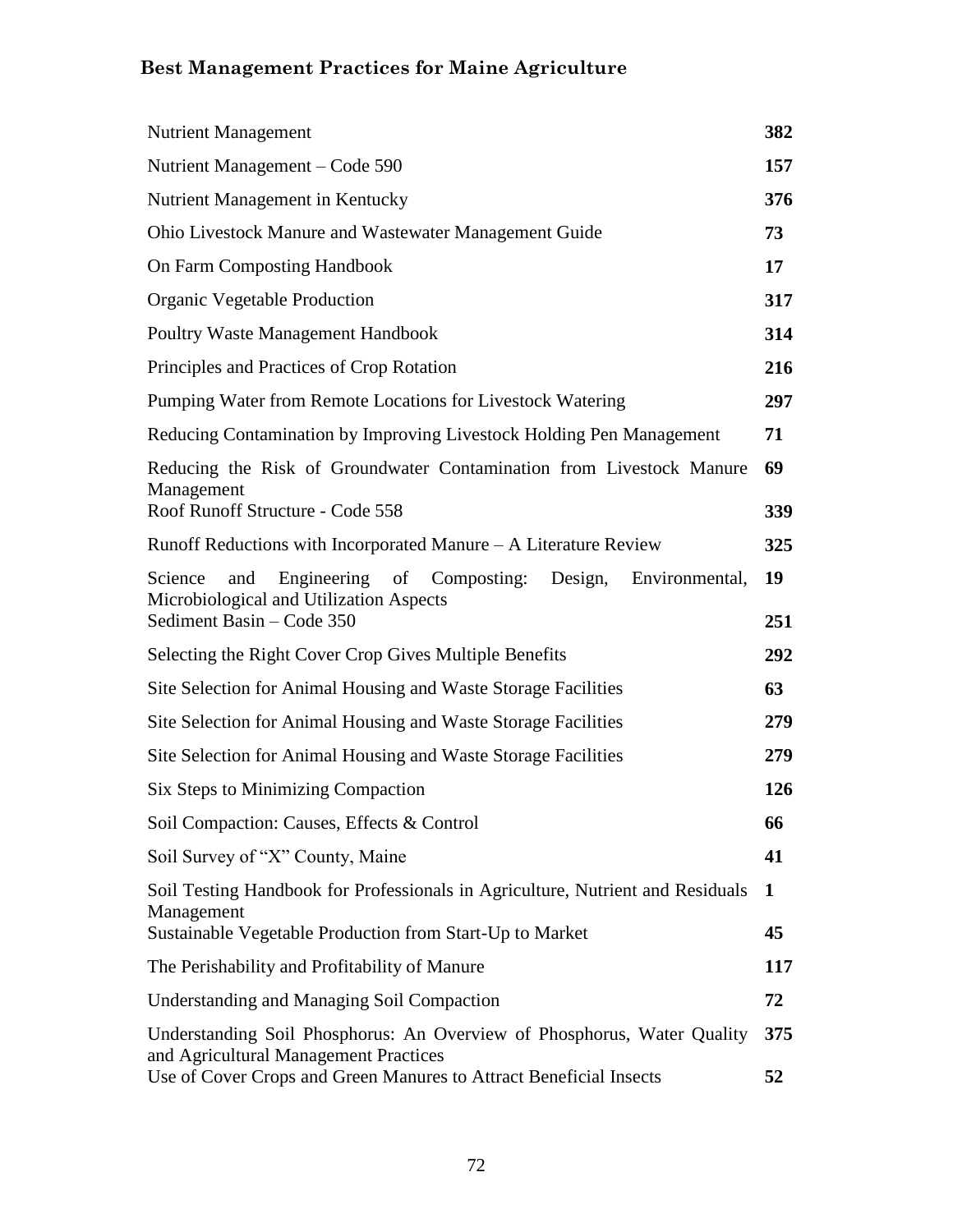| Waste Utilization - Code 633                        | 338 |
|-----------------------------------------------------|-----|
| Water Quality $-$ Agriculture                       | 156 |
| Water Quality for Small-Scale Livestock Operations  | 362 |
| Waterborne Pathogens in Agricultural Watersheds     | 258 |
| Watering Systems for Livestock                      | 38  |
| Yankee Gardener's Garden Data – Crop Rotation Chart | 217 |
| You Can Reduce the Risks of Leaching                | 60  |

## Pest Management

| <b>Reference Document Titles</b>                                                                                                                                                   | <u>Ref. #</u> |
|------------------------------------------------------------------------------------------------------------------------------------------------------------------------------------|---------------|
| 2005 Cornell Guide for Integrated Field Crop Management                                                                                                                            | 306           |
| 50 Ways Farmers Can Protect Their Groundwater                                                                                                                                      | 155           |
| 60 Ways Farmers Can Protect Surface Waters                                                                                                                                         | 99            |
| <b>Agricultural Respiratory Protective Equipment</b>                                                                                                                               | 351           |
| Agricultural Waste Management Field Handbook, Part 651                                                                                                                             | 22            |
| Agriculture, Fisheries and Aquaculture – Record Keeping (forms)                                                                                                                    | 150           |
| Approaches to the Biological Control of Insects                                                                                                                                    | 36            |
| Best Management Practices for Agricultural Pesticides to Protect Water 123<br>Resources<br>Biointensive Integrated Pest Management: Fundamentals of Sustainable 366<br>Agriculture |               |
| Biological Control: A Guide to Natural Enemies in North America                                                                                                                    | 9             |
| Biological Pest Controls from IPM Laboratories, Inc                                                                                                                                | 26            |
| <b>Building Soils for Better Crops</b>                                                                                                                                             | 267           |
| Calibration of Granular Applicators for Mixed Fertilizer Applications                                                                                                              | 75            |
| Certification and Licensing Provisions/Private Applicators                                                                                                                         | 79            |
| <b>Chem Search</b>                                                                                                                                                                 | 141           |
| Chemigation                                                                                                                                                                        | 98            |
| Chemigation and Fertigation: Anti-Pollution Devices for Irrigation Systems                                                                                                         | 97            |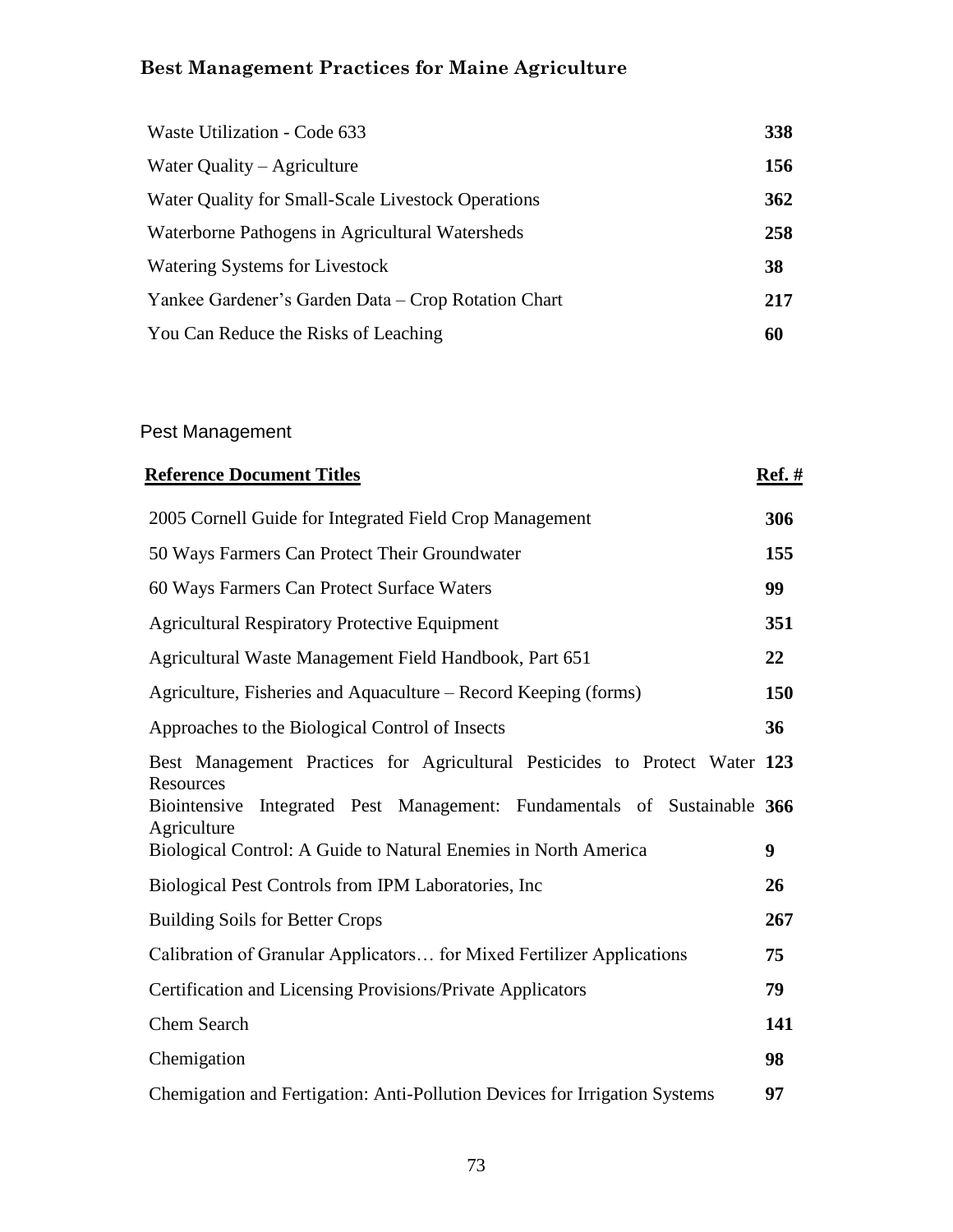| <b>Chemigation Safety Measures</b>                                     | 96  |
|------------------------------------------------------------------------|-----|
| <b>Composts for Disease Suppression</b>                                | 53  |
| Contribution of Cover Crop Mulches to Weed Management                  | 54  |
| Control of Flies in and Around Poultry Houses                          | 43  |
| <b>CORE4 Conservation Practices Reference Manual</b>                   | 25  |
| Cornell Field Crops and Soils Handbook                                 | 307 |
| Cover Crops for Vegetable Production in the Northeast                  | 304 |
| Cover Crops on the Intensive Market Farm                               | 373 |
| Cultivation Tools for Mechanical Weed Control in Vegetables            | 83  |
| Damping Off                                                            | 370 |
| Damping Off of Seedlings                                               | 372 |
| Damping-Off in Flower and Vegetable Seedlings                          | 369 |
| Disease Management: Cultural Management Practices                      | 95  |
| Diseases and Pests of Vegetable Crops in Canada                        | 57  |
| Field Guide to On-Farm Composting                                      | 18  |
| Filling Bare Spots in Blueberry Fields                                 | 33  |
| Forest Site Preparation - Code 490                                     | 341 |
| Gempler's IPM Almanac, 1999-2000                                       | 21  |
| <b>Granular Application Equipment Calibration</b>                      | 367 |
| <b>Green Methods Manual</b>                                            | 51  |
| <b>Handling Pesticides Safely</b>                                      | 81  |
| <b>Integrated Fly Management Around Confined Livestock</b>             | 20  |
| Integrated Pest Management – Current and Future Strategies             | 50  |
| <b>Integrated Pest Management for Vegetable Gardens</b>                | 94  |
| IPM in Practice-Principles and Methods of Integrated Pest Management   | 49  |
| Licensing Requirements for Pesticide Applicators in the State of Maine | 13  |
| Licensing Requirements for Pesticide Applicators in the State of Maine | 282 |
| Maine Board of Pesticides Control Website - Certification and Training | 8   |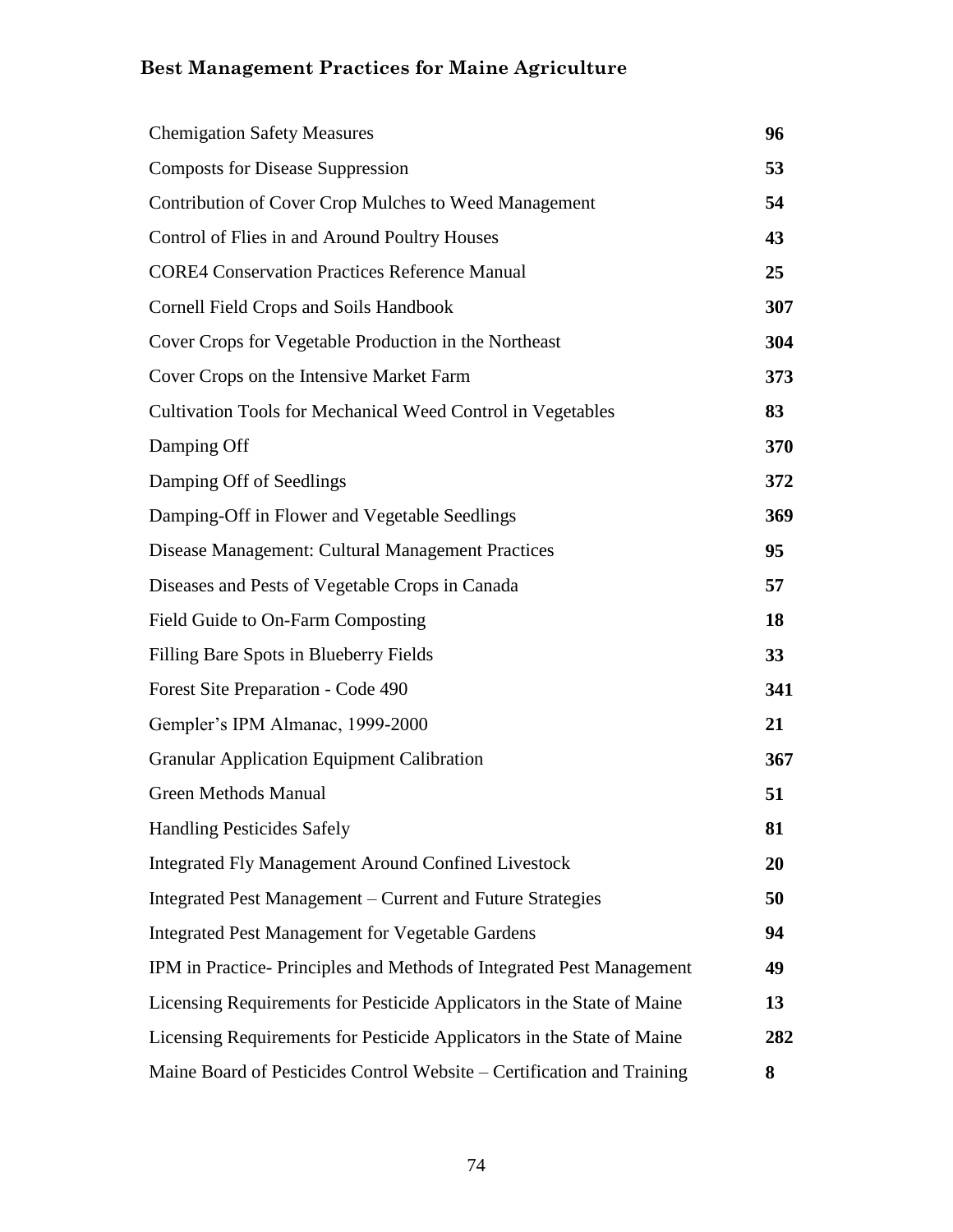| Maine Pesticide Control Act                                                                | 7   |
|--------------------------------------------------------------------------------------------|-----|
| Managing Bacterial Diseases of Tomatoes and Peppers                                        | 92  |
| Managing Diseases of Alfalfa                                                               | 91  |
| Managing Manure Nutrients at Concentrated Animal Feeding Operations                        | 55  |
| Michigan Field Crop Ecology                                                                | 58  |
| Michigan Field Crop Pest Ecology and Management                                            | 56  |
| Minimizing Off-Target Deposition of Pesticide Applications                                 | 32  |
| National Management Measures for the Control of Non-Point Pollution from 11<br>Agriculture |     |
| Natural Enemies Handbook: The Illustrated Guide to Biological Pest Control                 | 249 |
| <b>Natural Enemies of Vegetable Insect Pests</b>                                           | 305 |
| New Cultivation Tools for Mechanical Weed Control in Vegetables                            | 84  |
| New England Apple Pest Management Guide                                                    | 82  |
| On Farm Composting Handbook                                                                | 17  |
| <b>On-Farm Agrichemical Handling Facilities</b>                                            | 308 |
| Organic Vegetable Production                                                               | 317 |
| Pest Management - Code 595                                                                 | 342 |
| Pest Management at the Crossroads                                                          | 332 |
| <b>Pesticide Applicator Training</b>                                                       | 291 |
| Pesticide Container Disposal and Storage                                                   | 77  |
| Pesticide Education Manual, "Core Manual"                                                  | 10  |
| Pesticide Movement in Soils                                                                | 122 |
| Pesticide Storage and Disposal                                                             | 76  |
| Pesticide Storage and Disposal                                                             | 285 |
| Pesticides and Groundwater Contamination                                                   | 120 |
| Pesticides and Groundwater: A Guide for the Pesticide User                                 | 311 |
| Pesticides and Groundwater: A Guide for the Pesticide User                                 | 119 |
| Prescribed Grazing Management to Improve Pasture Productivity in New York                  | 276 |
| Principles and Practices of Crop Rotation                                                  | 216 |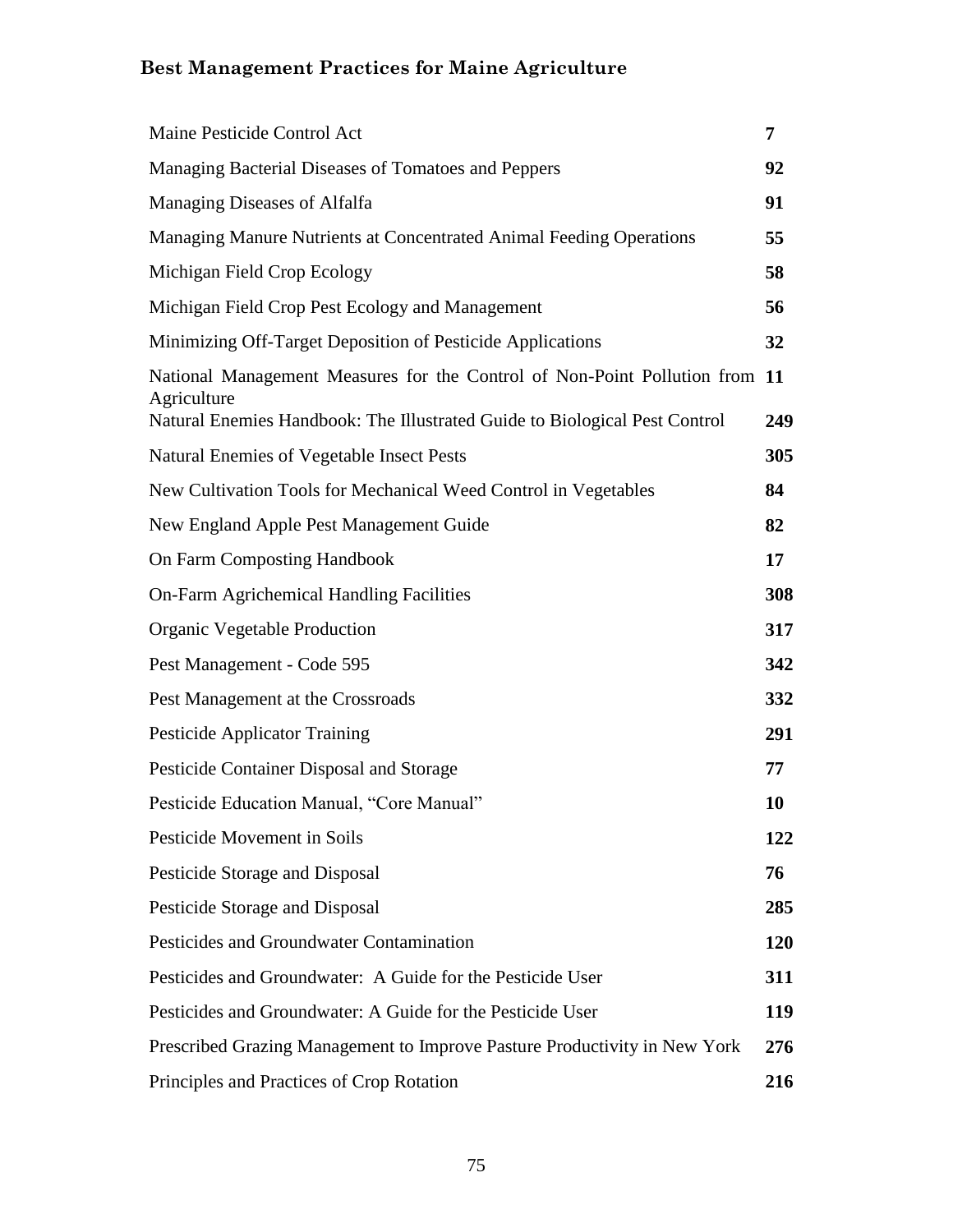| Production of Vegetables, Strawberries, and Cut Flowers Using Plasticulture                                                                                       | 318 |
|-------------------------------------------------------------------------------------------------------------------------------------------------------------------|-----|
| <b>Pumpkin Production Guide</b>                                                                                                                                   | 343 |
| Recommended Storage Practices for Pesticide Applications                                                                                                          | 12  |
| Recommended Storage Practices for Pesticide Applicators                                                                                                           | 283 |
| Record Keeping Requirements for Commercial Agricultural Producers                                                                                                 | 290 |
| Restricted- Use Pesticide Recordkeeping Inspection                                                                                                                | 151 |
| Engineering<br>of<br>Design,<br>Environmental, 19<br>Science<br>and<br>Composting:<br>Microbiological and Utilization Aspects                                     |     |
| Seedling Diseases and Damping Off                                                                                                                                 | 93  |
| Selecting Forage Crops for your Farm                                                                                                                              | 37  |
| Selecting the Right Cover Crop Gives Multiple Benefits                                                                                                            | 292 |
| Soil Survey of "X" County, Maine                                                                                                                                  | 41  |
| Standards for Outdoor Application of Pesticides                                                                                                                   | 80  |
| <b>Standards for Water Quality Protection</b>                                                                                                                     | 78  |
| Sustainable Vegetable Production from Start-Up to Market                                                                                                          | 45  |
| Timing and Intensity of Cultivation and Effects on Weed Control in Sweet Corn                                                                                     | 87  |
| Trichoderma for Control of Soil Pathogens                                                                                                                         | 89  |
| Two Common, Late-Season, Cole Crop Diseases                                                                                                                       | 90  |
| USDA Pesticide Recordkeeping Requirements for Certified Private Applicators 44<br>of Federal Restricted Use Pesticides<br>Weed Control Guide for Ohio Field Crops | 85  |
| Weed Control Guide for Ohio Field Crops – Sprayer Calibration                                                                                                     | 86  |
| <b>Weed Control Principles</b>                                                                                                                                    | 359 |
| Wild Blueberry Grower's Guide                                                                                                                                     | 34  |
| WIN-PST (Windows Pesticide Screening Tool)                                                                                                                        | 27  |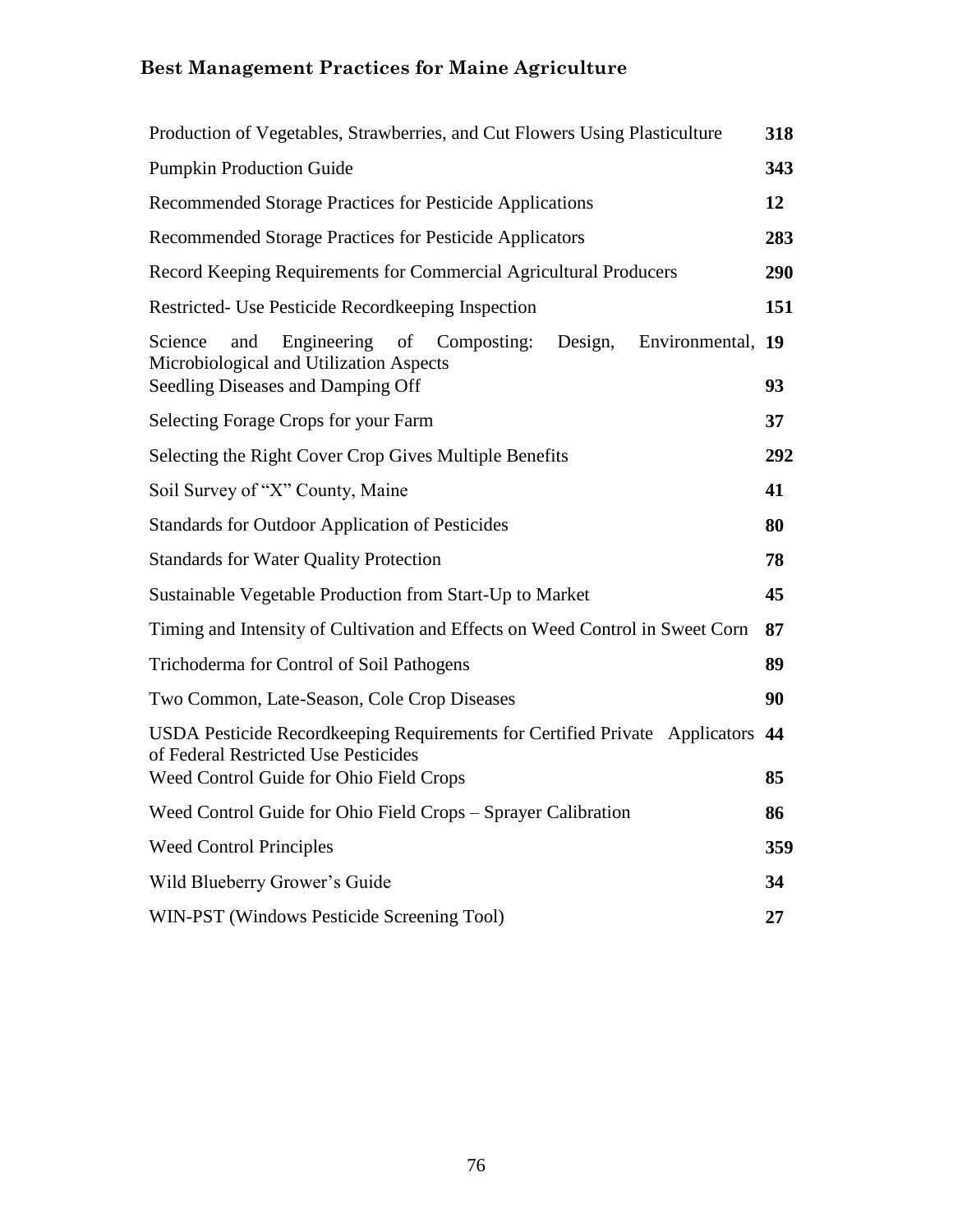## Nutrient Management

| <b>Reference Document Titles</b>                                                                                                                                                      | <u>Ref. #</u> |
|---------------------------------------------------------------------------------------------------------------------------------------------------------------------------------------|---------------|
| 2005 Cornell Guide for Integrated Field Crop Management                                                                                                                               | 306           |
| 60 Ways Farmers Can Protect Surface Waters                                                                                                                                            | 99            |
| Agricultural Waste Management Field Handbook, Part 651                                                                                                                                | 22            |
| Agriculture, Fisheries and Aquaculture – Record Keeping (forms)                                                                                                                       | 150           |
| Agronomy: Soil Quality is Critical Factor in Management of National Resources                                                                                                         | 213           |
| Alternative Production Systems to Reduce Nitrates in Ground Water                                                                                                                     | 214           |
| Applying Manure in Sensitive Areas                                                                                                                                                    | 324           |
| Assessing the Risk of Groundwater Contamination from Livestock Manure 256<br>Management<br>Beneficial Management Practices: Environmental Manual for Crop Producers in 147<br>Alberta |               |
| <b>Building Soils for Better Crops</b>                                                                                                                                                | 267           |
| Capturing Land-Applied manure in the Root Zone                                                                                                                                        | 70            |
| Chemigation and Fertigation: Anti-Pollution Devices for Irrigation Systems                                                                                                            | 97            |
| <b>Chemigation Safety Measures</b>                                                                                                                                                    | 96            |
| <b>Composting for Small-Scale Livestock Operations</b>                                                                                                                                | 365           |
| Conducting Site Erosion and Sediment Control Best Management Practices for 361<br>Iowa<br>Contour Buffer Strips – Code 332                                                            | 239           |
| Contribution of Cover Crop Mulches to Weed Management                                                                                                                                 | 54            |
| <b>CORE4 Conservation Practices Reference Manual</b>                                                                                                                                  | 25            |
| <b>Cornell Field Crops and Soils Handbook</b>                                                                                                                                         | 307           |
| Cover Crops – Adaptation, Use, Selection                                                                                                                                              | 260           |
| Crop and Field Management Software                                                                                                                                                    | 152           |
| Crop Nutrition and Fertilizer Requirements                                                                                                                                            | 129           |
| Dairy Farm Nutrient Balancer Spreadsheet                                                                                                                                              | 6             |
| Dairy Manure Systems: Equipment and Technology                                                                                                                                        | 309           |
| Disease Resistance and Crop Rotation                                                                                                                                                  | 215           |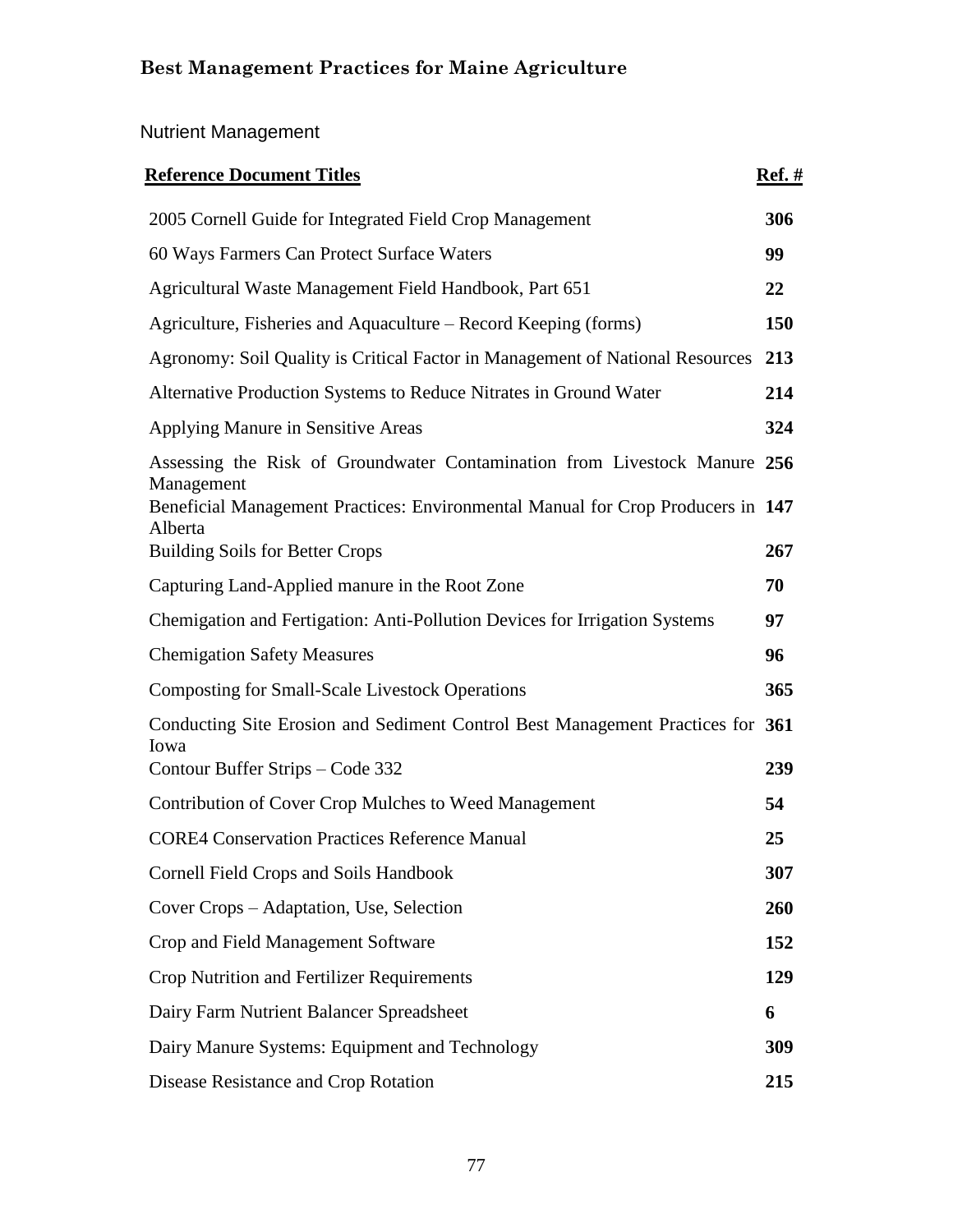| Downeast Salmon Rivers Water Use Management Plan                                                                        | 268 |
|-------------------------------------------------------------------------------------------------------------------------|-----|
| Fertilizing with Manure                                                                                                 | 115 |
| Field Guide to On-Farm Composting                                                                                       | 18  |
| Filter Strip – Code 393                                                                                                 | 240 |
| Forage Fertilization Based on Yield and Management Goals                                                                | 131 |
| Guidelines for Applying Manure to Cropland and Pasture in Wisconsin                                                     | 64  |
| Horse Facilities Handbook 2005                                                                                          | 320 |
| Introduction to Precision Agriculture: Sources of Soil and Crop Yield Variation 127<br>within a Field                   |     |
| Irrigation Water Management – Code 449                                                                                  | 132 |
| Land Application of Manure                                                                                              | 116 |
| Land Application of Manure: Minimum State Requirements                                                                  | 326 |
| Leaf & Petiole Tissue Analysis Program                                                                                  | 284 |
| <b>Livestock Waste Facilities Handbook</b>                                                                              | 312 |
| Livestock Waste Sampling, Analysis and Calculation of Land Application Rates                                            | 383 |
| Maine Nutrient Management Certification Training Manual, 1999                                                           | 5   |
| Managing Livestock Manure to Protect Environmental Quality                                                              | 387 |
| Managing Livestock Manure to Protect Groundwater                                                                        | 257 |
| Manitoba Soil Fertility Guide - Manure                                                                                  | 111 |
| Manure Management for Small Scale Livestock Operations, Pennsylvania 298<br>Small-Scale Livestock Committee, http://www | 327 |
| Manure Management Plan<br>Nitrogen Fertilizer Choices                                                                   | 39  |
|                                                                                                                         |     |
| Nutrient and Pesticide Best Management Practices for Wisconsin Farms                                                    | 170 |
| <b>Nutrient Management</b>                                                                                              | 382 |
| Nutrient Management – Code 590                                                                                          | 157 |
| Nutrient Management Planning: Plant Nutrients                                                                           | 128 |
| Nutrient Management Plans - What Industry Agronomists are Doing                                                         | 146 |
| Nutrient Management Rules, Chapter 565                                                                                  | 346 |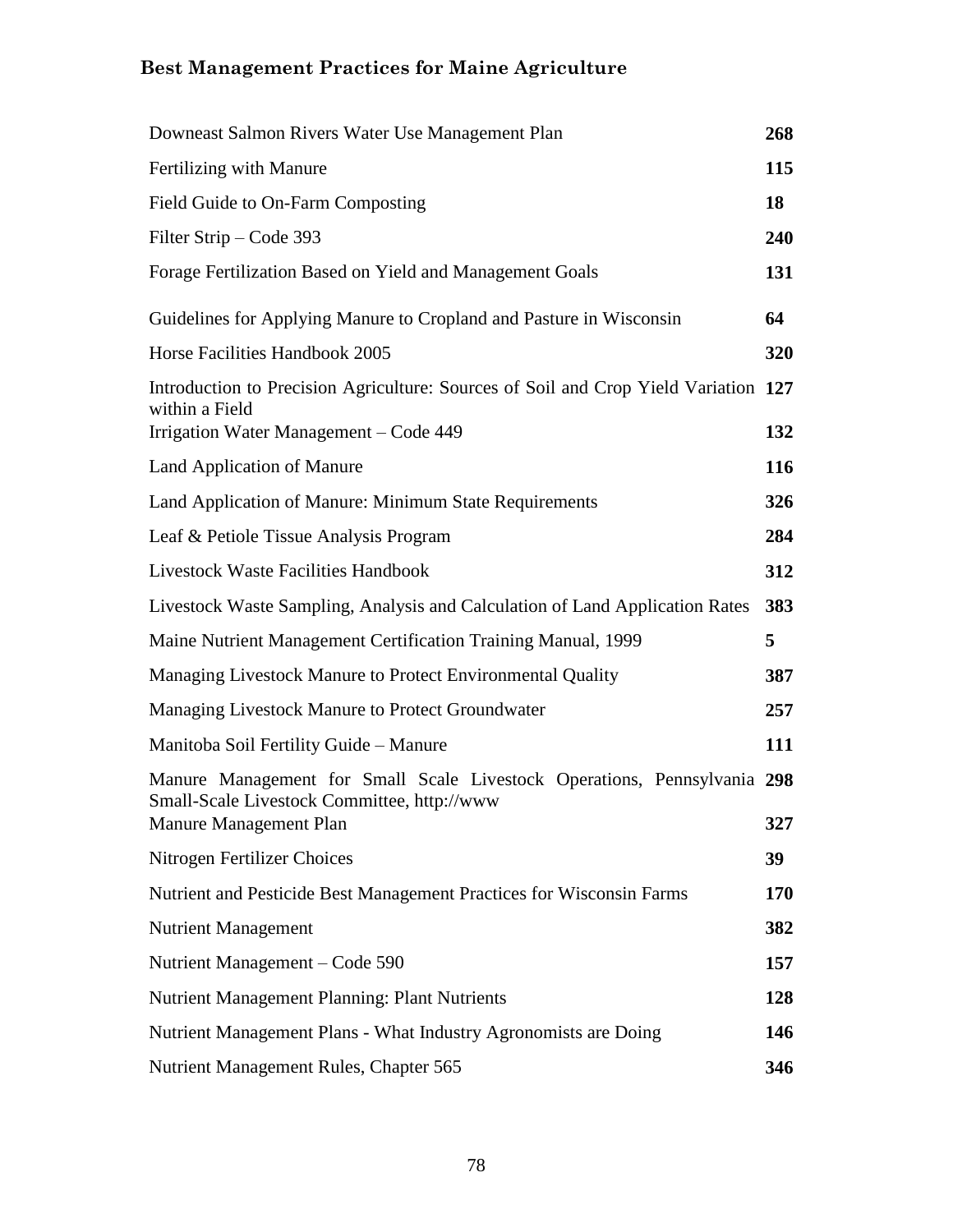| Nutrient Management: Crop Production and Water Quality                                                                                                                                                        | 16         |
|---------------------------------------------------------------------------------------------------------------------------------------------------------------------------------------------------------------|------------|
| Nutrite Turf (fertilizer release rates)                                                                                                                                                                       | 154        |
| <b>On Farm Composting Handbook</b>                                                                                                                                                                            | 17         |
| Organic Farming Systems - Overview-- Rotations, Insects & Diseases, Weeds, 159<br><b>Livestock Systems</b><br><b>Organic Matter Management</b>                                                                | 124        |
| Organic Vegetable Production                                                                                                                                                                                  | 317        |
| Phosphorous in Agriculture                                                                                                                                                                                    | 288        |
| <b>Plant Tissue Test Instructions</b>                                                                                                                                                                         | 345        |
| Potato Fertilization on Irrigated Soils                                                                                                                                                                       | 130        |
| Poultry Waste Management Handbook                                                                                                                                                                             | 314        |
| Principles and Practices of Crop Rotation                                                                                                                                                                     | 216        |
| Production of Vegetables, Strawberries, and Cut Flowers Using Plasticulture                                                                                                                                   | 318        |
| <b>Pumpkin Production Guide</b>                                                                                                                                                                               | 343        |
| Reducing the Risk of Groundwater Contamination from Livestock Manure 69<br>Management<br>Science<br>Engineering of Composting: Design,<br>Environmental, 19<br>and<br>Microbiological and Utilization Aspects |            |
| Selecting the Right Cover Crop Gives Multiple Benefits<br><b>Slow-Release Fertilizers</b>                                                                                                                     | 292<br>153 |
| Soil Facts: Nitrogen Management and Water Quality                                                                                                                                                             | 377        |
| Soil Survey of "X" County, Maine                                                                                                                                                                              | 41         |
| Soil Testing Handbook for Professionals in Agriculture, Nutrient and Residuals 1<br>Management<br>Sprinkler Irrigation Systems - Code 442                                                                     | 133        |
| Sustainable Vegetable Production from Start-Up to Market                                                                                                                                                      | 45         |
| The Agronomics of Manure Use for Crop Production                                                                                                                                                              | 289        |
| The Perishability and Profitability of Manure                                                                                                                                                                 | 117        |
| Trickle Irrigation in the Eastern United States                                                                                                                                                               | 310        |
| Understanding Soil Phosphorus: An Overview of Phosphorus, Water Quality 375<br>and Agricultural Management Practices<br>Understanding your Soil Test: pH-Excess Lime-Lime Needs                               | 266        |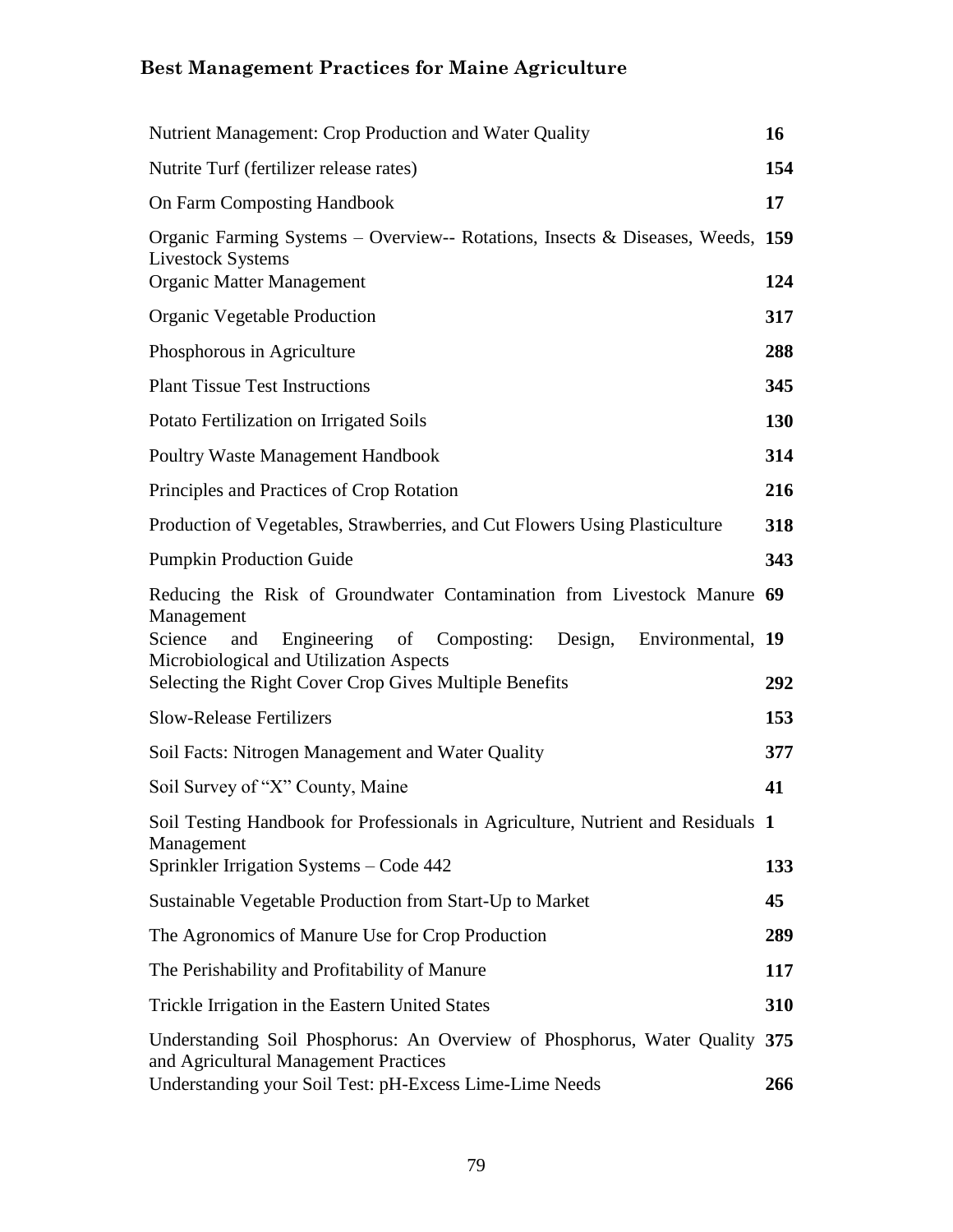| Using a Chlorophyll Meter to Improve N Management  | 385 |
|----------------------------------------------------|-----|
| Water Quality $-$ Agriculture                      | 156 |
| Water Quality for Small-Scale Livestock Operations | 362 |
| Waterborne Pathogens in Agricultural Watersheds    | 258 |
| Wild Blueberry Grower's Guide                      | 34  |
| You Can Reduce the Risks of Leaching               | 60  |

### Irrigation Management

| <b>Reference Document Titles</b>                         | <b>Ref.</b> # |
|----------------------------------------------------------|---------------|
| Downeast Salmon Rivers Water Use Management Plan         | 268           |
| Irrigation Water Management – Code 449                   | 132           |
| Sustainable Vegetable Production from Start-Up to Market | 45            |

### Livestock Management

| <b>Reference Document Titles</b>                                    | $Ref. \#$ |
|---------------------------------------------------------------------|-----------|
| 2005 Cornell Guide for Integrated Field Crop Management             | 306       |
| <b>Agricultural Environmental Management Systems</b>                | 374       |
| Agricultural Waste Management Field Handbook, Part 651              | 22        |
| An Overview of Current Beef Welfare Concerns                        | 236       |
| Animal Behavior and the Design of Livestock and Poultry Systems     | 319       |
| Bags vs                                                             | 193       |
| Building an Electric Antipredator Fence                             | 296       |
| <b>Building for Cow Comfort</b>                                     | 299       |
| Building Freestall Barns and Milking Centers: Methods and Materials | 316       |
| <b>Choosing Forage Storage Facilities</b>                           | 192       |
| Constructing High-tensile Wire Fences                               | 295       |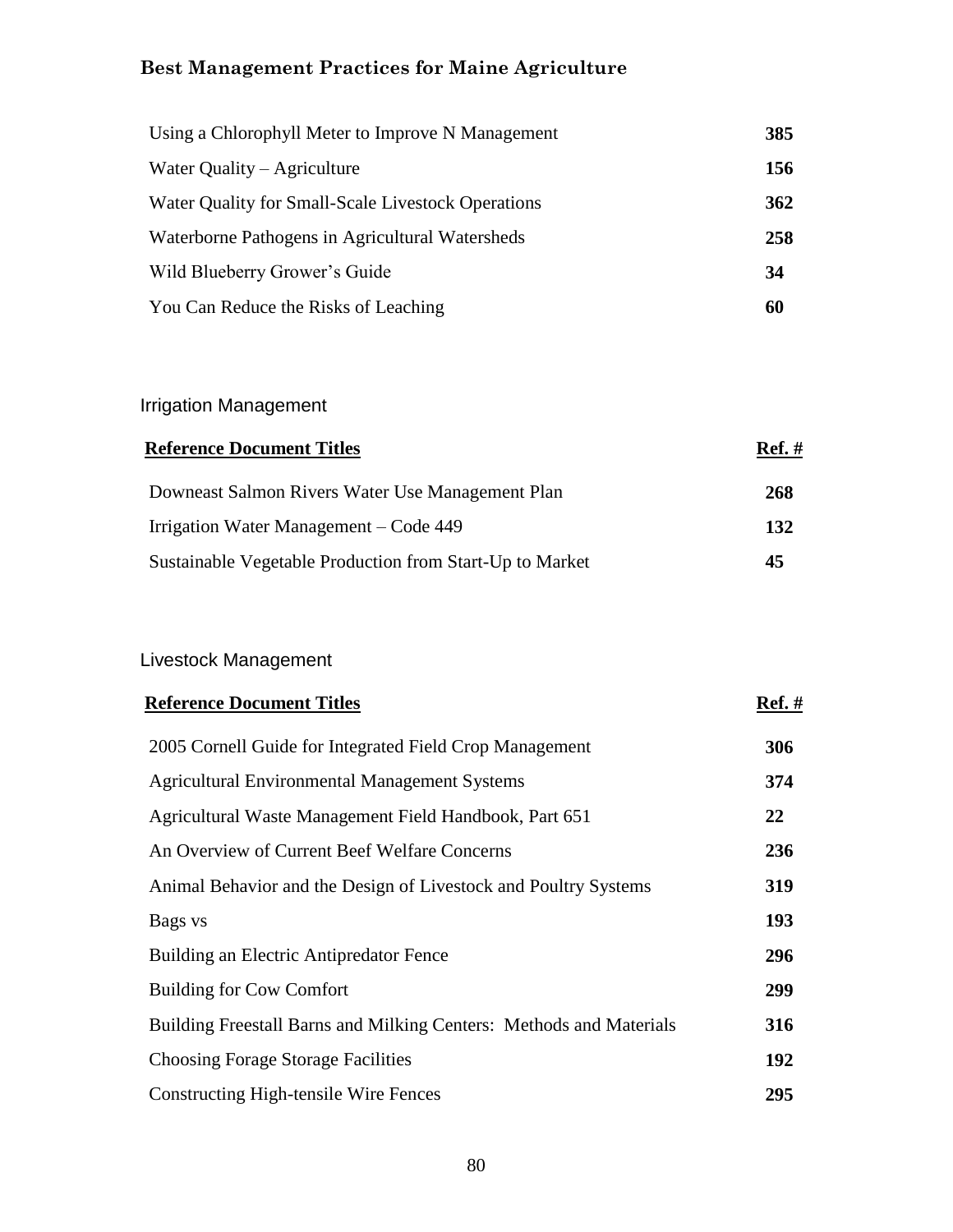| <b>Cornell Field Crops and Soils Handbook</b>                                                                                                                 | 307        |
|---------------------------------------------------------------------------------------------------------------------------------------------------------------|------------|
| Dairy Manure Systems: Equipment and Technology                                                                                                                | 309        |
| Dairy Production                                                                                                                                              | 302        |
| Deciding on a Silage Storage Type                                                                                                                             | 191        |
| Dry Round Hay Bale Storage Costs                                                                                                                              | <b>190</b> |
| Electronic Forum on Area-Wide Integration of Specialized Crop and Livestock 363<br>Production<br>Environmental Designs for Healthier and More Profitable Cows | 301        |
| Forage Feedout Losses for Various Storage Systems                                                                                                             | 183        |
| Forage Resources - Harvesting and Storage                                                                                                                     | 360        |
| Forage Resources – Harvesting and Storage                                                                                                                     | 205        |
| Forage Testing: Why, How, and Where                                                                                                                           | 197        |
| Generally Accepted Agricultural and Management Practices for the Care of 235<br>Farm Animals<br>Good Neighbor Guide for Horse-Keeping: Manure Management      | 380        |
| Harvesting Hay and Silage                                                                                                                                     | 194        |
| Harvesting, Storing and Feeding Forages as Round Bale Silage                                                                                                  | 196        |
| High-Tensile Wire Fencing                                                                                                                                     | 315        |
| Horse Facilities Handbook 2005                                                                                                                                | 320        |
| Housing, Equipment and Manure Systems                                                                                                                         | 108        |
| Inoculants for Corn Silage                                                                                                                                    | 189        |
| Inoculants for Legume-Grass Silage                                                                                                                            | 188        |
| <b>Livestock Waste Facilities Handbook</b>                                                                                                                    | 312        |
| Managing Forage in Bunker Silos                                                                                                                               | 184        |
| Manure Management for Small Scale Livestock Operations, Pennsylvania 298<br>Small-Scale Livestock Committee, http://www.<br><b>Manure Storage Systems</b>     | 226        |
| Maryland Small Ruminant Page                                                                                                                                  | 379        |
| <b>Natural Ventilation for Freestall Dairy Barns</b>                                                                                                          | 334        |
| Planning a Hay Storage                                                                                                                                        | 198        |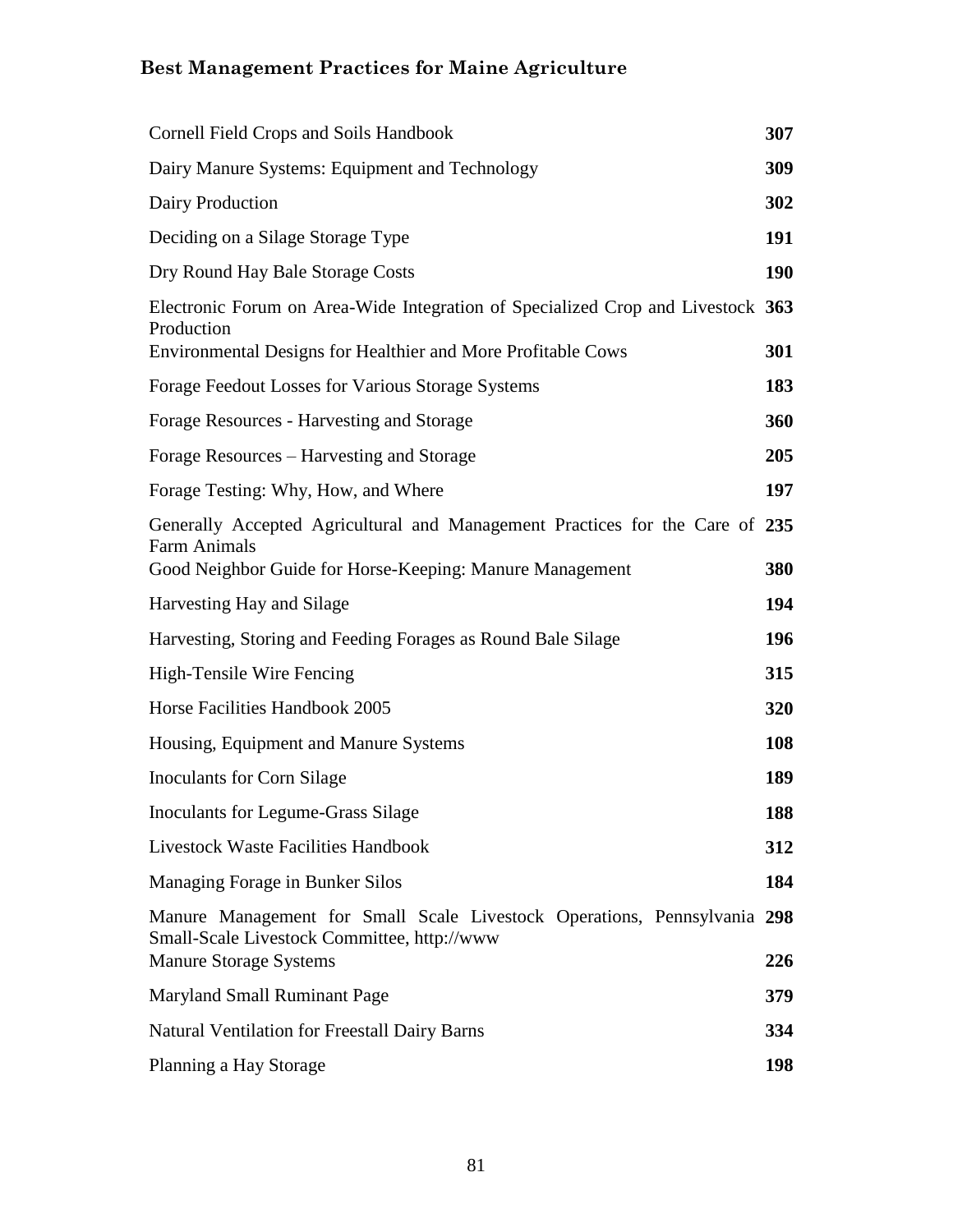| Planning Fencing Systems for Controlled Grazing                            | 294 |
|----------------------------------------------------------------------------|-----|
| Preserving Baled Hay with Organic Acids                                    | 187 |
| <b>Preventing Silage Storage Losses</b>                                    | 185 |
| Pumping Water from Remote Locations for Livestock Watering                 | 297 |
| <b>Reducing Heat Stress for Dairy Cattle</b>                               | 333 |
| Reducing the Risk of Groundwater Contamination by Improving Silage Storage | 195 |
| Selecting Forage Crops for your Farm                                       | 37  |
| Shade and Wind Barrier Effects on Summertime Feedlot Cattle Performance    | 275 |
| Sheep Housing and Equipment Handbook                                       | 237 |
| Site Selection for Animal Housing and Waste Storage Facilities             | 279 |
| Water Conservation on Dairy and Livestock Farms                            | 381 |
| Wind Protection Effects and Airflow Patterns in Outside Feedlots           | 274 |

### Odor Control

| <b>Reference Document Titles</b>                                | <b>Ref.</b> # |
|-----------------------------------------------------------------|---------------|
| 60 Ways Farmers Can Protect Surface Waters                      | 99            |
| Agricultural Waste Management Field Handbook, Part 651          | 22            |
| <b>Broiler Litter Storage</b>                                   | 105           |
| Capturing Land-Applied manure in the Root Zone                  | 70            |
| <b>Components of Good Manure Management</b>                     | 166           |
| <b>Composting for Small-Scale Livestock Operations</b>          | 365           |
| <b>Composts for Disease Suppression</b>                         | 53            |
| <b>CORE4 Conservation Practices Reference Manual</b>            | 25            |
| Dairy Farm Nutrient Balancer Spreadsheet                        | 6             |
| Dairy Manure Systems: Equipment and Technology                  | 309           |
| <b>Environmental Factors to Consider When Expanding Dairies</b> | 313           |
| <b>Environmental Issues in Livestock Production</b>             | 136           |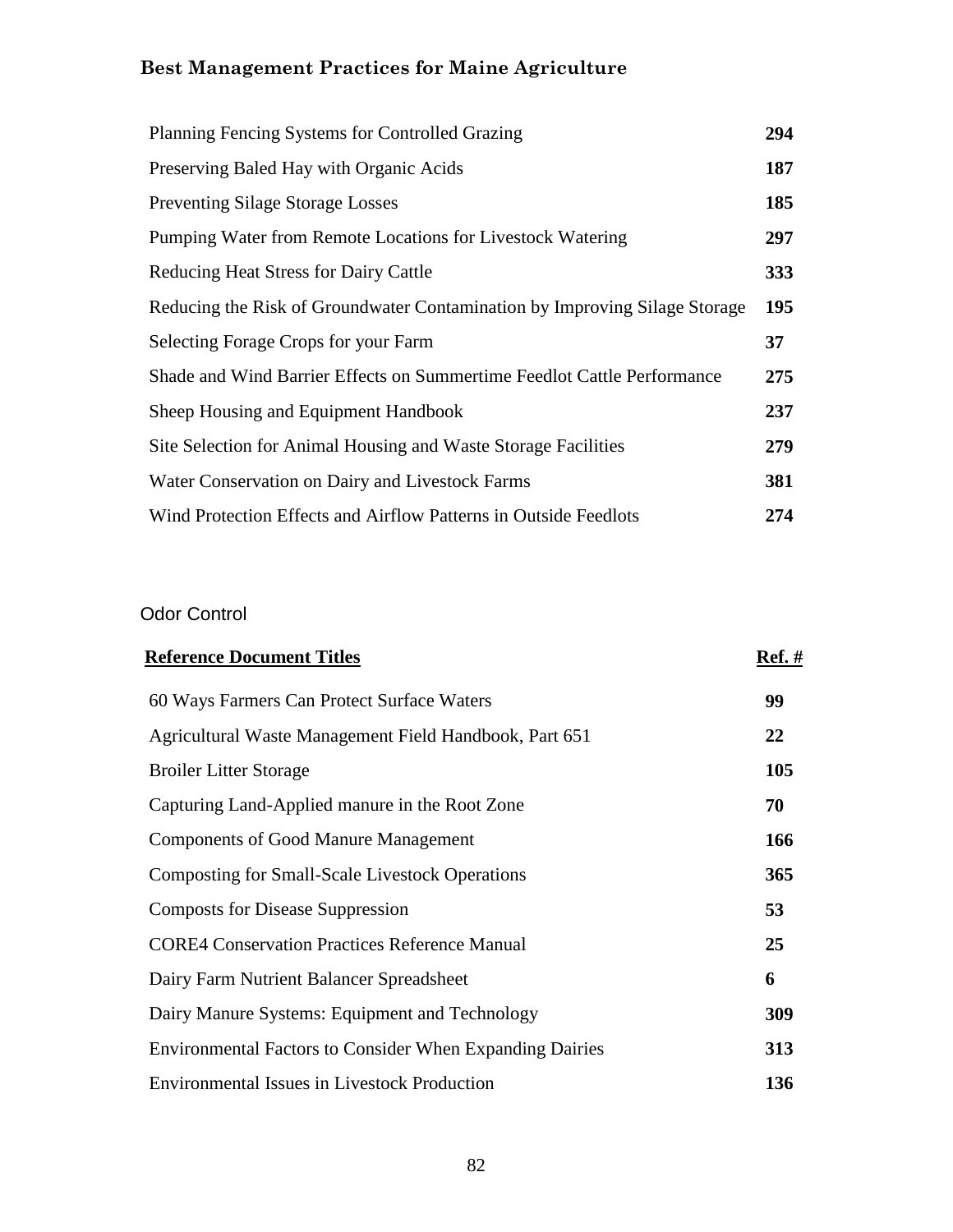| Fertilizing with Manure                                                                                                                                        | 115        |
|----------------------------------------------------------------------------------------------------------------------------------------------------------------|------------|
| Field Guide to On-Farm Composting                                                                                                                              | 18         |
| Fly Control in the Poultry House                                                                                                                               | 104        |
| Guideline for Dairy Odor Management                                                                                                                            | 287        |
| Guidelines for Applying Manure to Cropland and Pasture in Wisconsin                                                                                            | 64         |
| Horse Facilities Handbook 2005                                                                                                                                 | 320        |
| Horse Stable Manure Management                                                                                                                                 | 61         |
| Housing, Equipment and Manure Systems                                                                                                                          | 108        |
| <b>Integrated Animal Waste Management</b>                                                                                                                      | 330        |
| Land Application of Manure                                                                                                                                     | <b>110</b> |
| <b>Land Application of Manure</b>                                                                                                                              | 116        |
| Livestock & Poultry Area Integrated Pest Management                                                                                                            | 112        |
| Maine Nutrient Management Certification Training Manual, 1999                                                                                                  | 5          |
| Managing Livestock Manure to Protect Environmental Quality                                                                                                     | 387        |
| Manitoba Soil Fertility Guide - Manure                                                                                                                         | 111        |
| Manure Management for Small Scale Livestock Operations, Pennsylvania 298<br>Small-Scale Livestock Committee, http://www<br><b>Manure Management Guidelines</b> | 134        |
| Manure Management in Small Farm Livestock Operations                                                                                                           | 67         |
| Manure Management Practices to Reduce Water Pollution                                                                                                          | 68         |
| Manure Utilization Guidelines, February 1, 2001                                                                                                                | 29         |
| Meeting Odour Head On: Odour Reduction Practices – Animal Diets and Land 137<br><b>Application of Manure</b><br><b>Nuisance Fly Prevention</b>                 | 113        |
| Nutrient Management – Code 590                                                                                                                                 | 157        |
| <b>Odor Control on Livestock and Poultry Farms</b>                                                                                                             | <b>100</b> |
| Odor from Feedlots Setback Estimation Tool (OFFSET)                                                                                                            | 389        |
| <b>Odors from Livestock Operations: Causes and Possible Cures</b>                                                                                              | 322        |
| <b>On Farm Composting Handbook</b>                                                                                                                             | 17         |
| Poultry Waste Management Handbook                                                                                                                              | 314        |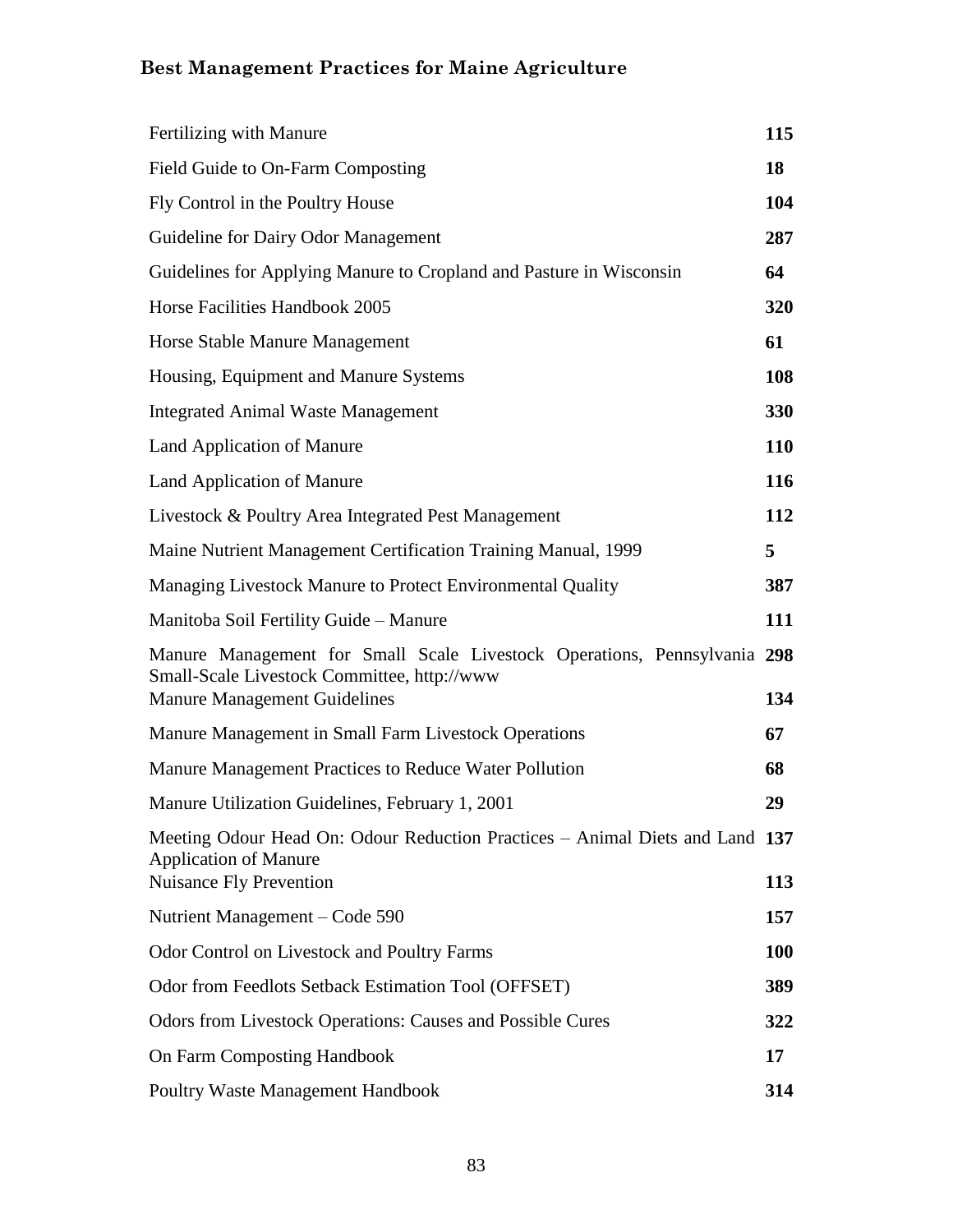| Site Selection for Animal Housing and Waste Storage Facilities                                 | 63  |
|------------------------------------------------------------------------------------------------|-----|
| Site Selection for Animal Housing and Waste Storage Facilities                                 | 279 |
| Soil Testing Handbook for Professionals in Agriculture, Nutrient and Residuals 1<br>Management |     |
| The Perishability and Profitability of Manure                                                  | 117 |

### Insect Management

| <b>Reference Document Titles</b>                                | <u>Ref. #</u> |
|-----------------------------------------------------------------|---------------|
| 60 Ways Farmers Can Protect Surface Waters                      | 99            |
| <b>Agricultural Respiratory Protective Equipment</b>            | 351           |
| Agriculture, Fisheries and Aquaculture – Record Keeping (forms) | 150           |
| Biological Pest Controls from IPM Laboratories, Inc.            | 26            |
| <b>Broiler Litter Storage</b>                                   | 105           |
| <b>Chem Search</b>                                              | 141           |
| <b>Composting for Small-Scale Livestock Operations</b>          | 365           |
| Control of Flies in and Around Poultry Houses                   | 43            |
| <b>Controlling Flies on Dairy Farms</b>                         | 140           |
| Disposal Methods of Livestock Mortality                         | 388           |
| Draft Guidelines for Emergency Composting of Cattle Mortalities | 114           |
| <b>Environmental Factors to Consider When Expanding Dairies</b> | 313           |
| <b>Environmental Issues in Livestock Production</b>             | 136           |
| Field Guide to On-Farm Composting                               | 18            |
| Guideline for Dairy Odor Management                             | 287           |
| Heavy Use Area Protection, Code 561                             | 340           |
| Horse Facilities Handbook 2005                                  | 320           |
| <b>Horse Manure Management</b>                                  | 145           |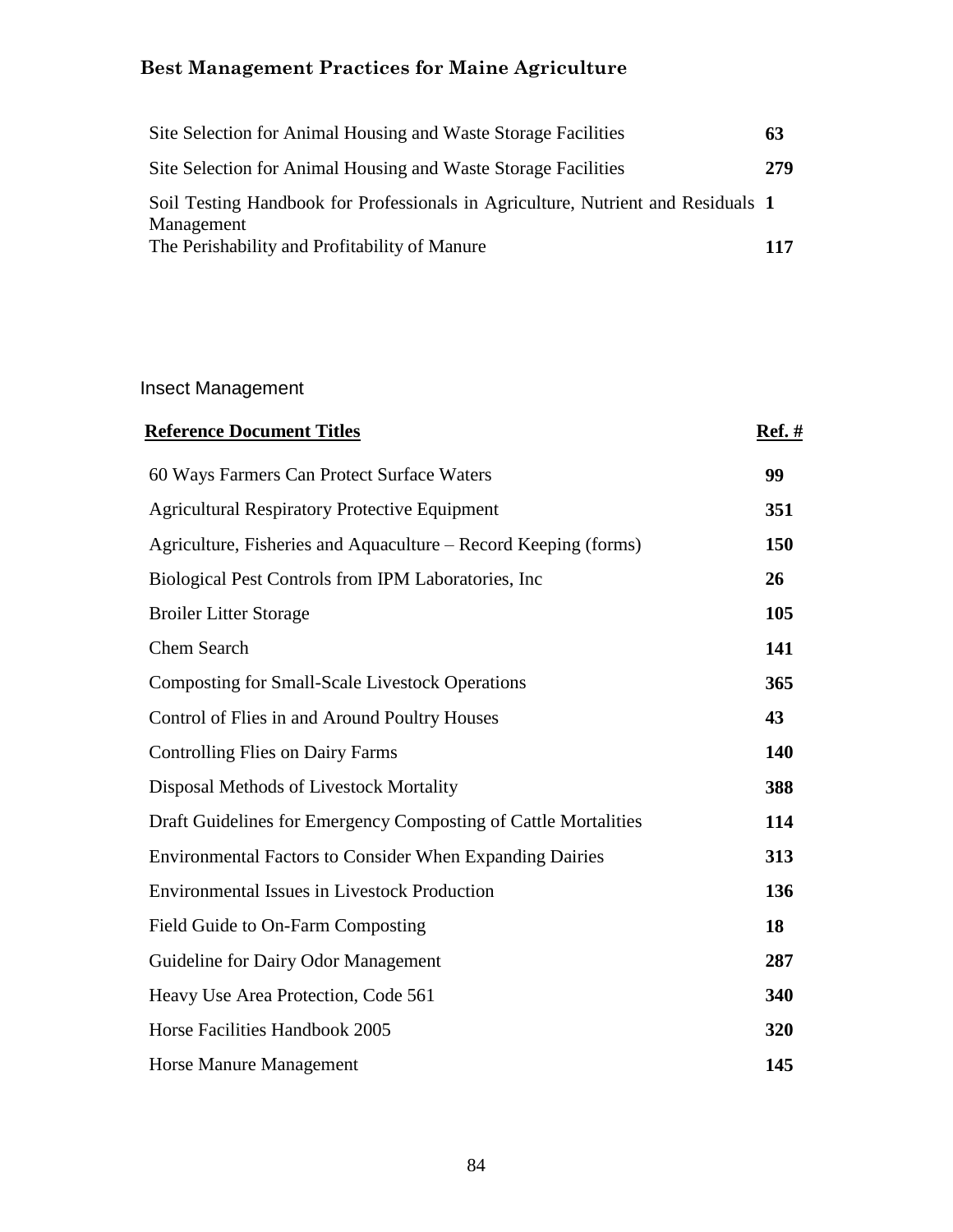| Horse Stable Manure Management                                                                                                                                             | 61  |
|----------------------------------------------------------------------------------------------------------------------------------------------------------------------------|-----|
| Housing, Equipment and Manure Systems                                                                                                                                      | 108 |
| <b>Integrated Animal Waste Management</b>                                                                                                                                  | 330 |
| <b>Integrated Fly Management Around Confined Livestock</b>                                                                                                                 | 20  |
| Integrated Management of Flies in and Around Dairy and Livestock Barns                                                                                                     | 42  |
| Integrated Pest Management – Current and Future Strategies                                                                                                                 | 50  |
| IPM for Fly Control in Maine Dairy Barns                                                                                                                                   | 28  |
| IPM in Practice-Principles and Methods of Integrated Pest Management                                                                                                       | 49  |
| Livestock & Poultry Area Integrated Pest Management                                                                                                                        | 112 |
| Maine Board of Pesticides Control Website – Certification and Training                                                                                                     | 8   |
| Management of Small Flocks of Chickens                                                                                                                                     | 103 |
| Managing Large-Scale Applications of Pesticides to Prevent Contamination of 121<br>Drinking Water                                                                          |     |
| Manure Management for Small Scale Livestock Operations, Pennsylvania 298<br>Small-Scale Livestock Committee, http://www<br>Manure Utilization Guidelines, February 1, 2001 | 29  |
| MDAFRR Policy/Rules Regarding the Disposal of up to 500 lbs                                                                                                                | 179 |
| Meeting Odour Head On: Odour Reduction Practices – Animal Diets and Land 137<br><b>Application of Manure</b>                                                               |     |
| Nutrient and Pesticide Best Management Practices for Wisconsin Farms                                                                                                       | 170 |
| Nutrient Management – Code 590                                                                                                                                             | 157 |
| <b>Odor Control on Livestock and Poultry Farms</b>                                                                                                                         | 100 |
| Ohio Livestock Manure and Wastewater Management Guide: Insect and Pest 138<br>Control                                                                                      |     |
| Organic Farming Systems – Overview-- Rotations, Insects & Diseases, Weeds, $159$<br>Livestock Systems                                                                      |     |
| Pest Management Recommendations for Poultry                                                                                                                                | 144 |
| Pesticide Education Manual, "Core Manual"                                                                                                                                  | 10  |
| Pesticide Use and Personal Protective Equipment                                                                                                                            | 135 |
| <b>Pollution Solutions-Poultry Farms</b>                                                                                                                                   | 107 |
| <b>Poultry Pest Management</b>                                                                                                                                             | 139 |
| Poultry Pest Management - Cultural Control, Chemical Control, Mechanical 143<br>Control                                                                                    |     |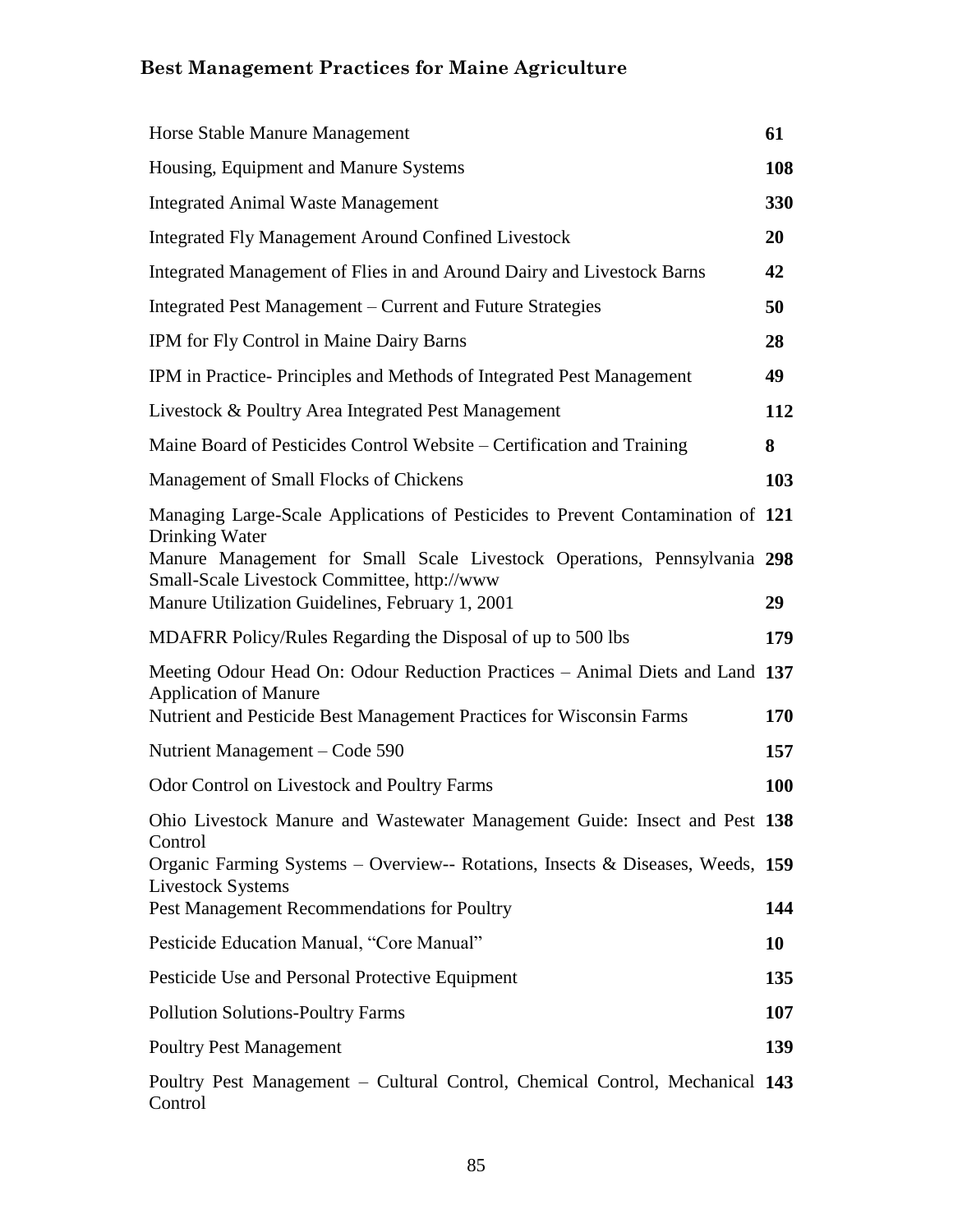| Poultry Waste Management Handbook                                          | 314        |
|----------------------------------------------------------------------------|------------|
| Profitable Poultry Production: Poultry Fixtures and Devices                | 109        |
| Reducing Contamination by Improving Livestock Holding Pen Management       | 71         |
| Rules for the Disposal of Animal Carcasses                                 | 178        |
| Sanitation for Fly and Disease Management at Confined Livestock Facilities | 101        |
| Ventilation (Poultry)                                                      | 106        |
| Water Quality for Small-Scale Livestock Operations                         | 362        |
| <b>Weed Control Principles</b>                                             | <b>359</b> |

#### Noise Control

### **Reference Document Titles Ref. #**

# Agronomy: Soil Quality is Critical Factor in Management of National Resources **213** Alternative Production Systems to Reduce Nitrates in Ground Water **214** Crop Rotations **212** It Takes Two to be a Good Neighbor **167** Milking Center Waste Water Treatment System **211** Noise Control on Farms **161** Pollution Solutions-Poultry Farms **107** Trickle Irrigation in the Eastern United States **310**

### Farm Management

| <b>Reference Document Titles</b>                                  | <b>Ref.</b> # |
|-------------------------------------------------------------------|---------------|
| 60 Ways Farmers Can Protect Surface Waters                        | 99            |
| About the Countryside Initiative                                  | 162           |
| Access Road, Code 560                                             | 209           |
| Agricultural and Nature Tourism: Good for the People and the Land | 164           |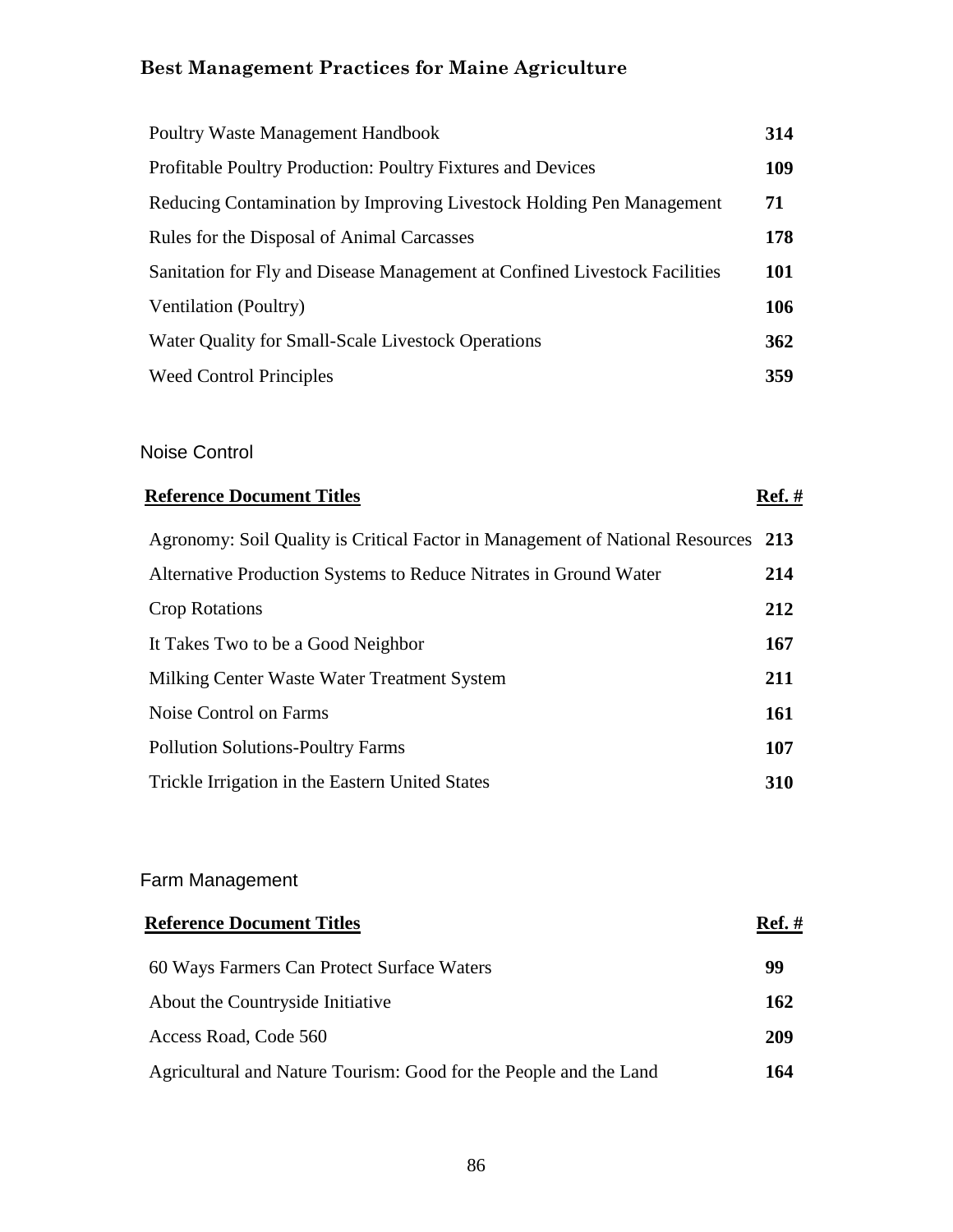| <b>Agricultural Environmental Management Systems</b>                            | 374 |
|---------------------------------------------------------------------------------|-----|
| <b>Agricultural Respiratory Protective Equipment</b>                            | 351 |
| <b>Agricultural Respiratory Protective Equipment: Air-Purifying Respirators</b> | 46  |
| Agricultural Waste Management Field Handbook, Part 651                          | 22  |
| <b>Agronomic Utilization of Residuals</b>                                       | 210 |
| Air Quality and Health                                                          | 271 |
| Animal Trails and Walkways - Code 575                                           | 252 |
| <b>Barns and Structures</b>                                                     | 199 |
| <b>Bramble Production Guide</b>                                                 | 354 |
| <b>Building Positive Neighbor Relations</b>                                     | 163 |
| <b>Building Soils for Better Crops</b>                                          | 267 |
| Causes and Symptoms of Mold and Dust-Induced Respiratory Illness                | 350 |
| <b>Choosing Forage Storage Facilities</b>                                       | 192 |
| <b>Composts for Disease Suppression</b>                                         | 53  |
| Computerized Farm Record Keeping with Quicken 2003                              | 149 |
| Conservation Cover - Code 327                                                   | 245 |
| <b>Constructing High-tensile Wire Fences</b>                                    | 295 |
| Controlling Birds around Farm Buildings                                         | 177 |
| <b>Controlling Birds on Fruit Crops</b>                                         | 176 |
| <b>Controlling Rats</b>                                                         | 200 |
| <b>Controlling Rodents in Commercial Poultry Facilities</b>                     | 201 |
| <b>Cornell Field Crops and Soils Handbook</b>                                   | 307 |
| <b>Corridor Management for Pastureland Streams</b>                              | 23  |
| Cover Crops for Vegetable Production in the Northeast                           | 304 |
| Cover Crops on the Intensive Market Farm                                        | 373 |
| Crop Rotations for Increased Productivity                                       | 221 |
| CRoPS, the Crop Rotation Planning System for Whole-farm Planning                | 220 |
| <b>Cull Potato Composting</b>                                                   | 31  |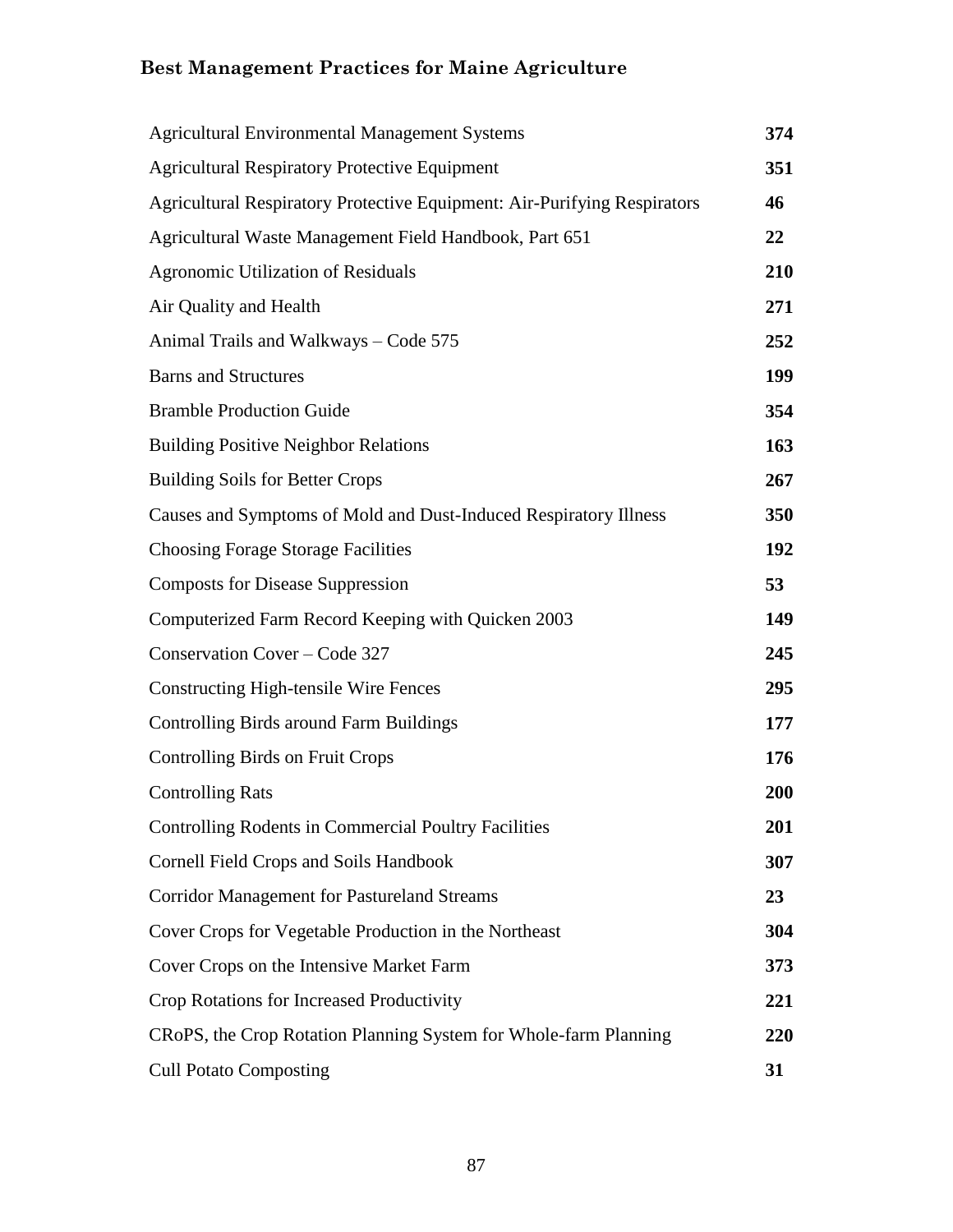| <b>Cull Potato Disposal Best Management Practices</b>                       | 293 |
|-----------------------------------------------------------------------------|-----|
| Cutting Edge Technologies & Opportunities: Agricultural Nutrient Management | 378 |
| Dairy Manure Systems: Equipment and Technology                              | 309 |
| Deciding on a Silage Storage Type                                           | 191 |
| Diseases and Pests of Vegetable Crops in Canada                             | 57  |
| Disposal Methods of Livestock Mortality                                     | 388 |
| Draft Guidelines for Emergency Composting of Cattle Mortalities             | 114 |
| Dry Round Hay Bale Storage Costs                                            | 190 |
| Dust and Mold                                                               | 202 |
| Earthen Manure Storage Design Considerations                                | 269 |
| <b>Environmental Factors to Consider When Expanding Dairies</b>             | 313 |
| Establishing and Using a Farm Financial Record-Keeping System               | 148 |
| <b>Farm Respiratory Protection</b>                                          | 348 |
| Field Border - Code 386                                                     | 165 |
| Field Guide to On-Farm Composting                                           | 18  |
| Forage Feedout Losses for Various Storage Systems                           | 183 |
| Forage Resources – Harvesting and Storage                                   | 205 |
| Forage Testing: Why, How, and Where                                         | 197 |
| Guideline for Dairy Odor Management                                         | 287 |
| Harvest and Storage of High-Quality Corn Silage for Dairy Cows              | 180 |
| Harvesting, Storing and Feeding Forages as Round Bale Silage                | 196 |
| Highbush Blueberry Production Guide                                         | 355 |
| High-Tensile Wire Fencing                                                   | 315 |
| Horse Facilities Handbook 2005                                              | 320 |
| Horse Stable Manure Management                                              | 61  |
| Human-Wildlife Conflict Management - A Practitioner's Guide                 | 172 |
| <b>Inoculants for Corn Silage</b>                                           | 189 |
| Inoculants for Legume-Grass Silage                                          | 188 |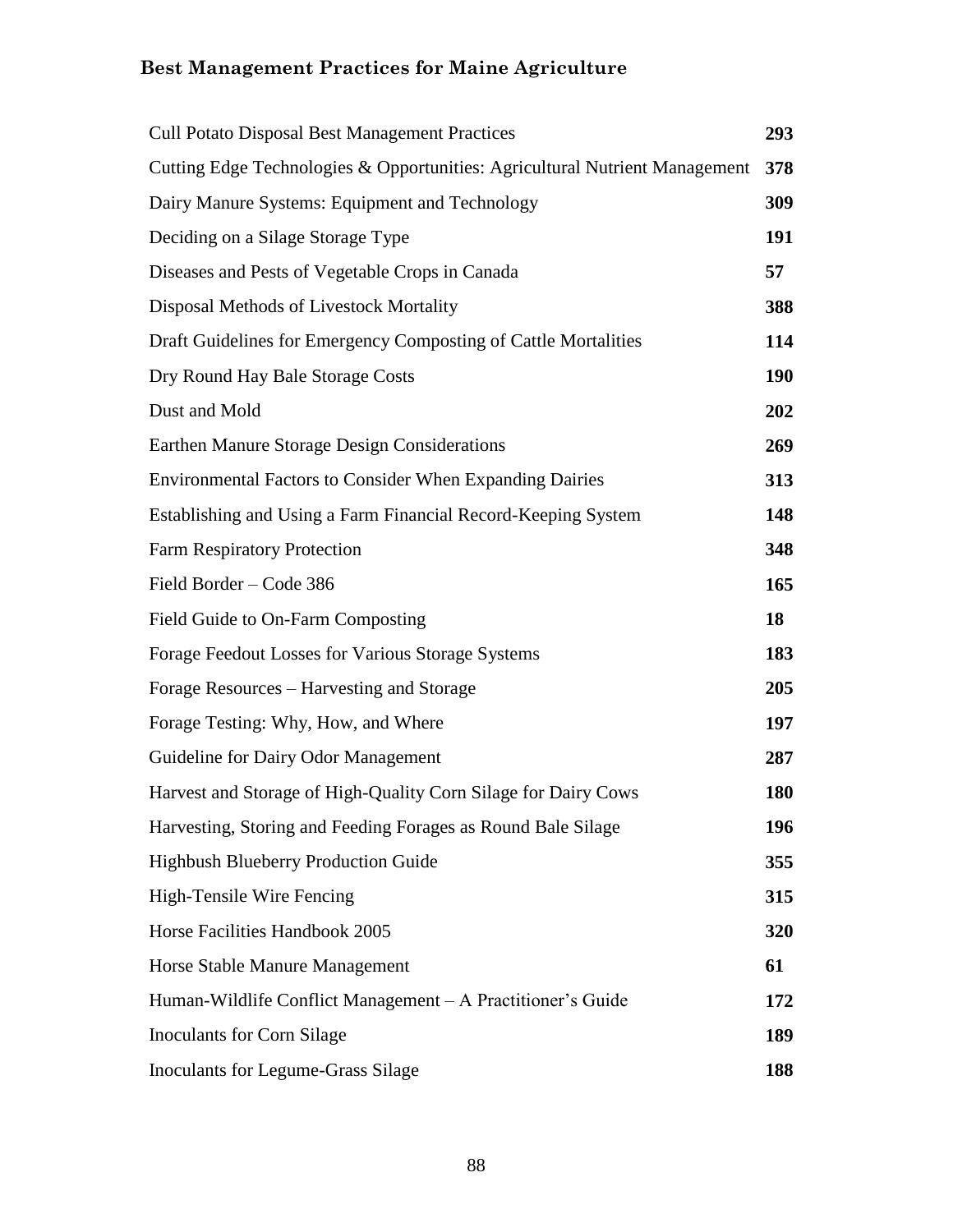| <b>Integrated Animal Waste Management</b>                                                                                                                                       | 330 |
|---------------------------------------------------------------------------------------------------------------------------------------------------------------------------------|-----|
| <b>Integrated Fly Management Around Confined Livestock</b>                                                                                                                      | 20  |
| IPM in Practice-Principles and Methods of Integrated Pest Management                                                                                                            | 49  |
| It Takes Two to be a Good Neighbor                                                                                                                                              | 167 |
| <b>Livestock Waste Facilities Handbook</b>                                                                                                                                      | 312 |
| <b>Livestock Water Development</b>                                                                                                                                              | 171 |
| Lungs Need Protection from Farm Dust                                                                                                                                            | 349 |
| Maine Nutrient Management Certification Training Manual, 1999                                                                                                                   | 5   |
| <b>Making Quality Silage Bales</b>                                                                                                                                              | 181 |
| <b>Managing Cover Crops Profitably</b>                                                                                                                                          | 48  |
| Managing Forage in Bunker Silos                                                                                                                                                 | 184 |
| Managing Forage in Tower Silos                                                                                                                                                  | 186 |
| Managing Livestock Manure to Protect Environmental Quality                                                                                                                      | 387 |
| MDAFRR Policy/Rules Regarding the Disposal of up to 500 lbs                                                                                                                     | 179 |
| Milking Center Effluent Treatment                                                                                                                                               | 65  |
| Milking Center Waste Water Treatment System                                                                                                                                     | 211 |
| New England Apple Pest Management Guide                                                                                                                                         | 82  |
| New England Greenhouse Floricultural Recommendations Management Guide 15<br>for Insects, Diseases, Weeds and Growth Regulators<br>New England Small Fruit Pest Management Guide | 14  |
| New England Vegetable Management Guide                                                                                                                                          | 347 |
| Nutrient Management – Code 590                                                                                                                                                  | 157 |
| <b>Odors from Livestock Operations: Causes and Possible Cures</b>                                                                                                               | 322 |
| <b>On Farm Composting Handbook</b>                                                                                                                                              | 17  |
| <b>Organic Matter Management</b>                                                                                                                                                | 124 |
| Organic Vegetable Production                                                                                                                                                    | 317 |
| Personal Protection against Respiratory Hazards                                                                                                                                 | 352 |
| Planning a Hay Storage                                                                                                                                                          | 198 |
| Planning Fencing Systems for Controlled Grazing                                                                                                                                 | 294 |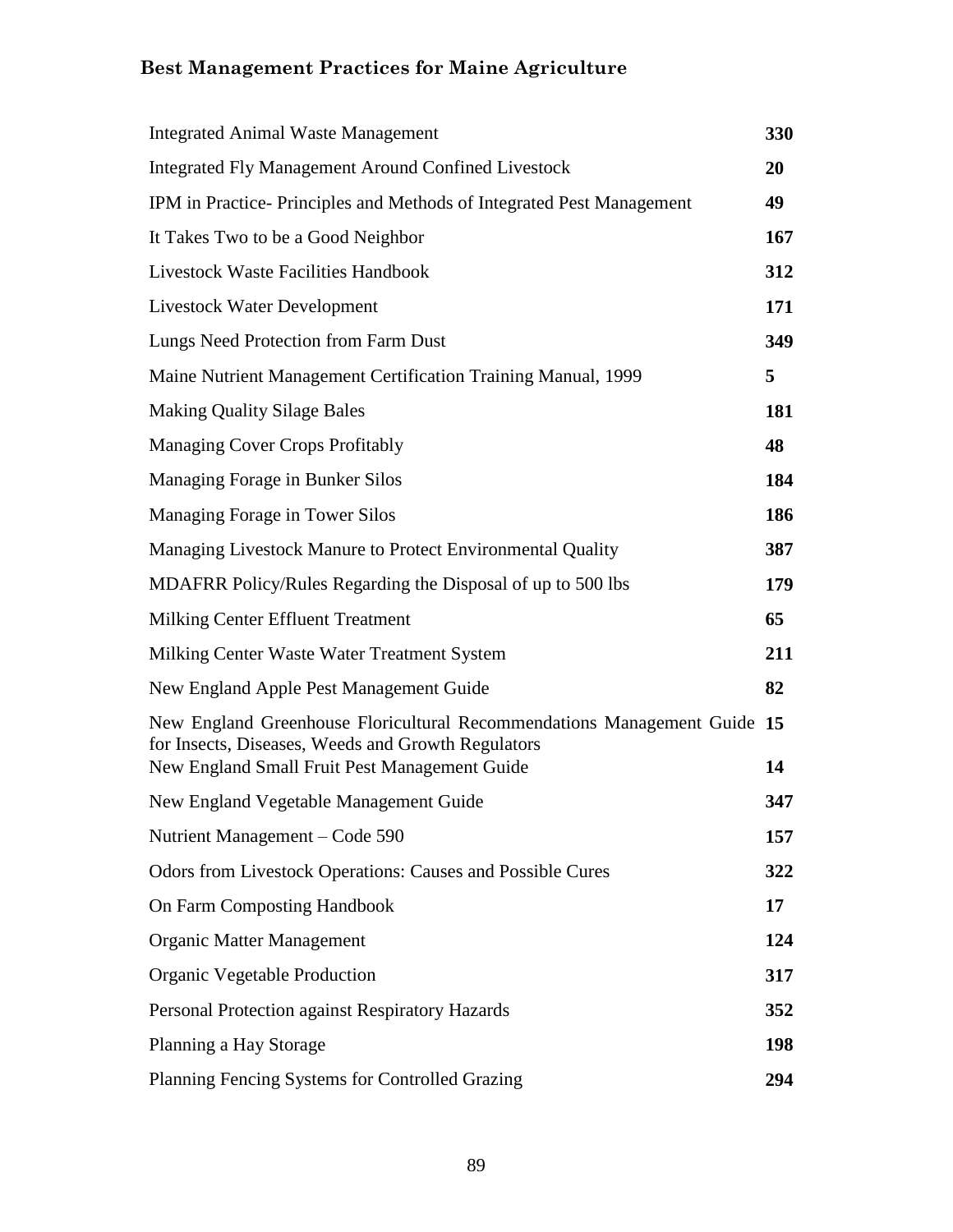| Pollution Control Guide for Milking Center Wastewater Management                                                                                                 | 204            |
|------------------------------------------------------------------------------------------------------------------------------------------------------------------|----------------|
| <b>Pollution Solutions-Poultry Farms</b>                                                                                                                         | 107            |
| Preserving Baled Hay with Organic Acids                                                                                                                          | 187            |
| <b>Preventing Silage Storage Losses</b>                                                                                                                          | 185            |
| Production of Vegetables, Strawberries, and Cut Flowers Using Plasticulture                                                                                      | 318            |
| <b>Pumpkin Production Guide</b>                                                                                                                                  | 343            |
| Reducing the Risk of Groundwater Contamination by Improving Silage Storage                                                                                       | 195            |
| Residue Management, Ridge Till – Code 329c                                                                                                                       | 207            |
| Residue Management, Seasonal – Code 344                                                                                                                          | 208            |
| Rules for the Disposal of Animal Carcasses                                                                                                                       | 178            |
| Science<br>Engineering<br>Composting:<br>Design,<br>Environmental, 19<br>and<br>of<br>Microbiological and Utilization Aspects<br>Silage Leachate & Water Quality | 278            |
| Soil Biology Primer                                                                                                                                              | 47             |
| Soil Compaction: Causes, Effects & Control                                                                                                                       | 66             |
| Soil Testing Handbook for Professionals in Agriculture, Nutrient and Residuals 1<br>Management<br><b>Strawberry Production Guide</b>                             | 353            |
| <b>Stream Bank Fencing</b>                                                                                                                                       | $\overline{2}$ |
| Successful Wrapping and Storage of Square Bales                                                                                                                  | 182            |
| Summary of Enacted Legislation                                                                                                                                   | 175            |
| Sustainable Vegetable Production from Start-Up to Market                                                                                                         | 45             |
| The Benefits of Planting Trees around Poultry Farms                                                                                                              | 169            |
| <b>Treatment of Milkhouse Effluent</b>                                                                                                                           | 203            |
| USDA Agency Helps Solve Problems Between Humans and Wildlife                                                                                                     | 174            |
| Using Shelterbelts to Reduce Odors Associated with Livestock Production Barns 272                                                                                |                |
| Utilizing Food Processing Waste as a Soil Amendment for Growing Cover 206<br>Crops in an Organic Vegetable Production System                                     |                |
| Water Conservation on Dairy and Livestock Farms                                                                                                                  | 381            |
| Waterborne Pathogens in Agricultural Watersheds                                                                                                                  | 258            |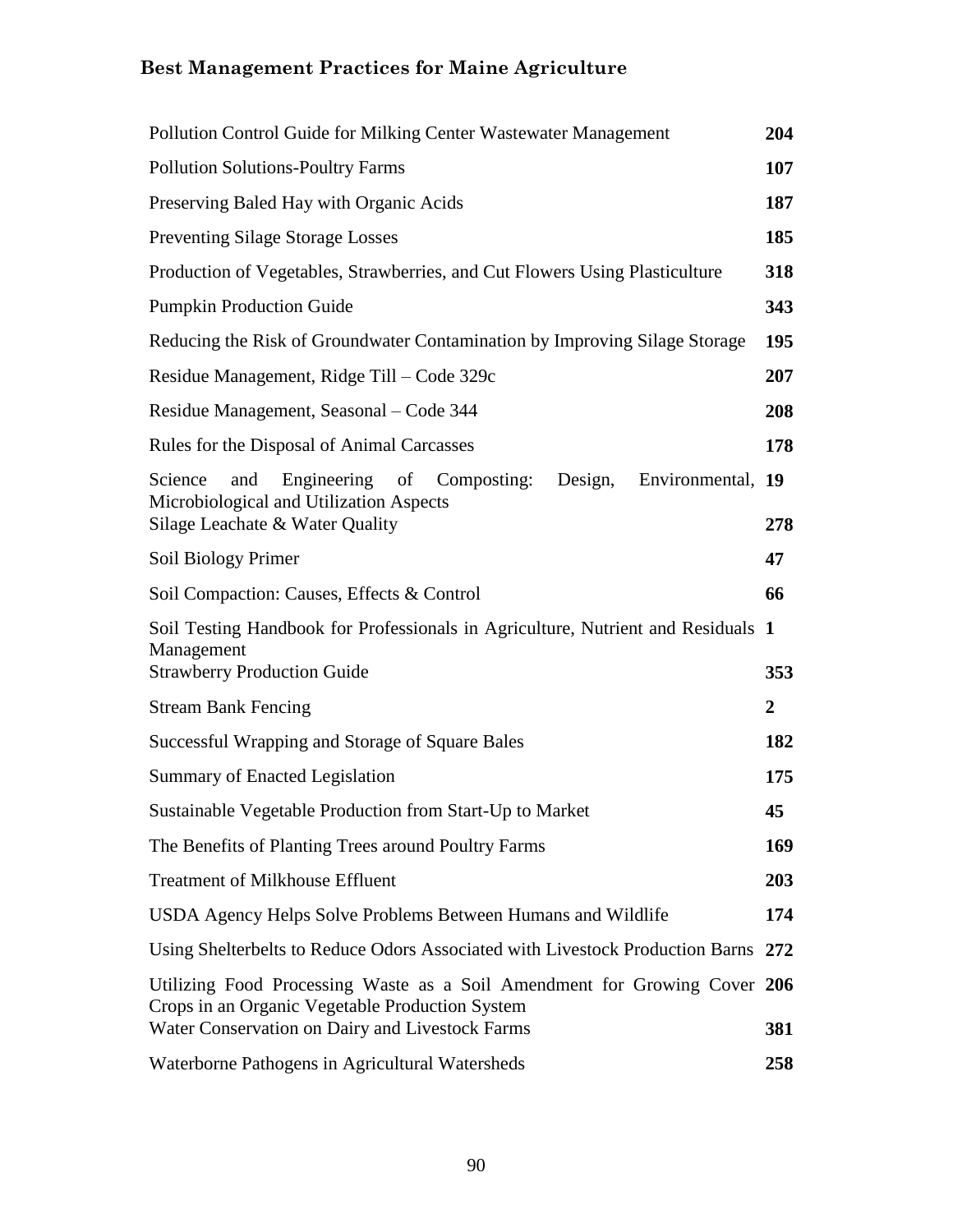| Watering Pumps for Livestock – Pasture Pump and Hydro Ram | 4   |
|-----------------------------------------------------------|-----|
| Watering Systems for Livestock                            | 38  |
| Wild Blueberry Grower's Guide                             | 34  |
| Wildlife Causing Damage or Nuisance                       | 173 |
| Windrow Construction & Maintenance                        | 328 |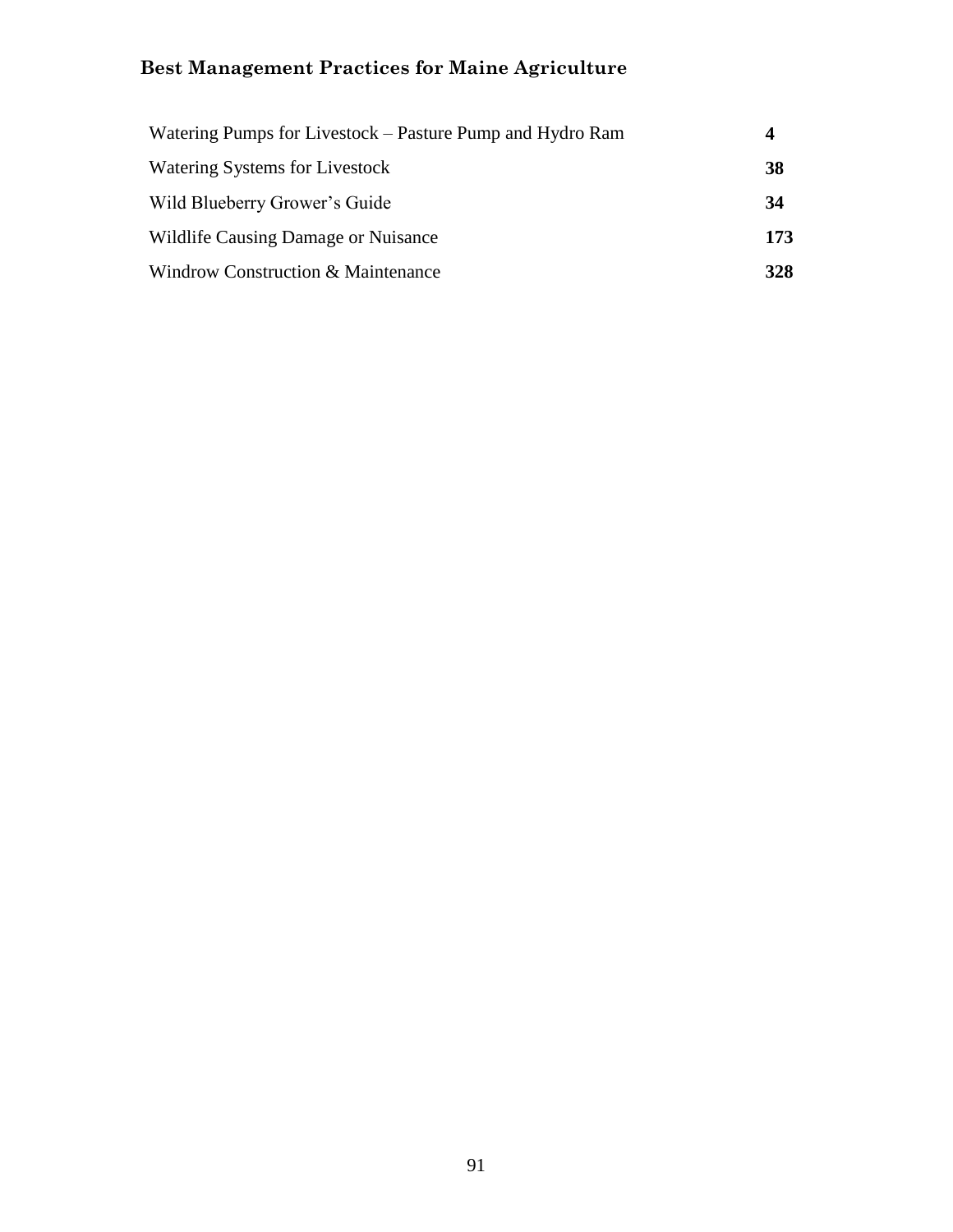#### V. Index

### $\overline{B}$

## $\overline{c}$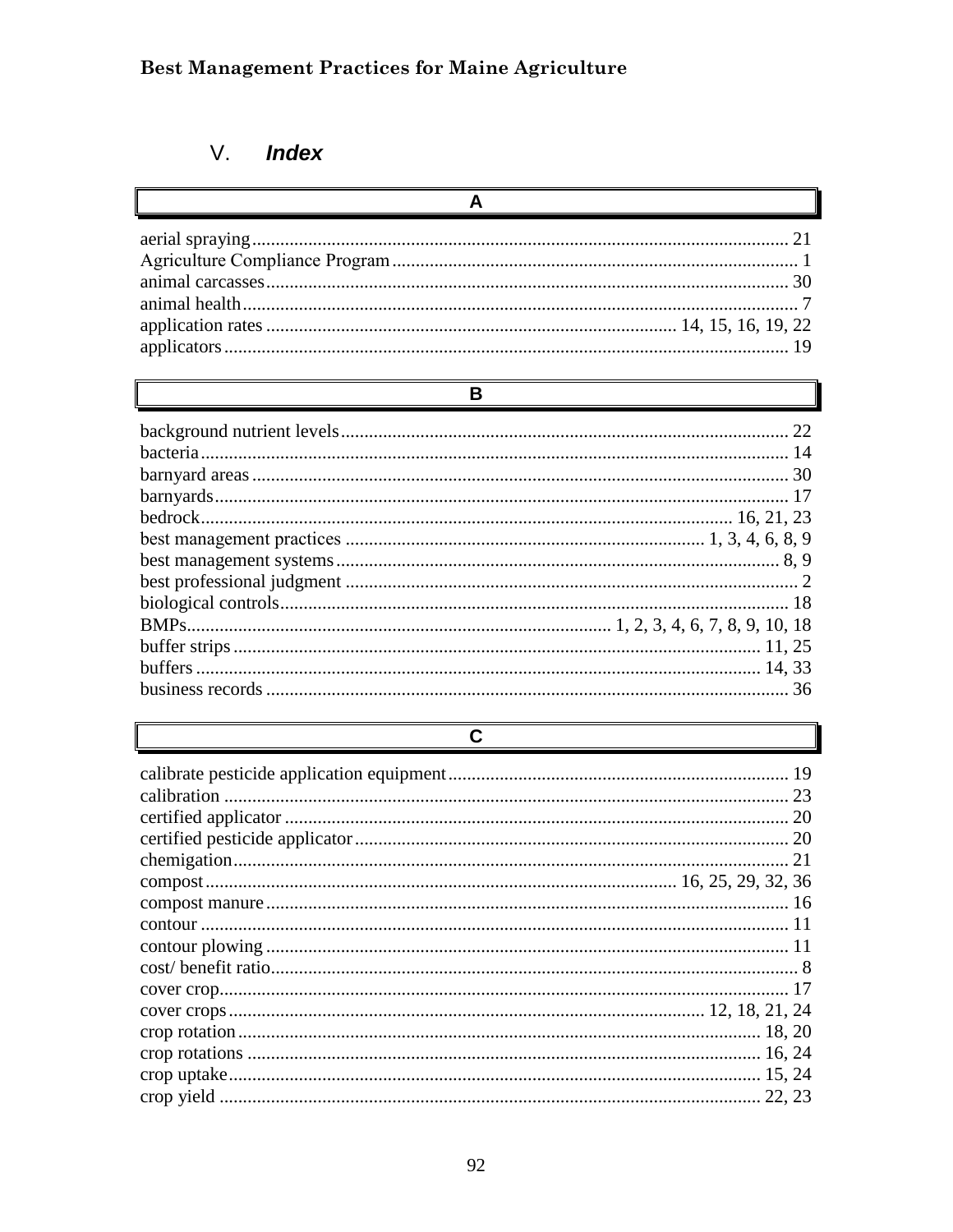### D  $\frac{36}{2}$

E

#### F.

### 

#### G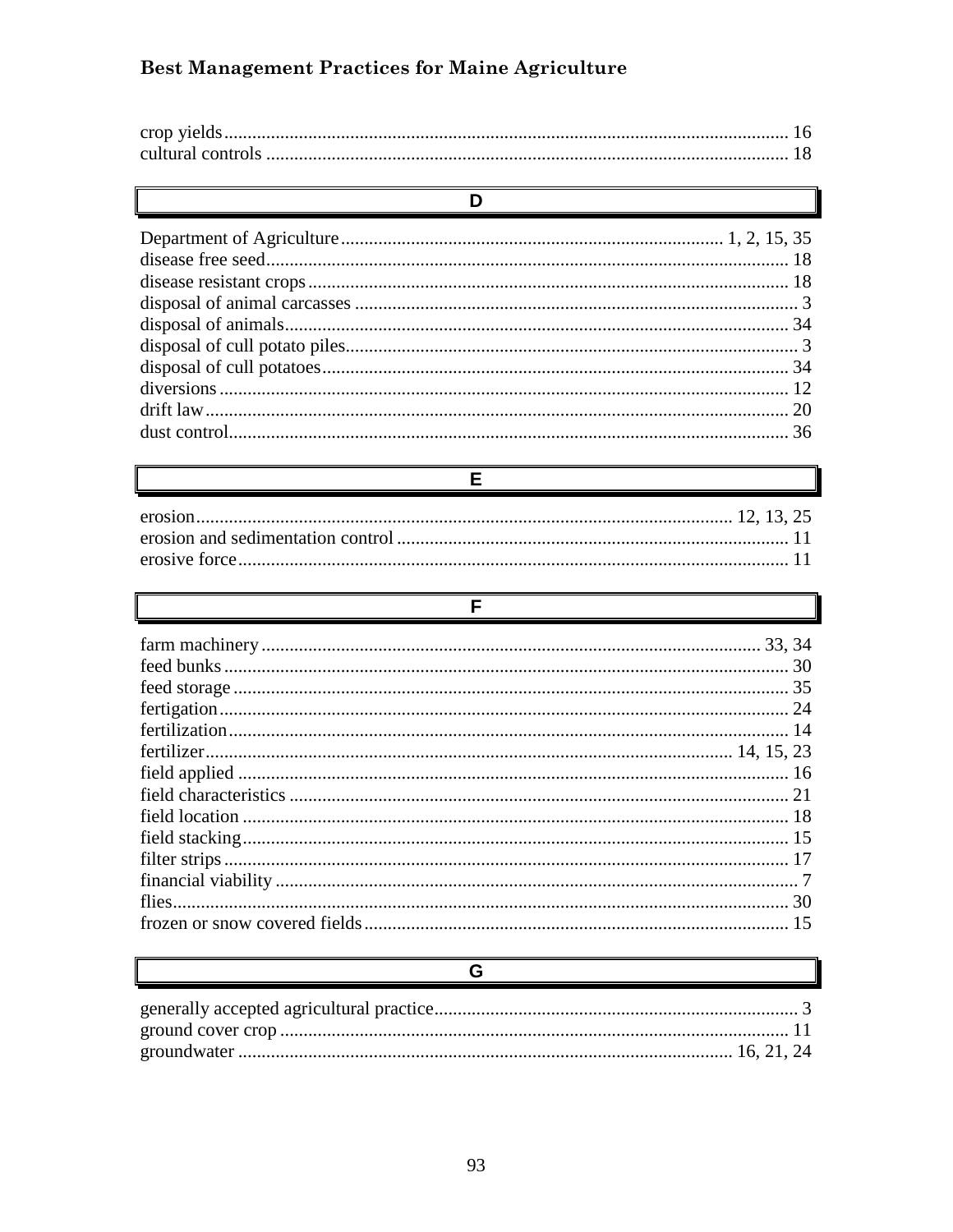$\mathbb{F}$ 

### $H$

 $\overline{\mathsf{I}}$ 

| <u> La componenta de la componenta de la componenta de la componenta de la componenta de la componenta de la compo</u> |  |
|------------------------------------------------------------------------------------------------------------------------|--|
|                                                                                                                        |  |
|                                                                                                                        |  |
|                                                                                                                        |  |
|                                                                                                                        |  |
|                                                                                                                        |  |

| <u> Louis Communication de la communication de la communication de la communication de la communication de la com</u> |  |
|-----------------------------------------------------------------------------------------------------------------------|--|
|                                                                                                                       |  |
|                                                                                                                       |  |
|                                                                                                                       |  |
|                                                                                                                       |  |
|                                                                                                                       |  |
|                                                                                                                       |  |
|                                                                                                                       |  |
|                                                                                                                       |  |

### M

### $\overline{\mathsf{N}}$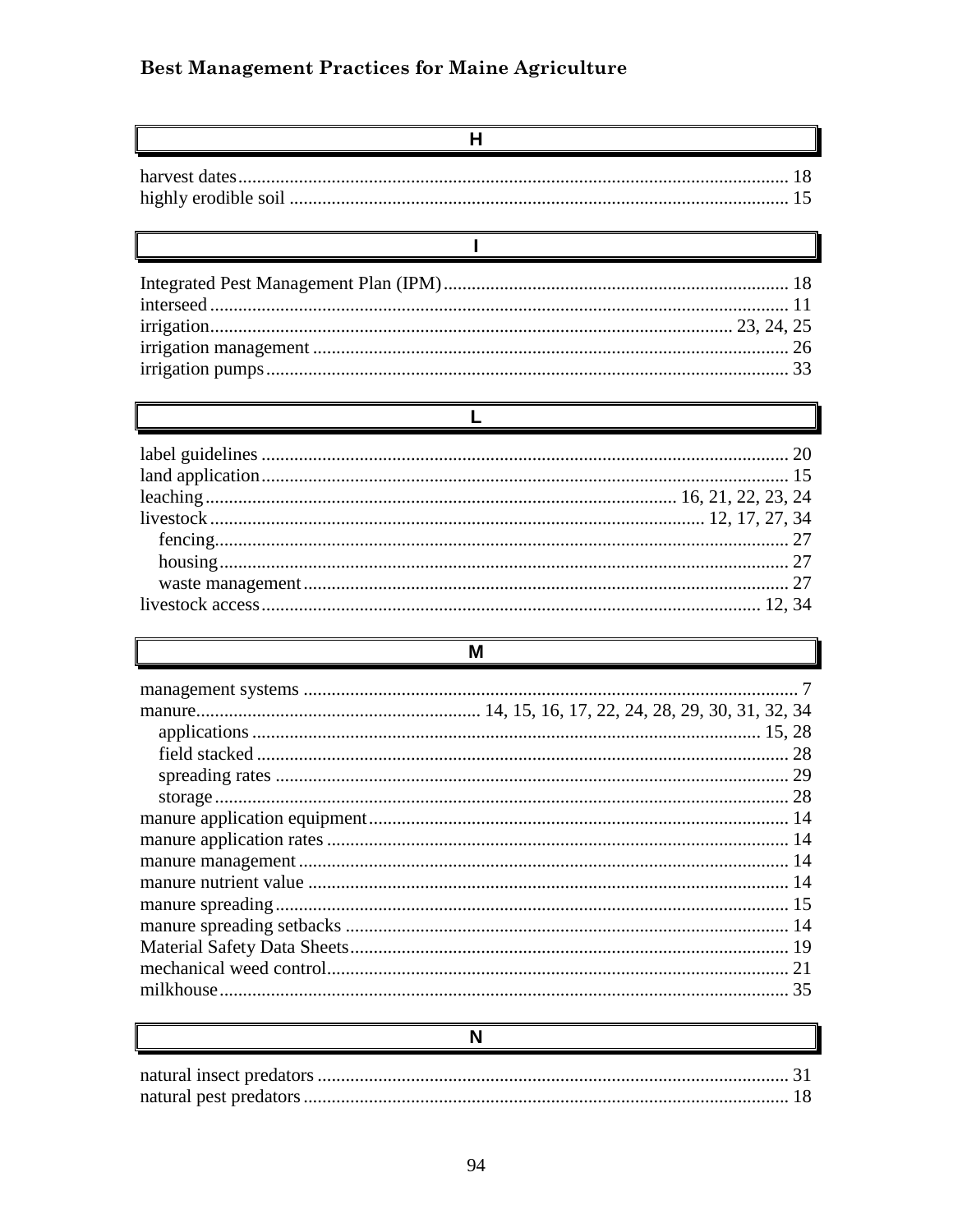$\overline{\mathbf{O}}$ 

| Р         |  |
|-----------|--|
|           |  |
|           |  |
|           |  |
|           |  |
|           |  |
|           |  |
| Pesticide |  |
|           |  |
|           |  |
|           |  |
|           |  |
|           |  |
|           |  |
|           |  |
|           |  |
|           |  |
|           |  |
|           |  |
|           |  |
|           |  |

### $\overline{\mathsf{R}}$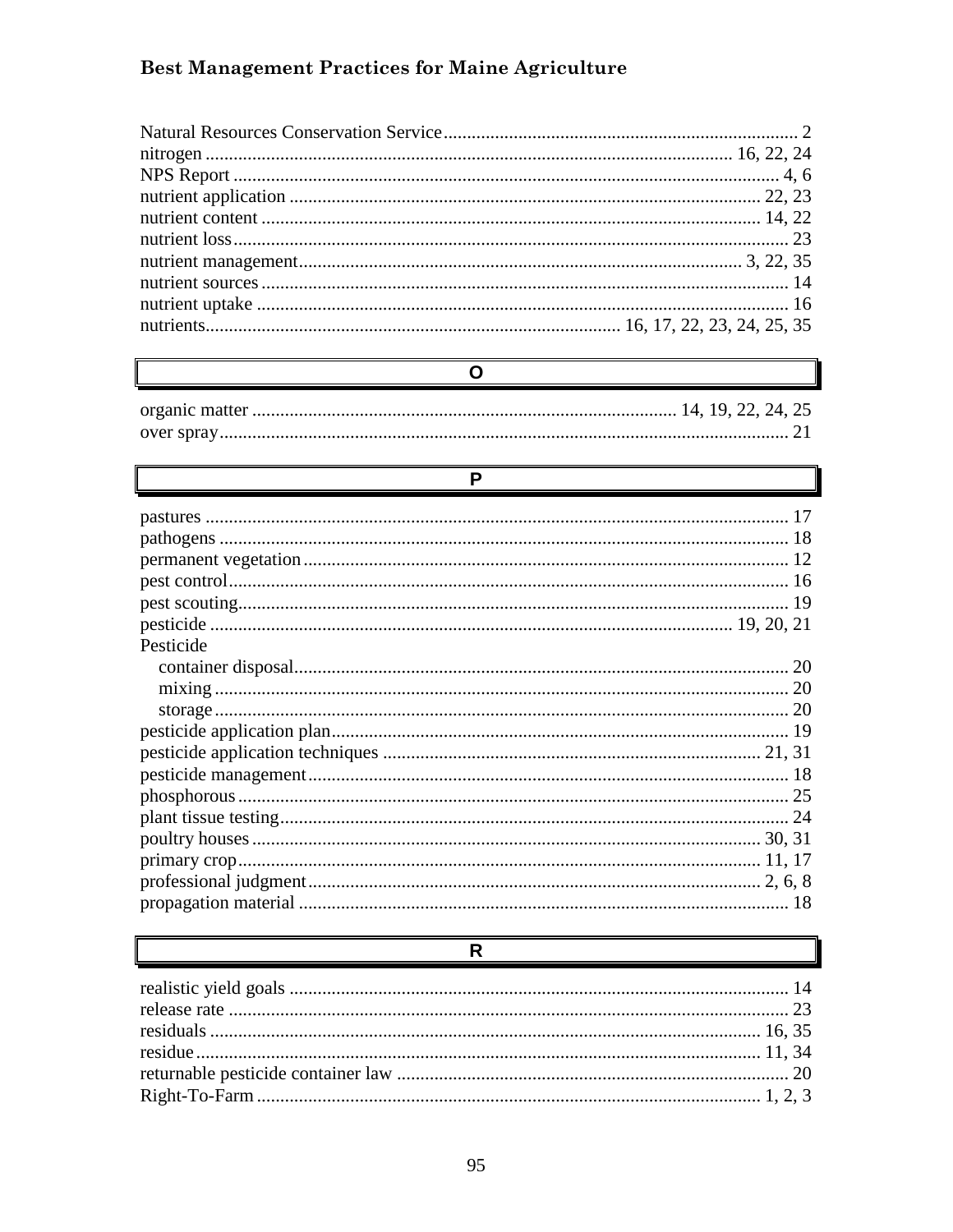$\overline{\mathbf{s}}$ 

| S                                                                                  |  |
|------------------------------------------------------------------------------------|--|
|                                                                                    |  |
|                                                                                    |  |
|                                                                                    |  |
|                                                                                    |  |
|                                                                                    |  |
|                                                                                    |  |
|                                                                                    |  |
|                                                                                    |  |
|                                                                                    |  |
|                                                                                    |  |
|                                                                                    |  |
|                                                                                    |  |
|                                                                                    |  |
|                                                                                    |  |
|                                                                                    |  |
|                                                                                    |  |
|                                                                                    |  |
|                                                                                    |  |
|                                                                                    |  |
|                                                                                    |  |
| Strategy for Managing Nonpoint Source Pollution from Agricultural Sources and Best |  |
|                                                                                    |  |
|                                                                                    |  |
|                                                                                    |  |

 $\overline{T}$ 

 $\overline{\mathsf{U}}$